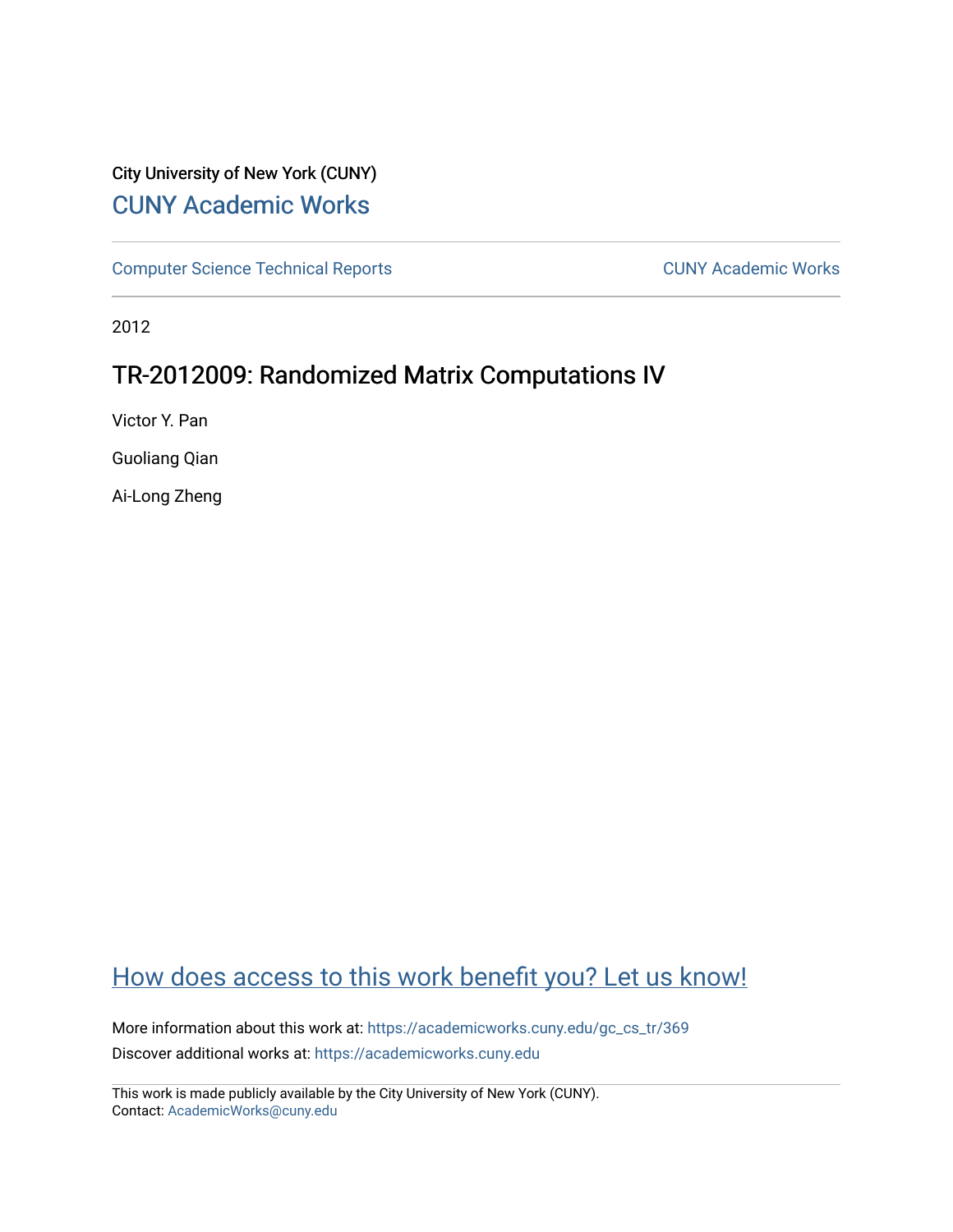# **Randomized Matrix Computations IV** <sup>∗</sup>

Victor Y. Pan[1*,*2]*,*[*a*] , Guoliang Qian[2]*,*[*b*] , and Ai-Long Zheng[2]*,*[*c*]

[1] Department of Mathematics and Computer Science Lehman College of the City University of New York Bronx, NY 10468 USA [2] Ph.D. Programs in Mathematics and Computer Science The Graduate Center of the City University of New York New York, NY 10036 USA [*a*] victor.pan@lehman.cuny.edu http://comet.lehman.cuny.edu/vpan/ [*b*] gqian@gc.cuny.edu [*c*] azheng-1999@yahoo.com

#### **Abstract**

Random matrices tend to be well conditioned, and we employ this well known property to advance matrix computations. We prove that our algorithms employing Gaussian random matrices are efficient, but in our tests the algorithms have consistently remained as powerful where we used sparse and structured random matrices, defined by much fewer random parameters. We numerically stabilize Gaussian elimination with no pivoting as well as block Gaussian elimination, precondition an ill conditioned linear system of equations, compute numerical rank of a matrix without pivoting and orthogonalization, approximate the singular spaces of an ill conditioned matrix associated with its largest and smallest singular values, and approximate this matrix with low-rank matrices, with applications to its  $2 \times 2$  block triangulation and to tensor decomposition. Some of our results and techniques can be of independent interest, e.g., our estimates for the condition numbers of random Toeplitz and circulant matrices and our variations of the Sherman–Morrison–Woodbury formula.

**2000 Math. Subject Classification:** 15A52, 15A12, 15A06, 65F22, 65F05, 65F10

**Key Words:** Random matrices, Preconditioning, Numerical rank

# **1 Introduction**

It is well known that random matrices tend to be well conditioned [D88], [E88], [ES05], [CD05], [SST06], [B11], and we employ this property to advance matrix computations. We prove that with probability 1 or near 1 our techniques of randomized preprocessing precondition a large and important class of ill conditioned matrices. By employing randomization we stabilize numerically Gaussian elimination with no pivoting as well as block Gaussian elimination, precondition an ill conditioned linear system of equations, compute numerical rank of a matrix using no pivoting and

<sup>∗</sup>Some results of this paper have been presented at the ACM-SIGSAM International Symposium on Symbolic and Algebraic Computation (ISSAC '2011), San Jose, CA, 2011, the 3nd International Conference on Matrix Methods in Mathematics and Applications (MMMA 2011) in Moscow, Russia, June 22-25, 2011, the 7th International Congress on Industrial and Applied Mathematics (ICIAM 2011), in Vancouver, British Columbia, Canada, July 18-22, 2011, the SIAM International Conference on Linear Algebra, in Valencia, Spain, June 18-22, 2012, and the Conference on Structured Linear and Multilinear Algebra Problems (SLA2012), in Leuven, Belgium, September 10-14, 2012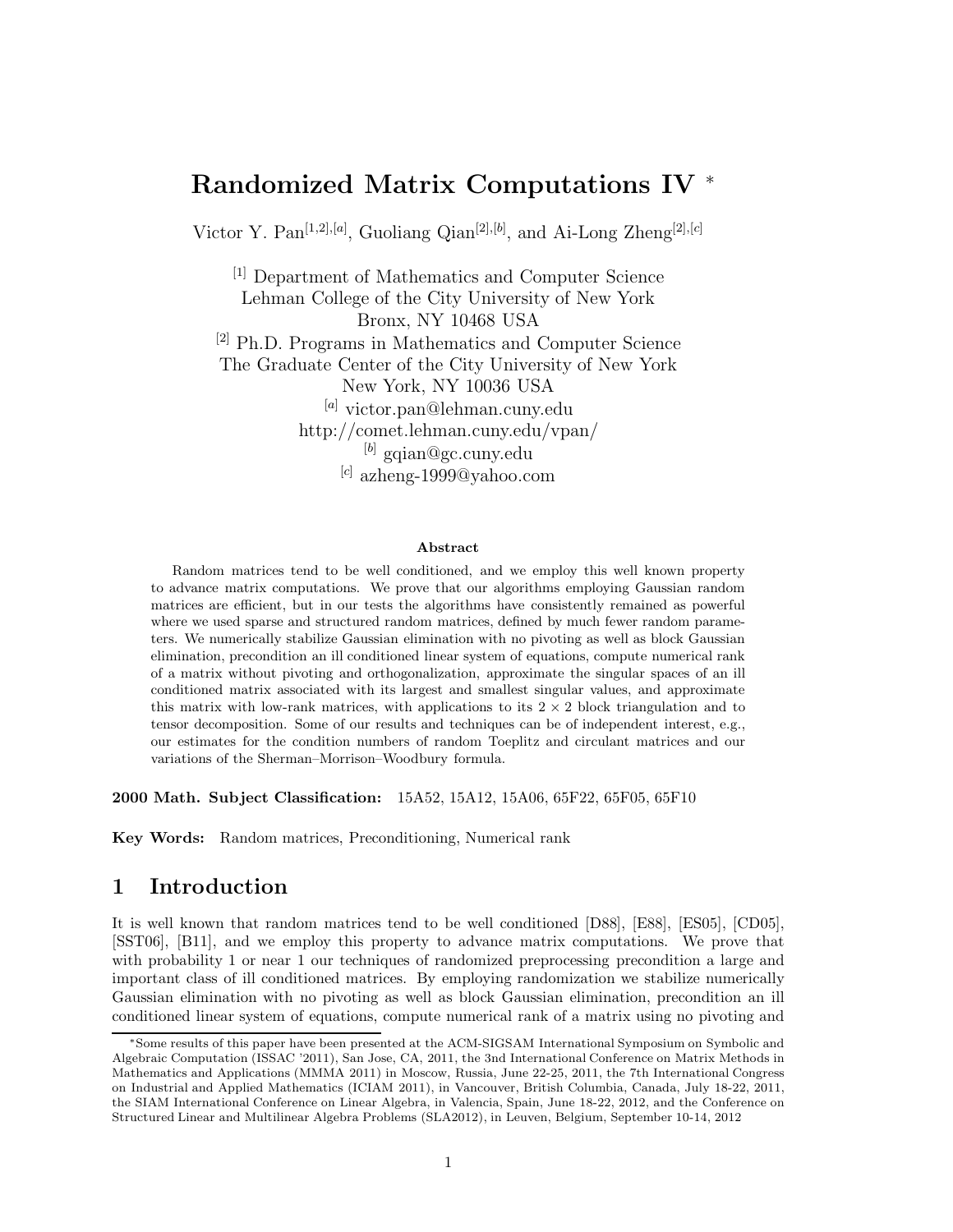orthogonalization, approximate the singular spaces of an ill conditioned matrix *A* associated with its largest and smallest singular values, approximate this matrix by low-rank matrices, compute its  $2 \times 2$  block triangulation, and compute a Tensor Train approximation of a tensor. Our analysis and experiments show substantial progress versus the known algorithms. In our tests most of our techniques have fully preserved their power when we dramatically decreased the number of random parameters involved, which should motivate further research. Some of our results and techniques can be of independent interest, e.g., our estimates for the condition numbers of random Toeplitz and circulant matrices and our extensions of the Sherman–Morrison–Woodbury formula.

#### **1.1 Numerically safe Gaussian elimination with no pivoting**

Hereafter "flop" stands for "arithmetic operation", "expected" and "likely" mean "with probability 1 or close to 1",  $\sigma_j(A)$  denotes the *j*th largest singular value of an  $n \times n$  matrix A, and the ratio  $\kappa(A) = \sigma_1(A)/\sigma_\rho(A)$  for  $\rho = \text{rank}(A)$  denotes its condition number.  $\kappa(A) = ||A|| ||A^{-1}||$  if  $\rho = n$ , that is if *A* is a nonsingular matrix. If this number is large in context, then the matrix *A* is *ill conditioned*, otherwise *well conditioned*. For matrix inversion and solving linear systems of equations the condition number represents the output magnification of input errors,

$$
\kappa(A) \approx \frac{||\text{OUTPUT ERROR}||}{||\text{NPUT ERROR}||},\tag{1.1}
$$

and backward error analysis implies similar magnification of rounding errors [GL96], [H02], [S98].

To avoid dealing with singular or ill conditioned matrices in Gaussian elimination, one incorporates pivoting, that is row or column interchange. *Gaussian elimination with no pivoting* (hereafter we refer to it as *GENP*) can easily fail in numerical computations with rounding errors, except for some special input classes such as the classes of diagonally dominant and positive definite matrices. For such matrices, GENP outperforms Gaussian elimination with pivoting [GL96, page 119]. By extending our previous study in [PGMQ, Section 12.2] and [PQZa], we expand these classes dramatically by proving that pre- and post-multiplication of a well conditioned coefficient matrix of full rank by a square Gaussian random matrix is expected to yield safe numerical performance of GENP as well as block Gaussian elimination (see Remark 4.1). The results of our tests support this theoretical finding consistently. Furthermore the tests show that the power of our preprocessing is fully preserved where we use just circulant or Householder multipliers generated by a vector or a pair of vectors, respectively, and where we fill these vectors with integers  $\pm 1$  and limit randomization to the choice of the signs  $\pm$  (see our Table 10.6 and [PQZa, Table 2]).

#### **1.2 Randomized preconditioning: the basic theorem**

Given an ill conditioned matrix *A*, can we extend our progress by applying randomized multipliers *X* and *Y* to yield a much better conditioned matrix product *XAY* ? No, because random square matrices *X* and *Y* are expected to be nonsingular and well conditioned [D88], [E88], [ES05], [CD05], [SST06], [B11] and because  $\kappa(XAY) \geq \frac{\kappa(\widetilde{A})}{\kappa(X)\kappa(Y)}$ . Approximate inverses are popular multipliers but only where it is not costly to compute them, that is only for some special, although important classes of matrices *A*, except for the surprising empirical technique in [R90] (see our Rematk 9.6).

We can readily produce a well conditioned matrix *C* by applying additive preprocessing  $A \implies$  $C = A + P$ , e.g., by choosing  $P = I - A$ , but it is not clear how this could help us to solve a linear system  $A$ **y** = **b**. (Here and hereafter *I* denotes the identity matrix.) Assume, however, that we are given a nonsingular ill conditioned *n* × *n* matrix *A* together with a small upper bound *r* on its numerical nullity  $nnul(A)$ , that is on the number of its singular values that are much smaller than the 2-norm  $||A||_2$ . Such matrices make up a large and important subclass of nonsingular ill conditioned matrices (cf. [CDG03] and Remark 2.1), for which randomized additive preconditioning is supported by the following theorem. In Section 5 we prove it, extend it to rectangular matrices *A*, and further detail its estimates.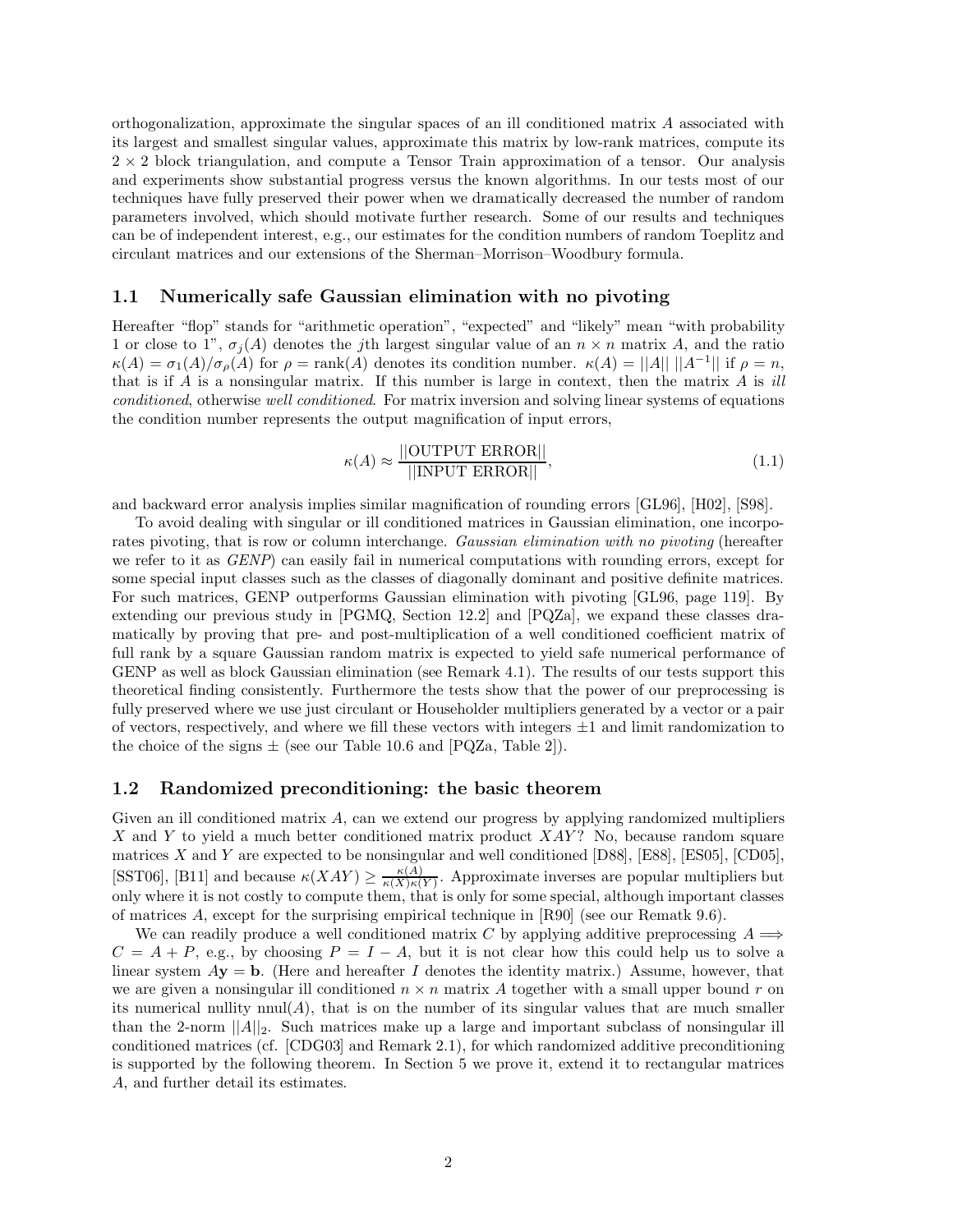**Theorem 1.1.** *Suppose A is a real n* × *n matrix having a numerical rank ρ (that is the ratio*  $\sigma_{p+1}(A)/||A||$  *is small, but the ratio*  $\sigma_p(A)/||A||$  *is not small),*  $\sigma U$  *and*  $\sigma V$  *are standard Gaussian random*  $n \times r$  *matrices, whose all*  $2nr$  *entries are independent of each other,*  $0 \lt \rho \lt n$ ,  $0 \lt r \lt n$ , *and*  $C = A + UV^T$ . Then *(i)* we can expect that

$$
0.5||A||_2 \le ||C||_2 \le 1.5||A||_2 \text{ if, say } \sigma/||A||_2 \le \frac{1}{10}.\tag{1.2}
$$

*(ii) Furthermore the matrix C is singular or ill conditioned if*  $r < n - \rho$ *, (iii) but otherwise it is nonsingular with probability* 1 *and (iv) is expected to be well conditioned if the ratio*  $\sigma/||A||_2$  *is neither large nor small, e.g., if*  $\frac{1}{100} \leq \sigma / ||A||_2 \leq 100$ .

#### **1.3 Randomized algorithms**

We recall some known randomized matrix algorithms [D83], [HMT11] and study some new ones. Suppose we are given a normalized nonsingular  $n \times n$  matrix A, such that  $||A|| = 1$ , and its small positive numerical nullity  $r = \text{nnul}(A)$  (cf. Section 8.2 on computing numerical nullity). Suppose also that we have generated two standard Gaussian random *n*×*r* matrices *U* and *V* and applied *randomized additive preconditioning*  $A \Longrightarrow C = A + UV^T$  producing nonsingular and well conditioned matrix  $C$ , as we can expect by virtue of Theorem 1.1. Then we can apply the Sherman–Morrison–-Woodbury formula, hereafter referred to as the *SMW formula*, to reduce an ill conditioned linear system  $A$ **y** = **b** of *n* equations to well conditioned linear systems  $C$ **x** = **f**.

By virtue of (1.1) we must perform our computations with high accuracy to obtain meaningful output where the matrix *A* is ill conditioned, but we can limit highly accurate computations with multiple or infinite precision to  $O(n^2)$  flops and performs the order of  $n^3$  remaining flops with the standard double or single IEEE precision versus order of  $n<sup>3</sup>$  high precision flops in Gaussian elimination. It may be even more promising to combine randomized additive preprocessing and the SMW formula to compute multiplicative preconditioners of the matrix *A* (see Remark 9.6).

We also apply our approach numerically, with double precision, to the approximation of the singular spaces associated with the  $\rho = n - r$  largest and the r smallest singular values of an ill conditioned matrix A that has a positive numerical nullity  $r = \text{nnul}(A)$ . We rely on the following observations. Suppose the matrix *C* of Theorem 1.1 is nonsingular and well conditioned, as expected. Then (a) we can readily compute the  $n \times r$  matrices  $C^{-1}U$  and  $C^{-T}V$  by solving 2*r* linear systems of equations with the matrices *C* and  $C^T$  and (b) the ranges of the matrices  $C^{-1}U$  and  $C^{-T}V$ approximate closely the left and right trailing singular spaces, respectively, associated with the *r* smallest singular values of an ill conditioned matrix *A*. Furthermore we approximate the left and right leading singular spaces associated with the  $\rho$  largest singular values of the matrix A, both by extending these techniques and by means of random sampling  $A \implies AH$  and  $A \implies A^T G$ for Gaussian random  $n \times \rho_+$  matrices *G* and *H* and for small positive integers  $\rho_+ - \rho$  [HMT11]. We extend these randomized algorithms to compute numerical rank of a matrix using no pivoting or orthogonalization, its  $2 \times 2$  block triangulation and its low-rank approximation with a further extension to tensor decomposition.

### **1.4 Sparse and structured matrix computations, randomized augmentation, and numerical experiments**

We cannot extend our proof of Theorem 1.1 to the case of Gaussian random Toeplitz matrices *U* and *V*, but such extension has been supported consistently by the results of our numerical tests. In these tests our algorithms remained as efficient where we replaced Gaussian random matrices by matrices defined by much fewer random parameters such as the circulant and Householder multipliers of Section 1.1 and the block vectors *U* with blocks  $\pm I$  and O in the additive preprocessing  $A \implies C =$  $A+UU^T$  in Section 10.2. In these cases we limited randomization to the choice of the block sizes in the block vectors and of the signs  $\pm$ . We have amended our algorithms to preserve matrix sparseness and structure, in particular for computing numerical rank and nullity.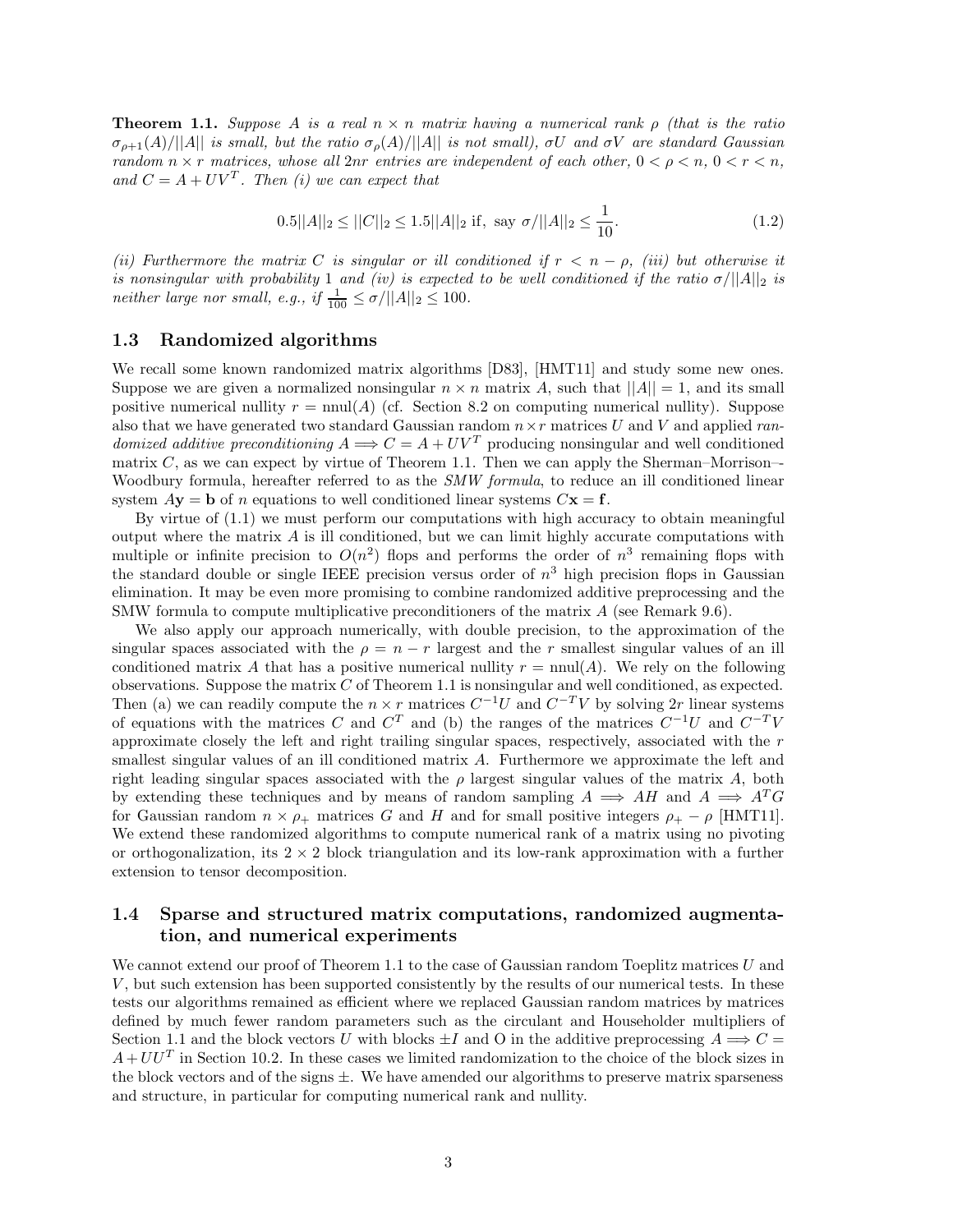Additive preprocessing  $A \Longrightarrow C = A + UV^T$  preserves matrix structure and sparseness quite well where the matrices *U* and *V* have consistent structure and sparseness, but both random sampling and randomized augmentation, such as the maps  $A \Longrightarrow A^T G$  and  $A \Longrightarrow K = \begin{pmatrix} W & V^T \\ -U & A \end{pmatrix}$ , achieve this even more perfectly where we properly extend the patterns of sparseness and structure of the matrix *A* to the random matrices *G*, *U*, *V*, and *W*. For  $V = -U$  and symmetric positive definite matrices *A* and *K* the above augmentation increases the condition number  $\kappa(A)$ , in contrast to additive preprocessing  $A \implies C = A + VV^T$  where A is a nonnegative definite matrix. Other than that, however, we observe close similarity between augmentation and additive preprocessing, we prove similar preconditioning properties of both maps under randomization and extend to augmentation the SMW and dual SMW formulae as well as Theorem 1.1 and our expressions for the bases of leading and trailing singular spaces (see Section 6, Corollaries 7.2 and 7.4, and equations (6.2) and (7.4)). Then again our tests were in good accordance with all these extensions even in the case of sparse and structured matrices  $G, U, V$ , and  $W$ , defined by a small number of random parameters,

although our formal proofs only apply to the case of Gaussian random matrices *G*, *U*, *V* , and *W*.

Other than that our tests for randomized multiplicative and additive preprocessing and augmentation were in good accordance with our theoretical estimates. By applying randomized additive preprocessing to ill conditioned matrices we consistently observed dramatic decrease of the condition numbers (see Table 10.5), and this enabled accurate solution of the respective ill conditioned linear systems of equations (see Tables 10.7–10.10 and 10.15), whereas random circulant multipliers filled with  $\pm 1$  have stabilized GENP numerically (see Table 10.6). Furthermore according to our test results, our algorithms approximated accurately the leading and trailing singular spaces of ill conditioned matrices and approximated a matrix by a low-rank matrix (see Tables 10.11–10.14). We have also matched the output accuracy of the customary algorithms for solving ill conditioned Toeplitz linear systems of equations but outperformed them dramatically in terms of the CPU time (see Table 10.16). Finally our experimental data on the condition numbers of Gaussian random Toeplitz and circulant matrices are in good accordance with our formal estimates (see Sections 3.4 and 3.5 and Tables 10.1–10.4). These estimates respond to a challenge in [SST06] and can be surprising because the paper [BG05] has proved that the condition numbers of  $n \times n$  Toeplitz matrices grow exponentially in *n* as  $n \to \infty$  for some large and important classes of Toeplitz matrices, whereas we prove the opposit for Gaussian random Toeplitz matrices.

#### **1.5 Organization of the paper and selective reading**

We recall some definitions and basic results on matrix computations in the next section. We estimate the condition numbers of Gaussian random general, Toeplitz and circulant matrices in Section 3 and of randomized matrix products in Section 4. The latter estimate imply that randomized multipliers support GENP and block Gaussian elimination. In Section 5 we prove that our randomized additive preprocessing of an ill conditioned matrix is expected to produce a well conditioned matrix. In Section 6 we prove a similar property of randomized augmentation, which we link to randomized additive preprocessing and apply to the solution of ill conditioned Toeplitz linear systems of equations.

In Sections 7–9 we apply randomization to computations with ill conditioned matrices having small numerical nullities or ranks. We compute numerical rank of such matrix using no pivoting or orthogonalization, approximate its trailing and leading singular spaces, approximate it by a low-rank matrix, and point out applications to tensor decomposition and to approximation by structured matrices. We also apply our randomized additive preconditioning to compute  $2 \times 2$  block triangulation of an ill conditioned matrix A, to compute its inverse, and to precondition a linear system  $A$ **y** = **b**. We comment on randomized computations with structured and sparse inputs in Section 8.

In Section 10 we cover numerical tests, which constitute the contribution of the second and the third authors. In Section 11 we comment on the related works, our progress, and some directions for further study. In Appendix A we recall some results on structured matrices. In Appendix B we estimate the probability that a random matrix has full rank under the uniform probability distribution. In Appendix C we comment on the extension of our probabilistic estimates to the case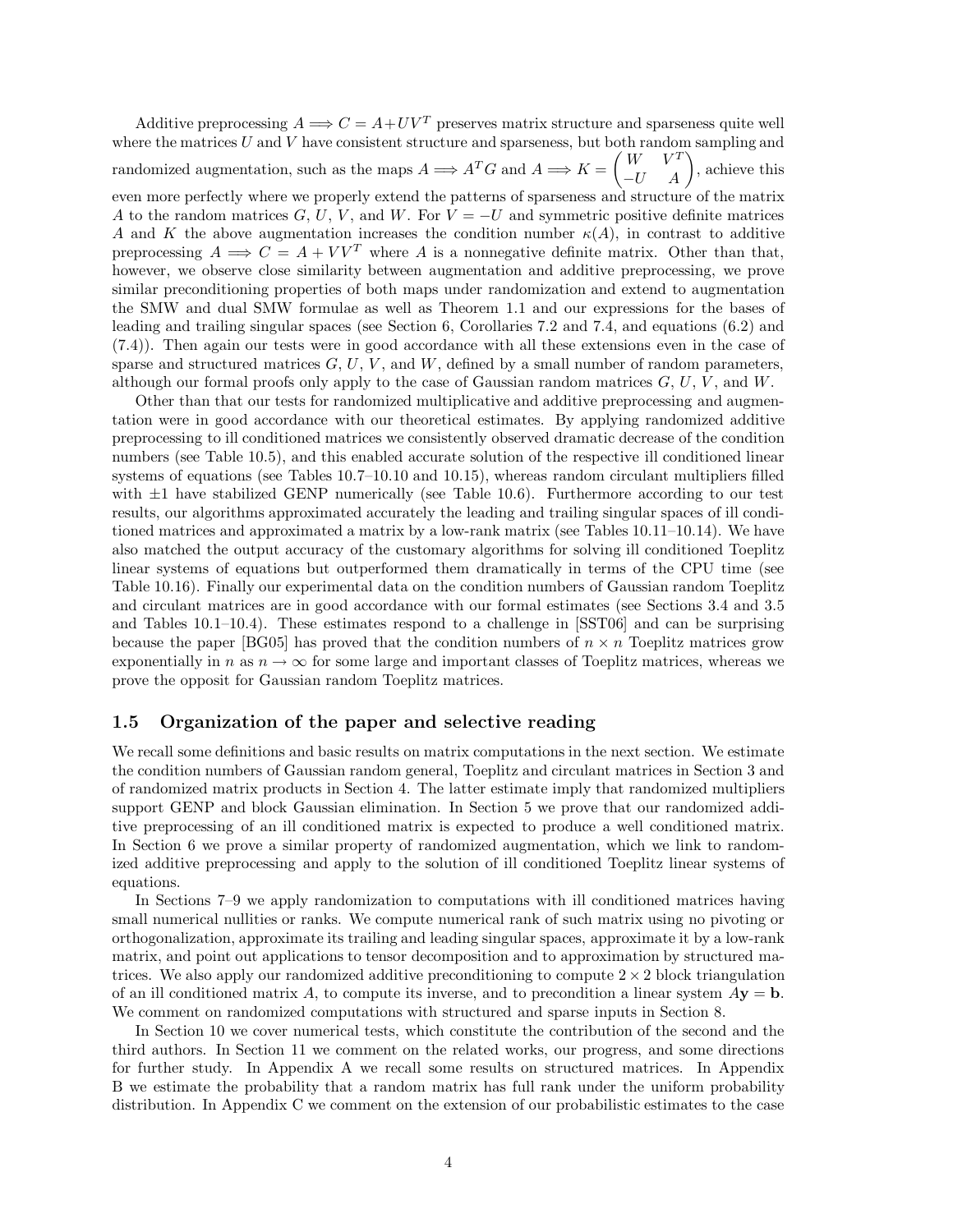of complex matrices.

The paper can be partitioned into two parts: the next five sections, Section 11 and the Appendix cover basic theorems and make up Part 1, whereas Sections 7–10, on the algorithms and tests, make up Part 2. The correctness proofs of the algorithms of Part 2 employ the results of Part 1, but otherwise Part 2 can be read independently of Part 1. In *selective reading* one can skip the subjects of structured matrices and tensors (in particular Sections 2.7, 2.8, 3.4, 3.5, 6.5, 8, 10.3, 10.6, and Appendix A) or augmentation (Section 6 and all related materials), or can read only selected algorithmic material, e.g., on low-rank approximation by means of random sampling (Proto-Algorithms 7.1 and 8.1, Section 10.4 and the supporting results) or on preprocessing that supports GENP and block Gaussian elimination (Theorems 2.5, 3.2 and 4.1, Remark 4.1 and Section 10.3). In the paper, unlike its introduction, we study the general case of rectangular input matrices *A*, but again one may restrict oneself to the simpler special case of square matrices.

### **2 Some definitions and basic results**

We assume computations in the field  $\mathbb R$  of real numbers, and comment on the extension to the field C of complex numbers in Appendix C.

Hereafter "flop" stands for "arithmetic operation"; "expected" and "likely" mean "with probability 1 or close to 1", and the concepts "large", "small", "near", "closely approximate", "ill conditioned" and "well conditioned" are quantified in the context. For two scalars *a* and *b* we write *a*  $\le$  *b* and *b*  $\ge$  *a* if the ratio  $|b/a|$  is large. We write *a* ≈ *b* if  $|a-b| \le |a| + |b|$ . Next we recall and extend some customary definitions of matrix computations [GL96], [S98].

### **2.1 Some basic definitions on matrix computations**

 $\mathbb{R}^{m \times n}$  is the class of real  $m \times n$  matrices  $A = (a_{i,j})_{i,j}^{m,n}$ .

 $(B_1 \mid \ldots \mid B_k) = (B_j)_{j=1}^k$  is a  $1 \times k$  block matrix with blocks  $B_1, \ldots, B_k$ . diag $(B_1, \ldots, B_k)$  $\text{diag}(B_j)_{j=1}^k$  is a  $k \times k$  block diagonal matrix with diagonal blocks  $B_1, \ldots, B_k$ .

 $e_i$  is the *i*th coordinate vector of dimension *n* for  $i = 1, \ldots, n$ . These vectors define the identity matrix  $I_n = (\mathbf{e}_1 \mid \dots \mid \mathbf{e}_n)$  and the reflection matrix  $J_n = (\mathbf{e}_n \mid \dots \mid \mathbf{e}_1)$ , both of size  $n \times n$ .  $O_{k,l}$ is the  $k \times l$  matrix filled with zeros.  $\mathbf{0}_k$  is the vector  $O_{k,1}$ . We write *I*, *J*, *O*, and **0** where the size of a matrix or a vector is not important or is defined by context. Furthermore we write

$$
I_{g,h} = I_g \text{ where } g \le h, \text{ whereas } I_{g,h} = (I_h \mid O_{h,g-h}) \text{ where } g > h. \tag{2.1}
$$

 $A<sup>T</sup>$  is the transpose of a matrix *A*.  $A<sup>H</sup>$  is its Hermitian transpose. A matrix *A* is symmetric if  $A = A<sup>T</sup>$  and is symmetric positive definite if  $A = B<sup>T</sup>B$  for a real nonsingular matrix *B*.

A real matrix *Q* is called *orthogonal* if  $Q^T Q = I$  or  $QQ^T = I$ . More generally, over the complex field  $\mathbb C$  a matrix *U* is called *unitary* if  $U^H U = I$  or  $UU^H = I$ . Hereafter  $Q(A)$  denote a unique orthogonal matrix specified by the following result.

**Fact 2.1.** *[GL96, Theorem 5.2.2]. QR factorization A* = *QR of a matrix A having full column rank into the product of an orthogonal matrix*  $Q = Q(A)$  *and an upper triangular matrix*  $R = R(A)$  *is unique provided that the factor R is a square matrix with positive diagonal entries.*

#### **2.2 Range, null space, rank, nullity, nmbs, and generic rank profile**

 $\mathcal{R}(A)$  denotes the range of an  $m \times n$  matrix A, that is the linear space  $\{z : z = Ax\}$  generated by its columns.  $\mathcal{N}(A)$  denotes its null space  $\{ \mathbf{v} : A\mathbf{v} = \mathbf{0} \}$ , rank $(A) = \dim \mathcal{R}(A)$  its rank, and  $\text{null}(A) = \dim \mathcal{N}(A) = n - \text{rank}(A)$  its right nullity or just *nullity*, whereas  $\text{null}(A^T) = m - \text{rank}(A)$ is the left nullity of *A*, equal to nul(*A*) if and only if  $m = n$ . **v** is the null vector of *A* if  $A$ **v** = **0**.

**Fact 2.2.** *The set*  $\mathbb{M}$  *of*  $m \times n$  *matrices of rank*  $\rho$  *is an algebraic variety of dimension*  $(m+n-\rho)\rho$ *.*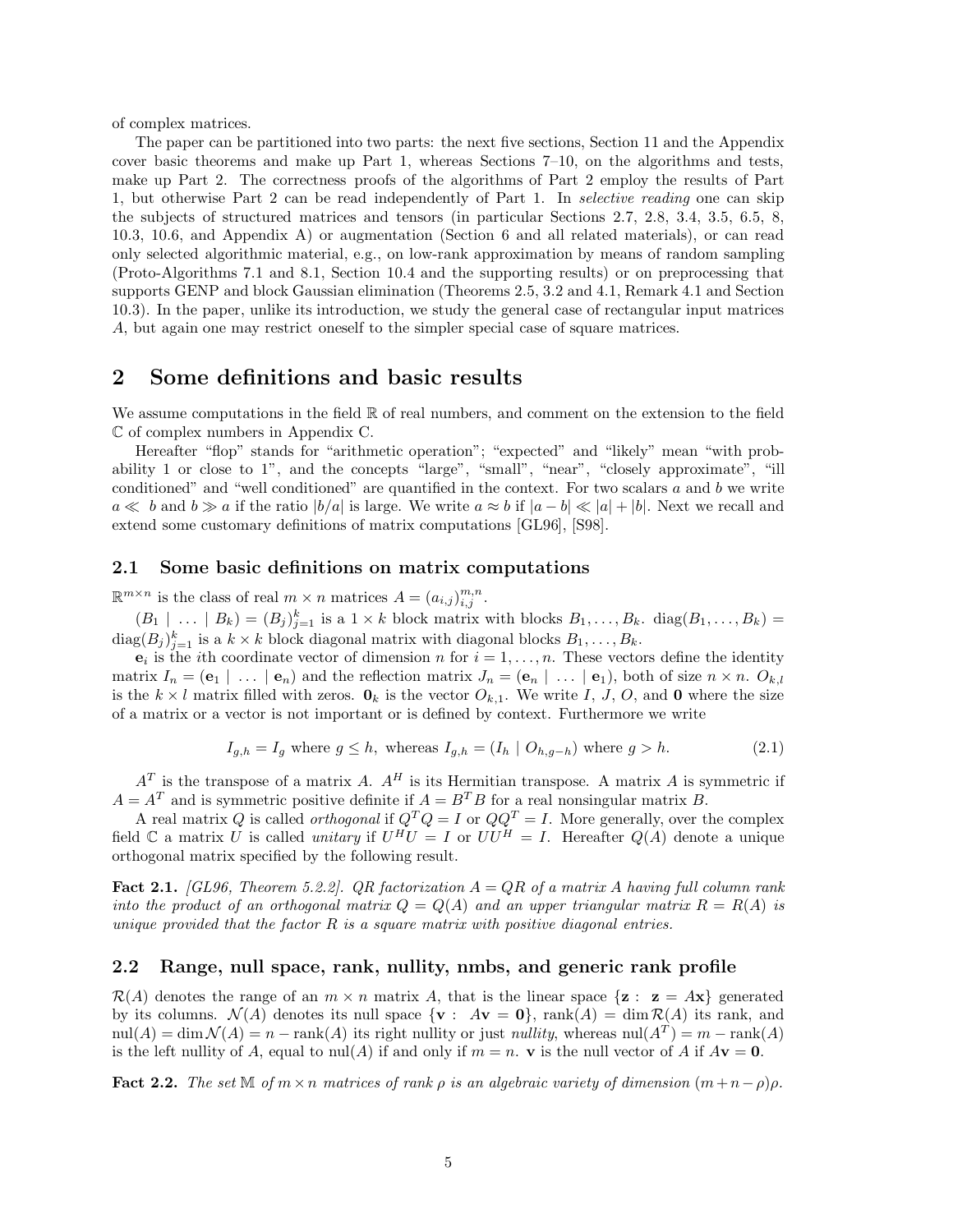*Proof.* Let *M* be an  $m \times n$  matrix of a rank *ρ* with a nonsingular leading  $\rho \times \rho$  block  $M_{00}$  and  $M = \begin{pmatrix} M_{00} & M_{01} \ M_{10} & M_{11} \end{pmatrix}$ . Then the  $(m - \rho) \times (n - \rho)$  *Schur complement*  $M_{11} - M_{10} M_{00}^{-1} M_{01}$  must vanish, which imposes  $(m - \rho)(n - \rho)$  algebraic equations on the entries of *M*. Similar argument can be applied where any  $\rho \times \rho$  submatrix of the matrix *M* (among  $\binom{m}{q}$ - *n* -such submatrices) is *ρ ρ* nonsingular. Therefore dim  $\mathbb{M} = mn - (m - \rho)(n - \rho) = (m + n - \rho)\rho$ .  $\Box$ 

A matrix *B* is a *matrix cover* for its range  $\mathcal{R}(B)$ . A matrix cover is a *matrix basis* (for its range) if it has full column rank. A matrix basis *B* for the null space  $\mathcal{N}(A)$  is a *null matrix basis* or a *nmb* for the matrix *A*, and we write  $B = \text{nmb}(A)$ .  $\mathcal{N}(A^T)$  is the left null space of a matrix *A*, and similarly the map  $A \Longrightarrow A^T$  defines left null vectors, left nmbs, and the left nullity of a matrix A.  $A_k^{(k)}$  denotes the leading, that is northwestern  $k \times k$  block submatrix of a matrix *A*. A matrix of a rank *ρ* has *generic rank profile* if all its leading *i* × *i* blocks are nonsingular for *i* = 1*,...,ρ*. If such matrix is nonsingular itself, then it is called *strongly nonsingular*.

#### **2.3 Norms, SVD, and singular spaces**

 $||A||_h$  is the *h*-norm and  $||A||_F = \sqrt{\sum_{i,j=1}^{m,n} |a_{i,j}|^2}$  is the Frobenius norm of a matrix  $A = (a_{i,j})_{i,j=1}^{m,n}$ . We write  $||A|| = ||A||_2$  and  $||\mathbf{v}|| = \sqrt{\mathbf{v}^T \mathbf{v}} = ||\mathbf{v}||_2$  and recall from [GL96, Section 2.3.2 and Corollary 2.3.2] that  $\max_{i,j=1}^{m,n} |a_{i,j}| \leq ||A|| = ||A^T|| \leq \sqrt{mn} \max_{i,j=1}^{m,n} |a_{i,j}|,$ 

$$
\frac{1}{\sqrt{m}}||A||_1 \le ||A|| \le \sqrt{n}||A||_1, \quad ||A||_1 = ||A^T||_{\infty}, \quad ||A||^2 \le ||A||_1||A||_{\infty}, \tag{2.2}
$$

$$
||A|| \le ||A||_F \le \sqrt{n} ||A||,\tag{2.3}
$$

 $||AB||_h \leq ||A||_h ||B||_h$  for  $h = 1, 2, \infty$  and any matrix product *AB*. (2.4)

A matrix *A* is *normalized* if  $||A|| = 1$ . A normalized vector is orthogonal (unitary), and we call it *unit*. We write  $A \approx B$  if  $||A - B|| \ll ||A|| + ||B||$ .

Define an *SVD* or *full SVD* of an  $m \times n$  matrix *A* of a rank  $\rho$  as follows,

$$
A = S_A \Sigma_A T_A^T. \tag{2.5}
$$

Here  $S_A S_A^T = S_A^T S_A = I_m$ ,  $T_A T_A^T = T_A^T T_A = I_n$ ,  $\Sigma_A = \text{diag}(\hat{\Sigma}_A, O_{m-\rho,n-\rho}),$   $\hat{\Sigma}_A = \text{diag}(\sigma_j(A))_{j=1}^{\rho}$ ,  $\sigma_j = \sigma_j(A) = \sigma_j(A^T)$  is the *j*th largest singular value of a matrix *A* for  $j = 1, \ldots, \rho$ , and we write  $\sigma_j = 0$  for  $j > \rho$ . These values have the minimax property

$$
\sigma_j = \max_{\dim(\mathbb{S}) = j} \quad \min_{\mathbf{x} \in \mathbb{S}, \ |\mathbf{x}\| = 1} \quad ||A\mathbf{x}||, \ j = 1, \dots, \rho,
$$
\n(2.6)

where S denotes linear spaces [GL96, Theorem 8.6.1]. Consequently  $\sigma_{\rho} > 0$ ,  $\sigma_1 = \max_{\vert\vert \mathbf{x} \vert\vert = 1} \vert\vert \mathbf{Ax} \vert\vert = 1$  $||A||$ , and

$$
||\operatorname{diag}(M_j)_j|| = \max_j ||M_j|| \text{ for any set of matrices } M_j. \tag{2.7}
$$

**Fact 2.3.** *If*  $A_0$  *is a submatrix of a matrix*  $A$ *, then*  $\sigma_j(A) \geq \sigma_j(A_0)$  *for all j*.

*Proof.* [GL96, Corollary 8.6.3] implies the claimed bound where *A*<sup>0</sup> is any block of columns of the matrix *A*. Transposition of a matrix and permutations of its rows and columns do not change singular values, and thus we can extend the bounds to all submatrices  $A_0$ . □

**Theorem 2.1.** We have  $|\sigma_j(C) - \sigma_j(C + E)| \leq ||E||$  for all  $m \times n$  matrices C and E and all j.

*Proof.* See [GL96, Corollary 8.6.2] or [S98, Corollary 4.3.2].

6

 $\Box$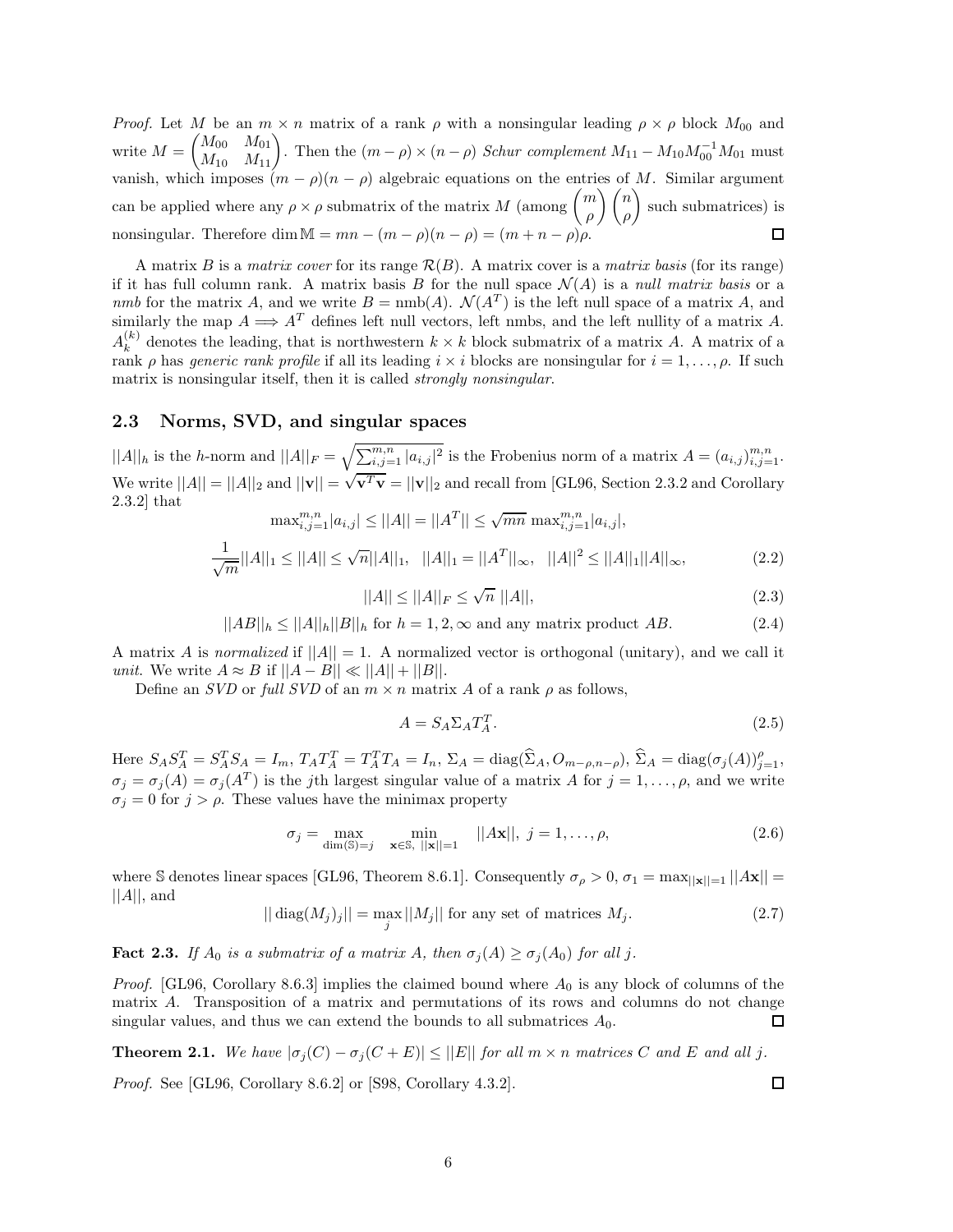In Sections 7–9 we use the following definitions. For every integer *k* in the range  $1 \leq k < \text{rank}(A)$ define the partition  $S_A = (S_{k,A} | S_{A,m-k})$  and  $T_A = (T_{k,A} | T_{A,n-k})$  where the submatrices  $S_{k,A}$ and  $T_{k,A}$  are formed by the first *k* columns of the matrices  $S_A$  and  $T_A$ , respectively. Write  $\Sigma_{k,A}$  $\text{diag}(\sigma_j(A))_{j=1}^k$ ,  $\mathbb{S}_{k,A} = \mathcal{R}(S_{k,A})$  and  $\mathbb{T}_{k,A} = \mathcal{R}(T_{k,A})$ . If  $\sigma_k > \sigma_{k+1}$ , then  $\mathbb{S}_{k,A}$  and  $\mathbb{T}_{k,A}$  are the left and right *leading singular spaces*, respectively, associated with the *k* largest singular values of the matrix *A*, whereas their orthogonal complements  $\mathcal{S}_{A,m-k} = \mathcal{R}(S_{A,m-k})$  and  $\mathbb{T}_{A,n-k} = \mathcal{R}(T_{A,n-k})$ are the left and right *trailing singular spaces*, respectively, associated with the other singular values of *A*. The pairs of subscripts  $\{k, A\}$  versus  $\{A, m - k\}$  and  $\{A, n - k\}$  mark the leading versus trailing singular spaces. The left singular spaces of *A* are the right singular spaces of *A<sup>T</sup>* and vice versa. All matrix bases for the singular spaces  $\mathbb{S}_{k,A}$  and  $\mathbb{T}_{k,A}$  are given by matrices  $S_{k,A}X$  and  $T_{k,A}Y$ , respectively, for nonsingular  $k \times k$  matrices *X* and *Y*. Orthogonal matrices *X* and *Y* define orthogonal matrix bases for these spaces. *B* is an *approximate matrix basis* for a space S within a relative error norm bound  $\tau$  if there exists a matrix *E* such that  $B + E$  is a matrix basis for this space S and if  $||E|| \leq \tau ||B||$ .

#### **2.4 Inverses, generalized inverses, and perturbation bounds**

 $A^+ = T_A \text{diag}(\hat{\Sigma}_A^{-1}, O_{n-\rho,m-\rho}) S_A^T$  is the Moore–Penrose pseudo-inverse of the matrix *A* of (2.5), and

$$
||A^{+}|| = 1/\sigma_{\rho}(A)
$$
\n(2.8)

for a matrix *A* of a rank *ρ*.  $A^{+T}$  stands for  $(A^{+})^{T} = (A^{T})^{+}$ , and  $A^{-T}$  stands for  $(A^{-1})^{T} = (A^{T})^{-1}$ .

An  $n \times m$  matrix  $X = A^{(I)}$  is a left inverse of an  $m \times n$  matrix A if  $XA = I$  and is its right inverse if  $AX = I$ .  $A^+$  is a left or right inverse  $A^{(I)}$  if and only if a matrix *A* has full rank.  $A^{(I)}$  is unique and is equal to  $A^{-1}$  if *A* is a nonsingular matrix. Theorem 2.1 implies the following bound.

**Theorem 2.2.** *Suppose two matrices*  $C, C + E \in \mathbb{C}^{m \times n}$  *have full rank. Then*  $||(C + E)^+ - C^+|| \le$  $||E|| ||(C+E)^{+} C^{+}||.$ 

This bound can be improved where the matrices  $C$  and  $C + E$  are nonsingular.

**Theorem 2.3.** *Suppose C* and  $C + E$  are two nonsingular matrices of the same size and  $||C^{-1}E|| =$  $\theta$  < 1*.* Then  $||I - (C + E)^{-1}C|| \le \frac{\theta}{1-\theta}$  and  $||[(C + E)^{-1} - C^{-1}|| \le \frac{\theta}{1-\theta}||C^{-1}||$ *, in particular*  $||(C + E)^{-1} - C^{-1}|| \leq 0.5||C^{-1}||$  *if*  $\theta \leq 1/3$ .

*Proof.* See [S98, Corollary 1.4.19] for  $P = -C^{-1}E$ .

$$
\Box
$$

#### **2.5 SMW and dual SMW formulae**

**Theorem 2.4.** *[GL96, page 50], [S98, Corollary 4.3.2]. Suppose that*  $U, V \in \mathbb{R}^{n \times r}$ *, the matrices*  $A \in \mathbb{R}^{n \times n}$  and  $C = A + UV^T$  are nonsingular, and  $0 < r < n$ . Then the matrix  $G = I_r - V^T C^{-1} U$ *is nonsingular and we have the Sherman–Morrison–Woodbury (hereafter* SMW*) formula*

$$
A^{-1} = C^{-1} + C^{-1} U G^{-1} V^T C^{-1}.
$$

**Corollary 2.1.** Suppose that  $U_-, V_- \in \mathbb{R}^{n \times q}$ ,  $A \in \mathbb{R}^{n \times n}$ ,  $A$  and  $A^{-1} + U_-V_-^T$  are nonsingular *matrices, and*  $0 < q < n$ *. Write* 

$$
C_{-}^{-1} = A^{-1} + U_{-}V_{-}^{T}, \ H = I_{q} + V_{-}^{T}AU_{-}, \tag{2.9}
$$

*Then the matrix H is nonsingular and the following* dual SMW formula *holds,*

$$
C_{-} = A - AU_{-}H^{-1}V_{-}^{T}A.
$$
\n(2.10)

*Proof.* Apply Theorem 2.4 to the matrices  $A^{-1}$ ,  $U_{-}$ ,  $V_{-}$  and  $C_{-}^{-1}$  replacing the matrices  $A$ ,  $U$ ,  $V$  and  $C$ , respectively. and *C*, respectively.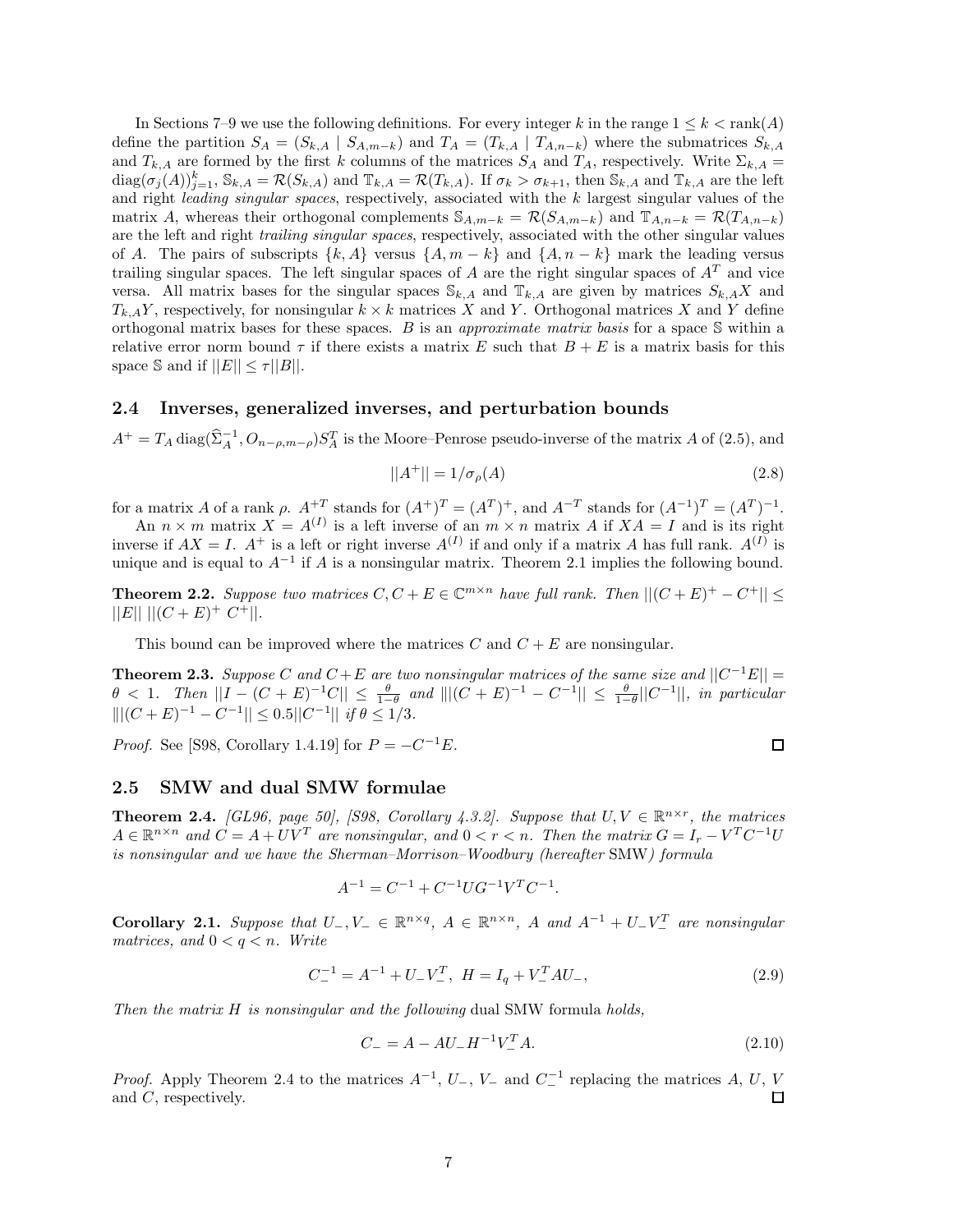# **2.6 Condition number, numerical rank and numerical nullity, generic conditioning profile**

 $\kappa(A) = \frac{\sigma_1(A)}{\sigma_o(A)} = ||A|| \, ||A^+||$  is the condition number of an  $m \times n$  matrix *A* of a rank *ρ*. Such matrix is *ill conditioned* if  $\sigma_1(A) \gg \sigma_0(A)$  and is *well conditioned* otherwise. See [D83], [GL96, Sections 2.3.2, 2.3.3, 3.5.4, 12.5], [H02, Chapter 15], [KL94], and [S98, Section 5.3] on the estimation of norms and condition numbers of nonsingular matrices.

An  $m \times n$  matrix *A* has *numerical rank* nrank(*A*), not exceeding rank(*A*), and has the right numerical nullity nnul(*A*) = *n* − nrank(*A*) or just *numerical nullity* if the ratios  $\sigma_j(A)/||A||$  are small for  $j > \text{nrank}(A)$  but not for  $j \leq \text{nrank}(A)$ . The *left numerical nullity* of the matrix A equals the numerical nullity  $nnul(A^T) = m - nrank(A)$  of the  $n \times m$  transpose  $A^T$  and coincides with the numerical nullity of A if and only if  $m = n$ .

**Remark 2.1.** *One can specify the adjective "small" above as "smaller than a fixed positive toler*ance". The choice of the tolerance can be a challenge, e.g., for the matrix diag(1.1<sup>-*j*)999</sup><sub>j=0</sub>.

If a well conditioned  $m \times n$  matrix *A* has a rank  $\rho < l = \min\{m, n\}$ , then almost all its close neighbours have full rank *l* (see Section 3.2), and all of them have numerical rank *ρ*. Conversely, suppose a matrix *A* has a positive numerical rank  $\rho = \text{nrank}(A)$  and *truncate its SVD* by setting to 0 all its singular values, except for the  $\rho$  largest ones. Then the resulting matrix  $A - E$  is well conditioned and has rank  $\rho$  and  $||E|| = \sigma_{\rho+1}(A)$ , and so  $A - E$  is a rank- $\rho$  approximation to the matrix *A* within the error norm bound  $\sigma_{\rho+1}(A)$ . At a lower computational cost we can obtain rank- $\rho$ approximations of the matrix *A* from its rank-revealing factorizations [GE96], [HP92], [P00a], and we further decrease the computational cost by applying randomized algorithms in Sections 7 and 8.

An  $m \times n$  matrix has *generic conditioning profile* (cf. the end of Section 2.2) if it has a numerical rank *ρ* and if its leading *i* × *i* blocks are nonsingular and well conditioned for *i* = 1*,...,ρ*. If such matrix has full rank (that is if  $\rho = \min\{m, n\}$ ) and if it is well conditioned itself, then we call it *strongly well conditioned*. The following theorem shows that GENP and block Gaussian elimination applied to a strongly well conditioned matrix are numerically safe.

**Theorem 2.5.** *Cf. [PQZa, Theorem 5.1]. Assume GENP or block Gaussian elimination applied to an*  $n \times n$  *matrix A and* write  $N = ||A||$  *and*  $N = \max_{j=1}^n ||(A_j^{(j)})^{-1}||$ *. Then the absolute values of all pivot elements of GENP and the norms of all pivot blocks of block Gaussian elimination do not exceed <sup>N</sup>* <sup>+</sup> *<sup>N</sup>*−*N*<sup>2</sup>*, whereas the absolute values of the reciprocals of these elements and the norms of the inverses of the blocks do not exceed N*−*.*

### **2.7 Toeplitz, Hankel and** f**-circulant matrices**

A *Toeplitz*  $m \times n$  matrix  $T_{m,n} = (t_{i-j})_{i,j=1}^{m,n}$  is defined by its first row and column, that is by the vector  $(t_h)_{h=1-n}^{m-1}$  of dimension  $m + n - 1$ . We write  $T_n = T_{n,n} = (t_{i-j})_{i,j=1}^{n,n}$  (see (2.11)).

A lower *triangular Toeplitz*  $n \times n$  matrix  $Z(\mathbf{t}) = (t_{i-j})_{i,j=1}^n$  (where  $\tilde{t}_k = 0$  for  $k < 0$ ) is defined by its first column  $\mathbf{t} = (t_h)_{h=0}^{n-1}$ . We write  $Z(\mathbf{t})^T = (Z(\mathbf{t}))^T$ .  $Z = Z_0 = Z(\mathbf{e}_2)$  is the downshift  $n \times n$ (see (2.11)). We have  $Z\mathbf{v} = (v_i)_{i=0}^{n-1}$  and  $Z(\mathbf{v}) = Z_0(\mathbf{v}) = \sum_{i=1}^{n} v_i Z^{i-1}$  for  $\mathbf{v} = (v_i)_{i=1}^{n}$  and  $v_0 = 0$ ,

$$
T_n = \begin{pmatrix} t_0 & t_{-1} & \cdots & t_{1-n} \\ t_1 & t_0 & \ddots & \vdots \\ \vdots & \ddots & \ddots & t_{-1} \\ t_{n-1} & \cdots & t_1 & t_0 \end{pmatrix}, \quad Z = \begin{pmatrix} 0 & \cdots & 0 \\ 1 & \ddots & & \\ \vdots & \ddots & \ddots & \vdots \\ 0 & \cdots & 1 & 0 \end{pmatrix}.
$$
 (2.11)

Combine the equations  $||Z(\mathbf{v})||_1 = ||Z(\mathbf{v})||_{\infty} = ||\mathbf{v}||_1$  with (2.2) to obtain

$$
||Z(\mathbf{v})|| \le ||\mathbf{v}||_1. \tag{2.12}
$$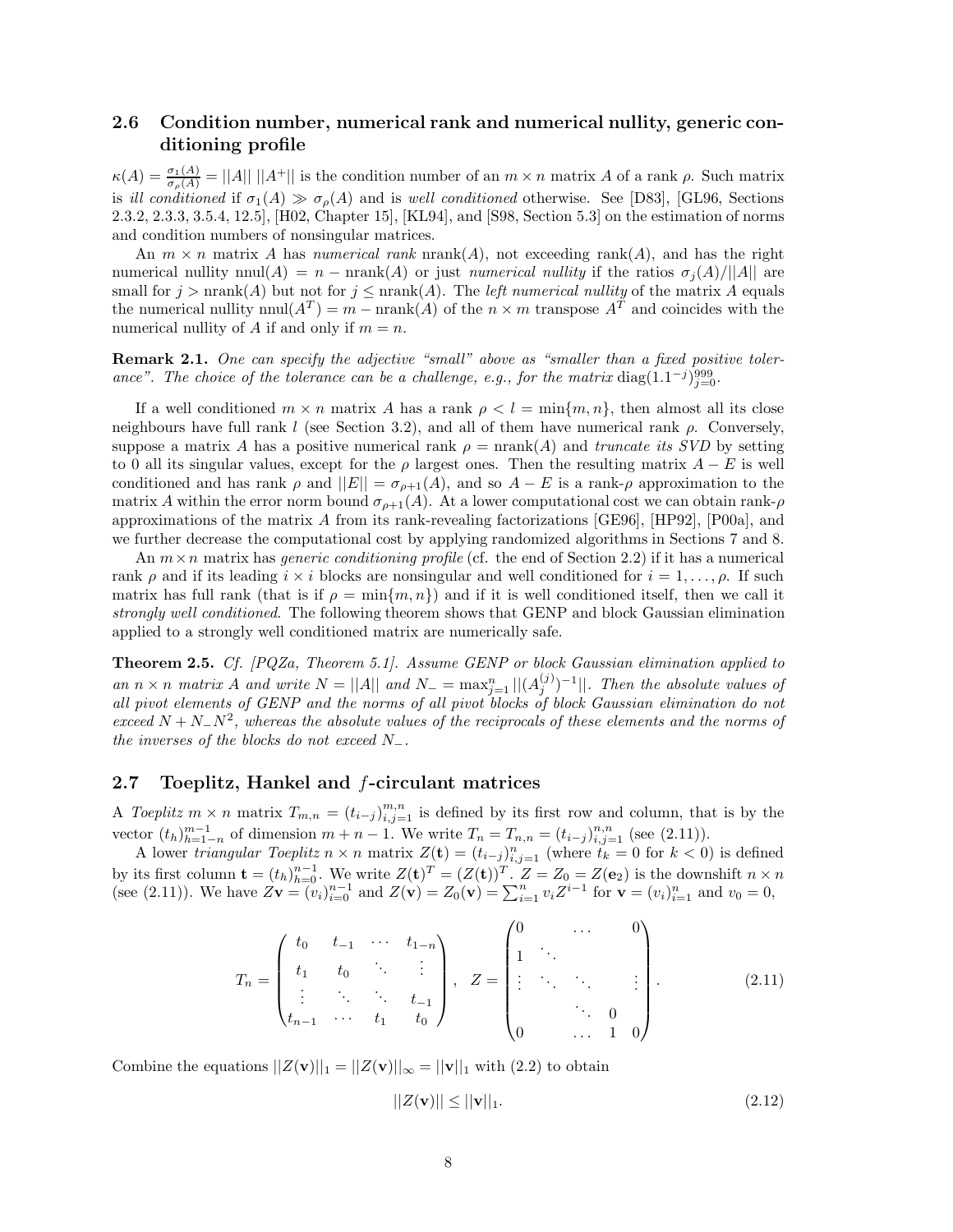**Theorem 2.6.** *Write*  $T_k = (t_{i-j})_{i,j=0}^{k-1}$  *for*  $k = n, n + 1$ *.* 

(a) Let the matrix  $T_n$  be nonsingular and write  $\mathbf{p} = T_n^{-1} \mathbf{e}_1$  and  $\mathbf{q} = T_n^{-1} \mathbf{e}_n$ . If  $p_1 = \mathbf{e}_1^T \mathbf{p} \neq 0$ , *then*  $p_1 T_n^{-1} = Z(p)Z(Jq)^T - Z(Zq)Z(ZJp)^T$ .

In parts (b) and (c) below let the matrix  $T_{n+1}$  be nonsingular and write  $\hat{\mathbf{v}} = (v_i)_{i=1}^n$ <br>  $\mathbf{v} = (v_i)_{i=0}^{n-1}$ ,  $\mathbf{v}' = (v_i)_{i=1}^n$ ,  $\hat{\mathbf{w}} = (w_i)_{i=0}^n = T_{n+1}^{-1} \mathbf{e}_{n+1}$ ,  $\mathbf{w} = (w_i)^{n-1}$ , and  $\mathbf{w$ *In parts (b) and (c) below let the matrix*  $T_{n+1}$  *be nonsingular and write*  $\hat{\mathbf{v}} = (v_i)_{i=0}^n = T_{n+1}^{-1} \mathbf{e}_1$ ,

(b) If  $v_0 \neq 0$ , then the matrix  $T_n$  is nonsingular and  $v_0 T_n^{-1} = Z(\mathbf{v})Z(J\mathbf{w}')^T - Z(\mathbf{w})Z(J\mathbf{v}')^T$ . (c) If  $v_n \neq 0$ , then the matrix  $T_{1,0} = (t_{i-j})_{i=1,j=0}^{n,n-1}$  is nonsingular and  $v_n T_{1,0}^{-1} = Z(\mathbf{w})Z(J\mathbf{v}')^T$  $Z(\mathbf{v})Z(J\mathbf{w}')^T$ .

*Proof.* See [GS72] on parts (a) and (b); see [GK72] on part (c).

$$
\qquad \qquad \Box
$$

 $Z_f = Z + f\mathbf{e}_1^T\mathbf{e}_n$  for a scalar  $f \neq 0$  denotes the  $n \times n$  matrix of *f*-*circular shift*. An *f*-*circulant matrix*  $Z_f(\mathbf{v}) = \sum_{i=1}^n v_i Z_f^{i-1}$  is a special Toeplitz  $n \times n$  matrix defined by its first column vector  $\mathbf{v} = (v_i)_{i=1}^n$  and a scalar *f*. *f*-circulant matrix is called *circulant* if  $f = 1$  and *skew circulant* if  $f = -1$ . By replacing f with 0 we arrive at a lower triangular Toeplitz matrix  $Z(\mathbf{v})$ . The following theorem implies that the inverses (wherever they are defined) and pairwise products of *f*-circulant  $n \times n$  matrices are *f*-circulant and can be computed in  $O(n \log n)$  flops.

**Theorem 2.7.** *(See [CPW74].)* We have  $Z_1(\mathbf{v}) = \Omega^{-1}D(\Omega \mathbf{v})\Omega$ *. More generally, for any*  $f \neq 0$ *,* we have  $Z_{f^n}(\mathbf{v}) = U_f^{-1} D(U_f \mathbf{v}) U_f$  where  $U_f = \Omega D(\mathbf{f}), \quad \mathbf{f} = (f^i)_{i=0}^{n-1}, D(\mathbf{u}) = \text{diag}(u_i)_{i=0}^{n-1}$  for a vector  $\mathbf{u} = (u_i)_{i=0}^{n-1}$ ,  $\Omega = (\omega_n^{ij})_{i,j=0}^{n-1}$  is the  $n \times n$  matrix of the discrete Fourier transform at n points,  $\omega_n = \exp(\frac{2\pi}{n}\sqrt{-1})$  *being a primitive n-th root of* 1*, and*  $\Omega^{-1} = \frac{1}{n}(\omega_n^{-ij})_{i,j=0}^{n-1} = \frac{1}{n}\Omega^H$ .

*Hankel*  $m \times n$  matrices  $H = (h_{i+j})_{i,j=1}^{m,n}$  can be defined equivalently as the products  $H = T J_n$ or  $H = J_m T$  of  $m \times n$  Toeplitz matrices T and the Hankel reflection matrices  $J = J_m$  or  $J_n$ . Note that  $J = J^{-1} = J^T$  and obtain the following simple fact.

**Fact 2.4.** For  $m = n$  we have  $T = HJ$ ,  $H^{-1} = JT^{-1}$  and  $T^{-1} = JH^{-1}$  if  $H = TJ$ , whereas  $T = JH$ ,  $H^{-1} = JT^{-1}$  *and*  $T^{-1} = H^{-1}J$  *if*  $H = JT$ . Furthermore in both cases  $\kappa(H) = \kappa(T)$ .

By using the equations above we can readily extend any Toeplitz matrix inversion algorithm to Hankel matrix inversion and vice versa, preserving the flop count and condition numbers. E.g.  $(JT)^{-1} = T^{-1}J$ ,  $(TJ)^{-1} = JT^{-1}$ ,  $(JH)^{-1} = H^{-1}J$  and  $(HJ)^{-1} = JH^{-1}$ .

#### **2.8 Toeplitz-like, Hankel-like and some other structured matrices**

Let us extend the class of Toeplitz and Hankel matrices to a more general class of structured matrices, which we only employ in Section 8. With every pair of  $n \times n$  *operator matrices* A and B associate the class of *n*×*n* matrices *M* for which the rank of the Sylvester *displacement AM* −*MB* (called the *displacement rank* of *M*) is small in context. The matrices *T* with the structure of Toeplitz type (we call them *Toeplitz-like* matrices) have small *displacement ranks*  $d = d(A, B)$  for  $A = Z_e$  and  $B = Z_f$ and for any pair of scalars *e* and *f*. Such matrices extend the class of Toeplitz matrices, for which *d* ≤ 2. Any variation of a pair of scalars *e* and *f* can change the displacement rank of a matrix by at most 2, and so the class of Toeplitz-like matrices is independent of the choice of such pair.

Every matrix of a rank *d*, and in particular a displacement of a rank *d*, can be nonuniquely represented as the sum of *d* outer products  $\mathbf{g}_j \mathbf{h}_j^T$  of *d* pairs of vectors  $\mathbf{g}_j$  and  $\mathbf{h}_j$  for  $j = 1, \ldots, d$ . Motivated by the following result we call the pair of matrices  $G = G_{Z_e, Z_f}(M) = (\mathbf{g}_j)_{j=1}^d$  and  $H = H_{Z_e, Z_f}(M) = (\mathbf{h}_j)_{j=1}^d$ , made up of the vectors  $\mathbf{g}_j$  and  $\mathbf{h}_j$ , a *displacement generator* of length *d* for the matrix *M* and for the operator matrices  $Z_e$  and  $Z_f$  where  $e \neq f$  (cf. [P01, Example 4.4.2]).

**Theorem 2.8.** If  $Z_eM - MZ_f = \sum_{j=1}^d g_j \mathbf{h}_j^T$  for a pair of distinct scalars  $e$  and  $f$ , then

$$
(e - f)M = \sum_{j=1}^{d} Z_e(\mathbf{g}_j) Z_f(J\mathbf{h}_j).
$$
\n(2.13)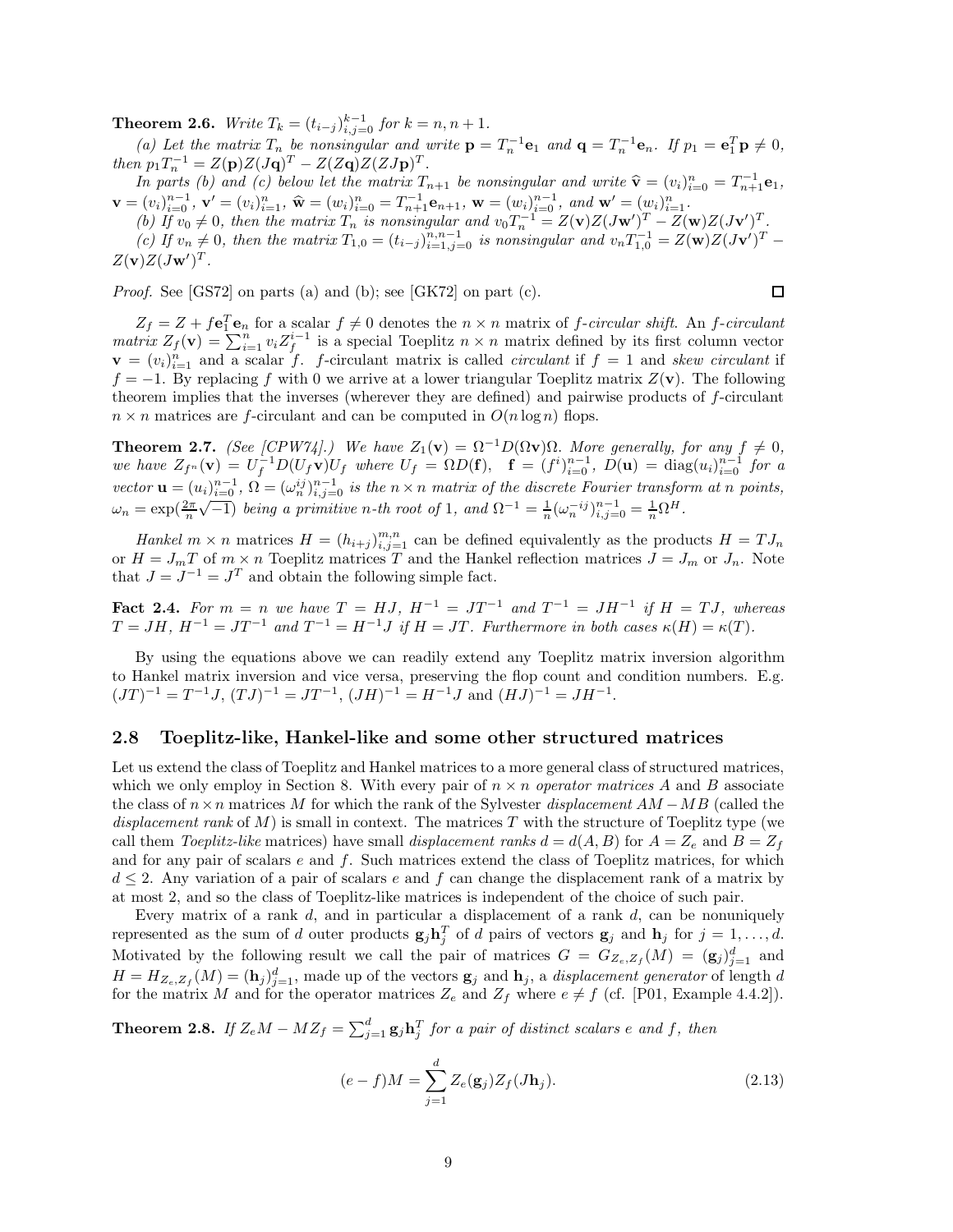The theorem expresses the matrix through the displacement generator {*G, H*} by using 2*dn* parameters instead of  $n^2$  entries. For  $d \ll n$ , this is a dramatic compression, which furthermore reduces multiplication of the matrix *M* by a vector essentially to 2*d* multiplications of circulant matrices by vectors, that is to  $O(dn \log n)$  flops. Moreover we can operate with matrices by using their displacement representation, which preserves Toeplitz-like structure and can accelerate the computations dramatically where  $d \ll n$ . For Toeplitz-like matrices *T*, *T*<sub>1</sub> and *T*<sub>2</sub>, scalars *e*, *f*,  $\alpha$ , and  $\beta$ , and operator matrices  $A = Z_e$ ,  $B = Z_f$ , and  $C = Z_c$ , we can readily obtain the Toeplitz-like matrices  $T^{-1}$  (if the matrix *T* is nonsingular),  $T^T$ ,  $\alpha T_1 + \beta T_2$ , and  $T_1 T_2$ . The following theorem bounds the growth of the length of the associated displacement generators and the respective flop cost.

**Theorem 2.9.** *Assume that*  $n \times n$  *matrices*  $T$ *,*  $T_1$ *, and*  $T_2$  *have been represented with their displacement generators of lengths*  $d_1$ ,  $d_2$ , and  $d$ , respectively, for appropriate operator matrices  $A = Z_e$ and  $B = Z_f$ , defining Toeplitz-like structure. Then there exist displacement generators of length *d for*  $T^{-1}$  *(provided that the matrix T is nonsingular) and*  $T^T$ *, of length*  $d_1 + d_2$  *for*  $\alpha T_1 + \beta T_2$ *, and of length*  $d_1 + d_2 + O(1)$  *for*  $T_1T_2$  *(for appropriate operator matrices defining Toeplitz-like structure* and for any pair of scalar  $\alpha$  and  $\beta$ ). One can compute these generators by using  $O(d^2n \log^2 n)$  and  $O(d_1d_2n \log n)$  *flops, respectively.* 

*Proof.* The theorem readily follows from Theorem A.1 and Corollary A.1 in Appendix A, which also define all the respective displacement generators. 囗

A matrix *H* is *Hankel-like* if  $\text{rank}(AH - HB)$  is small where  $A = Z_e$  and  $B = Z_f^T$  for two scalars *e* and *f* or alternatively where  $A = Z_e^T$  and  $B = Z_f$ . It follows that *MN* is a Hankel-like matrix if one of the factors is a Toeplitz-like matrix and another is a Hankel-like matrix, whereas *MN* is a Toeplitz-like matrix if both *M* and *N* are Hankel-like matrices or both are Toeplitz-like matrices. We can alternatively define Hankel-like matrices as the products *T J* or *JT* where *T* is a Toeplitzlike matrix, or we can define Toeplitz-like matrices *T* as the products *HJ* and *JH* where *H* are Hankel-like matrices (cf. Fact 2.4). By using these properties we can readily extend our algorithms as well as expressions (2.13) (cf. [P01, Example 4.4.4]) from the case of Toeplitz and Toeplitz-like to Hankel and Hankel-like matrices, preserving the flop count.

**Remark 2.2.** *By choosing the operator matrices A and B among f-circulant and appropriate diagonal matrices we define the important classes of matrices M with the structures of Vandermonde and Cauchy types whose displacement rank, that is* rank(*AM* − *MB*)*, is small. This extends the classes of Vandermonde matrices*  $V_x = (x_i^{j-1})_{i,j=1}^n$ , having displacement rank 1 for the operator matrices  $A = diag(x_i)_{i=1}^n$  and  $B = Z_f^T$  for a scalar f, and Cauchy matrices  $C_{s,t} = (\frac{1}{s_i - t_j})_{i,j=1}^n$ , having *displacement rank* 1 *for the operator matrices*  $A = \text{diag}(s_i)_{i=1}^n$  *and*  $B = \text{diag}(t_j)_{j=1}^n$ . Alternatively *[P90], [P01], the matrices of these classes can be defined as the products UMV where M is a Toeplitz matrix, whereas U and V are properly selected among Vandermonde matrices, their transposes and the identity matrices. Similarly to the Toeplitz–Hankel link at the end of the previous subsection, this enables us to extend any successful algorithm for Cauchy-like inversion to Toeplitz-like, Hankel-like and Vandermonde-like inversion and vice versa because*  $(UMV)^{-1} = V^{-1}M^{-1}U^{-1}$  *[P90], although unlike the orthogonal reversion matrix J, Vandermonde multipliers and their transposes are usually ill conditioned except for a narrow but important class including the matrices*  $\Omega$  *and*  $\Omega$ <sup>*H*</sup> *of Theorem 2.7. Theorems 2.8 and 2.9 and other basic properties of Toeplitz-like and Hankel-like matrices can be extended to the matrices having structures of Vandermonde or Cauchy types (see [P00], [P01] or Appendix A).*

## **3 Ranks and conditioning of Gaussian random matrices**

#### **3.1 Random variables and Gaussian random matrices**

**Definition 3.1.**  $F_\gamma(y) = \text{Probability}\{\gamma \leq y\}$  *for a real random variable*  $\gamma$  *is the* cumulative distribution function (cdf) of  $\gamma$  evaluated at y.  $F_{g(\mu,\sigma)}(y) = \frac{1}{\sigma\sqrt{2\pi}} \int_{-\infty}^{y} \exp(-\frac{(x-\mu)^2}{2\sigma^2}) dx$  for a Gaussian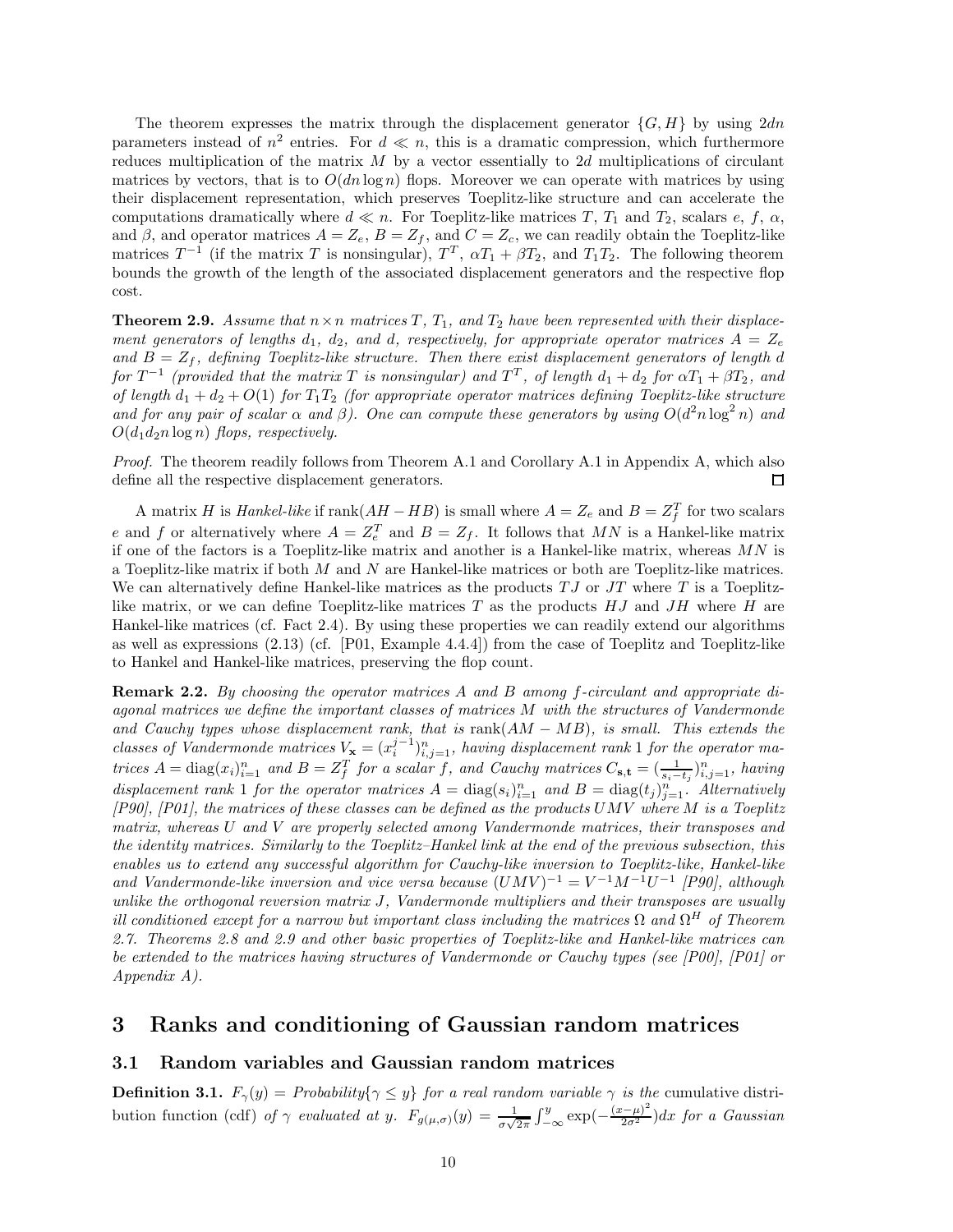*random variable*  $q(\mu, \sigma)$  *with* a mean  $\mu$  and a positive variance  $\sigma^2$ , and so

$$
\mu - 4\sigma \le y \le \mu + 4\sigma \text{ with a probability near 1.} \tag{3.1}
$$

**Definition 3.2.** *A matrix or a vector is a* Gaussian random matrix or vector *with a mean µ and a positive variance*  $\sigma^2$  *if it is filled with independent identically distributed Gaussian random variables, all having the mean*  $\mu$  *and variance*  $\sigma^2$ *.*  $\mathcal{G}_{\mu,\sigma}^{m\times n}$  *is the set of such Gaussian random*  $m \times n$  *matrices (which are* standard *for*  $\mu = 0$  *and*  $\sigma^2 = 1$ *). By restricting this set to Toeplitz or f-circulant matrices we obtain the sets*  $T_{\mu,\sigma}^{m\times n}$  *and*  $\mathcal{Z}_{f,\mu,\sigma}^{n\times n}$  *of* Gaussian random Toeplitz *and* Gaussian random *f*-circulant matrices*, respectively.*

**Definition 3.3.**  $\chi_{\mu,\sigma,n}(y)$  *is the cdf of the norm*  $||\mathbf{v}|| = \left(\sum_{i=1}^{n} v_i^2\right)^{1/2}$  *of a Gaussian random vector*  $\mathbf{v} = (v_i)_{i=1}^n \in \mathcal{G}_{\mu,\sigma}^{n \times 1}$ . For  $y \ge 0$  we have  $\chi_{0,1,n}(y) = \frac{y_i}{2^{n/2} \Gamma(n/2)} \int_0^y x^{n-1} \exp(-x^2/2) dx$  where  $\Gamma(h) =$  $\int_0^\infty x^{h-1} \exp(-x) dx$ ,  $\Gamma(n+1) = n!$  *for nonnegative integers n.* 

### **3.2 Nondegeneration of Gaussian random matrices**

The total degree of a multivariate monomial is the sum of its degrees in all its variables. The total degree of a polynomial is the maximal total degree of its monomials.

**Lemma 3.1.** *[DL78], [S80], [Z79]. For a set* ∆ *of a cardinality*  $|\Delta|$  *in any fixed ring let a polynomial in m variables have a total degree d and let it not vanish identically on this set. Then the polynomial vanishes in at most*  $d|\Delta|^{m-1}$  *points.* 

We assume that Gaussian random variables range over infinite sets  $\Delta$ , usually over the real line or its interval. Then the lemma implies that a nonzero polynomial vanishes with probability 0. Consequently a square Gaussian random general, Toeplitz or circulant matrix is nonsingular with probability 1 because its determinant is a polynomials in the entries. Likewise rectangular Gaussian random general, Toeplitz and circulant matrices have full rank with probability 1. Furthermore all entries of such matrix *A* and of its adjoint adj*A* are subdeterminants and thus are nonzeros with probability 1. Clearly this property of the adjoint also holds for the inverse  $A^{-1} = \frac{\text{adj } A}{\text{det } A}$  if the matrix *A* is nonsingular. Hereafter, wherever this causes no confusion, we assume by default that *Gaussian random general, Toeplitz and circulant matrices have full rank, and their inverses (if defined) have nonzero entries*. These properties can be readily extended to the products of the latter matrices by nonsingular and orthogonal matrices, and further to various functions of general, sparse and structured matrices. Moreover similar properties hold with probability near 1 where the random variables are sampled under the uniform probability distribution from a finite set of a large cardinality (see Appendix A).

#### **3.3 Extremal singular values of Gaussian random matrices**

Besides having full rank with probability 1, Gaussian random matrices in Definition 3.2 are expected to be well conditioned [D88], [E88], [ES05], [CD05], [B11], and even the sum  $M + A$  for  $M \in \mathbb{R}^{m \times n}$ and  $A \in \mathcal{G}_{\mu,\sigma}^{m \times n}$  is expected to be well conditioned unless the ratio  $\sigma/||M||$  is small or large [SST06].

The following theorem states an upper bound proportional to *y* on the cdf  $F_{1/||A^+||}(y)$ , that is on the probability that the smallest positive singular value  $1/||A^+|| = \sigma_l(A)$  of a Gaussian random matrix *A* is less than a nonnegative scalar *y* (cf.  $(2.8)$ ) and consequently on the probability that the norm  $||A^+||$  exceeds a positive scalar *x*. The stated bound still holds if we replace the matrix *A* by *A* − *B* for any fixed matrix *B*, although for  $B = O_{m,n}$  the bounds can actually be strengthened by a factor  $y^{|m-n|}$  [ES05], [CD05].

**Theorem 3.1.** Suppose  $A \in \mathcal{G}_{\mu,\sigma}^{m \times n}$ ,  $B \in \mathbb{R}^{m \times n}$ ,  $l = \min\{m,n\}$ ,  $x > 0$ , and  $y \ge 0$ . Then  $F_{\sigma_l(A-B)}(y) \le 2.35 \sqrt{l}y/\sigma$ , that is Probability $\{||(A-B)^+|| \ge 2.35x\sqrt{l}/\sigma\} \le 1/x$ .  $l/\sigma\} \leq 1/x$ *.* 

*Proof.* For  $m = n$  this is [SST06, Theorem 3.3]. Apply Fact 2.3 to extend it to any pair  $\{m, n\}$ .  $\Box$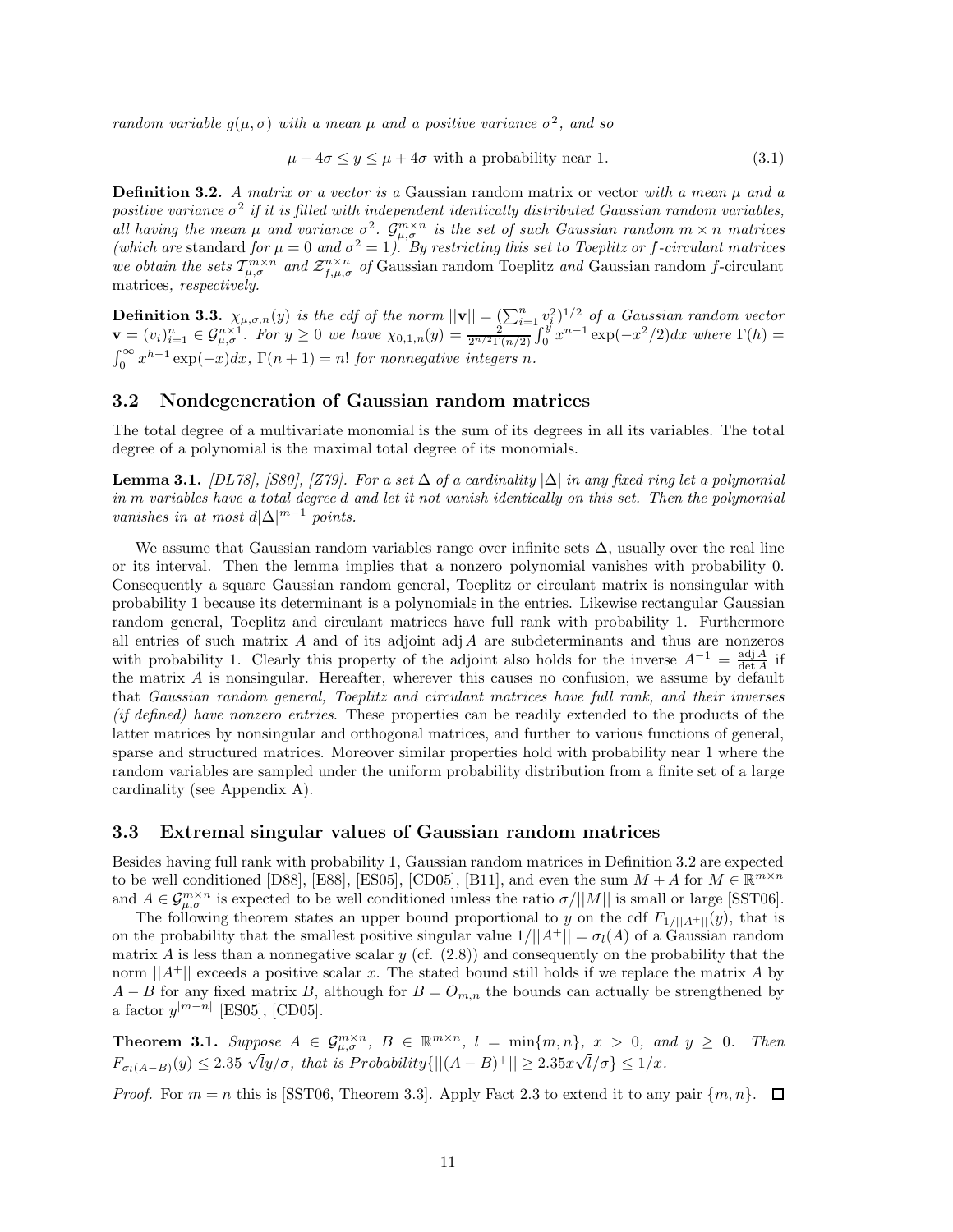The following two theorems supply lower bounds  $F_{\vert A \vert \vert}(z)$  and  $F_{\kappa(A)}(y)$  on the probabilities that  $||A|| \leq z$  and  $\kappa(A) \leq y$  for two scalars y and z, respectively, and a Gaussian random matrix A. We do not use the second theorem, but state it for the sake of completeness and only for square  $n \times n$ matrices *A*. The theorems imply that the functions  $1 - F_{\vert A \vert \vert}(z)$  and  $1 - F_{\kappa(A)}(y)$  decay as  $z \to \infty$ and  $y \to \infty$ , respectively, and that the decays are exponential in  $-z^2$  and proportional to  $\sqrt{\log y}/y$ , respectively. For small values  $y\sigma$  and a fixed *n* the lower bound of Theorem 3.3 becomes negative, in which case the theorem becomes trivial. Unlike Theorem 3.1, in both theorems we assume that  $\mu = 0.$ 

**Theorem 3.2.** *[DS01, Theorem II.7]. Suppose*  $A \in \mathcal{G}_{0,\sigma}^{m \times n}$ ,  $h = \max\{m,n\}$  and  $z \geq 2\sigma\sqrt{n}$ *h. Then F*<sub>||*A*||(*z*) ≥ 1 − exp(−(*z* − 2*σ* $\sqrt{h}$ )<sup>2</sup>/(2*σ*<sup>2</sup>)), and so the norm ||*A*|| *is expected to have order*  $\sigma \sqrt{h}$ *.*</sub>

**Theorem 3.3.** *[SST06, Theorem 3.1]. Suppose*  $0 < \sigma \leq 1$ ,  $y \geq 1$ ,  $A \in \mathcal{G}_{0,\sigma}^{n \times n}$ . Then the matrix A *has full rank with probability* 1 *and*  $F_{\kappa(A)}(y) \geq 1 - (14.1 + 4.7\sqrt{(2 \ln y)/n})n/(y\sigma)$ .

*Proof.* See [SST06, the proof of Lemma 3.2].

口

#### **3.4 Extremal singular values of Gaussian random Toeplitz matrices**

A matrix  $T_n = (t_{i-j})_{i,j=1}^n$  is the sum of two triangular Toeplitz matrices

$$
T_n = Z(\mathbf{t}) + Z(\mathbf{t})^T, \ \mathbf{t} = (t_i)_{i=0}^{n-1}, \ \mathbf{t} = (t'_{-i})_{i=0}^{n-1}, \ t'_0 = 0. \tag{3.2}
$$

If  $T_n \in T_{\mu,\sigma}^{n \times n}$ , then  $T_n$  has  $2n-1$  pairwise independent entries in  $\mathcal{G}_{\mu,\sigma}$ . Thus (2.12) implies that

$$
||T_n|| \le ||Z(\mathbf{t})|| + ||Z(\mathbf{t})|| \le ||\mathbf{t}||_1 + ||\mathbf{t}||_1 = ||(t_i)_{i=1-n}^{n-1}||_1 \le \sqrt{2n} ||(t_i)_{i=1-n}^{n-1}||.
$$

Recall Definition 3.2 and obtain

$$
F_{||T_n||}(y) \ge \chi_{\mu,\sigma,2n-1}(y/\sqrt{2n}).
$$
\n(3.3)

Next we estimate the norm  $||T_n^{-1}||$  for  $T_n \in T_{\mu,\sigma}^{n \times n}$ .

**Lemma 3.2.** *[SST06, Lemma A.2]. For a nonnegative scalar y, a unit vector*  $\mathbf{t} \in \mathbb{R}^{n \times 1}$ *, and a vector*  $\mathbf{b} \in \mathcal{G}_{\mu,\sigma}^{n\times 1}$ , we have  $F_{|\mathbf{t}^T\mathbf{b}|}(y) \leq \sqrt{\frac{2}{\pi}} \frac{y}{\sigma}$ .

**Remark 3.1.** *The latter bound is independent of*  $\mu$  *and*  $n$ *; it holds for any*  $\mu$  *even if all coordinates of the vector* **b** *are fixed except for a single coordinate in*  $\mathcal{G}_{\mu,\sigma}$ *.* 

**Theorem 3.4.** *Given a matrix*  $T_n = (t_{i-j})_{i,j=1}^n \in \mathcal{T}_{\mu,\sigma}^{n \times n}$ , assumed to be nonsingular (cf. Section 3.2), write  $p_1 = \mathbf{e}_1^T T_n^{-1} \mathbf{e}_1$ . Then  $F_{1/||p_1T_n^{-1}||}(y) \le 2n\alpha\beta$  for two random variables  $\alpha$  and  $\beta$  such that

$$
F_{\alpha}(y) \le \sqrt{\frac{2n}{\pi}} \frac{y}{\sigma} \text{ and } F_{\beta}(y) \le \sqrt{\frac{2n}{\pi}} \frac{y}{\sigma} \text{ for } y \ge 0.
$$
 (3.4)

*Proof.* Recall from part (a) of Theorem 2.6 that  $p_1T_{n_m}^{-1} = Z(\mathbf{p})Z(J\mathbf{q})^T - Z(Z\mathbf{q})Z(ZJ\mathbf{p})^T$ . Therefore  $||p_1T_n^{-1}|| \leq ||Z(\mathbf{p})|| \cdot ||Z(J\mathbf{q})^T|| + ||Z(Z\mathbf{q})|| ||Z(ZJ\mathbf{p})^T||$  for  $\mathbf{p} = T_n^{-1}\mathbf{e}_1, \mathbf{q} = T_n^{-1}\mathbf{e}_n$ , and  $p_1 = \mathbf{p}^T\mathbf{e}_1$ . It follows that  $||p_1T_n^{-1}|| \leq ||Z(\mathbf{p})|| \, ||Z(J\mathbf{q})|| + ||Z(Z\mathbf{q})|| \, ||Z(ZJ\mathbf{p})||$  since  $||A|| = ||A^T||$  for all matrices *A*. Furthermore  $||p_1T_n^{-1}|| \le ||\mathbf{p}||_1 ||J\mathbf{q}||_1 + ||Z\mathbf{q}||_1 ||ZJ\mathbf{p}||_1$  due to (2.12). Clearly  $||J\mathbf{v}||_1 = ||\mathbf{v}||_1$ and  $||Z\mathbf{v}||_1 \le ||\mathbf{v}||_1$  for every vector **v**, and so (cf. (2.2))

$$
||p_1 T_n^{-1}|| \le 2||\mathbf{p}||_1 ||\mathbf{q}||_1 \le 2n||\mathbf{p}|| ||\mathbf{q}||. \tag{3.5}
$$

By definition the vector **p** is orthogonal to the vectors  $T_n \mathbf{e}_2, \ldots, T_n \mathbf{e}_n$ , whereas  $\mathbf{p}^T T_n \mathbf{e}_1 = 1$  (cf.  $[\text{SST06}]$ . Consequenty the vectors  $T_n \mathbf{e}_2, \ldots, T_n \mathbf{e}_n$  uniquely define the vector  $\mathbf{u} = \mathbf{p}/||\mathbf{p}||$ , whereas  $|\mathbf{u}^T T_n \mathbf{e}_1| = 1/||\mathbf{p}||$ . The last coordinate  $t_{n-1}$  of the vector  $T_n \mathbf{e}_1$  is independent of the vectors  $T_n$ **e**<sub>2</sub>,..., $T_n$ **e**<sub>n</sub> and consequently of the vector **u**. Apply Remark 3.1 to estimate the cdf of the random variable  $\alpha = 1/||\mathbf{p}|| = |\mathbf{u}^T T_n \mathbf{e}_1|$  and obtain that  $F_\alpha(y) \le \sqrt{\frac{2n}{\pi}} \frac{y}{\sigma}$  for  $y \ge 0$ .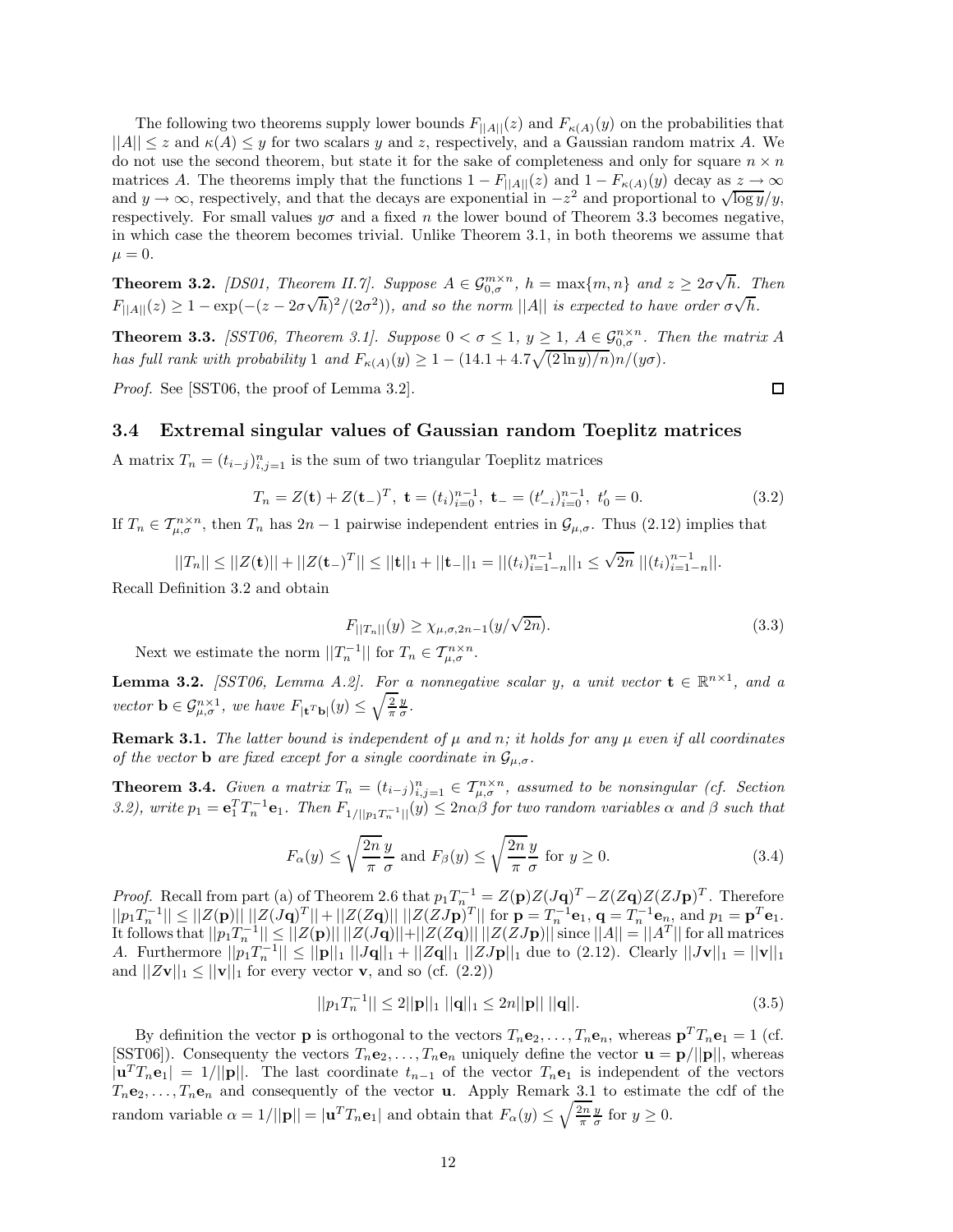Likewise the *n* − 1 column vectors  $T_1, \ldots, T_{n-1}$  define the vector  $\mathbf{v} = \beta \mathbf{q}$  for  $\beta = 1/||\mathbf{q}|| =$  $|\mathbf{v}^T T_n \mathbf{e}_n|$ . The first coordinate  $t_{1-n}$  of the vector  $T_n \mathbf{e}_n$  is independent of the vectors  $T \mathbf{e}_1, \ldots, T_{n-1}$ and consequently of the vector **v**. Apply Remark 3.1 to estimate the cdf of the random variable *β* and obtain that  $F_\beta(y) \leq \sqrt{\frac{2n}{\pi}} \frac{y}{\sigma}$  for  $y \geq 0$ . Finally combine these bounds on the cdfs  $F_\alpha(y)$  and  $F<sub>β</sub>(y)$  with (3.5). ◻

By applying parts (b) and (c) of Theorem 2.6 instead of its part (a), we similarly deduce the bounds  $||v_0T_{n+1}^{-1}|| \leq 2\alpha\beta$  and  $||v_nT_{n+1}^{-1}|| \leq 2\alpha\beta$  for two pairs of random variables  $\alpha$  and  $\beta$  that satisfy (3.4) for  $n + 1$  replacing n. We have  $p_1 = \frac{\det T_{n-1}}{\det T_n}$ ,  $v_0 = \frac{\det T_n}{\det T_{n+1}}$ , and  $v_n = \frac{\det T_{0,1}}{\det T_{n+1}}$  for  $T_{0,1} = (t_{i-j})_{i=0,j=1}^{n-1,n}$ . Next we bound the geometric means of the ratios  $\left|\frac{\det T_{h+1}}{\det T_h}\right|$  for  $h = 1, \ldots, k-1$ .  $1/|p_1|$  and  $1/|v_0|$  are such ratios for  $k = n - 1$  and  $k = n$ , respectively, whereas the ratio  $1/|v_n|$  is similar to  $1/|v_0|$ , under slightly distinct notation.

**Theorem 3.5.** Let  $T_h \neq O$  denote  $h \times h$  matrices for  $h = 1, \ldots, k$  whose entries have absolute *values at most t for a fixed scalar or random variable t*, *e.g. for*  $t = ||T||$ *. Furthermore let*  $T_1 = (t)$ *.* Then the geometric mean  $(\prod_{h=1}^{k-1} |\frac{\det T_{h+1}}{\det T_h}|)^{1/(k-1)} = \frac{1}{t} |\det T_k|^{1/(k-1)}$  is at most  $k^{\frac{1}{2}(1+\frac{1}{k-1})}t$ .

*Proof.* The theorem follows from Hadamard's upper bound  $|\det M| \leq k^{k/2}t^k$ , which holds for any  $k \times k$  matrix  $M = (m_{i,j})_{i,j=1}^k$  with  $\max_{i,j=1}^k |m_{i,j}| \leq t$ . □

The theorem says that the geometric mean of the ratios  $|\det T_{h+1}/\det T_h|$  for  $h = 1, \ldots, k - 1$ is not greater than  $k^{0.5+\epsilon(k)}$  where  $\epsilon(k) \to 0$  as  $k \to \infty$ . Furthermore if  $T_n \in \mathcal{G}_{\mu,\sigma}^{n \times n}$  we can write  $t = ||T||$  and apply (3.3) to bound the cdf of *t*.

#### **3.5 Extremal singular values of Gaussian random circulant matrices**

Next we estimate the norms of a random Gaussian *f*-circulant matrix and its inverse.

**Theorem 3.6.** Assume 
$$
y \ge 0
$$
 and a circular  $n \times n$  matrix  $T = Z_1(\mathbf{v})$  for  $\mathbf{v} \in \mathcal{G}_{\mu,\sigma}^{n \times 1}$ . Then  
\n(a)  $F_{||T||}(y) \ge \chi_{\mu,\sigma,n}(\sqrt{\frac{2}{n}}y)$  for  $\chi_{\mu,\sigma,n}(y)$  in Definition 3.3 and (b)  $F_{1/||T^{-1}||}(y) \le \sqrt{\frac{2}{\pi}} \frac{ny}{\sigma}$ .

*Proof.* For the matrix  $T = Z_1(\mathbf{v})$  we have both equation (3.2) and the bound  $||\mathbf{t}−||_1 \leq ||\mathbf{t}||_1$ , and so  $||T||_1 \leq 2||\mathbf{t}||_1$ . Now part (a) of the theorem follows similarly to (3.3). To prove part (b) recall Theorem 2.7 and write  $B = \Omega T \Omega^{-1} = D(\mathbf{u}), \mathbf{u} = (u_i)_{i=0}^{n-1} = \Omega \mathbf{v}$ . We have  $\sigma_j(T) = \sigma_j(B)$  for all *j* because  $\frac{1}{\sqrt{n}}\Omega$  and  $\sqrt{n}\Omega^{-1}$  are unitary matrices. By combining the equations  $u_i = \mathbf{e}_i^T \Omega \mathbf{v}$ , the bounds  $||\Re(\mathbf{e}_i^T \Omega)|| \ge 1$  for all *i*, and Lemma 3.2, deduce that  $F_{|\Re(u_i)|}(y) \le \sqrt{\frac{2}{\pi}} \frac{y}{\sigma}$  for  $i = 1, \ldots, n$ . We have  $F_{\sigma_n(B)}(y) = F_{\min_i |u_i|}(y)$  because  $B = \text{diag}(u_i)_{i=0}^{n-1}$ , and clearly  $|u_i| \geq |\Re(u_i)|$ . 口

**Remark 3.2.** *Our extensive experiments suggest that the estimates of Theorem 3.6 are overly pessimistic (cf. Table 10.4).*

Combining Theorem 2.7 with minimax property (2.6) implies that

$$
\frac{1}{g(f)}\sigma_j(Z_1(\mathbf{v})) \le \sigma_j(Z_f(\mathbf{v})) \le g(f)\sigma_j(Z_1(\mathbf{v}))
$$

for all vectors **v**, scalars  $f \neq 0$ ,  $g(f) = \max\{|f|^2, 1/|f|^2\}$ , and  $j = 1, ..., n$ . Thus we can readily extend the estimates of Theorem 3.6 to *f*-circulant matrices for  $f \neq 0$ . In particular Gaussian random *f*-circulant matrices tend to be well conditioned unless  $f \approx 0$  or  $1/f \approx 0$ .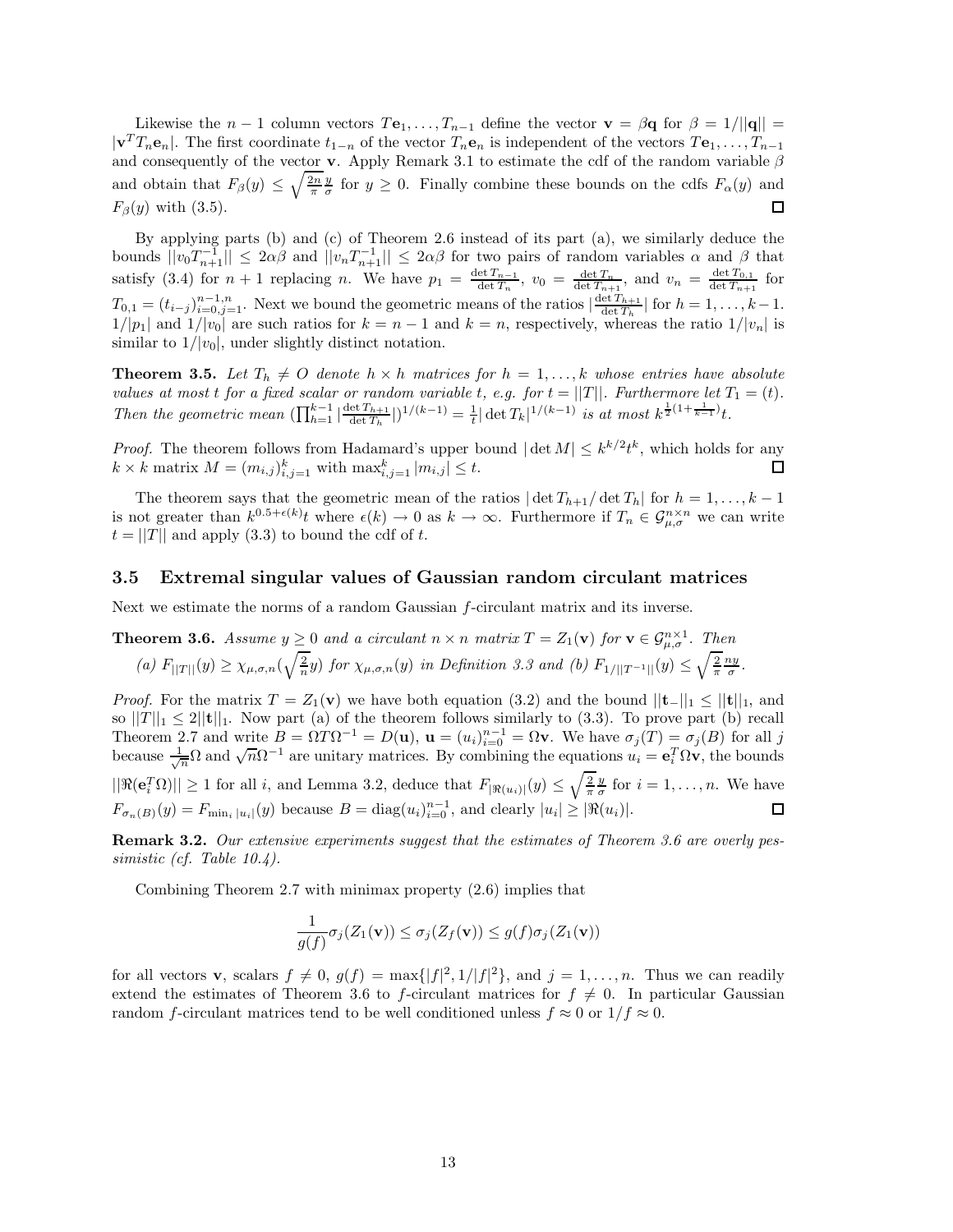# **4 Condition numbers of randomized matrix products and generic preconditioning**

Next we deduce probabilistic lower bounds on the smallest singular values of the products of fixed and random matrices. We begin with three lemmas. The first of them is obvious, the second easily follows from minimax property (2.6).

**Lemma 4.1.**  $\sigma_j(SM) = \sigma_j(MT) = \sigma_j(M)$  *for all j if S and T* are square orthogonal matrices.

**Lemma 4.2.** Suppose  $\Sigma = \text{diag}(\sigma_i)_{i=1}^n$ ,  $\sigma_1 \ge \sigma_2 \ge \cdots \ge \sigma_n$ ,  $G \in \mathbb{R}^{r \times n}$ ,  $H \in \mathbb{R}^{n \times r}$ . Then  $\sigma_i(G\Sigma) \geq \sigma_i(G)\sigma_n$ ,  $\sigma_i(\Sigma H) \geq \sigma_i(H)\sigma_n$  for all j. If also  $\sigma_n > 0$ , then rank $(G\Sigma) = \text{rank}(G)$ ,  $rank(\Sigma H) = rank(H)$ .

We employ the following result in the proof of Corollary 6.1.

**Corollary 4.1.** We have  $\kappa(AB) \leq \kappa(A)\kappa(B)$  if A or B is a nonsingular matrix.

*Proof.* Assume SVDs  $A = S_A \Sigma_A T_A^T$  of (2.5). Then  $\sigma_j(AB) = \sigma_j(S_A \Sigma_A T_A^T B) = \sigma_j(\Sigma_A \widehat{B})$  where  $\widehat{B} = T_A^T B$ . Let *A* and consequently  $\Sigma_A$  be nonsingular  $n \times n$  matrices. Apply Lemma 4.2 and deduce that  $\sigma_j(\Sigma_A \widehat{B}) \geq \sigma_j(\widehat{B}) \sigma_n(A)$ , whereas  $\sigma_j(\widehat{B}) = \sigma_j(B)$  for all j. We have  $\rho = \text{rank}(AB) = \text{rank}(B) \leq$ *n*. Combine the relationships above for  $j = \rho$  and obtain that  $\sigma_{\rho}(AB) = \sigma_{\rho}(\Sigma_A \widehat{B}) \geq \sigma_{\rho}(\widehat{B}) \sigma_n(A) =$  $\sigma_{\rho}(B)\sigma_n(A)$ , and so  $\sigma_{\rho}(AB) \geq \sigma_{\rho}(B)\sigma_n(A)$ . Also note that  $||AB|| \leq ||A|| ||B||$ . Combine the latter bounds and obtain that  $\kappa(AB) = ||AB||/\sigma_{\rho}(AB) \leq ||A|| \, ||B||/(\sigma_{\rho}(B)\sigma_n(A)) = \kappa(A)\kappa(B)$ . Similarly prove the claimed bound where *B* is a nonsingular matrix. П

**Lemma 4.3.** [SST06, Proposition 2.2]. Suppose  $H \in \mathcal{G}_{\mu,\sigma}^{m \times n}$ ,  $SS^T = S^T S = I_m$ ,  $TT^T = T^T T = I_n$ . *Then*  $SH \in \mathcal{G}_{\mu,\sigma}^{m \times n}$  *and*  $HT \in \mathcal{G}_{\mu,\sigma}^{m \times n}$ *.* 

The following theorem implies that multiplication by standard Gaussian random matrix is unlikely to decrease the smallest positive singular value of a matrix dramatically, even though *UV* = *O* for some pairs of rectangular orthogonal matrices *U* and *V* .

**Theorem 4.1.** Suppose  $G' \in \mathcal{G}_{\mu,\sigma}^{r\times m}$ ,  $H' \in \mathcal{G}_{\mu,\sigma}^{n\times r}$ ,  $M \in \mathbb{R}^{m\times n}$ ,  $G = G' + U$ ,  $H = H' + V$  for some matrices U and V,  $r(M) = \text{rank}(M)$ ,  $x > 0$  and  $y \ge 0$ . Then  $F_{1/||(GM)^+||}(y) \le F(y, M, \sigma)$ and  $F_{1/||(MH)^+||}(y) \leq F(y, M, \sigma)$  for  $F(y, M, \sigma) = 2.35y\sqrt{\tilde{r}}||M^+||/\sigma$  and  $\hat{r} = \min\{r, r(M)\}\$ , that is  $Probability(||P^+|| \geq 2.35 \times \sqrt{\hat{r}}||M^+||/\sigma \} \leq 1/x$  *for*  $P = GM$  *and*  $P = MH$ *.* 

*Proof.* With probability 1, the matrix *MH* has rank  $\hat{r}$  because  $H \in \mathcal{G}_{\mu,\sigma}^{n\times r}$ . So (cf. (2.8))

$$
F_{1/||(MH)^{+}||}(y) = F_{\sigma_{\hat{r}}(MH)}(y). \tag{4.1}
$$

Let  $M = S_M \Sigma_M T_M^T$  be full SVD where  $\Sigma_M = \text{diag}(\Sigma_M, O) = \Sigma_M \text{diag}(I_{r(M)}, O)$  and  $\widehat{\Sigma}_M =$  $\frac{d}{d}$  diag $(\sigma_j(M))_{j=1}^{r(M)}$  is a nonsingular diagonal matrix. We have  $MH = S_M \Sigma_M T_M^T H$ , and so  $\sigma_j(MH) =$  $\sigma_j(\Sigma_M T_M^T H)$  for all *j* by virtue of Lemma 4.1, because  $S_M$  is a square orthogonal matrix. Write  $H_{r(M)} = (I_{r(M)} \mid O)T_M^T H$  and observe that  $\sigma_j(\Sigma_M T_M^T H) = \sigma_j(\Sigma_M H_{r(M)})$  and consequently

$$
\sigma_j(MH) = \sigma_j(\hat{\Sigma}_M H_{r(M)}) \text{ for all } j.
$$
\n(4.2)

Combine equation (4.2) for  $j = \hat{r}$  with Lemma 4.2 for the pair  $(\Sigma, H)$  replaced by  $(\widehat{\Sigma}_M, H_{r(M)})$ and obtain that  $\sigma_{\hat{r}}(MH) \geq \sigma_{r(M)}(M)\sigma_{\hat{r}}(H_{r(M)}) = \sigma_{\hat{r}}(H_{r(M)})/||M^+||$ . We have  $T_{M}^TH' \in \mathcal{G}_{\mu,\sigma}^{n \times r}$  by virtue of Lemma 4.3, because  $T_M$  is a square orthogonal matrix; consequently  $H_{r(M)} = H'_{r(M)} + B$ for  $H'_{r(M)} \in \mathcal{G}_{\mu,\sigma}^{r(M)\times r}$  and some matrix *B*. Therefore we can apply Theorem 3.1 for  $A = H'_{r(M)}$ and obtain the bound of Theorem 4.1 on  $F_{1/||(MH)^+||}(y)$ . One can similarly deduce the bound on  $F_{1/||(GM)+||}(y)$  or can just apply the above bound on  $F_{1/||(MH)+||}(y)$  for  $H = G^T$  and *M* replaced by  $M^T$  and then recall that  $(M^T G^T)^T = GM$ . by  $M^T$  and then recall that  $(M^T G^T)^T = GM$ .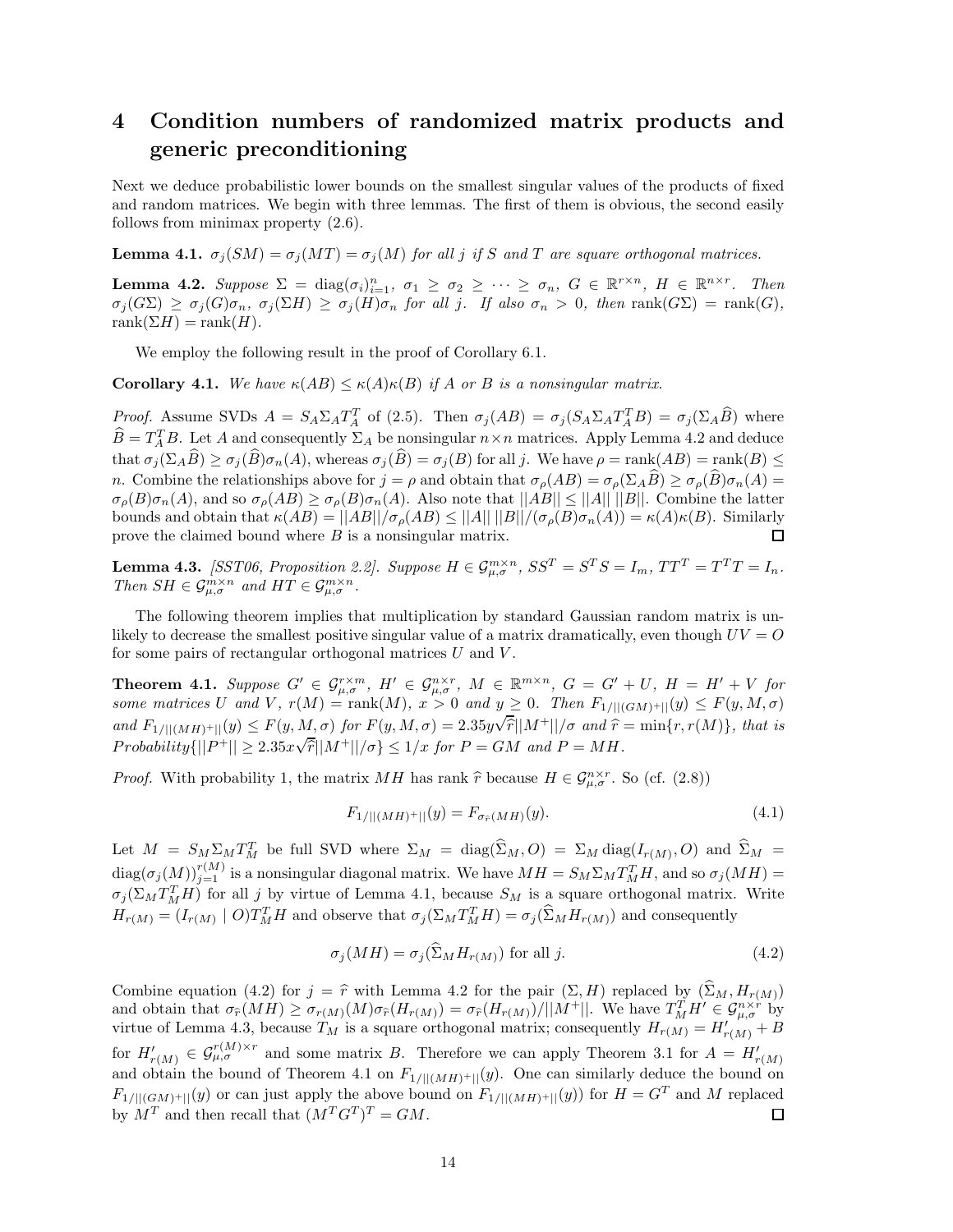By combining  $(2.4)$  with Theorems 3.2 (for  $B = O$ ) and 4.1 we can probabilistically bound the condition numbers of randomized products *GM* and *MH*. The following corollary extends the bound of Theorem 4.1 for a randomized matrix product to the bounds for its leading blocks.

**Corollary 4.2.** Suppose j, k, m, n, q and s are integers,  $1 \le j \le q$ ,  $1 \le k \le s$ ,  $M \in \mathbb{R}^{m \times n}$ ,  $\sigma\ >\ 0,\ \ G\ \in\ \mathcal G^{q\times m}_{\mu,\sigma},\ \ H\ \in\ \mathcal G^{n\times s}_{\mu,\sigma},\ \ \mathrm{rank}(M_j)\ =\ j\ \ for\ \ M_j\ =\ M\begin{pmatrix} I_j\ O_{n-j,j} \end{pmatrix},\ \ \mathrm{rank}(M^{(k)})\ =\ k\ \ for\$  $M^{(k)} = (I_k \mid O_{k,m-k})M$ , and  $y \geq 0$ . Then (i) with probability 1 *the matrix GM* (resp. MH) has  $generic$  rank profile if  $\text{rank}(M) \geq q$  (resp. if  $\text{rank}(M) \geq s$ ). Furthermore (ii)  $F_{1/||((GM)^{(j)}_j)+||}(y) \leq$  $2.35y\sqrt{j}/(||M_j^+||\sigma)$  if  $\mathrm{rank}(M) \geq j$ ,  $F_{1/||((MH)_k^{(k)})^+||}(y) \leq 2.35y\sqrt{k}(||(M^{(k)})^+||\sigma)$  if  $\mathrm{rank}(M) \geq k$ .

*Proof.* We immediately verify part (i) by applying the techniques of Section 3.2. To prove part (ii) apply Theorem 4.1 replacing *G* by  $(I_j \mid O_{j,q-j})$ *G* and replacing *M* by  $M\begin{pmatrix}I_j \ O_{n-j,j}\end{pmatrix}$ . For every *k* apply Theorem 4.1 replacing *M* by  $(I_k \mid O_{k,m-k})M$  and replacing *H* by  $H\left(O_{s-k,k}\right)$ .

**Remark 4.1.** *It is well known that GENP and block Gaussian elimination are numerically unsafe where the input matrix M has a singular or ill conditioned leading block, but if this matrix itself is well conditioned, then the latter results combined with*  $(2.4)$  *and Theorems 2.5 and 3.2 for*  $B = O$ *imply that multiplication by Gaussian random matrices is expected to fix this problem. Namely both elimination algorithms applied to the matrices GM and MH for*  $G \in \mathcal{G}_{0,1}^{m \times m}$  and  $H \in \mathcal{G}_{0,1}^{n \times n}$  are *expected to use no divisions by absolutely small values.*

**Remark 4.2.** *We cannot extend the proofs of Lemma 4.3 and consequently Theorem 4.1 and its corollaries to the case of Gaussian random Toeplitz matrices*  $G \in T_{\mu,\sigma}^{r \times m}$  *and*  $H \in T_{\mu,\sigma}^{n \times r}$ , but the *results of our tests have consistently supported such extensions (cf. Tables 10.6 and 10.10). This is also the case for our results in the next two sections.*

# **5 Randomized additive and dual additive preconditioning**

In this section we prove Theorem 1.1 and extend it to the cases of rectangular  $m \times n$  matrices *A* and dual additive preprocessing. At first we prove the following specification of the theorem where instead of the matrix *A* having numerical rank  $\rho$  we deal with its SVD truncation having rank  $\rho$ .

**Theorem 5.1.** *Suppose A is a real*  $n \times n$  *matrix of a rank*  $\rho$ ,  $0 \leq \rho \leq n$ ,  $\sigma U$  *and*  $\sigma V$  *are standard Gaussian random*  $n \times r$  *matrices, whose all*  $2nr$  *entries are independent of each other,*  $0 \leq r \leq n$ , *and*  $C = A + UV^T$ . Then (i) we have  $||A||_2 - ||U||_2 ||V||_2 \leq ||C||_2 \leq ||A||_2 + ||U||_2 ||V||_2$ , which *implies (1.2), (ii) the matrix*  $C$  *is singular if*  $r < n - \text{rank}(A)$ *, (iii) otherwise it is nonsingular with probability* 1*, and (iv) the value*  $\sigma_n(C)$  *is expected to have at most order*  $\sigma_\rho(A)$  *if the ratio*  $\sigma/||A||_2$ *is neither large nor small, e.g., if*  $\frac{1}{100} \le \sigma / ||A||_2 \le 100$ .

# **5.1 Proof of Theorem 5.1 (parts (i)–(iv), case**  $r = n - \rho$ )

Part (i) is an immediate observation, which implies (1.2) by virtue of (3.1) and Theorem 3.2 for  $A = U, A = V$  and  $h = n$ . Furthermore we readily prove parts (ii) and (iii) of the theorem (on singularity and nonsingularity) by applying the techniques of Section 3.2. To prove part (iv), that is to bound the ratio  $||C^{-1}||/||A^+||$ , we factorize the matrix *C*, which involves a number of technicalities. In this subsection we only handle the case where  $r = n - \rho$ .

**Theorem 5.2.** Suppose  $A, C, S, T \in \mathbb{R}^{n \times n}$  and  $U, V \in \mathbb{R}^{n \times r}$  for two positive integers r and n,  $r \leq n$ ,  $A = S\Sigma T^T$  *is full SVD of the matrix A (cf. (2.5))*, *S* and *T* are square orthogonal matrices,  $\Sigma = diag(\sigma_j)_{j=1}^n$ , the matrix  $C = A + UV^T$  is nonsingular, and so  $\rho = \text{rank}(A) = n - r$  and  $\sigma_\rho > 0$ . *Write*

$$
S^{T}U = \begin{pmatrix} \bar{U} \\ U_{r} \end{pmatrix}, T^{T}V = \begin{pmatrix} \bar{V} \\ V_{r} \end{pmatrix}, R_{U} = \begin{pmatrix} I_{\rho} & \bar{U} \\ O_{r,\rho} & U_{r} \end{pmatrix}, R_{V} = \begin{pmatrix} I_{\rho} & \bar{V} \\ O_{r,\rho} & V_{r} \end{pmatrix},
$$
(5.1)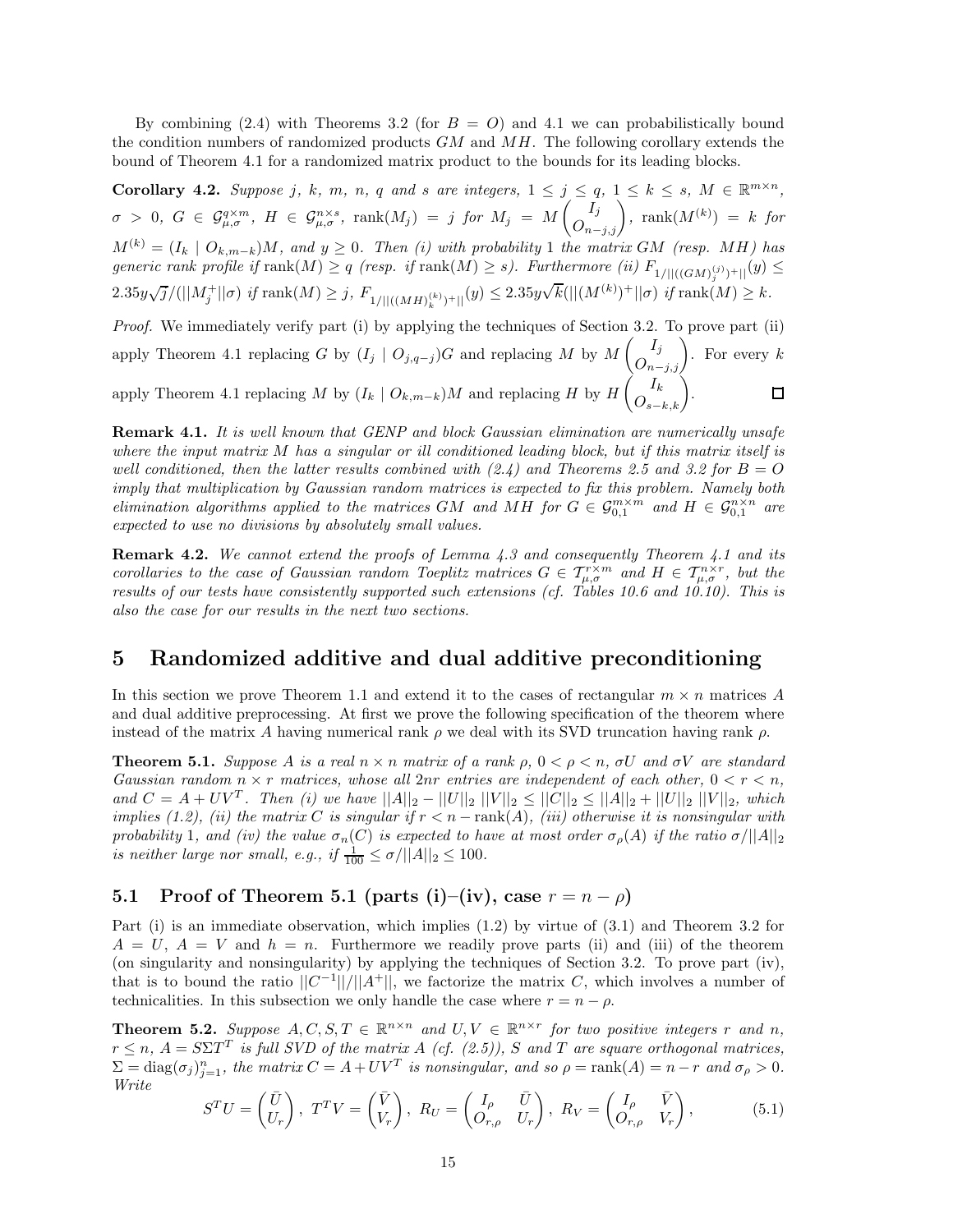*where*  $U_r$  *and*  $V_r$  *are*  $r \times r$  *matrices. Then* 

(a)  $R_U \Sigma R_V^T = \Sigma$ , whereas  $R_U \text{ diag}(O_{\rho,\rho}, I_r) R_V^T = S^T UV^T T$ , and so

$$
C = SR_U DR_V^T T^T, \ D = \Sigma + \text{diag}(O_{\rho,\rho}, I_r) = \text{diag}(d_j)_{j=1}^n
$$
\n(5.2)

*where*  $d_j = \sigma_j$  *for*  $j = 1, ..., \rho$ *,*  $d_j = \sigma_j + 1$  *for*  $j = \rho + 1, ..., n$ *.* 

*Furthermore suppose that the matrix A has been normalized so that*  $||A|| = 1$  *and that the*  $r \times r$ *matrices U<sup>r</sup> and V<sup>r</sup> are nonsingular, which holds with probability* 1 *where U and V are Gaussain random matrices (cf. Section 3.2). Write*

$$
p = ||R_U^{-1}|| \, ||R_V^{-1}|| \text{ and } f_r = \max\{1, ||U_r^{-1}||\} \, \max\{1, ||V_r^{-1}||\}. \tag{5.3}
$$

*Then*

(b) *the matrix C is nonsingular,*

 $(c)$  1  $\leq$   $||R_V||$   $||R_U|| \leq \sigma_p(A)/\sigma_n(C) \leq p$ , (d)  $p \leq (1 + ||U||)(1 + ||V||)f_r$ ,  $(e)$   $1 \leq \sigma_p(A)/\sigma_n(C) \leq (1+||U||)(1+||V||)f_r.$ 

*Proof.* Parts (a) and (b) are readily verified.

(c) Combine the equations  $S^{-1} = S^T$ ,  $T^{-1} = T$  and (5.2) and obtain  $C^{-1} = TR_V^{-T}D^{-1}R_U^{-1}S^T$ or equivalently  $D^{-1} = R_V T^T C^{-1} S R_U$ . It follows that  $||C^{-1}|| = ||R_V^{-T} D^{-1} R_U^{-1}||$  and  $||D^{-1}|| =$  $||R_V T^T C^{-1} S R_U||$ . Apply bound (2.4), substitute  $||S|| = ||S^T|| = ||T|| = ||T^T|| = 1$  and obtain  $||C^{-1}|| \leq ||R_V^{-T}|| \ ||D^{-1}|| \ ||R_U^{-1}||$  and  $||D^{-1}|| \leq ||R_V|| \ ||C^{-1}|| \ ||R_U||$ . Substitute the equations (5.3),  $||D^{-1}|| = 1/\sigma_p(A)$  (implied by the equations  $||A|| = 1$  and  $(5.2)$ ) and  $||C^{-1}|| = 1/\sigma_p(C)$  and the bounds  $||R_V|| \geq 1$  and  $||R_V|| \geq 1$  and obtain that  $1 \leq \sigma_p(A)/\sigma_n(C) \leq p$ .

(d) Observe that 
$$
R_U^{-1} = \begin{pmatrix} I_\rho & -\bar{U} \\ O & I_r \end{pmatrix} \begin{pmatrix} I_\rho & O \\ O & U_r^{-1} \end{pmatrix}
$$
,  $R_V^{-1} = \begin{pmatrix} I_\rho & -\bar{V} \\ O & I_r \end{pmatrix} \begin{pmatrix} I_\rho & O \\ O & V_r^{-1} \end{pmatrix}$ ,  $||\bar{U}|| \le ||U||$   
and  $||\bar{V}|| \le ||V||$ . Then combine these relationships.

(e) Combine the bounds of parts (c) and (d).

We have  $\frac{\kappa(C)}{\kappa(A)} \leq \frac{||C||}{||A||}$  $\frac{\sigma_p(A)}{\sigma_n(C)}$ , and so parts (d) and (e) together bound the ratio  $\frac{\kappa(C)}{\kappa(A)}$  in terms of the norms  $||U||, ||V||, ||U_r^{-1}||$  and  $||V_r^{-1}||$  as follows,

$$
\frac{\kappa(C)}{\kappa(A)} \le (1 + ||U|| \, ||V||)(1 + ||U||)(1 + ||V||) \, \max\{1, ||U_r^{-1}||\} \, \max\{1, ||V_r^{-1}||\},\tag{5.4}
$$

and in particular

$$
\frac{\kappa(C)}{\kappa(A)} \le (1 + ||U||^2)(1 + ||U||)^2 \max\{1, ||U_r^{-1}||^2\} \text{ if } U = V. \tag{5.5}
$$

Let us estimate the norms  $||U||, ||V||, ||U_r^{-1}||$  and  $||V_r^{-1}||$  where *U* and *V* are Gaussian random matrices.

**Theorem 5.3.** Suppose that  $A$ ,  $U$ ,  $V$ ,  $U_r$  and  $V_r$  denote the five matrices of Theorem 5.2 where **Theorem 5.5.** Suppose that A, U, V,  $V_r$  and  $V_r$  denote the five matrices<br> $U, V \in \mathcal{G}_{\mu,\sigma}^{n \times r}$ . Then  $\max\{F_{1/||U_r^{-1}||}(y), F_{1/||V_r^{-1}||}(y)\} \le 2.35 \ y\sqrt{r}/\sigma$  for  $y \ge 0$ .

*Proof.* Lemma 4.3 implies that  $S^T U, T^T V \in \mathcal{G}_{\mu,\sigma}^{n \times r}$  by virtue of Lemma 4.3, because *S* and *T* are square orthogonal matrices. Hence  $U_r, V_r \in \mathcal{G}_{\mu,\sigma}^{r \times r}$ . Apply Theorem 3.1 for  $A = U_r$  and  $A = V_r$ where in both cases  $m = n = r$ .

Combine Theorem 5.3 with relationships  $(5.3)$ – $(5.5)$  and obtain part (iv) of Theorem 5.1 in the case where  $r = n - \rho$  and  $||A|| = 1$ . Relax the normalization assumption by scaling the matrix *A*.

**Remark 5.1.** *So far our proof of Theorem 5.1 remains valid where*  $U = V \in \mathcal{G}_{0,1}^{n \times r}$ , but not so in *the case where*  $r > n - \rho$ , covered in the next subsection. We can make similar comments on the *extension to the proofs of Theorems 1.1 and 5.6 in Section 5.4.*

 $\Box$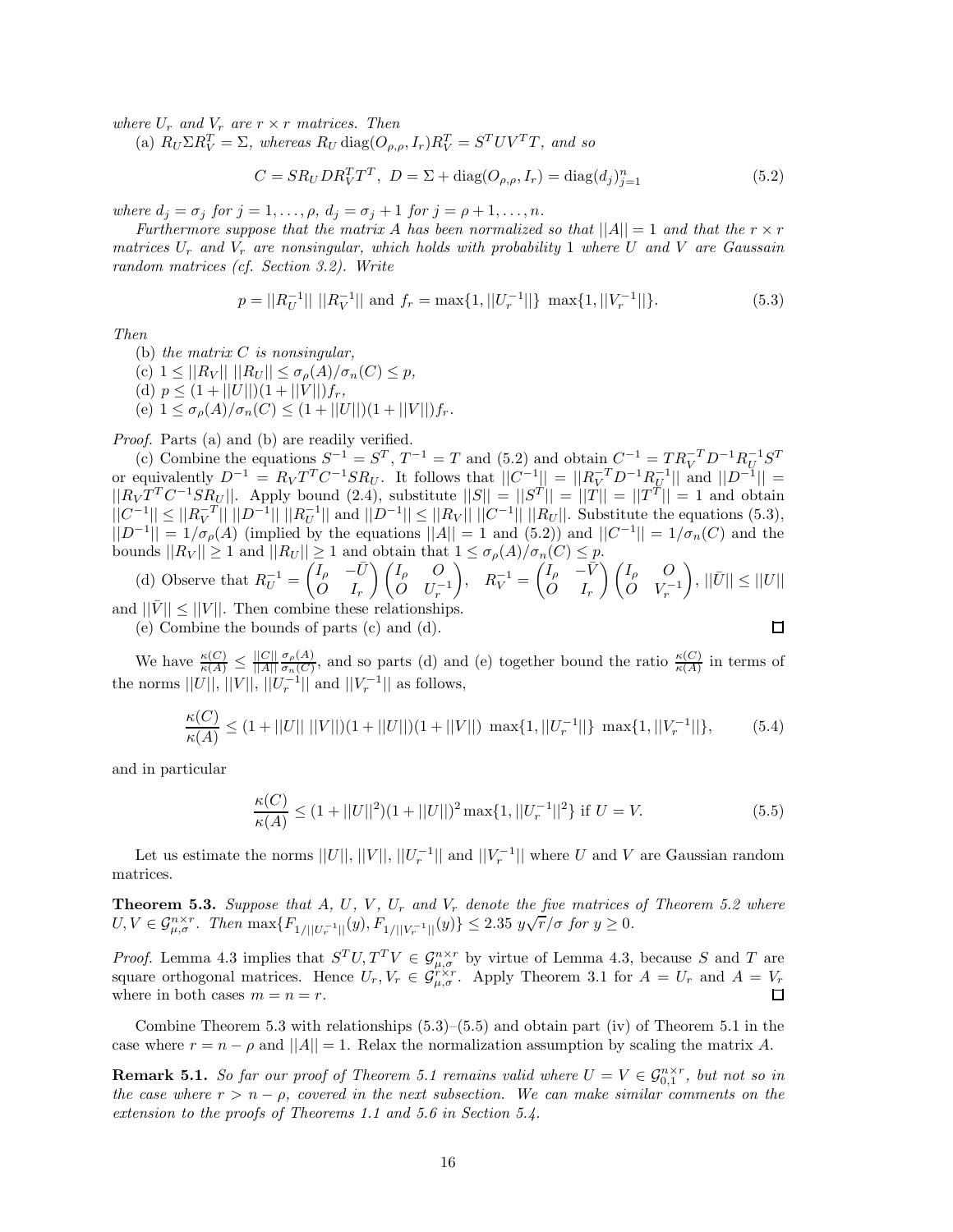### **5.2** Proof of Theorem 5.1 (part (iv), case  $r > n - \rho$ )

Next we extend the proof of part (iv) to the case where  $s = r + \rho - n > 0$ . The extension is immediate where the matrix *A* is nonnegative definite and  $U = V$  but is more involved and less transparent in the general case. Write  $U = (U^{(s)} | U_s)$  and  $V = (V^{(s)} | V_s)$  where  $U^{(s)}$ ,  $V^{(s)} \in \mathcal{G}_{0,\sigma}^{(n-s)\times r}$ <br>and  $U_s, V_s \in \mathcal{G}_{0,\sigma}^{s\times r}$ . As we have proved already, the  $n \times n$  matrices  $C^{(s)} = A + U^{(s)}V^{(s)T}$  and  $C = A + UV^T = C^{(s)} + U_s V_s^T$  are nonsingular with probability 1 and are expected to have norms of order  $||A||$  for reasonably bounded values  $\sigma$  (cf. (1.2)), whereas the matrix  $C^{(s)}$  is expected to be well conditioned, that is the ratio  $\kappa_s = ||C^{(s)}||/\sigma_n(\tilde{C}^{(s)}) \geq 1$  is not expected to be large. To simplify the notation, scale the matrices A, C, U and V to have  $\sigma = 1$ , expecting that the scaling factor and the new value of the norm  $||C^{(s)}||$  is neither large nor small (cf. (3.1)).

Let  $C^{(s)} = S\Sigma T^T$  be SVD, where  $\Sigma = \text{diag}(\sigma_j(C^{(s)}))_{j=1}^n$ , premultiply the equation  $C = C^{(s)} +$  $U_s V_s^T$  by  $S^T$ , postmultiply it by T, write  $\hat{C} = S^T C T$ ,  $\hat{U} = S^T U_s$ , and  $\hat{V}^T = V_s^T T$ , and obtain  $\widehat{C} = \Sigma + \widehat{U}\widehat{V}^T$  where  $\sigma_j(\widehat{C}) = \sigma_j(C)$  for all j by virtue of Lemma 4.1 and  $\widehat{U}, \widehat{V} \in \mathcal{G}_{0,1}^{n \times r}$  by virtue of Lemma 4.3, because S and T are square orthogonal matrices. Furthermore write  $\delta_{ij} = 0$   $\delta_{ii} = 1$ ,  $\mathbf{c}_i = \hat{C}^T \mathbf{e}_i$ ,  $\mathbf{c}_j^- = \hat{C}^{-1} \mathbf{e}_j$ , for  $i, j = 1, \ldots, n$ , and so

$$
\mathbf{c}_i^T \mathbf{c}_j^- = \mathbf{e}_i^T \mathbf{e}_j = \delta_{ij} \text{ for } i, j = 1, \dots, n,
$$
\n(5.6)

$$
||\mathbf{c}_j^-|| = 1/\mathbf{c}_j^T \widehat{\mathbf{c}}_j \text{ for } j = 1, \dots, n. \tag{5.7}
$$

Indeed for every *j* the unit vector  $\hat{\mathbf{c}}_j = \mathbf{c}^-_j / ||\mathbf{c}^-_j|| = (\hat{c}_{ij})^n_{i=1}$  is unique because the vector  $\mathbf{c}^-_j$  is orthogonal to all vectors  $\mathbf{c}_i$  for  $i \neq j$  (cf. (5.6)). Combine the latter equation  $\hat{\mathbf{c}}_j = \mathbf{c}_j^- / ||\mathbf{c}_j^-||$  with  $\mathbf{c}_j^T \mathbf{c}_j^- = 1$  and deduce equation (5.7) (cf. [SST06, Proof of Lemma 3.2]).

Next we estimate the norm  $||\mathbf{c}_j||$  from above or equivalently the value  $\mathbf{c}_j^T \hat{\mathbf{c}}_j$  from below for any fixed integer  $j, 1 \leq j \leq n$ . We write  $\widehat{\mathbf{u}}_j^T = \mathbf{e}_j^T \widehat{U} \in \mathcal{G}_{0,\sigma}^{n \times 1}$  and  $\widehat{\mathbf{t}}_j = \widehat{V}^T \widehat{\mathbf{c}}_j$  and are going to deduce a probabilistic upper bound on the norm  $||\hat{\mathbf{t}}_j||$  as long as we have a probabilistic upper bound on the norm  $||\mathbf{c}_j||$ . Represent the value  $\mathbf{c}_j^T\widehat{\mathbf{c}}_j$  as  $\mathbf{e}_j^T\widehat{\mathbf{C}}\widehat{\mathbf{c}}_j = \mathbf{e}_j^T\Sigma\widehat{\mathbf{c}}_j + \mathbf{e}_j^T\widehat{U}\widehat{V}^T\widehat{\mathbf{c}}_j$  and infer that

$$
\mathbf{c}_j^T \widehat{\mathbf{c}}_j = \sigma_j(C^{(s)}) \widehat{c}_{jj} + \widehat{\mathbf{u}}_j^T \widehat{\mathbf{t}}_j. \tag{5.8}
$$

Recall Lemma 3.2 for  $\sigma = 1$  and  $\mathbf{b} = \mathbf{u}_j$ , recall Remark 3.1, and obtain that  $F_{\mathbf{c}_j^T\hat{\mathbf{c}}_j}(y) \leq \sqrt{\frac{2}{\pi}} \frac{y}{||\hat{\mathbf{t}}_j||}$ . Write  $p = F_{\mathbf{c}_j^T \mathbf{\hat{c}}_j}(y)$  and infer that

$$
||\hat{\mathbf{t}}_j|| \le \sqrt{\frac{2}{\pi}} \frac{y}{p}.\tag{5.9}
$$

Next deduce upper estimates for the values  $|\hat{c}_{ij}|$  for all *i*, at first for  $i = j$ . Obtain from equation (5.8) that  $\hat{c}_{jj} = (\mathbf{c}_j^T \hat{\mathbf{c}}_j - \hat{\mathbf{u}}_j^T \hat{\mathbf{t}}_j)/\sigma_j(C^{(s)})$ . Substitute  $\mathbf{c}_j^T \hat{\mathbf{c}}_j \leq y$  and (5.9) and obtain  $|\hat{c}_{jj}| \leq (y + \hat{c}_{jj})$  $||\hat{\mathbf{u}}_j|| \, ||\hat{\mathbf{t}}_j||)/\sigma_j(C^{(s)}) \leq (y + ||\hat{\mathbf{u}}_j|| \, \sqrt{\frac{2}{\pi}} \frac{y}{p})/\sigma_j(C^{(s)})$ , and so

$$
|\widehat{c}_{jj}| \le (1 + \sqrt{\frac{2}{\pi}} \frac{||\widehat{\mathbf{u}}_j||}{p}) y \kappa_s,
$$
\n(5.10)

where the value  $\kappa_s = 1/\sigma_n(C^{(s)})$  is not expected to be large and where the cdf  $F_{\vert\vert \mathbf{\hat{u}}_j \vert\vert}(y) = \chi_{0,1,n}(y)$ is bounded in Definition 3.3.

Next let  $i \neq j$ , recall that  $\mathbf{c}_i^T \mathbf{c}_j^T = 0$  (cf. (5.6)), substitute  $\mathbf{c}_i^T = \mathbf{e}_i^T \hat{C} = \mathbf{e}_i^T \Sigma + \hat{\mathbf{u}}_i^T \hat{V}^T$  and obtain  $\mathbf{c}_i^T \mathbf{c}_j^- = \mathbf{e}_i^T \Sigma \mathbf{c}_j^- + \mathbf{\widehat{u}}_i^T \widehat{V}^T \mathbf{c}_j^- = \sigma_i(C^{(s)}) \widehat{c}_{ij} + \mathbf{\widehat{u}}_i^T \widehat{\mathbf{t}}_j = 0.$  Hence  $|\widehat{c}_{ij}| \leq |\widehat{\mathbf{u}}_i^T \widehat{\mathbf{t}}_j| / \sigma_i(C^{(s)})$ . Substitute  $(5.9)$  and obtain

$$
|\hat{c}_{ij}| \le \sqrt{\frac{2}{\pi}} \frac{||\hat{\mathbf{u}}_i||}{p} y \kappa_s \text{ for all } i \ne j.
$$
 (5.11)

Combine equations (5.10) and (5.11) and obtain that  $||\hat{\mathbf{c}}_j||^2 = \sum_{i=1}^n \hat{c}_{ij}^2 \le \gamma y^2 \kappa_s^2$  where  $\gamma = \sqrt{\hat{\mathbf{c}}}\sin(\gamma)$  $1+2\sqrt{\frac{2}{\pi}}\frac{||\hat{\mathbf{u}}_j||}{p}+\frac{2}{\pi}\sum_{i=1}^n||\hat{\mathbf{u}}_i||^2/p^2$  and  $F_{\vert\vert\hat{\mathbf{u}}_i\vert\vert}(y) = \chi_{0,1,n}(y)$  for all i. Recall that  $\hat{\mathbf{c}}_j$  is a unit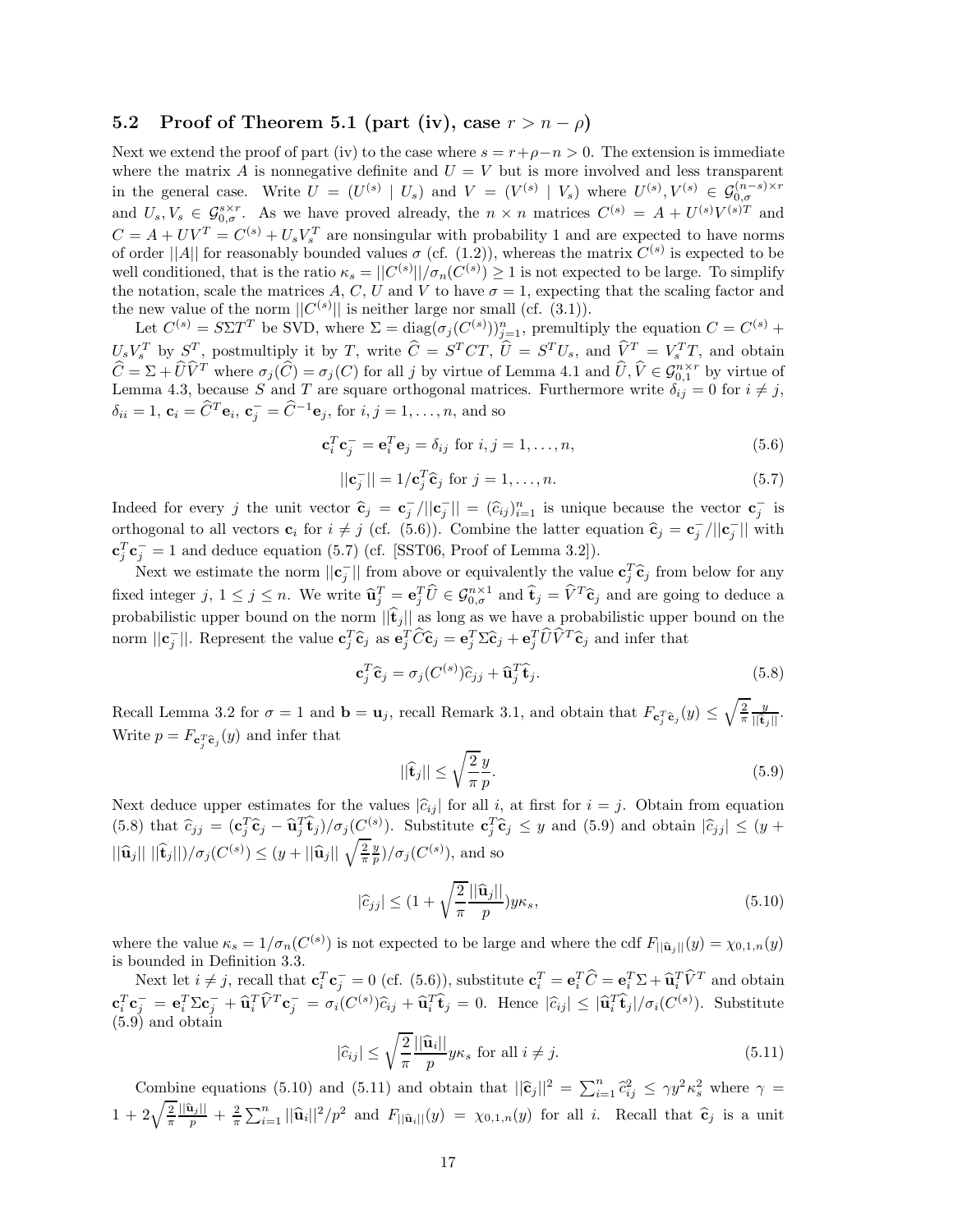vector, and consequently  $\gamma y^2 \kappa_s^2 \geq 1$ , which probabilistically bounds the ratio  $y/p$  from below, thus implying the desired upper bounds on the norms  $||\mathbf{c}_j|| = ||\hat{C}^{-1}\mathbf{e}_j||$  for all *j* and consequently  $||C^{-1}|| = ||\widehat{C}^{-1}|| \le \sum_{j=1}^n |\widehat{C}^{-1}e_j||.$  This completes our proof of part (iv) of Theorem 5.1.

#### **5.3 Extension of Theorem 5.1 to the case of rectangular matrices**

Clearly part (i) of Theorem 5.1 holds for any pair of *m* and *n*. By extending the concept of singularity of a matrix to its rank deficiency, we readily extend parts (ii) and (iii). Next we employ Fact 2.3 and Lemma 4.3 to extend our upper bound on  $\sigma_{\rho}(A)/\sigma_n(C)$  to the case where  $m \neq n$ .

**Theorem 5.4.** Suppose  $A \in \mathbb{R}^{m \times n}$ ,  $U \in \mathcal{G}_{0,\sigma}^{m \times r}$ , and  $V \in \mathcal{G}_{0,\sigma}^{n \times r}$  for three positive integers m, n and *r,* the matrix  $C = A + UV^T$  has full rank  $l = \min\{m, n\}$ *, and*  $l - r \leq \rho = \text{rank}(A)$ *. Keep equation (5.1) but write*

$$
I_{m,n}S^TU = \begin{pmatrix} \bar{U} \\ U_r \end{pmatrix}, I_{m,n}T^TV = \begin{pmatrix} \bar{V} \\ V_r \end{pmatrix}
$$
\n(5.12)

*for*  $I_{q,h}$  *of* (2.1) where  $U_r$  and  $V_r$  *still denote*  $r \times r$  *matrices. Keep the other assumptions of parts (a)–(e) of Theorem 5.2. Then the upper bound of part (e) of Theorem 5.2 can be extended, that is,*  $\sigma_{\rho}(A)/\sigma_l(C) \leq (1+||U||)(1+||V||)f_r$  where  $f_r = \max\{1, ||U_r^{-1}||\}$   $\max\{1, ||V_r^{-1}||\}$  as in (5.3) and *where*  $U_r$ ,  $V_r \in \mathcal{G}_{0,\sigma}^{r \times r}$ .

*Proof.* Let  $A = S_A \Sigma_A T_A^T$  be SVD of (2.5). Write  $\hat{C} = I_{m,n} S_A^T C T_A I_{n,m}^T$ ,  $\hat{U} = I_{m,n} S_A^T U$ ,  $\hat{V} = I_{m,n} S_A^T U$  $I_{n,m}T_A^TV$ ,  $\hat{A} = I_{m,n}S_A^TAT_AI_{n,m}^T$ , and so  $\hat{A} = (\sigma_j(A))_{j=1}^l$  and  $\hat{C} = \hat{A} + \hat{U}\hat{V}^T$ . Apply Theorem 5.2 to the  $l \times l$  matrices  $\widehat{A}$  and  $\widehat{C}$  and obtain that  $\sigma_{\rho}(\widehat{A})/\sigma_n(\widehat{C}) \leq (1 + ||\widehat{U}||)(1 + ||\widehat{V}||)f_r$ . Complete the proof of Theorem 5.4 by combining this bound with the relationships  $\sigma_{\rho}(\widehat{A}) = \sigma_{\rho}(A), \sigma_{l}(\widehat{C}) \leq$  $\sigma_l(S_A^T C T_A) = \sigma_l(C), ||U|| = \sigma_1(U) \geq \sigma_1(\hat{U}) = ||\hat{U}||$ , and  $||V|| = \sigma_1(V) \geq \sigma_1(\hat{V}) = ||\hat{V}||$ . Here the equations hold by virtue of Lemma 4.1, because the matrices *S<sup>A</sup>* and *T<sup>A</sup>* are square and orthogonal. The inequalities hold by virtue of Fact 2.3, because  $\hat{C}$ ,  $\hat{U}$ , and  $\hat{V}$  are submatrices of the matrices  $S_1^T C T_A$ ,  $S_1^T U$ , and  $V^T T_A$ , respectively.  $S_A^T C T_A$ ,  $S_A^T U$ , and  $V^T T_A$ , respectively.

Combine Theorems 5.3 and 5.4 to yield the following result.

**Theorem 5.5.** Assume that  $A \in \mathbb{R}^{m \times n}$ ,  $U \in \mathcal{G}_{0,\sigma}^{m \times r}$ ,  $V \in \mathcal{G}_{0,\sigma}^{n \times r}$ ,  $C = A + UV^T$ , and  $l = \min\{m, n\}$ . *Then the matrix C is rank deficient if*  $r < l$  − rank(*A*)*. Otherwise with probability* 1 *the matrices U* and *V* have full rank and the bound  $\sigma_{\rho}(A)/\sigma_l(C) \leq (1 + ||U||)(1 + ||V||)f_r$  of Theorem 5.4 holds, *the norms*  $||U||$  *and*  $||V||$  *satisfy the randomized bounds of Theorem 3.2 (for*  $A = U$  *and*  $A = V$ *), and the values*  $||U_r^{-1}||$  *and*  $||V_r^{-1}||$  *satisfy the randomized bounds of Theorem 5.3.* 

**Corollary 5.1.** *Theorem 5.1 can be extended to the case of matrices*  $A \in \mathbb{R}^{m \times n}$ ,  $U \in \mathcal{G}_{0,\sigma}^{m \times r}$  and  $V \in \mathcal{G}_{0,\sigma}^{n \times r}$  for any pair of positive integers  $\{m, n\}$  and  $l = \min\{m, n\}$ , that is the matrix  $C = A + UV^T$ *is rank deficient if*  $r < l$  − rank(*A*)*, whereas for*  $r \geq l$  − rank(*A*) *it has full rank with probability* 1 *and is expected to have condition number of at most order*  $||A||/\sigma_{l-r}(A)$  *if the ratio*  $\sigma/||A||_2$  *is neither large nor small, e.g., if*  $\frac{1}{100} \leq \sigma / ||A||_2 \leq 100$ *. Consequently the matrix C is expected to be nonsingular and well conditioned if the matrix A has numerical rank at least l* − *r.*

#### **5.4 Extension to and from Theorem 1.1**

To extend Theorem 5.1 to Theorem 1.1 truncate the SVD of the matrix *A* having numerical rank  $\rho < n$  by setting to 0 all its singular values, except for the  $\rho$  largest ones. This produces a well conditioned matrix  $A - E$  of rank  $\rho$  where  $||E|| = \sigma_{\rho+1}(A)$  and the ratio  $||E||/||A||$  is small because the matrix *A* has numerical rank  $\rho$ . Now to obtain Theorem 1.1 combine Theorem 5.1 (applied to the matrix  $A - E$  rather than  $\overline{A}$ ) with Theorem 2.3 and the simple bounds  $||A|| - ||E|| < ||A|| <$  $||A||+||E||$  and  $||C||-||E|| \leq ||C|| \leq ||C||+||E||$  and observe that an upper bound of at most order  $||A||/\sigma_{\rho}(A)$  on  $\kappa(A)$  implies that the matrix *A* having numerical rank  $\rho$  is well conditioned.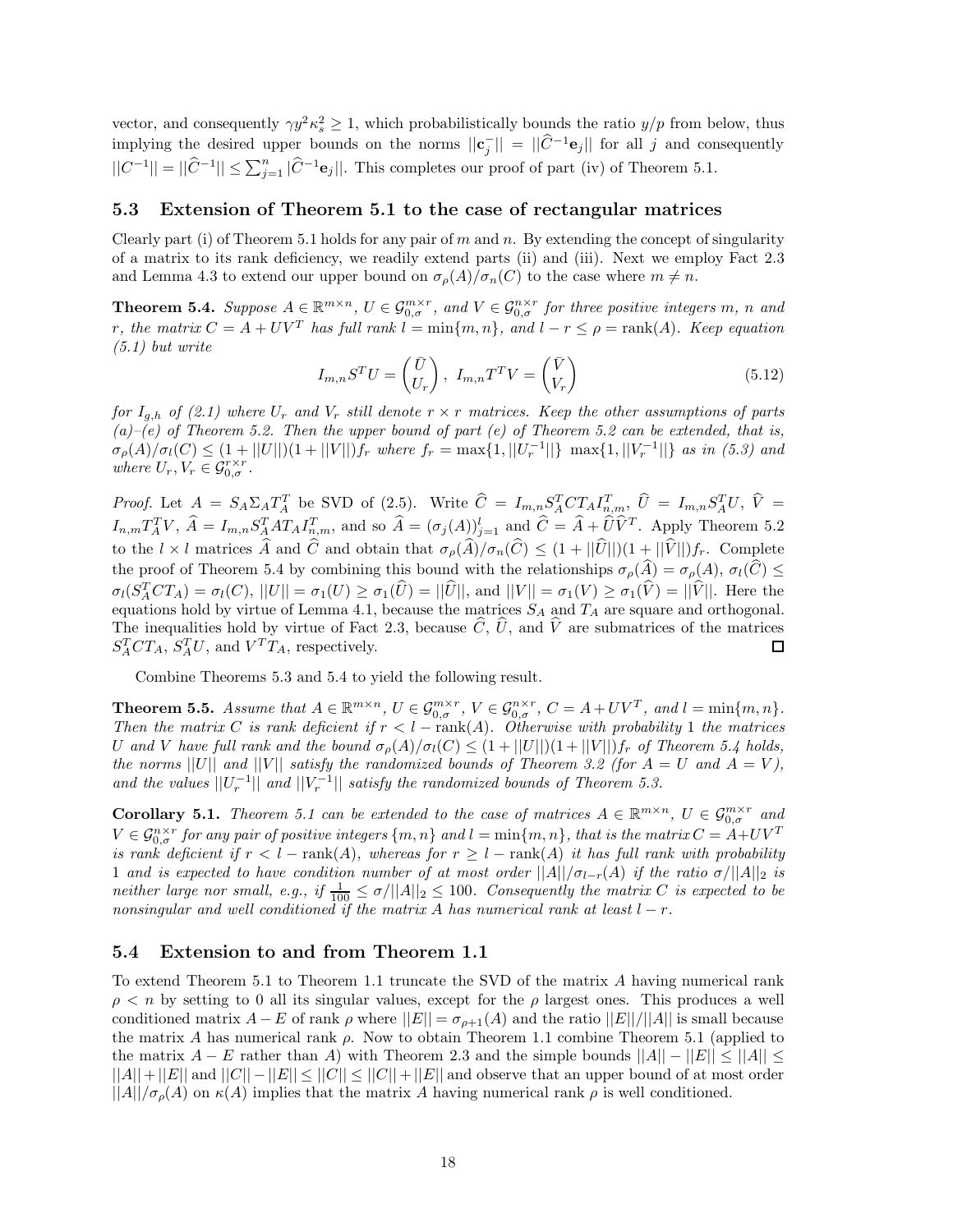We can apply Theorem 2.2 instead of Theorem 2.3 and similarly extend the results of the previous subsection, to rectangular matrices *A*. To yield stronger estimates, however, one should avoid using Theorem 2.2 and instead extend Theorem 1.1 to the case of rectangular input by applying our techniques of the proof of Theorem 5.4. Here is the resulting extension of Theorem 1.1.

**Theorem 5.6.** *Suppose A is a real m* × *n matrix having a numerical rank ρ (that is the ratio*  $\sigma_{\rho+1}(A)/||A||$  *is small, but the ratio*  $\sigma_{\rho}(A)/||A||$  *is not small), the*  $(m + n)r$  *Gaussian random entries of two matrices*  $U \in \mathcal{G}_{0,\sigma}^{m \times r}$  and  $V \in \mathcal{G}_{0,\sigma}^{n \times r}$ , are independent of each other,  $C = A + UV^T$ ,  $0 < r < l$  and  $0 < \rho < l = \min\{m, n\}$ . Then (i) bounds of (1.2) hold, (ii) the matrix *C* is singular *or ill conditioned if*  $r < l - \rho$ *; (iii) otherwise it is nonsingular with probability* 1 *and (iv) is expected to be well conditioned if the ratio*  $\sigma/||A||_2$  *is neither large nor small, e.g., if*  $\frac{1}{100} \leq \sigma/||A||_2 \leq 100$ *.* 

The next corollary slightly generalizes Theorem 5.6 to match the augmentation map of Theorem 6.2 of the next section.

**Corollary 5.2.** *Suppose that A, U and V denote the same matrices as in Theorem 5.6, l still denotes the integer* min ${m, n}$ *, but*  $C = A + UMV^T$  *for a normalized nonsingular*  $r \times r$  *matrix M,*  $||M|| = 1$ *. Then Theorem 5.6 can be extended as follows: the matrix C is rank deficient if*  $r < l - \rho$ ; *otherwise it has full rank with probability* 1 *and is expected to have condition number of order κ*(*M*) *if the ratio*  $\sigma/||A||_2$  *is neither large nor small, e.g., if, say*  $\frac{1}{100} \leq \sigma/||A||_2 \leq 100$ *.* 

*Proof.* Let  $M = S_M \Sigma_M T_M^T$  be SVD and rewrite  $C = A + UMV^T$  as  $C = A + \overline{U}\overline{V}^T$  where  $\overline{U} = US_M$ and  $\overline{V} = \Sigma_M T_M^T V$ . Note that  $\overline{U} \in \mathcal{G}_{0,\sigma}^{m \times r}$  and  $T_M V \in \mathcal{G}_{0,\sigma}^{n \times r}$  by virtue of Lemma 4.3. Now reapply the proofs of this section replacing *U* by  $\bar{U}$  and *V* by  $\bar{V}$ . All the proofs are readily extended except for the estimates for the norm  $V_r^{-1}$ , which grow by at most a factor  $\kappa(\Sigma_M) = \kappa(M)$  by virtue of Lemma 4.2. □

**Remark 5.2.** *How large is the class of m*×*n matrices having a numerical rank ρ? We characterize it indirectly, by noting that by virtue of Fact 2.2 the nearby matrices of rank ρ form a variety of dimension*  $(m + n - \rho)\rho$ *, which increases as*  $\rho$  *increases.* 

#### **5.5 Dual additive preconditioning**

For an *m*×*n* matrix *A* of full rank we extend (2.9) and (2.10) to define the *dual additive preprocessing*

$$
A^{+} \implies C_{-}^{+} = A^{+} + U_{-}V_{-}^{T}.
$$
\n(5.13)

Our analysis implies that the value  $\kappa(C_{-}^{+})$  (equal to  $\kappa(C_{-})$ ) is expected to have at most order  $\sigma_{q+1}(A)/\sigma_l(A)$  provided  $l = \min\{m, n\}$ ,  $U - \in \mathcal{G}_{0,1}^{n \times q}$ ,  $V - \in \mathcal{G}_{0,1}^{m \times q}$ , and the norm  $||A^+||$  is neither large nor small. The randomized algorithm of  $[D83]$  is expected to estimate the norm  $||A^+||$  at a low computational cost. We can work with the  $(m+1) \times (n+1)$  matrix  $\hat{A} = \text{diag}(A, \epsilon)$  instead of the matrix *A* and choose a sufficiently small positive scalar  $\epsilon$  such that  $||\hat{A}^+|| = 1/\epsilon$ . Then we can scale the matrix  $\widehat{A}$  to obtain that  $||(\widehat{A}/\epsilon)^{+}|| = 1$ .

#### **5.6 Can we weaken randomness?**

Would Theorems 1.1, 5.1, 5.6 and other results of this section and of the next one still hold if we weaken randomness of the matrices *U* and *V* by allowing them to be sparse and structured, to share some or all their entries, or generally to be defined by a smaller number of independent parameters, possibly under other probability distributions rather than Gaussian? We have some progress with our analytical study in this direction (see Sections 3.4 and 3.5 and Remark 5.1), but empirically all the presented randomized techniques remain as efficient under very weak randomization in the above sense (cf. Tables 10.5, 10.6, 10.10, and 10.16).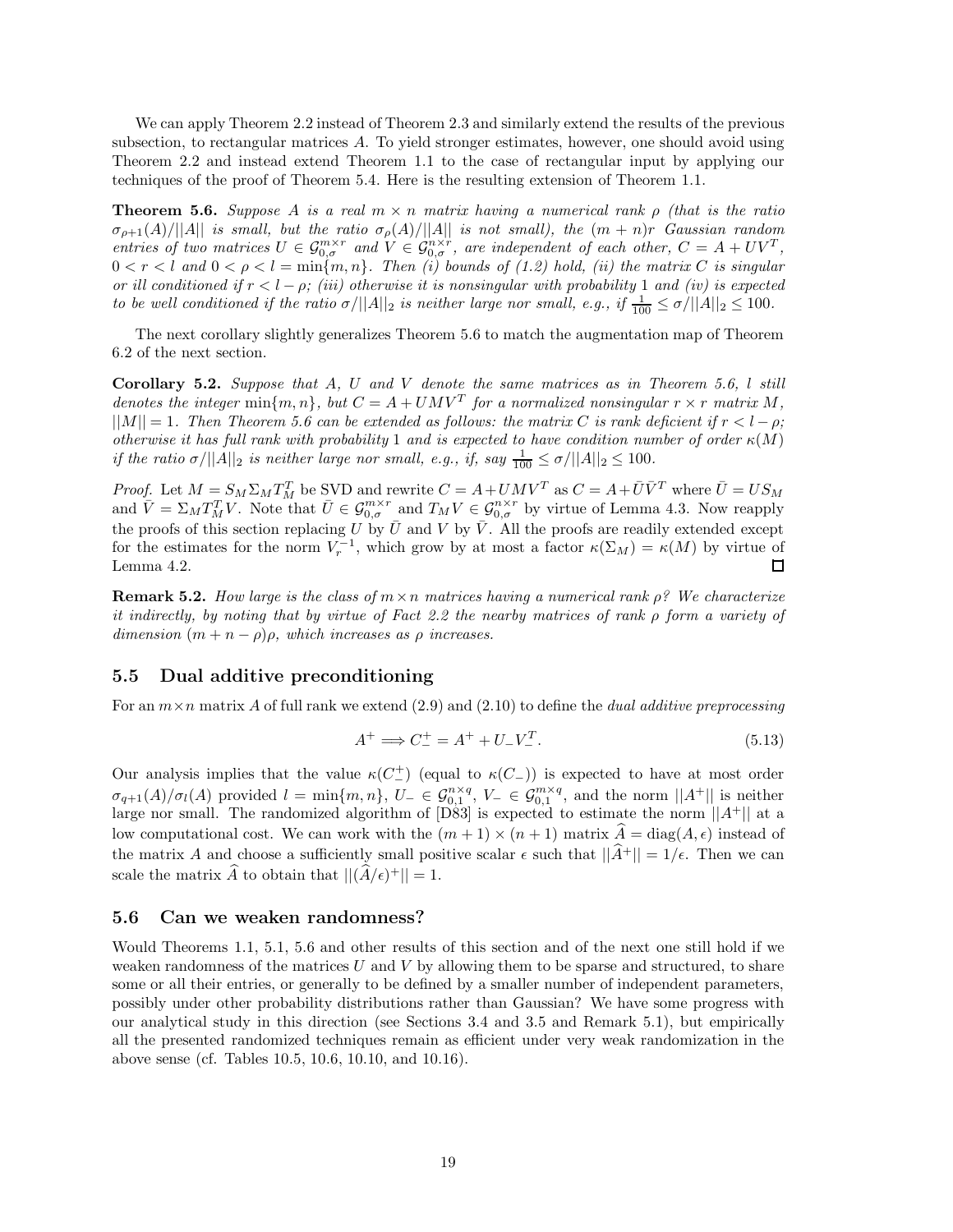### **6 Randomized augmentation**

#### **6.1 Augmentation and an extension of the SMW formula**

The solution of a nonsingular linear system of *n* equations,  $A\mathbf{y} = \mathbf{b}$  can be readily recovered from a null vector −1*/β* **y** of the matrix  $K = (\beta \mathbf{b} \mid A)$  for a nonzero scalar  $\beta$ . If the matrix *A* has numerical nullity 1 and if the ratio  $||A||/||Bb||$  is neither large nor small, then the matrix *K* is well conditioned for the average vector **b** [PQa, Section 13.1]. The above map  $A \implies K$  is a special case of more general augmentation

$$
K = \begin{pmatrix} W & V^T \\ -U & A \end{pmatrix},\tag{6.1}
$$

which we study next, beginning with the following extension of the SMW formula.

**Theorem 6.1.** *Suppose equation (6.1) holds,*  $m = n$  *and the matrices*  $A$ *,*  $W$  *and*  $K$  *are nonsingular. Write*  $S = A + UW^{-1}V^{T}$  *and*  $R = I - V^{T}S^{-1}UW^{-1}$ *. Then the matrix S is nonsingular*,  $S^{-1}$  *is the trailing (southwestern)*  $n \times n$  *block of*  $K^{-1}$ *, and* 

$$
A^{-1} = S^{-1} + S^{-1}UW^{-1}R^{-1}V^{T}S^{-1}.
$$
\n(6.2)

*Proof.* Apply the SMW formula of Theorem 2.4 for *C* replaced by *S*, *U* by  $U W^{-1}$ , and *G* by *R*.  $\Box$ 

#### **6.2 Links to additive preprocessing and condition estimates**

In contrast to the scaled randomized symmetric additive preprocessing  $A \implies C = A + V V^T$  (cf. (5.5) and [W07]), the map  $A \implies K = \begin{pmatrix} W & V^T \\ V & A \end{pmatrix}$  cannot decrease the condition number  $\kappa(A)$  if *K* is a symmetric and positive definite matrix; this follows from the Interlacing Property of the eigenvalues of *K* [GL96, Theorem 8.6.3]. Nonetheless the following simple theorem links additive preprocessing  $A \Longrightarrow C = A + UMV^T$  to the augmentation  $A \Longrightarrow K$  for K of (6.1) and later we extend Theorem 5.6 to the augmentation as well.

**Theorem 6.2.** *Suppose*  $A \in \mathbb{R}^{m \times n}$ ,  $W \in \mathbb{R}^{r \times r}$ , the matrix W is nonsingular,  $l = \min\{m, n\}$ , a *matrix K in*  $\mathbb{R}^{(m+r)} \times (n+r)$  *is defined by (6.1), and*  $C = A + UW^{-1}V^{T}$ *. Then we have* 

$$
K = \widehat{U} \operatorname{diag}(C, I_r) \widehat{V} \operatorname{diag}(W, I_n)
$$
\n(6.3)

 $for \ \widehat{U} \ = \ \begin{pmatrix} O_{r,m} & I_r \ I_m & -UW \end{pmatrix}$  $I_m$  −*UW*<sup>−1</sup>  $\left( \begin{matrix} \hat{V} \ \hat{V} \ \end{matrix} \right) = \left( \begin{matrix} O_{n,r} & I_n \ I_r & V^T \ \end{matrix} \right)$  $I_r$   $V^T$ - *, the matrix C has full rank if and only if the*  $\frac{matrix}{K}$  *k has full rank, and so both matrices are rank deficient for*  $r < l$ *. Furthermore*  $\hat{U}^{-1} =$  $\begin{pmatrix} UW^{-1} & I_n \\ I_r & O_{r,n} \end{pmatrix}$ ,  $\hat{V}^{-1} = \begin{pmatrix} -V^T & I_r \\ I_n & O_{n,r} \end{pmatrix}$ . For  $m = n$  and nonsingular matrices C and K, we have  $C^{-1} = (I_n \mid O_{n,r})\widehat{V}$  diag $(W, I_n)K^{-1}\widehat{U}(I_n \mid O_{n,r})^T$  and  $K^{-1} = \text{diag}(W^{-1}, I_n)\widehat{V}^{-1}$  diag $(C^{-1}, I_r)\widehat{U}^{-1}$ .

**Corollary 6.1.** *(Cf. [PQa, Remark 10.1 and Corollary 11.1].) Define three integers m, n, and l and three matrices A, K, and W as in Theorem 6.2, write*  $h = \max\{m, n\}$ *, and suppose that*  $U \in \mathcal{G}_{0,\sigma}^{m \times r}$ *and*  $V \in \mathcal{G}_{0,\sigma}^{n \times r}$ . Then (i)  $||A|| \leq ||K|| \leq ||A|| + ||U|| + ||V|| + ||W||$ , and (ii) the matrix K is rank *deficient if r<l* − rank(*A*) *but has full rank with probability* 1 *otherwise. (iii) Furthermore suppose*  $r \geq l$  – rank(*A*) and the ratio  $\sigma/||A||_2$  is neither large nor small, e.g., say  $\frac{1}{100} \leq \sigma/||A||_2 \leq 100$ . *Then the matrix K is expected to have condition number of order*  $(1+2h)^4 \kappa (W)^2 / \sigma_{l-r}(A)$ *, that is (iv) of order*  $(1+2h\sigma)^4/\sigma_{l-r}(A)$  *provided*  $W \in \mathcal{G}_{0,1}^{r\times r}$ .

*Proof.* Part (i) is verified immediately. Next estimate the rank of the matrix *C* as in parts (ii) and (iii) of Theorem 1.1 and apply equation (6.3) to extend the estimates to the rank of the matrix *K*. This proves part (ii). Equation (6.3) and Corollary 4.1 together imply that  $\kappa(K) \leq \kappa(\widehat{U})\kappa(\widehat{V})\kappa(C)\kappa(W)$ . (We can apply Corollary 4.1 because the matrices  $\hat{U}$ ,  $\hat{V}$  and *W* are nonsingular.) We have  $\kappa(\hat{U})$  <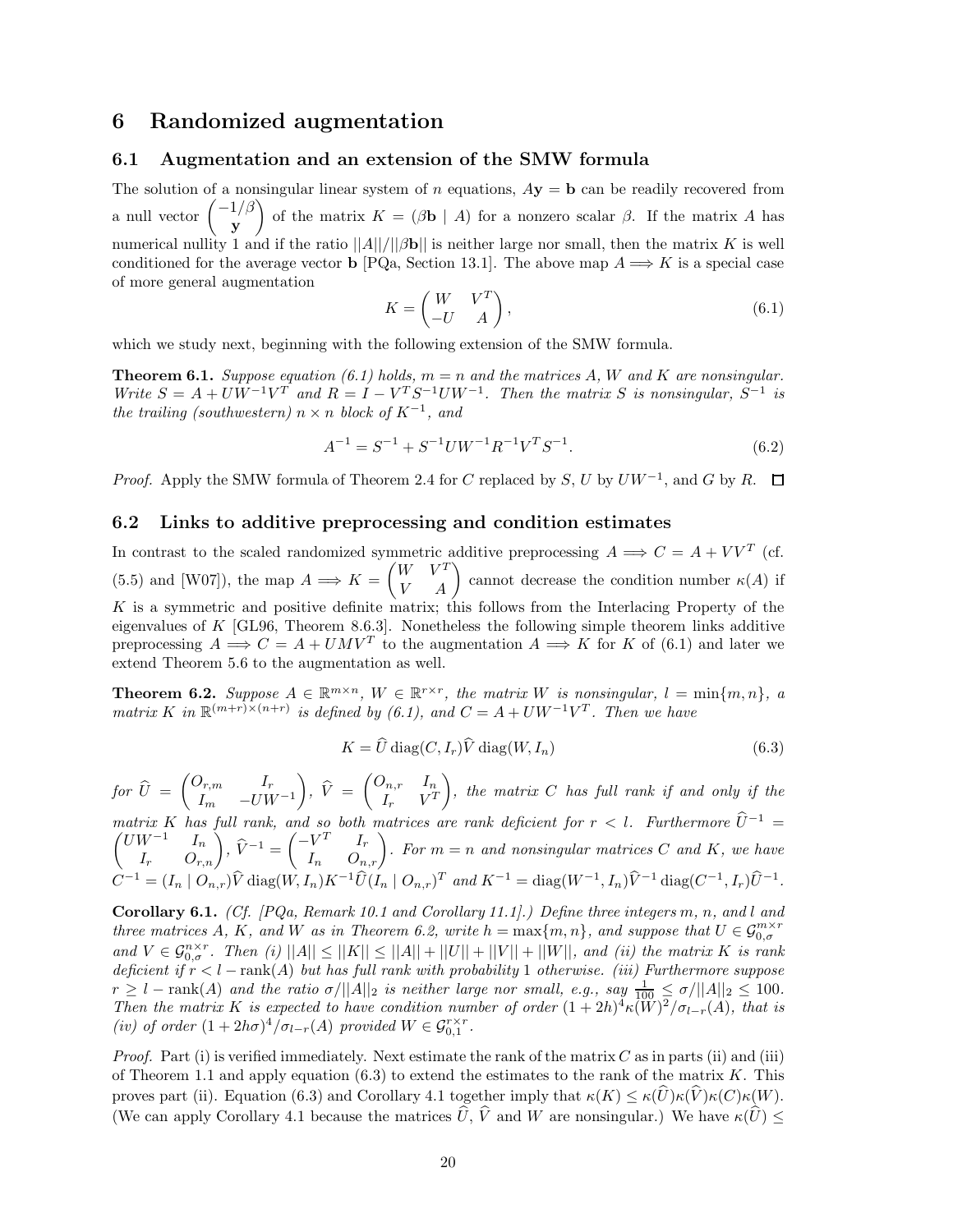$(1 + ||\hat{U}||)^2$  and  $\kappa(\hat{V}) \leq (1 + ||\hat{V}||)^2$ , and we can expect that max $\{||\hat{U}||, ||\hat{V}||\} \leq 1 + 2h\sigma$  for  $h = \max\{m, n\}$  by virtue of Theorem 3.2. Now apply Corollary 5.2 for  $M = W^{-1}$  to bound  $\kappa(C)$ and recall that  $\kappa(W^{-1}) = \kappa(W)$ . Combining these estimates proves part (iii). To extend part (iii) to part (iv) note that a matrix *W* in  $\mathcal{G}_{0,1}^{r\times r}$  is nonsingular with probability 1 and is expected to be well conditioned (see Sections 3.2 and 3.3). well conditioned (see Sections 3.2 and 3.3).

#### **6.3 Direct condition estimation: Gaussian random leading blocks**

To obtain sharper bounds and better insight into the subject, let us estimate the condition number  $\kappa(K)$  directly, without reducing this task to additive preprocessing. Some initial study of randomized augmentation in this direction can be found in [PQa]. In particular the results of [PQa, Corollary 11.1] are similar to Theorem 6.3, but [PQa] only provides a pointer to the idea of a proof. Part (i) of Corollary 6.1 is extended immediately, and next we extend the other parts.

**Theorem 6.3.** Suppose a real normalized  $m \times n$  matrix A has a rank  $\rho < n$ ,  $U \in \mathcal{G}_{0,1}^{m \times q}$ ,  $V \in \mathcal{G}_{0,1}^{n \times s}$ ,  $W \in \mathcal{G}_{0,1}^{s \times q}$ , K in  $\mathbb{R}^{(m+s)\times (n+q)}$  defined by  $(6.1)$ ,  $l = \min\{m, n\}$ ,  $r = \min\{m-q, n-s\} > 0$ . Then *(i)* the matrix K is rank deficient if  $\rho < r$ ,

- 
- *(ii) otherwise the matrix has full rank*  $l' = \min\{m + s, n + q\}$  *with probability* 1 *and*
- *(iii) is expected to have the condition number*  $\kappa(K)$  *of order at most*  $1/\sigma_r(A)$ *.*

Thus we can expect that the matrix *K* has full rank and is well conditioned if  $\rho \geq r$ .

*Proof.* Assume that the entries of the matrices *U*, *V* , and *W* are indeterminates. Then clearly the matrix  $(-U \mid A)$  has full rank, that is has *m* linearly independent rows, if and only if  $\rho + q \geq m$ . Likewise the matrix  $\begin{pmatrix} V^T \\ A \end{pmatrix}$ *A* ) has full rank, that is has  $n$  linearly independent columns, if and only if  $\rho + s \geq n$ . The transition from these matrices to the matrix *K* increases the numbers of linearly independent rows by *s* and columns by *q*. Summarizing we obtain parts (i) and (ii) provided that the entries of the matrices  $U, V$ , and  $W$  are indeterminates. Relax this assumption by applying Lemma 3.1.

Next assume that  $\rho + s + q \geq l'$  = rank(*K*) and estimate the condition number  $\kappa(K)$  =  $||K'|| / \sigma_{l'}(K)$ . By virtue of Theorem 3.2 we can expect that the norms of the matrices *U*, *V*, and *W* are in  $O(1)$ , that is do not exceed a fixed constant, and so  $||K|| = O(1)$  as well because  $||K|| \leq ||U|| + ||V|| + ||W|| + ||A||$  and  $||A|| = 1$ . It remains to estimate the value  $\sigma_V(K)$  from below. We can assume that  $l' = m + s \leq n + q$ , and so  $r = m - q$ , for otherwise we can estimate  $\kappa(K^T) = \kappa(K)$ .

At first let  $s = 0$ . Then  $l' = \text{rank}(K) = m \leq n + q$ ,  $K = (-U \mid A)$ , and V and W are empty matrices. Reuse and extend the idea of Section 5.3, that is reduce the original task to the case of an  $m \times m$  submatrix  $\bar{K}$  of the matrix  $K$ , which is nonsingular with probability 1 and for which we have  $\sigma_m(K) = \sigma_m(\bar{K})$ ; then estimate the value  $\sigma_m(\bar{K})$  as the reciprocal  $1/||\bar{K}^{-1}||$ . Namely assume the SVD  $A = S_A \Sigma_A T_A^T$  of (2.5) and write  $K' = S_A^T K \text{diag}(I_q, T_A) = (U' | \Sigma_A)$ . Note that  $S_A$ ,  $T_A$  and diag( $T_A$ ,  $I_q$ ) are square orthogonal matrices and infer that  $\sigma_{l'}(K) = \sigma_m(K')$  by virtue of Lemma 4.1, whereas  $U' = S_A^T U \in \mathcal{G}_{0,1}^{m \times q}$  by virtue of Lemma 4.3. The  $m \times (n+q)$  matrix  $K'$  has the  $m \times m$ leading submatrix  $\bar{K} = \begin{pmatrix} U_0 & \Sigma_{m-q} \\ U & Q \end{pmatrix}$ *U*<sup>1</sup> *Oq,m*−*<sup>q</sup>*  $\left\{ \text{where } U_0 \in \mathcal{G}_{0,1}^{(m-q)\times q}, U_1 \in \mathcal{G}_{0,1}^{q\times q}, \text{rank}(\bar{K}) = \text{rank}(K) = m, \right\}$  $\Sigma_{m-q} = \text{diag}(\sigma_j(A))_{j=1}^{m-q}$ , and so  $\text{rank}(\Sigma_{m-q}) = m-q$  and  $\sigma_{l'}(K) = \sigma_m(K) \ge \sigma_m(\bar{K}) = 1/||\bar{K}^{-1}||$ . We have

$$
\bar{K}^{-1} = \begin{pmatrix} O_{q,m-q} & U_1^{-1} \\ \Sigma_{m-q}^{-1} & -\Sigma_{m-q}^{-1} U_0 U_1^{-1} \end{pmatrix} = \text{diag}(I_q, \Sigma_{m-q}^{-1}) \begin{pmatrix} O_{q,n} & I_q \\ I_{m-q} & -U_0 \end{pmatrix} \text{diag}(I_{m-q}, U_1^{-1}).
$$

Therefore  $||\bar{K}^{-1}|| \le ||\sum_{m-q}^{-1}||(1+||U_0||)||U_1^{-1}||$  where  $||\sum_{m-q}^{-1}||=1/\sigma_{m-q}(A)$ . Theorems 3.1 and 3.2 together bound the norms  $||U_1^{-1}||$  and  $||U_0||$ , implying that the value  $1/\sigma_l(K) = ||\bar{K}^{-1}||$  is expected to have at most order  $1/\sigma_{m-q}(A)$ .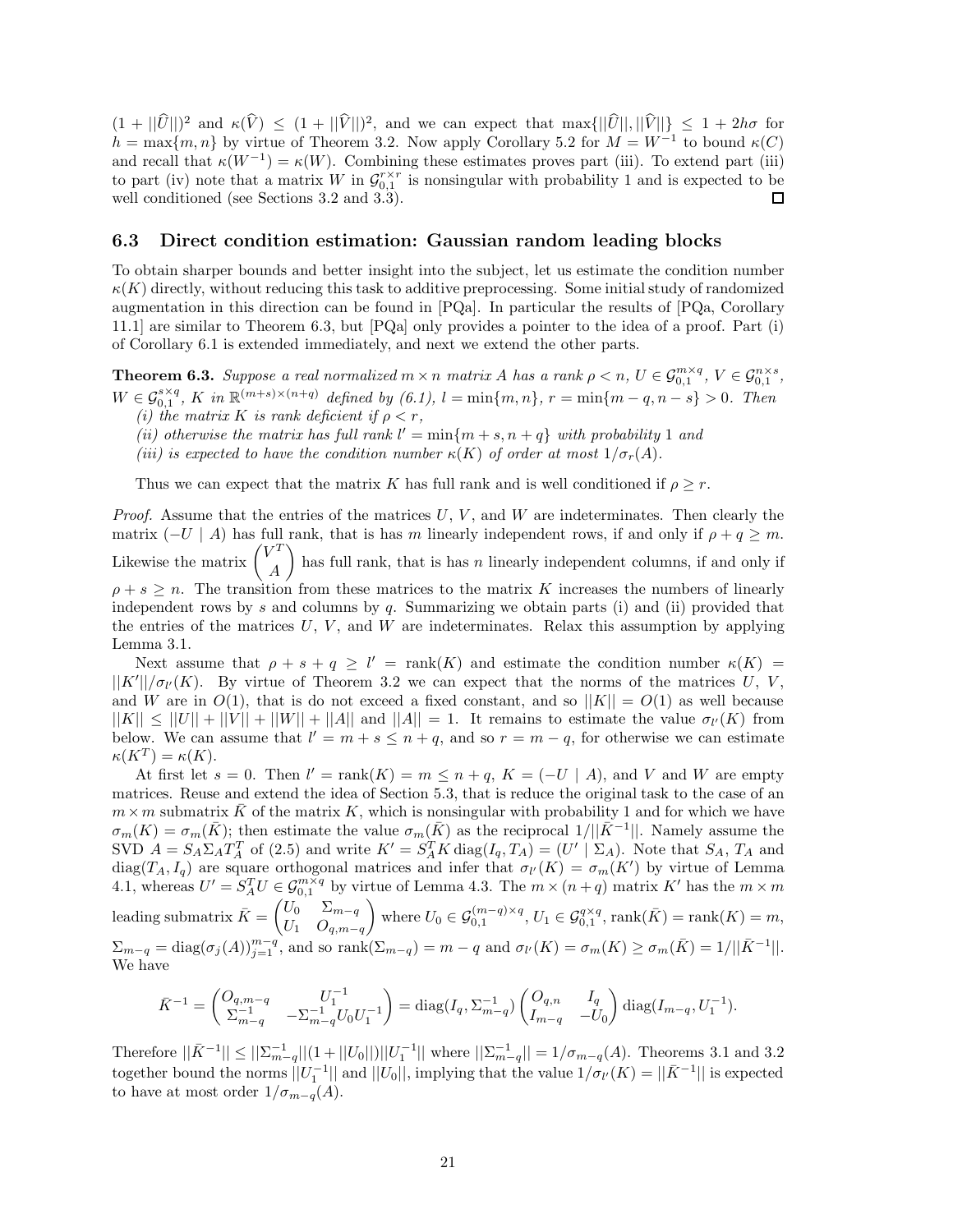Now let  $s > 0$ . Then again we reduce our task to the case of a square matrix  $\hat{K} \in \mathbb{R}^{l' \times l'}$  (where  $l' = m + s$ ) such that  $\sigma_j(K) \ge \sigma_j(K)$  for all *j* and then estimate the value  $\sigma_{l'}(K)$  as the reciprocal 1/|| $\hat{K}^{-1}$ ||. Namely represent the matrix *K* as  $\begin{pmatrix} B \\ F \end{pmatrix}$ *F* where  $B = (W \mid V^T)$ ,  $F = (-U \mid A)$ , and the value  $||F^+||$  has at most order  $1/\sigma_{m-q}(A)$ , as we proved above. Let  $F = S_F \Sigma_F T_F^T$  be SVD and write  $K'' = \text{diag}(I_s, S_F^T)KT_F = \begin{pmatrix} B_0 & B_1 \ \hat{\Sigma}_B & O \end{pmatrix}$ <sup>Σ</sup>*<sup>F</sup> <sup>O</sup>m,n*+*q*−*<sup>m</sup>*  $\left\{\right\}$  where  $B_0 \in \mathcal{G}_{0,1}^{s \times m}, B_1 \in \mathcal{G}_{0,1}^{s \times (n+q-m)},$  $\widehat{\Sigma}_F = \text{diag}(\sigma_j(F))_{j=1}^m$ , rank $(K'') = \text{rank}(K) = l'$ , and so the matrix  $\widehat{\Sigma}_F$  is nonsingular and  $||\widehat{\Sigma}_F^{-1}|| =$  $||F^+||$ . We have  $\sigma_j(K'') = \sigma_j(K)$  for all *j* because the matrices diag( $I_s$ ,  $S_F^T$ ) and  $T_K$  are square and orthogonal.

Delete the last  $n + q - m - s$  columns of the matrix  $K''$  and obtain the  $l' \times l'$  submatrix  $K =$  $\bar{B}_0$   $\bar{B}_1$  $\Sigma_F$  *O*<sub>*m,n*+*q*−*m*</sub> ). We have  $\sigma_{l'}(K) = \sigma_{l'}(K'') \geq \sigma_{l'}(\widehat{K})$ . The Gaussian random  $s \times s$  matrix  $\overline{B}_1$  is nonsingular with probability 1. We assume that it is nonsingular, and then so is the matrix  $\hat{K}$  as well, and consequently  $\sigma_{l'}(\tilde{K}) = \sigma_{l'}(\hat{K}) = 1/||\hat{K}^{-1}||$ . Observe that

$$
\widehat{K}^{-1} = \begin{pmatrix} O_{m,n+q-m} & \widehat{\Sigma}_F^{-1} \\ \bar{B}_1^{-1} & -\bar{B}_1^{-1}B_0\widehat{\Sigma}_F^{-1} \end{pmatrix} = \text{diag}(I_q, \bar{B}_1^{-1}) \begin{pmatrix} O_{q,n} & I_q \\ I_{m-q} & -B_0 \end{pmatrix} \text{diag}(I_{m-q}, \Sigma_F^{-1}).
$$

Therefore  $||\hat{K}^{-1}|| \le ||\bar{B}_1^{-1}||(1 + ||B_0||)||\hat{\Sigma}_F^{-1}||$ . Theorems 3.1 and 3.2 together bound the norms  $||\bar{B}_1^{-1}||$  and  $||B_0||$ . To complete the proof of the theorem recall that  $||\hat{\Sigma}_F^{-1}|| = ||F^+||$  and that the norm  $||F^+||$  is expected to have at most order  $1/\sigma_{m-q}(A)$ .

Compared to Corollary 6.1, Theorem 6.3 allows rectangular matrices *W* in  $\mathcal{G}^{s \times q}$ . Combined with Theorem 6.2 it implies Corollary 5.2 restricted to the case where  $M^{-1} \in \mathcal{G}_{0,1}^{s \times s}$ . In the next subsection we extend Theorem 6.3 by relaxing this restriction provided that  $s = q$  and allowing any well conditioned block *W* with the norm not exceeding 1.

#### **6.4 Direct condition estimates: well conditioned leading blocks**

Next we outline a direct proof of Corollary 6.1 allowing any scaled well conditioned square leading blocks *W*. The supporting estimates are stronger than the ones deduced via combining Corollary 5.2 and Theorem 6.2. We begin with providing all details in the case where  $m = n$  and  $r = l - \text{rank}(A)$ . In this case we allow ill conditioned blocks *W*.

**Theorem 6.4.** *Suppose n* and *r* are two positive integers, a real normalized  $n \times n$  matrix A has a *rank*  $\rho < n$ ,  $U, V \in \mathcal{G}_{0,1}^{n \times r}$ ,  $W \in \mathbb{R}^{r \times r}$ ,  $||W|| \leq 1$ , and K denotes the matrix of (6.1). Then (i) the *matrix K is singular or ill conditioned if*  $r < n - \rho$ *. Otherwise it is nonsingular with probability* 1*. Furthermore (ii) if*  $r = n - \rho$ *, then the condition number*  $\kappa(K)$  *is expected to have at most order*  $||A|| / \sigma_{n-r}(A)$ .

*Proof.* We proceed similarly to the proof of Theorem 6.3. Suppose  $A = S_A \Sigma_A T_A^T$  is the SVD of  $(2.5)$  and write  $\bar{K} = \text{diag}(I_r, S_A^T)K \text{diag}(I_r, T_A)$ . Then

$$
\bar{K} = \begin{pmatrix} W & \bar{V}^T \\ -\bar{U} & \Sigma_A \end{pmatrix}
$$

where  $\sigma_j(K) = \sigma_j(\bar{K})$  for all j and  $\bar{U}, \bar{V} \in \mathcal{G}_{0,1}^{n \times r}$ . Furthermore write  $\Sigma_\rho = \text{diag}(\sigma_j(A))_{j=1}^\rho$ ,  $\Sigma_A =$  $diag(\Sigma_{\rho}, O_{n-\rho,n-\rho}), \ \bar{U} = \begin{pmatrix} U_0 \\ U_1 \end{pmatrix}$  $U_1$ ) and  $\bar{V} = \begin{pmatrix} V_0 \\ V \end{pmatrix}$ *V*1 where  $U_0, V_0 \in \mathcal{G}_{0,1}^{\rho \times r}$  and  $U_1, V_1 \in \mathcal{G}_{0,1}^{(n-\rho)\times r}$  and obtain

$$
\bar{K} = \begin{pmatrix} W & V_0^T & V_1^T \\ U_0 & \Sigma_{\rho} & O_{\rho, n-\rho} \\ U_1 & O_{\rho, n-\rho} & O_{n-\rho, n-\rho} \end{pmatrix} .
$$
\n(6.4)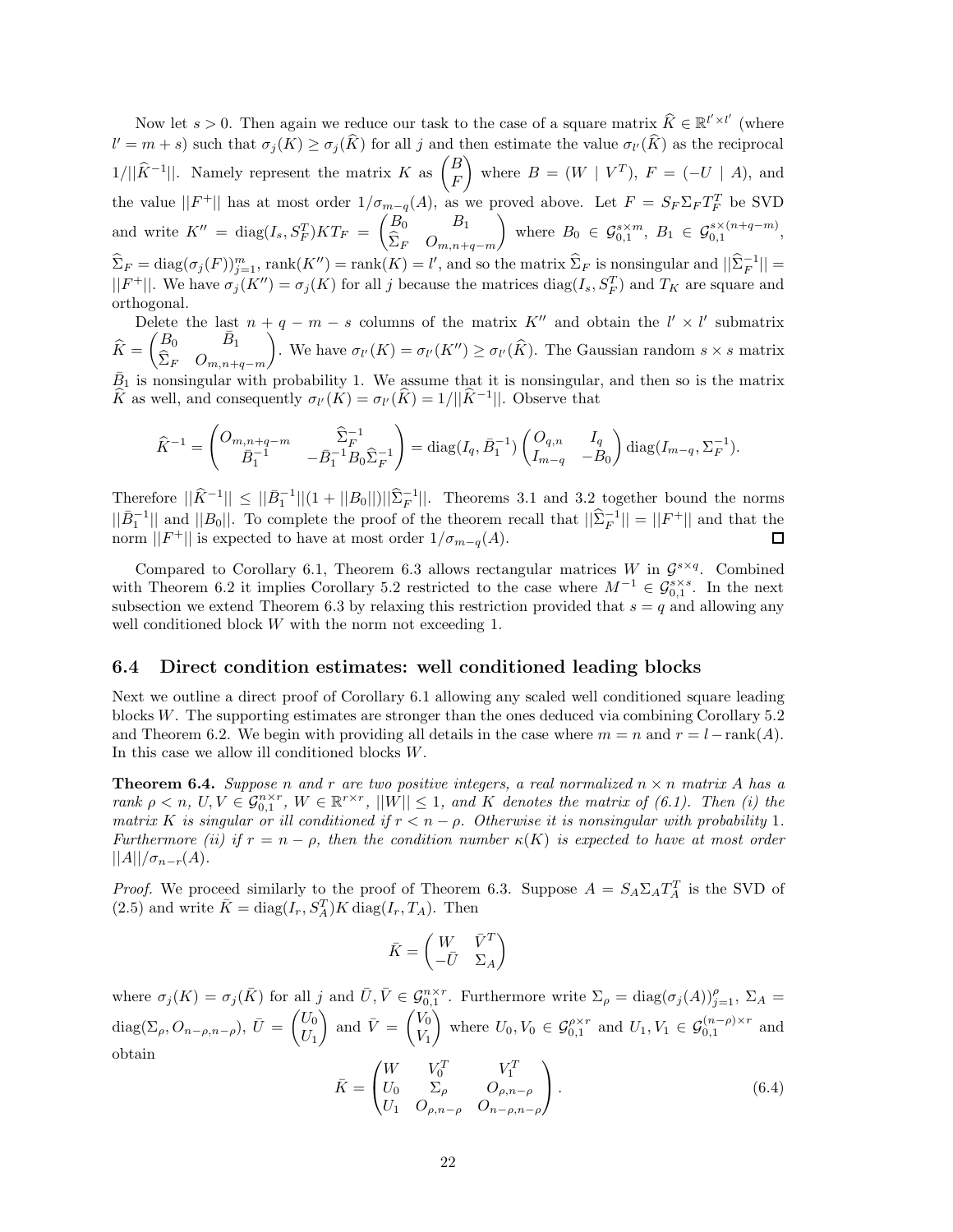Now we can readily verify the claims about  $rank(K)$ . It remains to estimate the condition number  $\kappa(K) = ||K|| \, ||K^{-1}|| = ||\overline{K}|| \, ||\overline{K}^{-1}||$  provided that  $r = n - \rho$  and the matrix *K* is nonsingular. To bound the norm  $||K||$ , note that  $K = \begin{pmatrix} W & O_{r,n} \\ O & A \end{pmatrix}$ *On,r A*  $\left( \begin{matrix} O_{r,n} & I_{r,r} \ I_{n,n} & O_{n,r} \end{matrix} \right) \left( \begin{matrix} -U & O_{n,n} \ O_{r,r} & V^T \end{matrix} \right)$  $O_{r,r}$  *V*<sup>*T*</sup> - , recall that  $||W|| \le ||A|| = 1$ , apply bound (2.7) and obtain

$$
||K|| \le 1 + \max{||U||, ||V||}.
$$

By virtue of randomized bounds of Theorem 3.2 we expect to have the norms  $||U||$  and  $||V||$  in  $O(1)$ , that is bounded by a constant, and then  $||K||$  is in  $O(1)$  as well.

We conclude the proof by estimating the norm  $||K|| = ||K||$ . We readily verify that

$$
\bar{K}^{-1} = \begin{pmatrix} O_{r,r} & O_{r,n-r} & -U_1^{-1} \\ O_{n-r,r} & \Sigma_{n-r}^{-1} & -\Sigma_{n-r}^{-1} U_0 U_1^{-1} \\ V_1^{-T} & -V_1^{-T} V_0^T \Sigma_{n-r}^{-1} & V_1^{-T} (W + V_0^T \Sigma_{n-r}^{-1} U_0) U_1^{-1} \end{pmatrix}.
$$

Apply bound (2.7) and deduce that

$$
||K^{-1}|| = ||\bar{K}^{-1}|| \leq N_1 + N_2 + N_3
$$

where  $N_1 = \max\{||V_1^{-T}||, ||\sum_{n-r}^{-1}||, ||U_1^{-1}||\}, N_2 = \max\{||V_1^{-T}V_0^T\Sigma_{n-r}^{-1}||, ||\sum_{n-r}^{-1}U_0U_1^{-1}||\}$  and  $N_3 =$  $||V_1^{-T}(W + V_0^T \Sigma_{n-r}^{-1} U_0) U_1^{-1}||.$  Recall that  $||W|| \le 1$ ,  $||\Sigma_{n-r}^{-1}|| = 1/\sigma_{n-r}(A)$ ,  $||V_0^T|| = ||V_0||$ , and  $||V_1^{-T}|| = ||V_1^{-1}||$  and deduce that

$$
N_1=\max\{||V_1^{-1}||,||U_1^{-1}||,1/\sigma_{n-r}(A)\},
$$

$$
N_2 \le \max\{||V_1^{-1}|| \, ||V_0||, ||U_0|| \, ||U_1^{-1}||\}/\sigma_{n-r}(A),
$$

$$
N_3 \le ||V_1^{-1}|| \, ||U_1^{-1}|| (1+||V_0|| ||U_0||/\sigma_{n-r}(A)).
$$

Apply Theorems 3.1 and 3.2 to estimate the norms  $||U||, ||V||, ||V_0||, ||U_0||, ||U_1^{-1}||$  and  $||V_1^{-1}||$ . Combine all the above bounds to estimate the norm  $||K^{-1}||$ .

Next we extend Theorem 6.4 to the case where  $r \geq n - \rho$  and where we require that the leading block *W* be normalized, square and well conditioned.

**Theorem 6.5.** *Theorem 6.4 still holds where*  $r > n - \rho$  *and the leading block W of the matrix K is normalized, square and well conditioned.*

*Proof.* Clearly parts (i) and (ii) of Theorem 6.4 are extended, and moreover we immediately deduce that for  $r > n - \rho$  the matrix *K* is nonsingular with probability 1 and that its norm  $||K||$  is expected to be in  $O(1)$ . It remains to estimate the norm  $||K^{-1}||$ . Assume SVDs  $W = S_W \Sigma_W T_W^T$  and  $A = S_A \Sigma_A T_A^T$ , write  $\bar{K} = \text{diag}(S_W^T, S_A^T) K \text{ diag}(T_W, T_A)$  and observe that  $\bar{K} = \begin{pmatrix} \Sigma_W & \bar{V}^T \\ \bar{I} & \Sigma_A \end{pmatrix}$ - where  $\bar{U}=\Sigma_A$  $\bar{U}, \bar{V} \in \mathcal{G}_{0,1}^{\rho \times r}$  by virtue of Lemma 4.3, because the matrices  $S_W$ ,  $T_W$ ,  $S_A$ , and  $T_A$  are square and orthogonal. Now complete the proof by extending the techniques used in Section 5.2 in the proof of part (iv) of Theorem 1.1, in the case where  $r > n - \rho$ .  $\Box$ 

**Corollary 6.2.** *Keep the assumptions of Theorem 6.5, except that now let the matrix A have numerical rank ρ, rather than rank ρ. Then Theorem 6.5 is extended and furthermore the matrix K is expected to be well conditioned.*

*Proof.* We immediately extend parts (i) and (ii) of Theorem 6.4. To extend part (iii) truncate the SVD of the matrix *A* by setting to 0 all its singular values except for the  $\rho$  largest ones to obtain matrices  $A - E \approx A$  of rank  $\rho$  and  $\widehat{K} = \begin{pmatrix} W & V^T \\ -U & A \end{pmatrix}$ −*U A* − *E*  $\left| \int \text{such that } ||\hat{K} - K|| \leq ||E|| = \sigma_{\rho+1}(A).$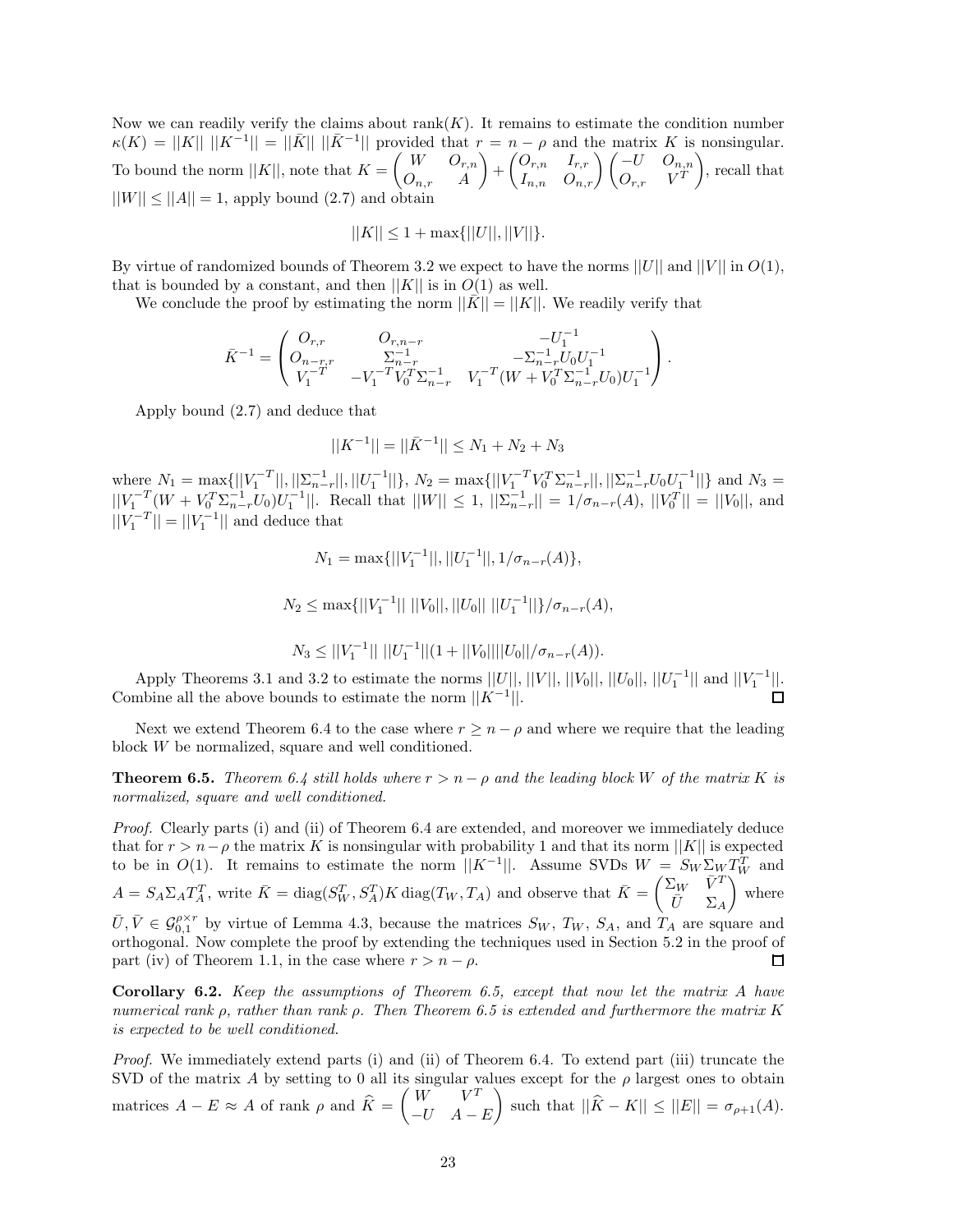The value  $\sigma_{\rho+1}(A)$  is small because the matrix *A* has numerical rank  $\rho$ , whereas the norm  $||\hat{K}^{-1}||$ is not expected to be large by virtue of Theorem 6.5. Therefore we can expect that  $||E\hat{K}^{-1}|| \leq 1/3$ , and consequently that  $||K^{-1}|| \leq 1.5||K^{-1}||$  by virtue of Theorem 2.3. Consequently the condition number  $\kappa(K)$  is also expected to be of at most order  $||A||/\sigma_{l-r}(A) = 1/\sigma_{n-r}(A)$  as in part (iii) of Theorem 6.5, but in the corollary this means that the matrix is well conditioned because we assume that the matrix *A* has numerical rank  $\rho$ , and so the ratio  $||A||/\sigma_{\rho}(A)$  is not large. П

The corollary implies that the matrix *K* is nonsingular with probability 1 and is expected to be well conditioned in the case where the matrix *A* has a numerical rank at least *n* − *r*. Let us extend our analysis to the case of rectangular matrices  $A \in \mathbb{R}^{m \times n}$ .

**Theorem 6.6.** *Suppose m*, *n*, and *r* are three positive integers,  $l = \min\{m, n\}$ ,  $A \in \mathbb{R}^{m \times n}$ , the matrix A has a numerical rank  $\rho < l-r$ ,  $U \in \mathcal{G}_{0,1}^{m \times r}$ ,  $V \in \mathcal{G}_{0,1}^{n \times r}$ ,  $W \in \mathbb{R}^{r \times r}$ ,  $||W|| \leq 1$ , K is the  $(m + r) \times (n + r)$  matrix defined by equation (6.1). Then (i) this matrix is rank deficient or ill *conditioned if*  $\rho < l - r$ *, but otherwise has full rank with probability* 1 *and (ii) is expected to be well conditioned.*

*Proof.* Part (i) is readily verified. Let us prove part (ii). Suppose  $A = S_A \Sigma_A T_A^T$  is the SVD of  $(2.5)$  and write  $\bar{K}' = \text{diag}(I_r, S_A^T)K \text{diag}(I_r, T_A) = \begin{pmatrix} W & \bar{V}^T & \bar{V}^T & \bar{V}^T & \bar{V}^T \end{pmatrix}$ where  $\bar{U} = -S_A^T U$  and  $\bar{V}^T = V^T T_A$ .  $\bar{U}$   $\Sigma_A$ Observe that  $\kappa(K) = \kappa(\bar{K}')$ ,  $\bar{U} \in \mathcal{G}_{0,1}^{m \times r}$ ,  $\bar{V} \in \mathcal{G}_{0,1}^{n \times r}$ , and  $\kappa(K) = \kappa(\bar{K}')$  because  $S_A$  and  $T_A$  are square orthogonal matrices. Define the leading  $l \times l$  submatrix  $\widehat{K}^{\prime} = I_{m+r,n+r} \overline{K}^{\prime} I_{n+r,m+r}^T$  for  $I_{g,h}$ of (2.1) and observe that  $\bar{K}' = \begin{pmatrix} \hat{K}' & \hat{K} \\ \hat{K} & \hat{K} \end{pmatrix}$  $\left( \int_{0}^{L} f(x) \right) = (U_2 \mid O_{m-n,n}), U_2 \in \mathcal{G}_{0,1}^{(m-n) \times q}$  if  $m \geq l = n$ , whereas *U*  $\bar{K}' = (\widehat{K}' | \widehat{V}^T), \widehat{V}^T = (V_2^T | O_{n-m,m}), V_2 \in \mathcal{G}_{0,1}^{(n-m)\times r}$  if  $n \geq l = m$ . Clearly  $\sigma_l(\bar{K}') \geq \sigma_l(\widehat{K}')$  (cf.  $\text{Fact 2.3) and } ||\bar{K}'|| \leq ||\hat{K}'|| + ||F|| \text{ for } F = U_2 \text{ or } F = V_2. \text{ In both cases } F \in \mathcal{G}_{0,1}^{|n-m| \times r}, \text{ and so we}$ can expect that  $||\bar{K}|| = O(||\hat{K}||)$  because  $||\hat{K}|| \ge ||\Sigma_A|| = ||A|| = 1$ . Corollary 6.2 implies that with probability 1 the  $(l + r) \times (l + r)$  matrix  $\hat{K}'$  is nonsingular, and then  $rank(K) = rank(\overline{K}')$ rank $(K') = l + r$ , implying that the matrix *K* has full rank. Furthermore Corollary 6.2 implies that the matrix  $\hat{K}'$  is expected to be well conditioned. It remains to extend this property to the matrix *K*. Recall that  $\kappa(\hat{K}') = ||\hat{K}'||/\sigma_l(\hat{K}')$  and  $\kappa(K) = \kappa(\bar{K}') = ||\bar{K}'||/\sigma_l(\bar{K}')$  and combine the above equations with the bounds  $\sigma_l(\bar{K}') \geq \sigma_l(\hat{K}')$  and  $||\bar{K}'|| = O(||\hat{K}'||)$ , deduced earlier. 口

#### **6.5 A randomized Toeplitz solver**

Let us apply Theorem 2.6 to support randomized augmentation for solving a nonsingular Toeplitz linear system  $T$ **y** = **b** of *n* equations provided the matrix *T* has numerical nullity 1.

To compute the vector  $\mathbf{y} = T^{-1}\mathbf{b}$ , we first embed the matrix *T* into a Toeplitz  $(n+1) \times (n+1)$ matrix  $K = \begin{pmatrix} w & \mathbf{v}^T \\ \mathbf{r} & T \end{pmatrix}$ **f** *T* ). We write  $w = \mathbf{e}_1^T T \mathbf{e}_1$  and fill the vectors  $\mathbf{f} = (f_i)_{i=1}^n$  and  $\mathbf{v} = (v_i)_{i=1}^n$  with appropriate entries of the matrix *T* except for the two coordinates  $f_n$  and  $v_n$ , which we choose at random and then scale to have the ratios  $\frac{|f_n|}{||K||}$  and  $\frac{|v_n|}{||K||}$  neither large nor small.

Part (b) of Theorem 2.6 expresses the inverse  $T^{-1}$  via the vectors  $\mathbf{v} = K^{-1} \mathbf{e}_1$  and  $\mathbf{w} = K^{-1} \mathbf{e}_{n+1}$ . In view of Section 3.2 and Appendix A, this policy is likely to produce a nonsingular matrix *K* whose inverse is likely to have a nonzero entry  $\mathbf{e}_1^T K^{-1} \mathbf{e}_1$ . In good accordance with these formal results our tests have always produced nonsingular and well conditioned matrices *K* such that  $e_1^T K^{-1} e_1 \neq 0.$ 

To summarize, we reduce the solution of a nonsingular ill conditioned Toeplitz linear system  $T$ **y** = **b** to computing highly accurate solutions of two linear systems  $K$ **x** = **e**<sub>1</sub> and  $K$ **z** = **e**<sub>*n*+1</sub>, both expected to be well conditioned. High accuracy shall counter the magnification of the input and rounding errors, expected in the case of ill conditioned input.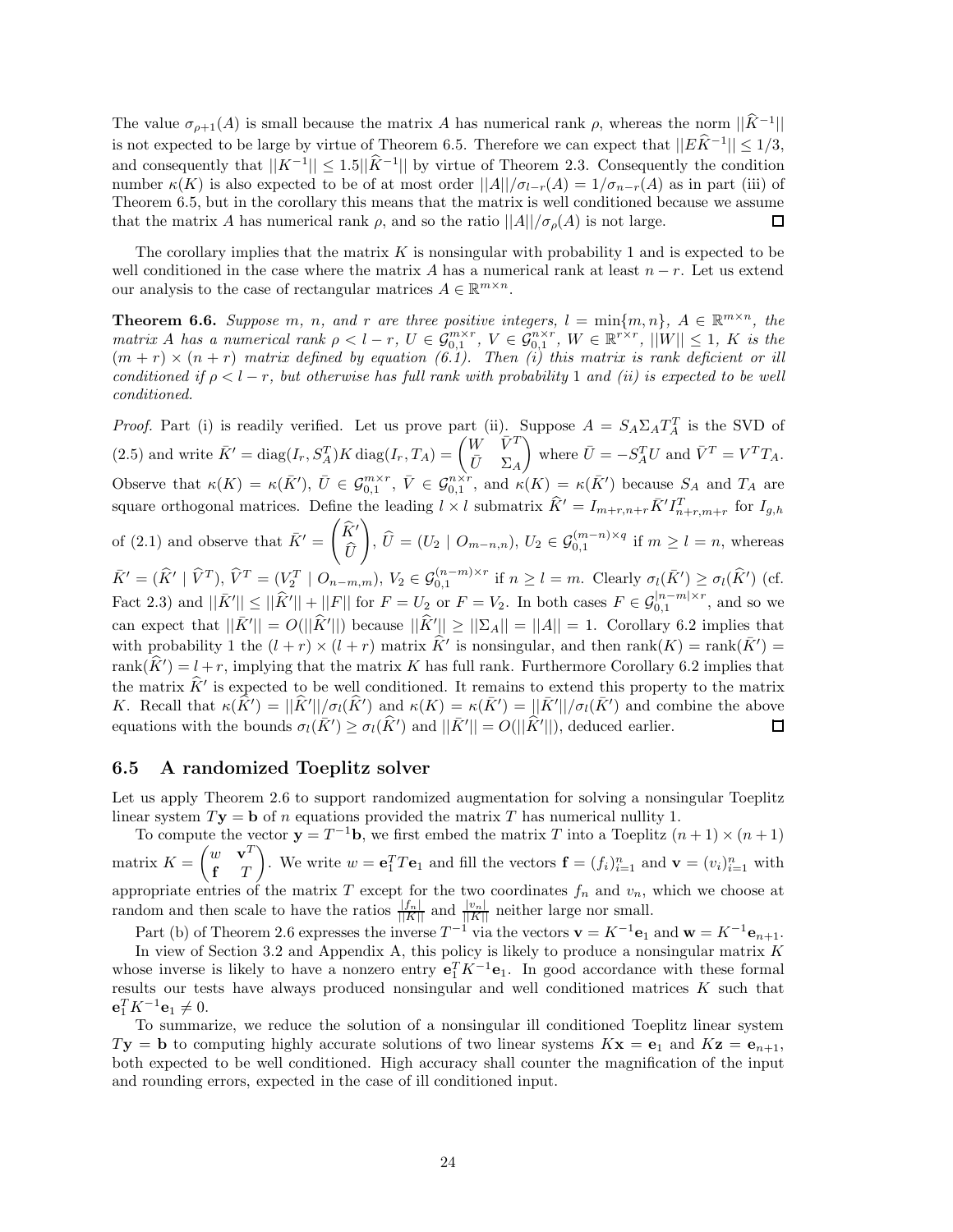In the important special case where a Toeplitz matrix *T* is real symmetric, we choose real scalars *w* and  $f_n = v_n$  to yield a real symmetric matrix  $K = \begin{pmatrix} w & \mathbf{v}^T \\ \mathbf{v} & T \end{pmatrix}$ **v** *T* ). In this case  $J_{n+1}K^{-1}J_{n+1} = K^{-1}$ , and so  $K^{-1}\mathbf{e}_{n+1} = J_{n+1}K^{-1}\mathbf{e}_1$  because  $J_{n+1}\mathbf{e}_{n+1} = \mathbf{e}_1$ . Thus we only need to solve a single linear system with the matrix *K*. For the transition back to the solution of the original problem, we can employ expression (6.2) or Theorem 2.6. Hereafter we refer to the resulting algorithm for the linear system  $T$ **y** = **b** as **Algorithm 6.1**. In Section 10.6 we test this algorithm for solving an ill conditioned real symmetric Toeplitz linear system.

One can readily extend the approach of this section to the case of Toeplitz-like, Hankel and Hankel-like inputs and to augmenting the input matrix with *r* rows and *r* columns for *r >* 1.

# **7 Low-rank approximation, approximation of singular spaces, and computation of numerical rank**

## **7.1 Randomized low-rank approximation: an outline and an extension to approximation by structured matrices**

Our next theorem expresses a rank-*ρ* approximation to a matrix *A* through an approximate matrix basis for the left or right leading singular space  $\mathbb{T}_{\rho,A}$  or  $\mathbb{S}_{\rho,A}$ . We can obtain such basis by computing the SVD of the matrix *A* or its rank-revealing factorization [GE96], [HP92], [P00a], but if the matrix *A* has a small numerical rank  $\rho$  and if we are given its reasonably small upper bound  $\rho_+$ , then with a probability near 1 we can compute such basis at a low cost from the product  $A^T G$  for  $G \in \mathcal{G}_{0,1}^{m \times \rho_+}$ . Theorem 7.2 of Section 7.3 formally supports correctness of the respective randomized algorithm, but our tests support it consistently even where  $G \in \mathcal{T}_{0,1}^{m \times \rho_+}$  (see Tables 10.9 and 10.10), and we conjecture that the same is true for various other classes of sparse and structured matrices *G* defined by fewer random parameters. We specify a low-rank approximation algorithm in Section 7.4, its amendments in Section 7.7, and some related randomized algorithms of independent interest for the approximation of leading and trailing singular spaces of an ill conditioned matrix in Sections 7.5 and 7.6. By applying low-rank approximation algorithms to a displacement of a matrix *W* having a possibly unknown numerical displacement rank *d*, that is lying near some matrices with displacement rank *d*, we can approximate the matrix *W* by one of these matrices and output *d* as by-product. In Section 8.3 we apply this observation to Newton's structured matrix inversion.

### **7.2 The first basic theorem: low-rank approximation via the basis of a leading singular space**

The following theorem expresses a rank-*q* approximation (within an error norm  $\sigma_{q+1}(A)$ ) to a matrix *A* through a matrix basis of its leading singular space  $\mathbb{T}_{q,A}$  or  $\mathbb{S}_{q,A}$ .

**Theorem 7.1.** *Suppose A is an*  $m \times n$  *matrix,*  $S_A \Sigma_A T_A^T$  *is its SVD of (2.5), q is a positive integer,*  $q \leq \min\{m, n\}$ , and *T* and *S* are matrix bases for the spaces  $\mathbb{T}_{q,A}$  and  $\mathbb{S}_{q,A}$ , respectively. Then

$$
||A - AT(T^T T)^{-1}T^T|| = ||A - S(S^T S)^{-1}S^T A|| = \sigma_{q+1}(A). \tag{7.1}
$$

*For orthogonal matrices T and S we have*  $T^{T}T = S^{T}S = I_{q}$  *and* 

$$
||A - ATTT|| = ||A - SSTA|| = \sigma_{q+1}(A).
$$
 (7.2)

*Proof.* Let us first write  $P = T_{q,A}T_{q,A}^T$  and  $r = n - q$  and estimate the norm  $||A - AP||$ . We have  $AP = S_A \Sigma_A T_A^T T_{q,A} T_{q,A}^T$ . Substitute  $T_A^T T_{q,A} = \begin{pmatrix} I_q \\ O_{r,q} \end{pmatrix}$  and obtain  $AP = S_A \Sigma_A \begin{pmatrix} T_{q,A}^T \\ O_{r,q} \end{pmatrix}$ , whereas  $A = S_A \Sigma_A \begin{pmatrix} T_{q,A}^T \\ T_{A,r}^T \end{pmatrix}$ . Therefore  $A - AP = S_A \Sigma_A \begin{pmatrix} O_{q,n} \\ T^T \end{pmatrix}$  $\begin{pmatrix} O_{q,n} \ T_{A,r}^T \end{pmatrix} = S_A \, \text{diag}(O_q, \text{diag}(\sigma_j)_{j=q+1}^n) \begin{pmatrix} O_{q,n} \ T_{A,r}^T \end{pmatrix}$  $\left(\begin{matrix} O_{q,n}\ T_{A,r}^T\end{matrix}\right),$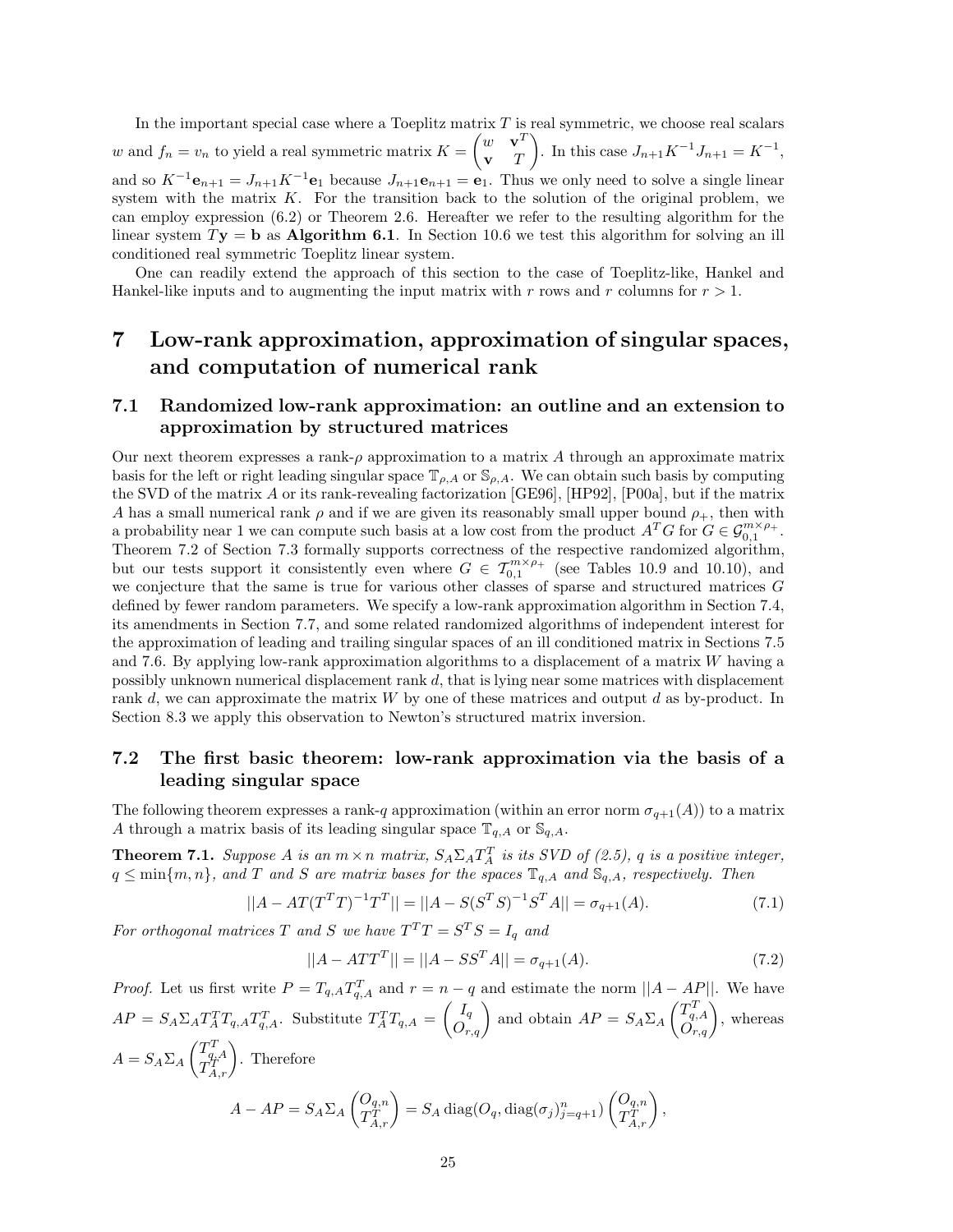and so  $||A - AP|| = || \text{diag}(\sigma_j)_{j=q+1}^n || = \sigma_{q+1}$  because  $S_A$  and  $T_{A,r}$  are orthogonal matrices. Similarly deduce that  $||A - S_{q,A}S_{q,A}^T A|| = \sigma_{q+1}(A)$ . This proves (7.1) and (7.2) for  $T = T_{q,A}$  and  $S = S_{q,A}$ .

Now let the matrices *T* and *S* have full rank,  $\mathcal{R}(T) = \mathbb{T}_{q,A} = \mathcal{R}(T_{q,A})$ ,  $\mathcal{R}(S) = \mathbb{S}_{q,A}$  $\mathcal{R}(S_{q,A})$ , and so  $T = T_{q,A}U$  and  $S = S_{q,A}V$  for two nonsingular matrices U and V. Consequently  $T(T^TT)^{-1}T^T = T_{q,A}U(U^TT_{q,A}^TT_{q,A}U)^{-1}U^TT_{q,A}^T$ . Substitute  $T_{q,A}^TT_{q,A} = I_q$  and deduce that  $(U^{T}T_{q,A}^{T}T_{q,A}U)^{-1} = (U^{T}U)^{-1} = U^{T1}U^{-T}$ . Therefore  $U(U^{T}T_{q,A}^{T}T_{q,A}U)^{-1}U^{T} = UU^{-1}U^{-T}U^{T} =$  $I_q$ , and so  $T(T^T T)^{-1} T^T = T_{q,A} U (U^T T_{q,A}^T T_{q,A} U)^{-1} U^T T_{q,A}^T = T_{q,A} T_{q,A}^T$ . Similarly  $S(S^T S)^{-1} S^T =$  $S_{q,A} S_{q,A}^T$ , implying the desired extension.  $\square$ 

## **7.3 The second basic theorem: a basis of a leading singular space via randomized products**

The following theorem supports randomized approximation of matrix bases for the leading singular spaces  $\mathbb{T}_{\rho,A}$  and  $\mathbb{S}_{\rho,A}$  of a matrix *A* having numerical rank  $\rho$ .

**Theorem 7.2.** Suppose a matrix  $A \in \mathbb{R}^{m \times n}$  has a numerical rank  $\rho$ ,  $H \in \mathcal{G}_{0,1}^{n \times \rho_+}$  and  $G \in \mathcal{G}_{0,1}^{m \times \rho_+}$ *for*  $\rho_+ \geq \rho$ . Then the matrices  $T = A^T G$  and  $S = AH$  have full rank with probability 1 and we can *expect that they have numerical rank ρ and that*

$$
S + \Delta = S_{\rho,A} U \text{ and } T + \Delta' = T_{\rho,A} V \tag{7.3}
$$

*for two matrices*  $\Delta$  *and*  $\Delta'$  *having norms of order*  $\sigma_{p+1}(A)$  *and for two nonsingular matrices U and V having condition numbers of at most order*  $||A||/(\sigma_{\rho}(A)\sqrt{\rho})$ .

*Proof.* The techniques of Section 3.2 and Theorem 4.1 support the claims about ranks and numerical ranks. It remains to deduce the former probabilistic relationship  $\mathcal{S}_{\rho, AH+\Delta} = \mathcal{S}_{\rho,A}$  of (7.3) because we can apply it to  $A^T$  to obtain the latter relationship  $\mathbb{T}_{\rho, A^T G + \Delta'} = \mathbb{T}_{\rho, A}$ .

Assume the SVD  $A = S_A \Sigma_A T_A^T$  and note that  $||\Sigma_A - \text{diag}(\Sigma_{\rho,A}, O_{m-\rho,n-\rho})|| \leq \sigma_{\rho+1}(A)$ . Consequently  $||A - S_A \text{ diag}(\Sigma_{\rho,A}, O_{m-\rho,n-\rho}) \frac{T_A^T}{r_A}|| \le \sigma_{\rho+1}(A)$  and  $AH = S - \Delta, S = S_{\rho,A}U, ||\Delta|| \le$  $\sigma_{\rho+1}(A)$  ||*AH*|| where  $U = \Sigma_{\rho,A} B$ ,  $B = T_{\rho,A}^T H$ , and we can expect that the norm ||*H*|| is bounded from above and below by two positive constants (see Theorem 3.2). This implies (7.3). It remains to estimate  $\kappa(U)$ .

With probability 1 the  $\rho \times \rho$  matrices *B* and *U* are nonsingular (see Section 3.2). Furthermore we have  $||U|| \le ||\sum_{\rho,A}|| ||B||$  where  $||\sum_{\rho,A}|| = ||A||$  and  $||B|| \le ||T_{\rho,A}|| ||H|| = ||H||$ . So  $||U|| \le$  $||A|| \, ||H|| = O(||A||)$ . We also have  $||U^+|| \leq ||\Sigma_{\rho,A}^{-1}|| \, ||B^{-1}||$  for nonsingular matrix *B*. Observe that  $||\sum_{\rho,A}^{-1}|| = 1/\sigma_{\rho}(A)$ , apply Theorem 4.1 where  $M = T_{\rho,A}^T$ ,  $\hat{r} = \rho$  and  $\sigma_{r(M)}(M) = \sigma = 1$  and obtain that the norm  $||B^{-1}||$  is expected to have at most order  $1/\sqrt{\rho}$ . Summarizing we can expect that the norm  $||U^+||$  has at most order  $1/(\sigma_\rho(A)\sqrt{\rho})$ . Consequently  $\kappa(U) = ||U|| ||U^+||$  has at most order  $||A||/(\sigma_{\rho}(A)\sqrt{\rho}).$ □

#### **7.4 A prototype algorithm for low-rank approximation**

Theorems 7.1 and 7.2 imply correctness of the following prototype algorithm (cf. [HMT11, Section 10.3]), where the input matrix has an unknown numerical rank and we know its upper bound.

#### **Proto-Algorithm 7.1. Rank-***ρ* **approximation of a matrix.**

- INPUT: *A matrix*  $A \in \mathbb{R}^{m \times n}$  *having an unknown numerical rank*  $\rho$ *, an integer*  $\rho_+ \geq \rho$ *, and two tolerances τ and*  $\tau'$  *of order*  $\sigma_{\rho+1}(A)/||A||$ *. (We can choose τ at Stage 2 based on rank revealing factorization, can choose τ at Stage 3 based on the required output accuracy, and can adjust both tolerances if the algorithm fails to produce a satisfactory output.)*
- OUTPUT: *FAILURE* (with a low probability) or an integer  $\rho$  and two matrices  $T \in \mathbb{R}^{n \times \rho}$  and  $A_{\rho} \in \mathbb{R}^{m \times n}$ , both having ranks at most  $\rho$  and such that  $||A_{\rho} - A|| \leq \tau'||A||$  and *T* satisfies  $(7.3)$  for  $||\Delta'|| \leq \tau ||A||$ .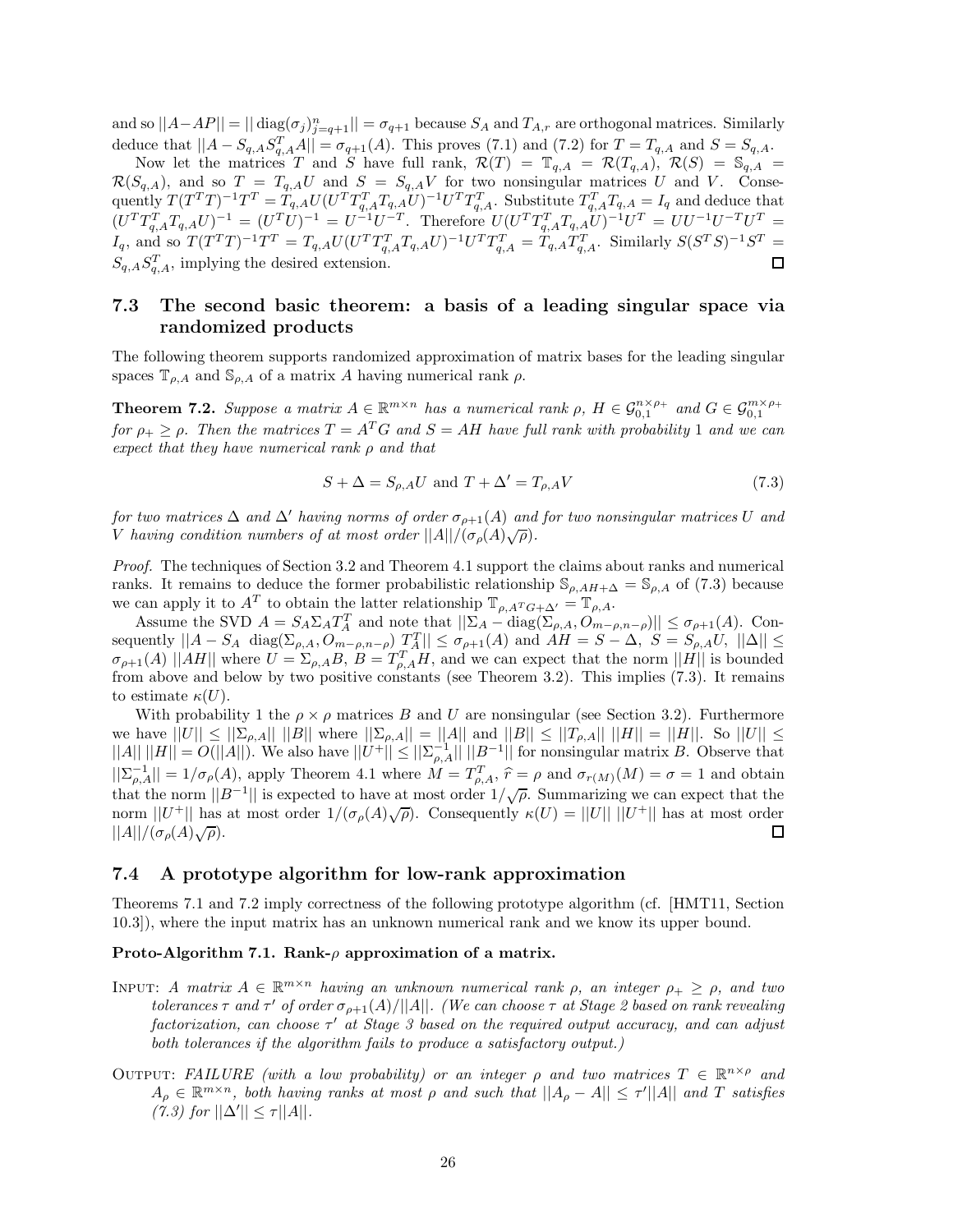COMPUTATIONS:

- *1. Compute the*  $n \times \rho_+$  *matrix*  $T' = A^T G$  *for*  $G \in \mathcal{G}_{0,1}^{m \times \rho_+}$ *.*
- *2. Compute a rank revealing factorization of the matrix T and choose the minimal integer s* and an  $n \times s$  *matrix*  $T$  *such that*  $||T' - (T \mid O_{n, \rho_+ - s})|| \leq \tau ||A||$ *.*
- 3. Compute the matrix  $A_s = AT(T^T T)^{-1}T^T$ . Output  $\rho = s$ , T and  $A_\rho$  and stop if  $||A_\rho A|| \leq \tau' ||(A)||$ *. Otherwise output FAILURE and stop.*

Assume that both tolerances  $\tau$  and  $\tau'$  have been chosen properly. Then by virtue of Theorem 7.2, we can expect that at Stage 2  $s = \rho$  and *T* is an approximate matrix basis for the singular space  $\mathbb{T}_{\rho,A}$ (within an error norm of at most order  $\sigma_{\rho+1}(A)$ ). Consequently Stage 3 outputs FAILURE with a probability near 0, by virtue of Theorems 7.1. (In the case of FAILURE we can reapply the algorithm for new values of random parameters or for the adjusted tolerance values *τ* and *τ* .) At Stage 2 we have  $s \leq \rho$  because  $\text{nrank}(A^T G) \leq \text{nrank}(A) = \rho$ , whereas the bound  $||A_{\rho} - A|| \leq \tau'||(A)||$  at Stage 3 implies that  $s \geq \text{nrank}(A)$ . This certifies the outputs  $\rho$ ,  $T$ , and  $A_{\rho}$  of the algorithm.

We can similarly approximate the matrix *A* by a rank- $\rho$  matrix  $S(S^T S)^{-1}S^T A$ , by first computing the matrix  $S' = AH$  for  $H \in \mathcal{G}_{0,1}^{n \times p_+}$ , then computing its rank revealing factorization, which is expected to define an approximate matrix basis *S* for the space  $\mathcal{S}_{\rho,A}$ , and finally applying Theorem 7.1. We have  $T^T T = I_n$  and  $S^T S = I_m$  where the matrices *T* and *S* are orthogonal, and then the expressions for rank- $\rho$  approximation are simplified.

**Remark 7.1.** *One can weaken reliability of the output to simplify Stage 3 by testing whether*  $||K^T(A-A_\rho)L|| \leq \tau ||K|| ||A|| ||L||$  for matrices  $K \in \mathcal{G}_{0,1}^{m \times \rho'}$  and  $L \in \mathcal{G}_{0,1}^{n \times \rho''}$  and for two small *positive integers*  $\rho'$  and  $\rho''$ , possibly for  $\rho' = \rho'' = 1$ , instead of testing whether  $||A_{\rho} - A|| \leq \tau'||(A)||$ . *One can similarly simplify Stage 2.*

**Remark 7.2.** *For*  $\rho_+ = \rho$  *Stage 2 can be omitted because the matrix*  $A^T G$  *is expected to be a desired approximate matrix basis by virtue of Theorem 7.2. The increase of the dimension ρ*<sup>+</sup> *beyond ρ (called* oversampling *in [HMT11]) is relatively inexpensive if the bound ρ*<sup>+</sup> *is small. [HMT11] suggests using small oversampling even if the numerical rank ρ is known, because we have*

 $\text{Probability } \{||A - ATT^T|| \leq (1 + 9\sqrt{\rho_+ \min\{m, n\}})\sigma_{\rho+1}(A)\} \geq 1 - 3(\rho_+ - \rho)^{\rho - \rho_+} \text{ for } \rho_+ > \rho.$ 

*Theorem 7.2, however, bounds the norm*  $||A - ATT^T||$  *strongly also for*  $\rho = \rho_+$ *, in good accordance with the data of Tables 10.9 and 10.10.*

#### **7.5 Computation of nmbs and approximation of trailing singular spaces**

One can approximate trailing singular spaces S*A,ρ* and T*A,ρ* of a nonsingular ill conditioned matrix *A* having numerical rank  $\rho$  by applying Proto-Algorithm 7.1 to the matrix  $A^{-1}$ , because  $\mathbb{T}_{\rho,A^{-1}} = \mathbb{S}_{A,\rho}$ and  $\mathcal{S}_{\rho,A^{-1}} = \mathbb{T}_{A,\rho}$ . Next we achieve the same goal without inverting the matrix *A*, furthermore we cover the case of rectangular inputs. At first we compute a nmb of a rank deficient matrix *A* and then approximate the trailing singular space  $\mathbb{T}_{A,r}$  of an ill conditioned matrix A by truncating its SVD and applying Theorem 2.2 or 2.3. We can compute left nmbs and approximate left trailing singular spaces by applying the same algorithms to the matrix  $A<sup>T</sup>$ .

**Theorem 7.3.** *[PQ10, Theorem 3.1 and Corollary 3.1]. Suppose a matrix*  $A \in \mathbb{R}^{m \times n}$  *has rank*  $\rho, U \in \mathbb{R}^{m \times r}, V \in \mathbb{R}^{n \times r}$ , and the matrix  $C = A + UV^T$  has full rank n. Write  $B = C^{(I)}U$ . *Then*  $r \geq n - \rho$ ,  $\mathcal{R}(B) \supseteq \mathcal{N}(A)$ ; moreover if  $r = n - \rho$ , then  $C^{(I)}U = \text{nmb}(A)$ *. Furthermore*  $\mathcal{R}(BX) = \mathcal{N}(A)$  *if*  $\mathcal{R}(X) = \mathcal{N}(AB)$ *. (Note that*  $AB = U(I_rV^TC^{-1}U)$  *for*  $m = n$ *.)* 

**Theorem 7.4.** Suppose that 
$$
A \in \mathbb{R}^{m \times n}
$$
,  $U \in \mathbb{R}^{m \times q}$ ,  $V \in \mathbb{R}^{n \times s}$ ,  $W \in \mathbb{R}^{s \times q}$ ,  $K = \begin{pmatrix} W & V^T \\ -U & A \end{pmatrix}$ ,  
\n $rank(W) = q \geq null(A)$ ,  $rank(K) = n + q$ ,  $m \geq n$ . Write  $Y = (O_{n,q} | I_n)K^{(I)} \begin{pmatrix} O_{s,q} \\ U \end{pmatrix}$ . Then  
\n(a)  $\mathcal{N}(A) \subseteq \mathcal{R}(Y)$  and if  $rank(U) = null(A)$ , then  $\mathcal{N}(A) = \mathcal{R}(Y)$ ,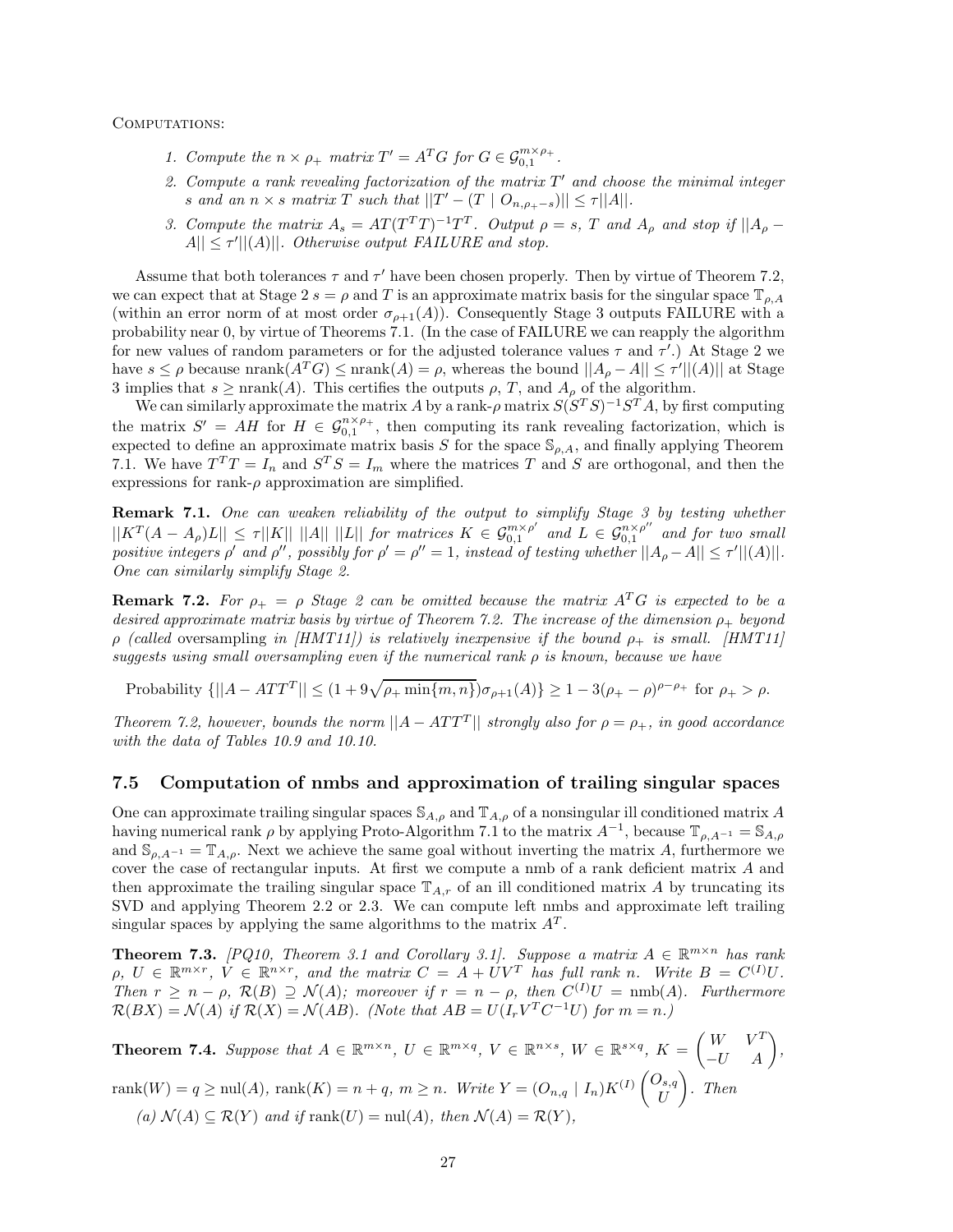*(b)*  $\mathcal{R}(YZ) = \mathcal{N}(A)$  *if*  $\mathcal{R}(Z) = \mathcal{N}(AY)$ *, whereas* (c)  $\mathcal{R}(Z) = \mathcal{N}(AY)$  *if*  $\mathcal{R}(YZ) = \mathcal{N}(A)$  *and if*  $\text{rank}(Y) = q$ *.* 

*Proof.* See [PQa, Theorems 11.2 and 11.3].

**Remark 7.3.** *Both theorems define* aggregation processes *(cf. [MP80]). For r>n* − *ρ, Theorem 7.3 reduces the computation of a* nmb(*A*) *to the same task for the input BX of a smaller size*  $n \times (r - n + \rho)$ . Furthermore, suppose that the matrices U and Y have full rank *q*. Then part (*a*) of *Theorem 7.4 implies that Y is a* nmb(*A*) *if*  $q = \text{null}(A)$ *, but otherwise parts (b) and (c) reduce the original task of computing a nmb* $(A)$  *to the case of the input AY of a smaller size*  $m \times (q - \text{null}(A))$ *.* 

**Theorem 7.5.** Assume that  $U \in \mathbb{R}^{m \times r_+}$ ,  $V \in \mathbb{R}^{n \times r_+}$ ,  $m \geq n$ , a real  $m \times n$  matrix *A* has numerical *rank*  $\rho = n - r$ *, and the matrix*  $C = A + UV^T$  *has full rank and is well conditioned. Then*  $\rho \geq n - r_+$ and there is a scalar c independent of A, U, V, m, n and  $\rho$  such that  $||C^+UX - T_{A,r}|| \leq c\sigma_{\rho+1}(A)||U||$  $where X \in \mathbb{R}^{r+ \times r}, X = \text{nmb}(AC^+U + \Delta), ||\Delta|| \leq c\sigma_{\rho+1}(A)||U||.$ 

*Proof.* The theorem turns into Theorem 7.3 if  $\rho = \text{nrank}(A) = \text{rank}(A)$ . If  $\rho = \text{nrank}(A)$ rank(*A*), set to zero all but the *ρ* largest singular values in the SVD of the matrix *A*. Then  $\rho =$ nrank $(A - E)$  = rank $(A - E)$  and the theorem holds for the resulting matrix  $A - E$  and the matrix *C* −  $E$  = *A* − *E* + *UV<sup>T</sup>*. Therefore  $T_{A-E,r} = (C - E)^+ U X$  where for *X* we choose an orthogonal  $\text{nmb}((A-E))((C-E)^+U)$ , of size  $r_+ \times r$ . Clearly  $||T_{A-E,r} - T_{A,r}Q|| = O(\sigma_{\rho+1}(A))$  for some  $r \times r$ orthogonal matrix *Q*, and it remains to estimate the norm  $||(C - E)^+UX - C^+UX||$ . We have || $((C − E)^+ − C^+)UX|| ≤ ||(C − E)^+ − C^+|| ||U||$ . The norm  $||E|| = \sigma_{\rho+1}(A)$  is small because the matrix *A* has numerical rank *ρ*, whereas the norm  $||C - E$ <sup>+</sup> $||$  is not large because the full rank matrix *C* is well conditioned. Therefore the value  $\tau = ||C - E|^+|| - ||C^+||$  has at most order  $\sigma_{\rho+1}(A)$ by virtue of Theorem 2.2. 口

**Corollary 7.1.** *Suppose a normalized real*  $m \times n$  *matrix A has numerical rank*  $\rho = n-r$ ,  $U \in \mathcal{G}_{0,1}^{m \times r_+}$ ,  $V \in \mathcal{G}_{0,1}^{n \times r_+}, m \geq n$ , and  $C = A + UV^T$ . Then (i) the matrix *C* is singular or ill conditioned if  $r_{+}$  *< r' but otherwise (ii) has full rank with probability 1, and (iii) we can expect that the matrix*  $C^+UX$  *is an approximate matrix basis for the singular space*  $\mathbb{T}_{A,r}$  *within an error norm of at most order*  $\sigma_{\rho+1}(A)$  *where X is an orthogonal* nmb( $AC^+U + \Delta$ ) *of the size*  $r_+ \times r$  *and*  $||\Delta|| \leq c\sigma_{\rho+1}(A)$ *.* 

*Proof.* Part (i) is immediately verified. Furthermore by virtue of Theorem 5.6 the matrix *C* has full rank with probability 1 and is expected to be well conditioned, whereas the norm ||*U*|| is expected to be not large by virtue of Theorem 3.2. Therefore Corollary 7.1 follows from Theorem 7.5. 口

Likewise by employing Theorems 6.3 and 7.4 instead of Theorems 5.6 and 7.3, we obtain the following result.

**Corollary 7.2.** *Suppose that a normalized real*  $m \times n$  *matrix A has numerical nullity*  $r = \text{nnul}(A)$ *,*  $U\,\in\,\mathcal{G}^{m\times q}_{0,1},\;V\,\in\,\mathcal{G}^{n\times s}_{0,1},\;W\,\in\,\mathcal{G}^{s\times q}_{0,1},\;K\,=\,\begin{pmatrix} W&V^T\ -U&A\end{pmatrix},\;\text{rank}(W)\,=\,q,\;\text{rank}(K)\,=\,n\,+\,q,\;Y\,=\,N\,$  $(O_{n,q} | I_n)K^+\binom{O_{s,q}}{I}$ *U*  $\left\{ \rho, \rho \geq n$ . Then (i) the matrix K is rank deficient or ill conditioned where  $q < r$  but otherwise has full rank with probability 1 and is expected to be well conditioned. *Furthermore we can expect that within an error norm of at most order*  $\sigma_{n-q+1}(A)$  *a matrix basis for the singular space*  $\mathbb{T}_{A,q}$  *is approximated by (ii) the matrix Y if*  $r = q$  *or (iii) the matrix YZ if*  $q > r$  $where Z \in \mathbb{R}^{q \times r}, Z = \text{nmb}(AY + \Delta), ||\Delta|| \leq c\sigma_{n-q+1}(A).$ 

Corollaries 7.1 and 7.2 (for  $s = q$ ) imply correctness of the two following Prototype Algorithms.

### **Proto-Algorithm 7.2. An approximate basis for a trailing singular space by using randomized additive preprocessing.**

INPUT: *A matrix*  $A \in \mathbb{R}^{m \times n}$  *for*  $m \geq n$  *with*  $||A|| \approx 1$ *, an upper bound*  $r_+$  *on its unknown numerical nullity*  $r = \text{nnul}(A)$ *, and two tolerances*  $\tau$  *and*  $\tau'$  *of order*  $\sigma_{n-r+1}(A)$ *. (The tolerances are defined by the requested output accuracy. In a variation of the algorithm one can reapply it with a decreased tolerance*  $τ'$  *instead of outputing FAILURE at Stage 4.)* 

 $\Box$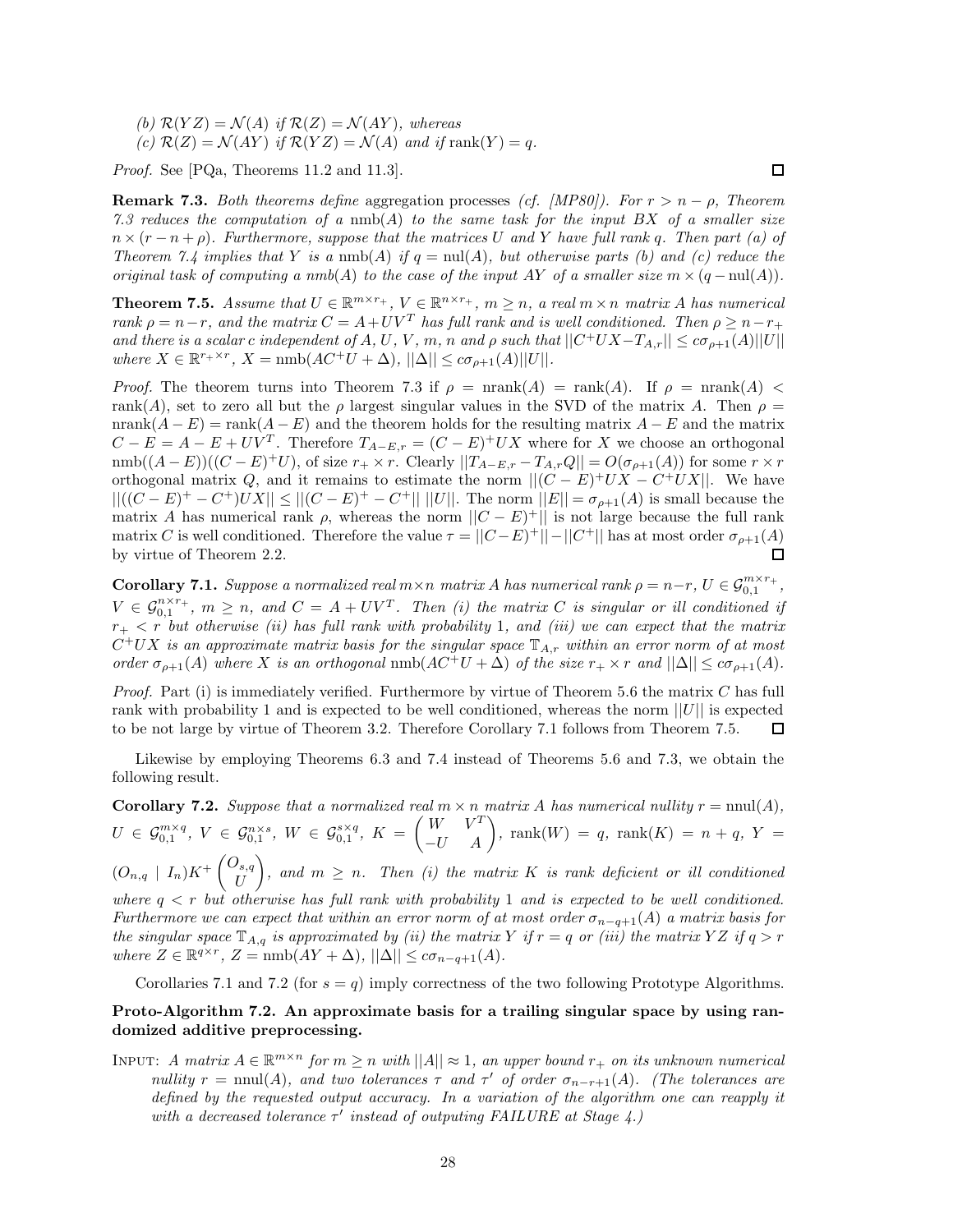Output: *FAILURE (with a low probability) or the numerical nullity r and an approximate matrix basis B, within an error norm in*  $O(\sigma_{n-r+1}(A))$ *, of the trailing singular space*  $\mathbb{T}_{A,r}$ *.* 

INITIALIZATION: Generate two matrices  $U \in \mathcal{G}_{0,1}^{m \times r_+}$  and  $V \in \mathcal{G}_{0,1}^{n \times r_+}$  for  $\sigma$  of order  $||A||$ .

Computations*:*

- *1. Compute the matrix*  $C = A + UV^T$ .
- *2. Stop and output FAILURE if this matrix is rank deficient or ill conditioned. Otherwise compute the matrices*  $Y = C^+U$  *and*  $AY$ .
- *3. Output*  $r = r_+$  *and*  $B = Y$  *and stop if*  $||AY|| \leq \tau ||A|| ||Y||$ *.*
- *4. Otherwise apply an algorithm (e.g. employing SVD, rank revealing factorization, a technique from [PQ10] or [PQa], or one of Proto-Algorithms 7.2 and 7.3) that for the matrix AY and a fixed tolerance τ computes an integer r and an orthogonal approximate matrix basis X* (of size  $r_+ \times r$ ) for the space  $\mathbb{T}_{AY,r}$ . If  $||AB|| \leq \tau ||A|| ||B||$  then output r and *B* = *Y X and stop. Otherwise output FAILURE and stop.*

#### **Proto-Algorithm 7.3. An approximate basis for a trailing singular space by using randomized augmentation.**

Input, Output *and Stages 3 and 4 of* Computations *are as in Proto-Algorithm 7.2.*

INITIALIZATION: Generate three matrices  $U \in \mathcal{G}_{0,1}^{m \times r_+}$ ,  $V \in \mathcal{G}_{0,1}^{n \times r_+}$ , and  $W \in \mathcal{G}_{0,1}^{r_+ \times r_+}$  for  $\sigma$  of *order* ||*A*||*.*

Computations*:*

*1. Stop and output FAILURE if the matrix*  $K = \begin{pmatrix} W & V^T \\ -U & A \end{pmatrix}$  is rank deficient or ill condi*tioned.*

2. Otherwise compute the matrices 
$$
Y = (O_{n,r_+} | I_n)K^+\begin{pmatrix} O_{r_+, r_+} \\ U \end{pmatrix}
$$
 and  $AY$ .

#### **7.6 Alternative methods for the approximation of leading singular spaces**

Next we extend Theorem 7.5 and Corollary 7.1 assuming a nonsingular input matrix and an upper bound on the numerical rank of its inverse.

**Theorem 7.6.** *(Cf. Remark 7.4.) Assume that five matrices*  $A \in \mathbb{R}^{n \times n}$ ,  $U_-, V_- \in \mathbb{R}^{n \times q_+}$ ,  $H =$  $I_{q+} + V_-\mathcal{A}U_{-}^T$ , and  $C_-=A-\mathcal{A}U_-\mathcal{H}^{-1}V_-^T\mathcal{A}$  have full ranks, the matrix  $C_-$  is well conditioned,  $\alpha$ *nd*  $q = \text{nrank}(A) = \leq q_+$ *. Then there exists a scalar*  $c_-\$  *independent of*  $A$ *,*  $U_-, V_-, n$  *and*  $q_+$  *and such that*  $||C_1^T V_- Y_- - T_{q,A}|| ≤ c_−σ_{q+1}(A)$  *where*  $Y_− ∈ ℝ<sup>q+×q</sup>, Y_−$  *is a matrix basis for the space*  $\mathbb{T}_{A^{-1}C_{-}^{T}V + \Delta,q}$  *and*  $||\Delta|| \leq c_{-}\sigma_{q+1}(A)$ *.* 

*Proof.* Recall that  $C^{-1} = A^{-1} + U - V^T$  (cf. (2.10)) and that  $nrank(A) = null(A^{-1})$ . Rewrite SVDs  $A = S_A \Sigma_A T_A^T$  and  $A^{-1} = T_A \Sigma_A^{-1} S_A^T$  as follows,

$$
A = (S_{q,A} \mid S_{A,n-q}) \operatorname{diag}(\Sigma_{q,A}, \Sigma_{A,n-q})(T_{q,A} \mid T_{A,n-q})^T,
$$

$$
A^{-1} = (T_{q,A} \mid T_{A,n-q}) \operatorname{diag}(\Sigma_{q,A}^{-1}, \Sigma_{A,n-q}^+)(S_{q,A} \mid S_{A,n-q})^T.
$$

Apply Theorem 7.5 to the matrices  $A^{-1}$ ,  $C^{-1}$ , and *X* replacing *A*, *C*, and *Y*, respectively.

**Remark 7.4.** One can first compute the numerical nullity  $q = \text{null}(A)$  of an ill conditioned matrix *A (see Section 8.2 on this computation) and then an approximate matrix basis*  $C^T$  *C of the space*  $\mathbb{T}_{q,A}$ *. This can be more attractive than computing the matrix*  $A^{-1}C^{T}_{-V}V$ *. In the next two corollaries we assume that the numerical rank of the input matrix A is available.*

 $\Box$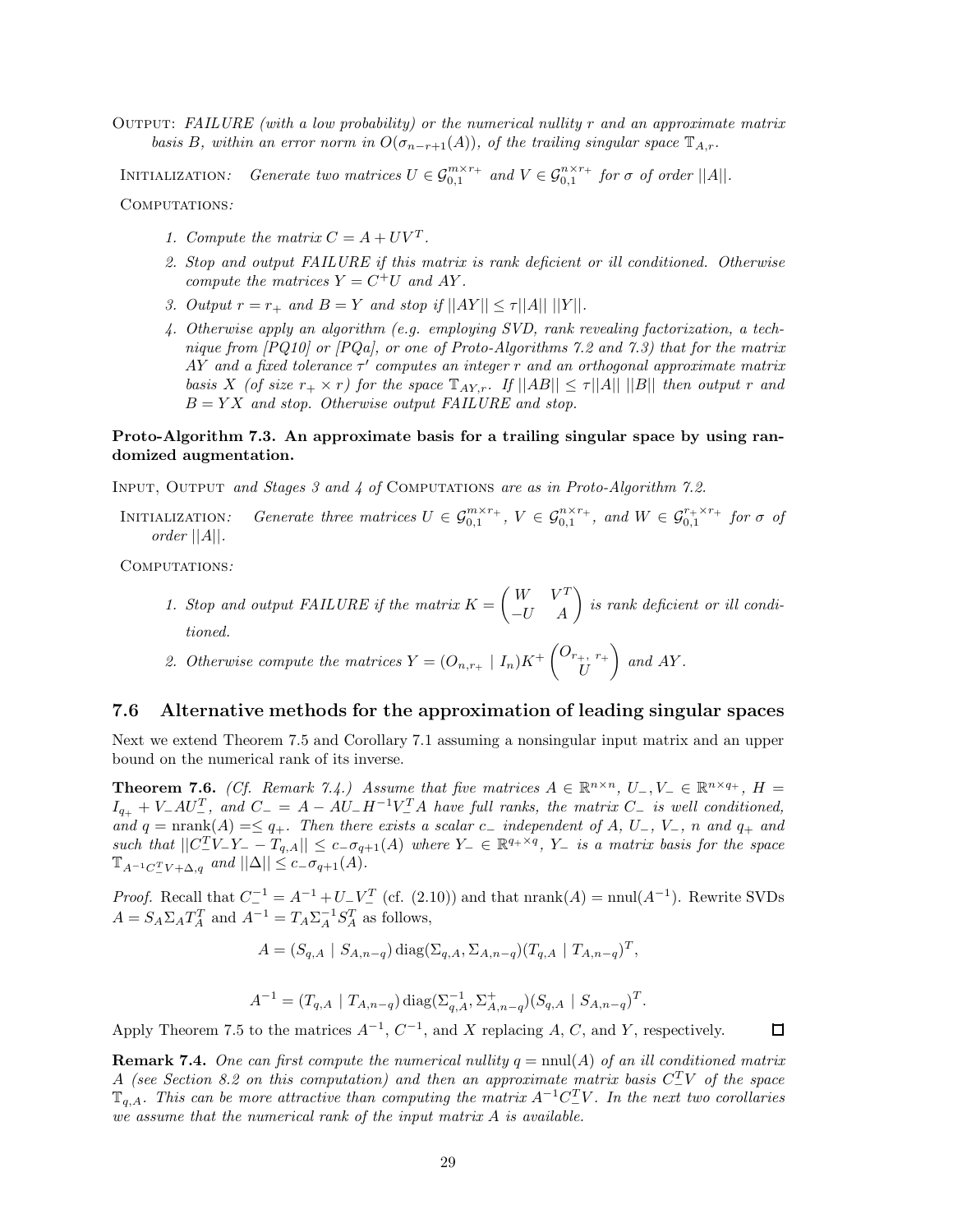**Corollary 7.3.** *(Cf. Remark 7.4.) Suppose*  $A \in \mathbb{R}^{n \times n}$ ,  $U_-, V_- \in \mathcal{G}_{0,\sigma}^{n \times q}$ ,  $\sigma$  *has order*  $||A^{-1}||$ ,  $H = I_q + V_A U^T$ ,  $C_- = A - AU_- H^{-1} V^T_A$  for  $H = I_q + V^T_A A U_-(cf. (2.10))$ , and  $q = \text{nrank}(A)$ . *(See Section 5.5 on estimating the norm*  $||A^{-1}||$ *.) Then the matrix*  $C^T$ V<sub>−</sub> *is expected to approximate within an error norm of at most order*  $\sigma_{q+1}(A^{-1})$  *a matrix basis of the leading singular space*  $\mathbb{T}_{q,A}$ *.* 

*Proof.* By virtue of Theorem 5.6 the matrix  $C_$  of Theorem 7.6 has full rank with probability 1 and is expected to be well conditioned, and so Corollary 7.3 follows from Theorem 7.6 for  $q = q_+$ . □

The *dual augmentation* of the following corollary provides an alternative expression for an approximate matrix basis of a leading singular space.

**Corollary 7.4.** Suppose that  $A \in \mathbb{R}^{n \times n}$ ,  $U, V \in \mathcal{G}_{0,\sigma}^{n \times q}$ ,  $W \in \mathcal{G}_{0,\sigma}^{q \times q}$ , the matrix A is nonsingular,  $\sigma$ *has order*  $||A^{-1}||$ *, q* = nrank(*A*)*, K*<sub>+</sub> =  $\begin{pmatrix} W & V^T \\ V & 1 \end{pmatrix}$ −*U A*−*<sup>T</sup>*  $\bigg), \text{ rank}(W) = r, \text{ and } \text{rank}(K_+) = n + q.$  Then *we can expect that the matrix*  $T_+ = (O_{n,q} \mid I_n)K_+^{-1} \begin{pmatrix} O_{q,q} & I_n \\ I_n & I_n \end{pmatrix}$ *U* - *approximates within an error norm in*  $O(\sigma_{q+1}(A))$  *a matrix basis for the right leading singular space*  $\mathbb{T}_{q,A}$ *.* 

*Proof.* Write SVD  $A = S_A \Sigma_A T_A^T$  of (2.5) and deduce that  $A^{-T} = S_A(\Sigma_A)^{-T} T_A^T$  where  $(\Sigma_A)^{-T} =$  $\text{diag}(1/\sigma_j(A))_{j=1}^n$ . Note that  $\text{nrank}(A) = \text{mul}(A^{-T})$  and apply Corollary 7.2 replacing the matrix  $A$  with  $A^{-T}$ . 口

Closer examination of the expression for the matrix  $T_+$  enables us to simplify it as follows,

$$
T_{+} = B - BS^{-1}V^{T}B \text{ for } B = A^{T}U \tag{7.4}
$$

where  $S = W + U^T A^T V$ .  $S^{-1}$  is the only matrix inverse involved into computing  $T_+$  (cf. (2.10)).

#### **7.7 Some amendments**

**Remark 7.5.** *Approximation of the leading and trailing singular spaces as well as the computation of numerical rank and numerical nullity (see Section 8.2) are facilitated as the gaps increase between the singular values of the input matrix A. This motivates using the power transforms*  $A \implies B_h =$  $(AA^T)^h A$  *for positive integers h because*  $\sigma_i(B_h) = (\sigma_i(A))^{2h+1}$  *for all j*.

**Remark 7.6.** In the case where  $m = n$  the computations are simplified and stabilized, and fur*thermore we can apply Theorem 7.3 or 7.4 to both*  $A$  *and*  $A<sup>T</sup>$  *to define both left and right nmbs. We can reduce to this case the computation for a rectangular matrix A in various ways, e.g., by observing that (a)*  $\mathcal{N}(A) = \mathcal{N}(A^T A)$ *, (b)*  $\mathcal{N}(A) = \mathcal{N}(B^T A)$  *if*  $A, B \in \mathbb{R}^{m \times n}$  *and the matrix B* has full rank  $m \leq n$ , and (c)  $(A \mid O_{n,m-n})$ **u** = **0**<sub>m</sub> if and only if  $A\hat{u} = 0$ <sub>m</sub> provided  $m \geq n$  and  $\hat{\mathbf{u}} = (I_n \mid O_{n,m-n})\mathbf{u}$ , whereas  $(A^T \mid O_{n,m-n})\mathbf{v} = \mathbf{0}_n$  if and only if  $\hat{\mathbf{v}} = \mathbf{0}_n^T$  provided  $m < n$  and  $\hat{\mathbf{v}} = (I_n \mid O_{n,m-n})\mathbf{v}$ . Earthermore given an  $m \times n$  matrix A for  $m > n$ , we can represent it as  $\hat{\mathbf{v}} = (I_m \mid O_{n-m,m})\mathbf{v}$ *. Furthermore given an*  $m \times n$  *matrix A* for  $m > n$ *, we can represent it as the* block vector  $A = (B_1^T \mid B_2^T \mid \ldots \mid B_h^T)^T$  where  $B_i$  are  $k_i \times n$  blocks for  $i = 1, \ldots, h$ ,  $\sum_{i=1}^h k_i = m$ , and observe that  $\mathcal{N}(A) = \bigcap_{i=1}^h \mathcal{N}(B_i)$ , and we can compute the intersection of null spaces by applying *[GL96, Theorem 12.4.1]. One can extend these comments to the tasks of the approximation of the singular spaces of ill conditioned matrices.*

# **8 Sparse and structured randomization. Numerical rank without pivoting and orthogonalization**

#### **8.1 Randomized structured preprocessing**

Would the additive preprocessing  $A \implies C = A + UV^T$  preserve the structure of an  $n \times n$  matrix *A* where  $A \in \mathbb{R}^{m \times n}$ ,  $U \in \mathbb{R}^{m \times r}$  and  $V \in \mathbb{R}^{n \times r}$ ? Adding the matrix  $UV^T$  makes small impact on the structure if the ratio  $r/\min\{m, n\}$  is small, e.g., the displacement rank increases by  $O(r)$  (cf.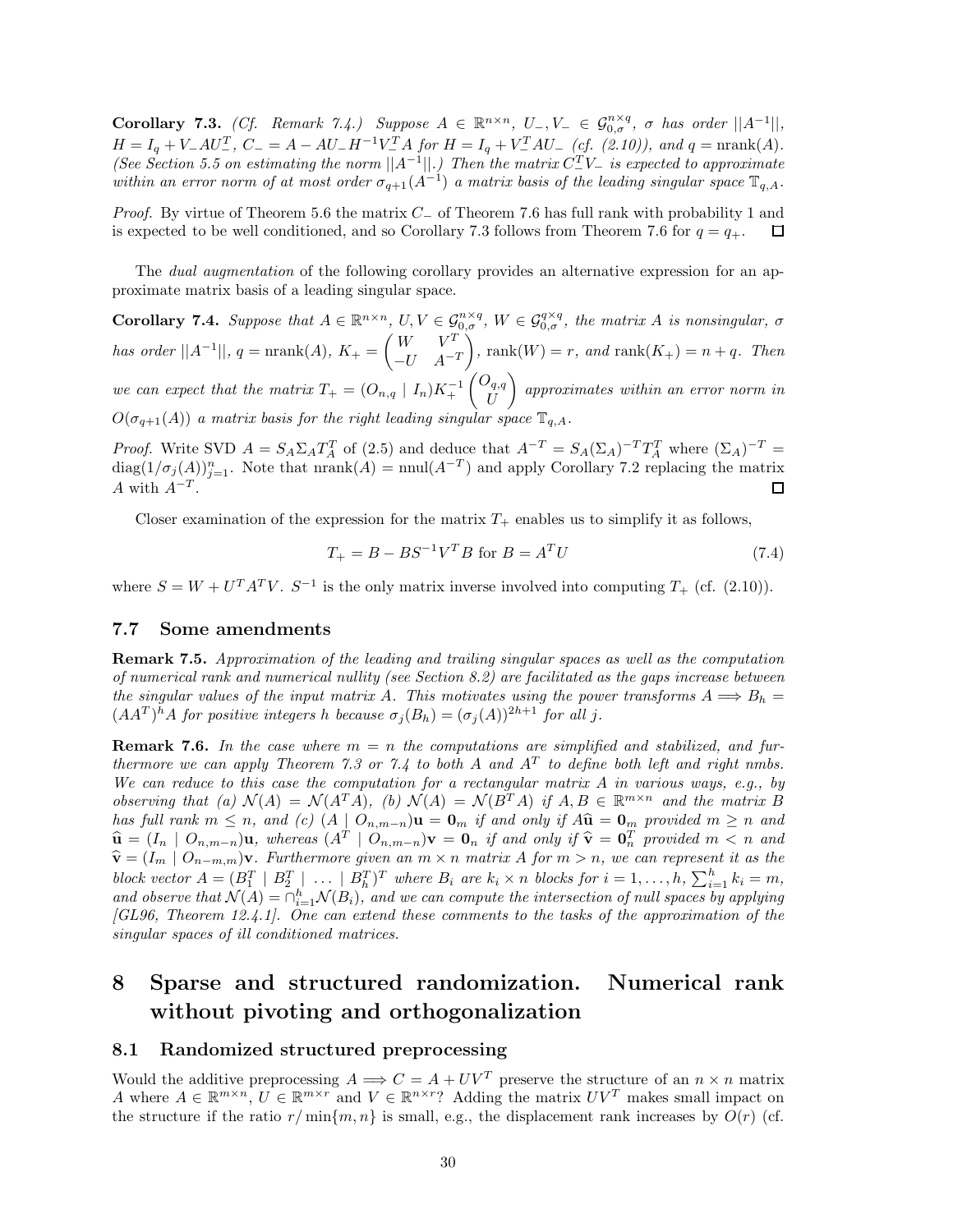[P01]), but we can control this impact even for large values *r* by endowing the matrices *U* and *V* with proper structure. Given a pair of standard Gaussian random Toeplitz  $n \times r$  matrices U and V and a displacement generator of a small length *d* for a nonsingular ill conditioned Toeplitz-like  $n \times n$ matrix *A* that has a numerical nullity  $r = \text{nnul}(A)$  and a norm  $||A|| \approx 1$ , we can readily compute a displacement generator of length  $d + O(1)$  for the matrix  $C = A + UV^T$ . By exploiting the structure we can operate with this matrix in nearly linear arithmetic time, e.g., solve a nonsingular linear system  $A$ **y** = **b** in  $O(d^2n \log^2 n)$  flops, even where *r* is large (see Theorem 2.9). Both randomized augmentation  $A \implies K = \begin{pmatrix} W & V^T \\ -U & A \end{pmatrix}$  for proprer choice of the random blocks *U*, *V*, and *W* and random sampling  $A \implies A^T G$  and  $A \implies AH$  for proper choice of random matrices G and *H* preserve matrix sparseness and structure even better. Empirically these maps preserve their preconditioning properties for such choices of the matrices *G*, *H*, *U*, *V* , and *W*; likewise endowing random multipliers with sparseness and structure keeps the support for safe numerical GENP and block Gaussian elimination (see Remark 4.2 and Tables 10.5, 10.6, 10.10, and 10.16).

**Remark 8.1.** *Alternative deterministic techniques of homotopy continuation also support inversion in nearly linear time of nonsingular Toeplitz matrices and other matrices with displacement structure (see [P01, Section 6.9], [P07], [P10]).*

#### **8.2 Numerical rank without pivoting and orthogonalization**

If we know the numerical rank *ρ* of a matrix *A*, then we can simplify Proto-Algorithm 7.1 for rank-*ρ* approximation as well as the computation of approximate bases for the leading and trailing singular spaces of the matrix *A* (see Remarks 7.2 and 7.4 and Corollaries 7.1 and 7.2).

The customary algorithms for the numerical rank of a matrix rely on computing its SVD or rank revealing factorization, which involve pivoting and orthogonalization and thus destroy matrix sparseness and structure. Randomized Proto-Algorithm 7.1 is a noncostly alternative where the given upper bound  $\rho_+$  on the numerical rank is small. Indeed Proto-Algorithm 7.1 uses rank revealing factorization at Stage 2 and matrix inversion or orthogonalization at Stage 3, but in these cases only deals with matrices of small sizes if  $\rho_+$  is small.

Next we describe other alternatives that avoid pivoting and orthogonalization even where the numerical rank  $\rho$  is large. As by-product they compute an approximate matrix basis within an error norm in  $O(\sigma_{\rho+1}(A))$  for the leading singular space  $\mathbb{T}_{\rho,A}$  of an  $m \times n$  matrix *A* and if we wish also rank-*ρ* approximation of the matrix *A* (see Remark 8.2). We let  $m \geq n$  (else shift to  $A<sup>T</sup>$ ), let  $[\rho_-, \rho_+] = [0, n]$  unless we know a more narrow range, and successively test the selected candidate integers in the range  $[\rho_-, \rho_+]$  until we find the numerical rank  $\rho$ . To improve reliability, we can repeat the tests for distinct values of random parameters.

Exhaustive search defines and verifies the numerical rank  $\rho$  with probability near 1, but with proper policies one can use fewer and simpler tests because for  $G \in \mathcal{G}_{0,1}^{m \times s}$  (and empirically for various random sparse and structured matrices *G* as well) the matrix  $B = A<sup>T</sup>G$  is expected (a) to have full rank and to be well conditioned if and only if  $s \geq \rho$ , (b) to approximate a matrix basis (within an error norm in  $O(\sigma_{\rho+1}(A))$ ) for a linear space  $\mathbb{T} \supseteq \mathbb{T}_{\rho,B} = \mathbb{T}_{\rho,A}$  where  $s \geq \rho$ , and (c) to approximate a matrix basis (within an error norm in  $O(\sigma_{\rho+1}(A))$ ) for the space  $\mathbb{T}_{\rho,A}$  where  $s = \rho$ . Property (a) is implied by Theorem 4.1, properties (b) and (c) by Theorem 7.2.

#### **Proto-Algorithm 8.1. Numerical rank with random sampling** *(see Remarks 8.2–8.4).*

- INPUT: *Two integers*  $\rho_-\$  *and*  $\rho_+\$  *and a matrix*  $A \in \mathbb{R}^{m \times n}$  *having unknown numerical rank*  $\rho =$ rank(*A*) in the range  $[\rho_-, \rho_+]$  such that  $0 \leq \rho_- \leq \rho_+ \leq n \leq m$ , a rule for the selection of a *candidate integer*  $\rho$  *in a range*  $[\rho_-, \rho_+]$ *, and a Subroutine COND that determines whether a given matrix has full rank and is well conditioned or not.*
- Output: *an integer ρ expected to equal numerical rank of the matrix A and a matrix B expected to approximate (within an error norm in*  $O(\sigma_{p+1}(A))$ ) a matrix basis of the singular space  $\mathbb{T}_{\rho,A}$ *. (Both expectations can actually fail, but with a low probability, see Remark 8.2.)*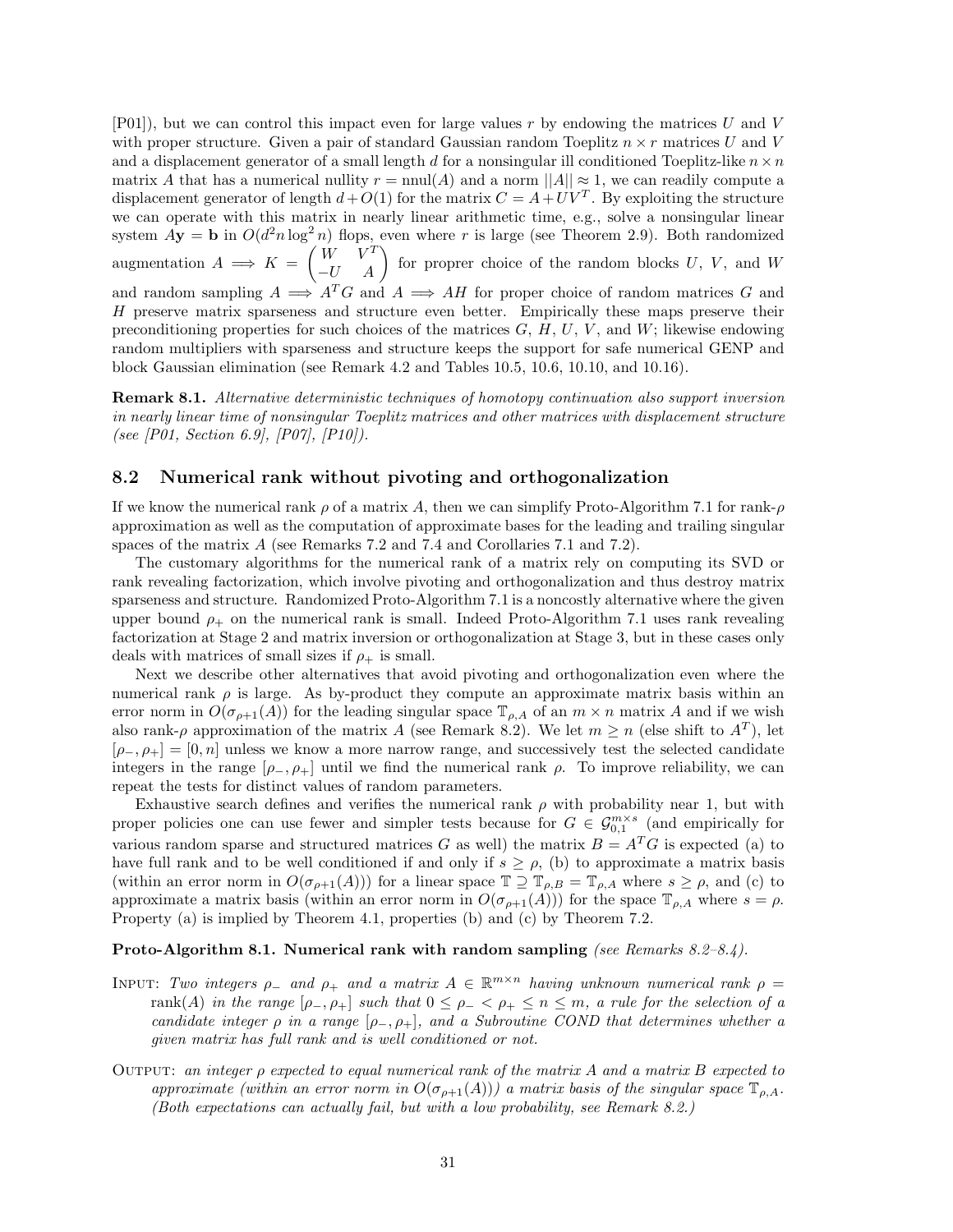INITIALIZATION: *Generate matrix*  $G \in \mathcal{G}_{0,1}^{m \times \rho_+}$  and write  $B = A$ ,  $G_{\rho} = G(I_{\rho} \mid O_{\rho,m-\rho})^T$  for  $\rho =$  $\rho_-, \rho_- + 1, \ldots, \rho_+$ 

Computations*:*

- *1. Output*  $\rho = \rho_+$  *and the matrix B and stop if*  $\rho_- = \rho_+$ *. Otherwise fix an integer*  $\rho$  *in the range*  $[\rho_-, \rho_+]$ *.*
- 2. Compute the matrix  $B' = B^T G_{\rho}$  and apply to it the Subroutine COND.
- *3. If this matrix has full rank and is well conditioned, write*  $\rho_{+} = \rho$  *and*  $B = B'$  *and go to Stage 1. Otherwise write*  $\rho = \rho$  *and go to Stage 1.*

**Remark 8.2.** *The algorithm can output a wrong value of the numerical rank, although by virtue of Theorems 7.1 and 7.2 combined this occurs with a low probability. One can decrease this probability by reapplying the algorithm to the same inputs and choosing distinct random parameters. Furthermore one can fix a tolerance*  $\tau$  *of order*  $\sigma_{\rho+1}(A)$ *, set*  $T = B$ *, and apply Stage 3 of Proto-Algorithm 7.1. Then*  $\text{nrank}(A)$  *is expected to exceed the computed value*  $\rho$  *if this stage outputs FAILURE and to equal ρ otherwise, in which case the algorithm also outputs a rank-ρ approximation of the matrix A*  $(within an error norm \tau ||A|| in O(\sigma_{\rho+1}(A)))$ . For a sufficiently small tolerance  $\tau$  the latter outcome *implies that certainly*  $\rho \geq \text{nrank}(A)$ *.* 

**Remark 8.3.** *A Subroutine COND, which tests whether an m* × *ρ matrix B has full rank and is well conditioned, can employ SVD of the matrix A or its rank revealing factorization, thus involving pivoting or orthogonalization. We can avoid this charge on matrix sparseness and structure by using randomization (although this is less important where*  $\rho_+$  *is small). Namely assume that, say*  $m \geq n$ and recall that the algorithm of [D83] computes a close upper bound  $\sigma^2$  on the largest eigenvalue  $\sigma^2$ of the matrix  $S = A^T A$  by recursively computing the vectors  $\mathbf{v}_i = S^i \mathbf{v} = S \mathbf{v}_{i-1}$ ,  $i = 1, 2, ...$  for a *random vector*  $\mathbf{v} = \mathbf{v}_0$ . By reapplying this algorithm to the matrix  $\sigma_+^2 I - A^T A$  we can approximate *the absolutely smallest eigenvalue of the matrix S, which is actually equal to*  $\sigma_n^2(A)$ *. Here we just need a crude estimate to support our algorithm.*

**Remark 8.4.** *The binary search*  $\rho = \left[\left(\rho_{-} + \rho_{+}\right)/2\right]$  *is an attractive policy for choosing the candidate values ρ, but one may prefer to move toward the left end ρ*<sup>−</sup> *of the range more rapidly, to decrease the size of the matrix B .*

In principle in our search for numerical rank we can employ Corollary 7.1 or 7.2 instead of Theorem 7.2. Then we would have to apply the Subroutine COND to matrices of size  $m \times n$ or larger, which means extra computational cost. Because of that the two respective Prototype Algorithms below cannot compete with Proto-Algorithm 8.1 unless the input matrix has a small numerical nullity.

#### **Proto-Algorithm 8.2. Numerical rank via randomized additive preprocessing.**

Input, Output *and Stage 1 of* Computations *are the same as in Proto-Algorithm 8.1.*

INITIALIZATION: Compute the integer  $r_+ = n - \rho_-$  and a scalar  $\sigma$  of order  $||A||$ , generate two matrices  $U_{+} \in \mathcal{G}_{0,\sigma}^{m \times r_{+}}$  and  $V_{+} \in \mathcal{G}_{0,\sigma}^{n \times r_{+}}$ , and write  $U_{s} = U_{+}(I_{s} \mid O_{s,m-s})^{T}$  and  $V_{s} =$  $V_+(I_s \mid O_{n-s,s})^T$  *for*  $s = r_-, r_- + 1, \ldots, r_+$ .

Computations*:*

2. Compute the integer  $s = n - \rho$ . Compute the matrix  $C = A + U_s V_s^T$  and apply to it the *Subroutine COND.*

*3. If this matrix is rank deficient or ill conditioned write*  $\rho_{+} = \rho$  *and go to Stage 1. Otherwise write*  $\rho_-=\rho$  *and go to Stage 1.* 

**Proto-Algorithm 8.3. Numerical rank via randomized augmentation.**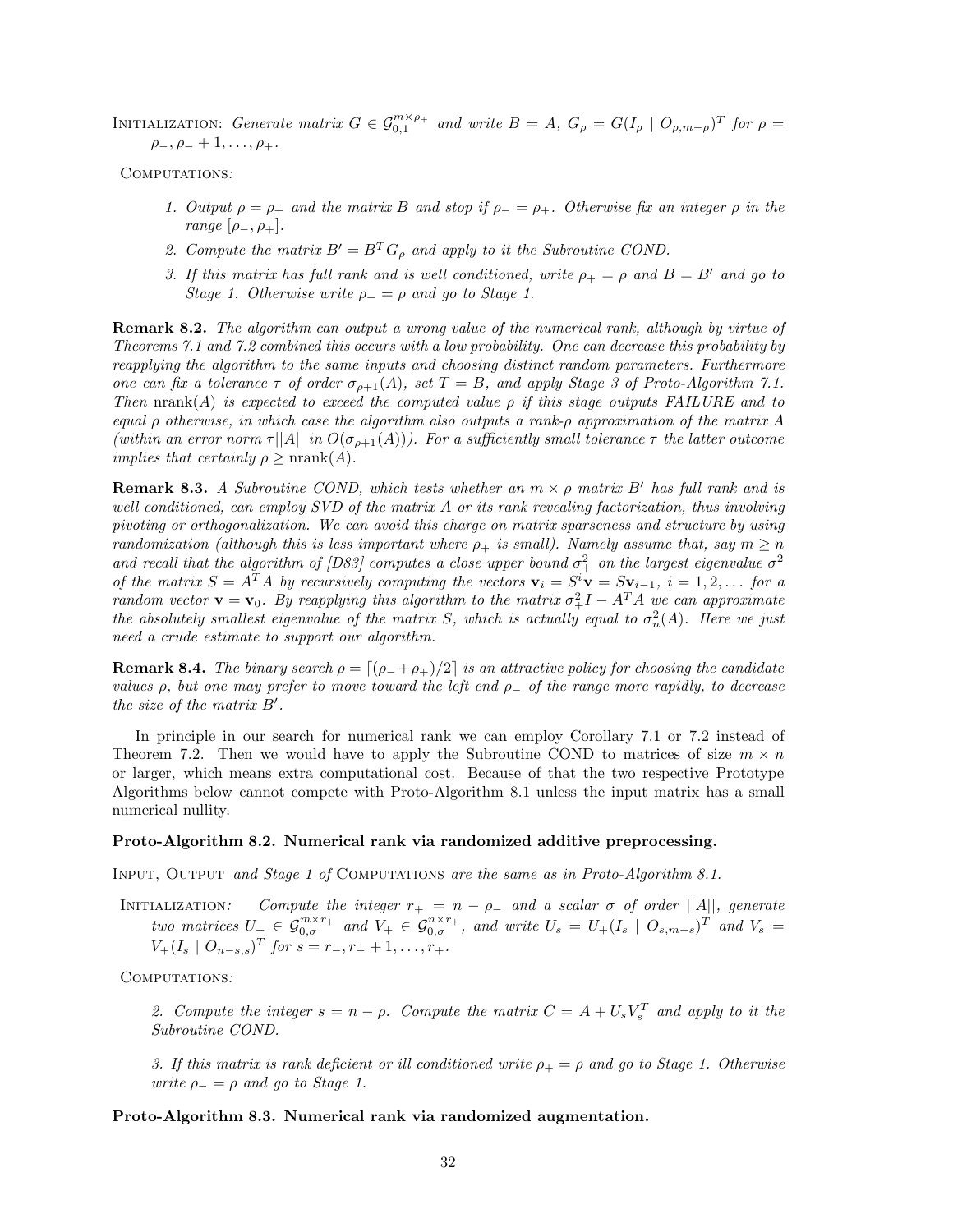Input, Output *and Stages 1 and 3 of* Computations *are the same as in Proto-Algorithm 8.2.*

INITIALIZATION: Compute the integer  $r_+ = n - \rho_-$  and a scalar  $\sigma$  of order  $||A||$ , generate three matrices  $U_+ \in \mathcal{G}_{0,\sigma}^{m \times r_+}$ ,  $V_+ \in \mathcal{G}_{0,\sigma}^{n \times r_+}$ , and  $W_+ \in \mathcal{G}_{0,\sigma}^{r_+ \times r_+}$ , and write  $i = 1$ ,  $A_0 = A$ ,  $U_s = U_+(I_s \mid O_{s,m-s})^T$ ,  $V_s = V_+(I_s \mid O_{n-s,s})^T$ , and  $W_s = (I_s \mid O_{s,r_+-s})W_+(I_s \mid O_{s,r_+-s})^T$ *for*  $s = r_-, r_- + 1, \ldots, r_+$ .

Computations*:*

*2. Compute the integer*  $s = n - \rho$ *. Compute the matrix*  $K = \begin{pmatrix} W_s & V_s^T \\ -U_s & A \end{pmatrix}$ - *and apply to it the Subroutine COND.*

#### **8.3 Preprocessing for Newton–Toeplitz iteration**

Newton's iteration for matrix inversion

$$
X_{i+1} = X_i(2I - CX_i), \quad i = 0, 1, \dots
$$
\n
$$
(8.1)
$$

squares the residuals  $I - CX_i$ , that is,

$$
I - CX_{i+1} = (I - CX_i)^2 = (I - CX_0)^{2^{i+1}}, \ i = 0, 1, .... \tag{8.2}
$$

Therefore

$$
||I - CX_{i+1}|| \le ||I - CX_i||^2 = ||I - CX_0||^{2^{i+1}}, \quad i = 0, 1, ..., \tag{8.3}
$$

and so the approximations  $X_i$  quadratically converge to the inverse  $C^{-1}$  right from the start provided that  $||I - CX_0|| < 1$ . We can ensure that  $||I - CX_0|| \leq 1 - \frac{2n}{(\kappa(C))^2(1+n)}$  by choosing  $X_0 =$  $\frac{2nC^T}{(1+n)||C||_1||C||_{\infty}}$  [PS91]. Newton's iteration can be incorporated into our randomized algorithms. E.g., we can use it instead of Gaussian elimination in Proto-Algorithm 9.4 of the next section.

The map  $C \implies X_0$  preserves the matrix structure of Toeplitz or Hankel type, but is the structure maintained throughout the iteration? Not automatically. In fact Newton's loop can triple the displacement rank of a matrix  $X_k$ . The papers  $[P92]$ ,  $[P93]$ , and  $[P93a]$ , however, have proposed to maintain the structure via recursive compression of the displacements (one can also say *recompression*), thus defining *Newton's structured* (e.g., Newton–Toeplitz) iteration. Recall that we can readily recover a Toeplitz-like matrix from its displacement (cf. (2.13)). According to the compression policy proposed in the papers [P92], [P93], and [P93a], one should periodically set to 0 the smallest singular values of the displacements of the matrices  $X_i$  to keep the length of the displacements within a fixed tolerance, equal to or a little exceeding the displacement rank of the input matrix *C*. According to the estimates in [P01], the Newton–Toeplitz iteration converges quadratically right from the start provided ||*I* − *CX*0|| *<* <sup>1</sup> (1+||*Ze*||+||*Z<sup>f</sup>* ||)*κ*(*C*) ||*L*−<sup>1</sup>||, ||*L*−<sup>1</sup>|| ≤ *<sup>c</sup>e,fn*, *<sup>L</sup>* denotes the associated displacement operator  $L: C \implies Z_eC - CZ_f$  for  $e \neq f$  or  $L: C \implies C - Z_eCZ_f^T$  for  $ef \neq 1$ , and  $c_{e,f}$  is a constant defined by *e* and *f*. Similar bounds can be deduced for other classes of matrices with displacement structure [P01, Section 6.6]. See [PBRZ99], [PRW02], [P01, Chapter 6] and [P10] on further information. The cost of computing the  $n \times d$  generator matrices *G* and *H* with SVD or rank revealing factorization is not high for small ranks *d*, but randomized methods of Section 7 enable further cost decrease.

#### **8.4 Application to tensor decomposition**

Let

$$
\mathbf{A} = [A(i_1, \dots, i_d)] \tag{8.4}
$$

denote a *d*-dimensional *tensor* with entries  $A(i_1, \ldots, i_d)$  and *spacial indices*  $i_1, \ldots, i_d$  ranging from 1 to  $n_1, \ldots, n_d$ , respectively. Define the  $d-1$  *unfolding matrices*  $A_k = [A(i_1 \ldots i_k; i_{k+1} \ldots i_d)], k =$ 1,...,d, where the semicolon separates the multi-indices  $i_1 \nldots i_k$  and  $i_{k+1} \nldots i_d$ , which define the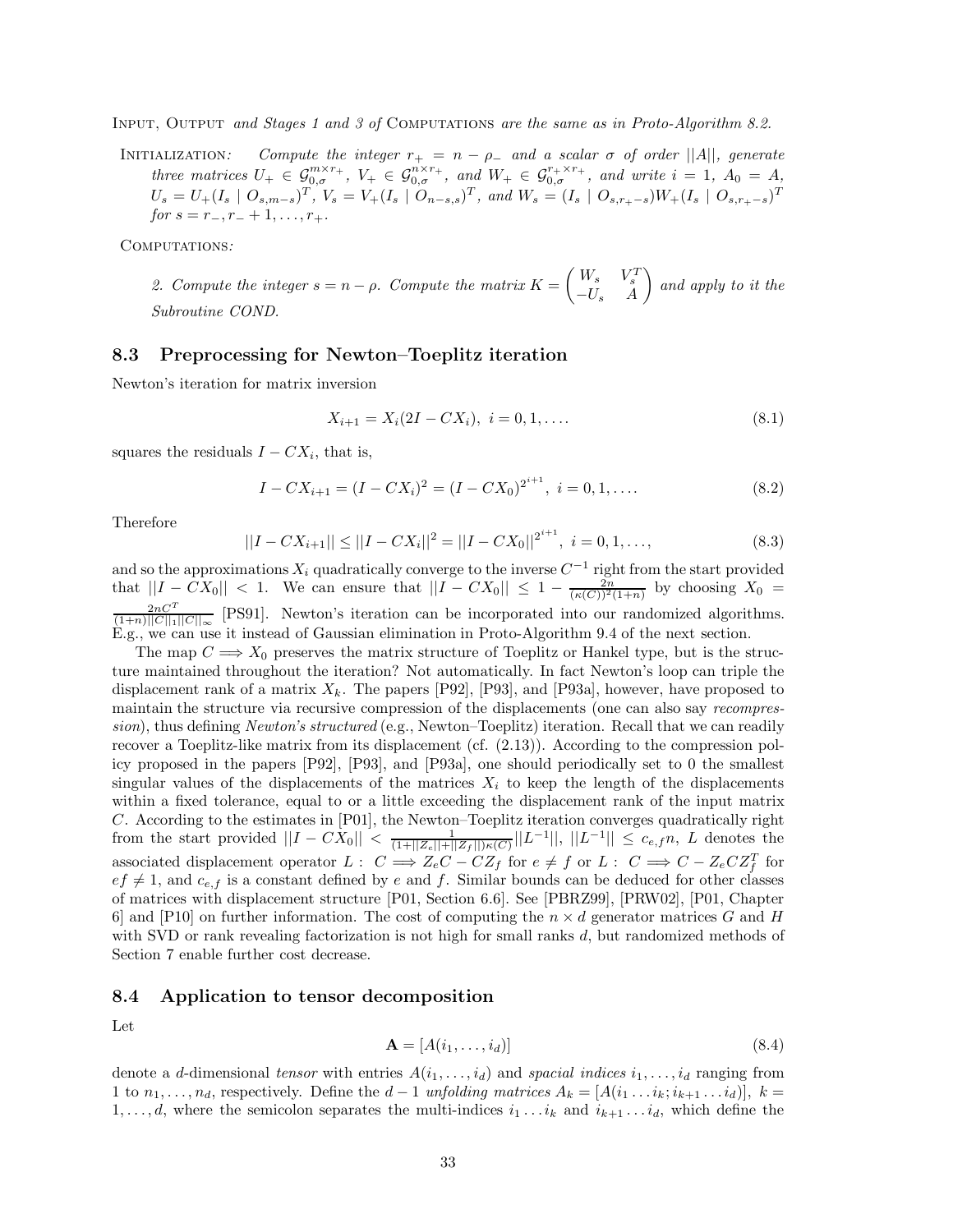rows and columns of the matrix  $A_k$ , respectively,  $k = 1, \ldots, d$ . The paper [O09] proposed the following class of *Tensor Train Decompositions*, hereafter referred to as *TT Decompositions*, where the *summation indices*  $\alpha_1, \ldots, \alpha_{d-1}$  ranged from 1 to *compression ranks*  $r_1, \ldots, r_{d-1}$ , respectively,

$$
T = \sum_{\alpha_1, \dots, \alpha_{d-1}} G_1(i_1, \alpha_1) G_2(\alpha_1, i_1, \alpha_2) \cdots G_{d-1}(\alpha_{d-2}, i_{d-1}, \alpha_{d-1}) G_d(\alpha_d, i_d).
$$
(8.5)

**Theorem 8.1.** *[O09]. For any tensor* **A** *of (8.4) there exists a TT decomposition (8.5) such that*  $A = T$  *and*  $r_k = \text{rank}(A_k)$  *for*  $k = 1, ..., d - 1$ *.* 

There is a large and growing number of important applications of TT decompositions (8.5) to modern computations (cf. e.g., [OT09], [OT10], [OT11]) where the numerical ranks of the unfolding matrices  $A_k$  are much smaller than their ranks, and it is desired to compress TT decompositions respectively.

**Theorem 8.2.** *[OT10]. For any tensor* **A** *of* (8.4) and any set of positive integers  $r_k \leq \text{rank}(A_k)$ ,  $k = 1, \ldots, d - 1$ *, there exists a TT decomposition (8.5) such that* 

$$
||\mathbf{A} - \mathbf{T}||_F^2 \le \sum_{k=1}^{d-1} \tau_k^2, \ \tau_k = \min_{\text{rank}(B) = \tau_k} ||A_k - B||_F, \ k = 1, \dots, d-1.
$$
 (8.6)

The constructive proof of this theorem in [OT10] relies on inductive approximation of unfolding matrices by their SVDs truncated to the compression ranks  $r_k$ . Let us sketch this construction. For  $d = 2$  we obtain a desired TT decomposition  $T(i_1, i_2) = \sum_{\alpha_1}^{r_1} G_1(i_1, \alpha_1) G_2(\alpha_1, i_2)$  (that is a sum of *r*<sup>1</sup> outer products of *r*<sup>1</sup> pairs of vectors) simply by truncating the SVD of the matrix *A*(*i*<sub>1</sub>, *i*<sub>2</sub>). At the inductive step one truncates the SVD of the first unfolding matrix  $A_1 = S_{A_1} \Sigma_{A_1} T_{A_1}^T$ to obtain rank-*r*<sub>1</sub> approximation of this matrix  $B_1 = S_{B_1} \Sigma_{B_1} T_{B_1}^T$  where  $\Sigma_{B_1} = \text{diag}(\sigma_j(A_1))_{j=1}^{r_1}$ and the matrices  $S_{B_1}$  and  $T_{B_1}$  are formed by the first  $r_1$  columns of the matrices  $S_{A_1}$  and  $T_{A_1}$ , respectively. Then it remains to approximate the tensor  $\mathbf{B} = [B(i_1, \ldots, i_d)]$  represented by the matrix  $B_1$ . Rewrite it as  $\sum_{\alpha_1=1}^n S_{B_1}(i_1;\alpha_1) \widehat{A}(\alpha_1;i_2...i_d)$  for  $\widehat{A} = \sum_{B_1} T_{B_1}^T$ , represent  $\widehat{A}$  as the tensor  $\hat{\mathbf{A}} = [A(\alpha_1 i_2, i_3, \ldots, i_d)]$  of dimension  $d-1$ , apply the inductive hypothesis to obtain a TT-approximation of this tensor, and extend it to a TT-approximation of the original tensor **A**.

In [OT10] the authors specify this construction as their Algorithm 1, prove error norm bound (8.6), then point out that the "computation of the truncated SVD for large scale and possibly dense unfolding matrices ... is unaffordable in many dimensions", propose "to replace SVD by some other dyadic decompositions  $A_k \approx UV^T$ , which can be computed with low complexity", and finally specify such recipe as [OT10, Algorithm 2], which is an iterative algorithm for skeleton or pseudoskeleton decomposition of matrices and which they use at Stages 5 and 6 of their Algorithm 1. The cost of each iteration of [OT10, Algorithm 2] is quite low and empirically the iteration converges fast, but the authors welcome alternative recipes having formal support.

Our randomized Proto-Algorithms 7.1 and 8.1 can serve as the alternatives to [OT10, Algorithm 2. For the input matrix  $A_1$  above they use  $O(r_1)$  multiplications of this matrix by  $O(r_1)$  vectors, which means a low computational cost for sparse and structured inputs, whereas the expected output is an approximate matrix basis for the space  $\mathbb{S}_{r_1,A_1}$  or  $\mathbb{T}_{r_1,A_1}$  and a rank- $r_1$  approximation to the matrix  $A_1$ , within an expected error norm in  $O(\sigma_{r_1+1}(A_1))$ . This is the same order as in [OT10, Algorithm 1], but now we do not use SVDs. One can further decrease the error bound by means of small oversampling of Remark 7.2 and power transform of Remark 7.5.

# **9** 2×2 **block triangulation of an ill conditioned matrix, matrix inversion, and solving linear systems of equations**

In this section we apply the results of Section 7 to compute  $2 \times 2$  block triangulation and the inverse of a nonsingular ill conditioned matrix. In Section 9.3, which can be read independently of the rest of the present section, we combine additive preconditioning and the SMW formula to solve a linear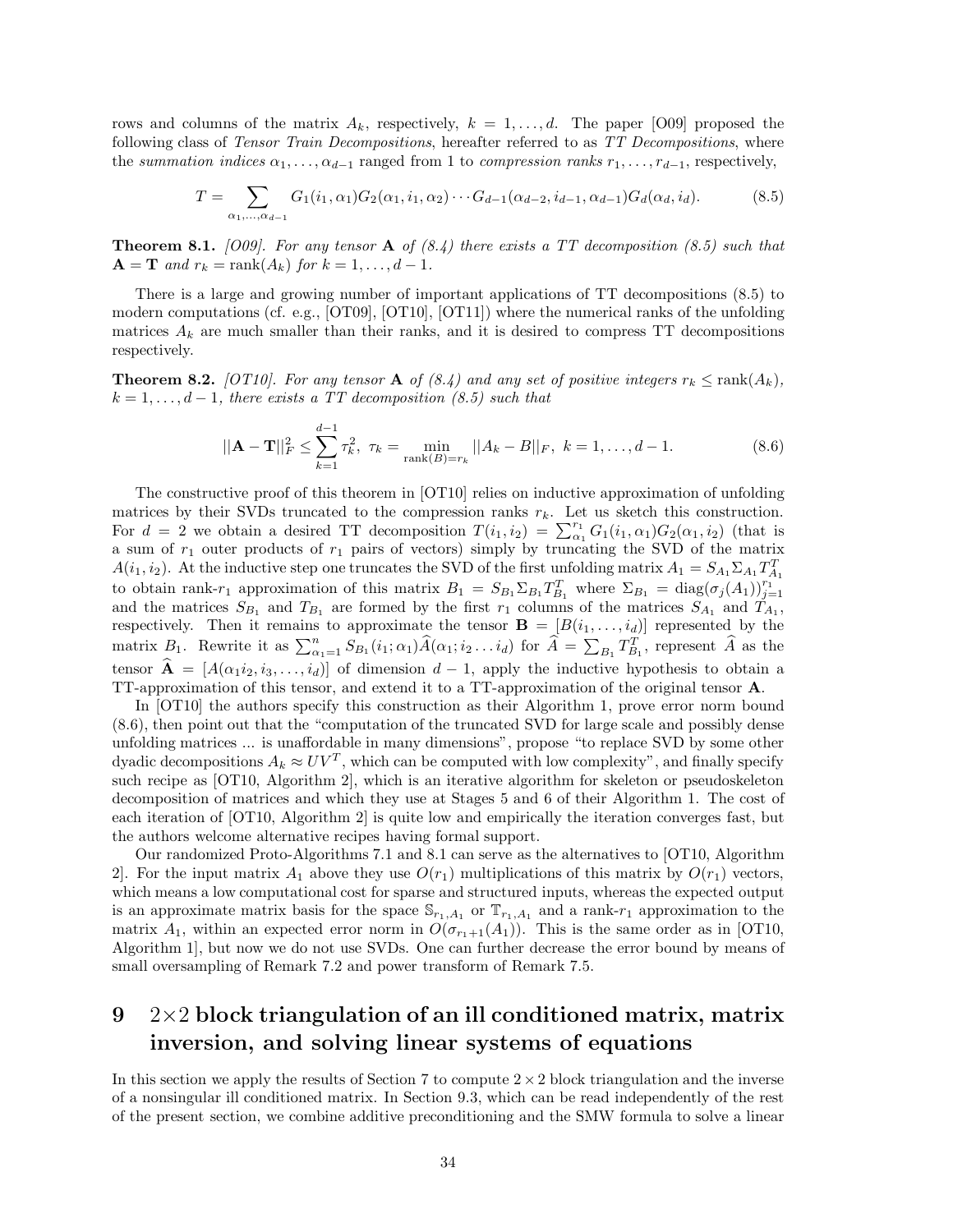system of equations with such matrix. One can alternatively combine dual additive preprocessing with the dual SMW formula or apply these techniques to precondition the input matrix. (See Remarks 9.4 and 9.6). We partition some algorithms of this section into *symbolic* and *numerical* stages. At the former stage we perform computations with infinite precision, but they use a small fraction of the double precision flops involved.

### **9.1 Block triangulation using approximate trailing singular spaces**

In Section 7.5 we have approximated leading and trailing singular spaces of ill conditioned matrices by applying randomized additive preprocessing, random sampling, or augmentation. Next we extend the former algorithms (based first on additive preprocessing of Theorem 7.5 and Corollary 7.1 and then on random sampling of Section 7.4) to  $2 \times 2$  block triangulation of these matrices. One can similarly compute their block triangulation by extending either the algorithms of Section 7.5 based on randomized augmentation of Corollary 7.2 (we leave this to the reader) or the algorithms of Sections 7.4 and 7.6 for approximate matrix bases of the leading singular spaces of the input matrix (see the next subsection).

#### **Proto-Algorithm 9.1. Block triangulation with randomization and orthogonalization.**

- INPUT: *A matrix*  $A \in \mathbb{R}^{n \times n}$  whose norm ||*A*|| *is neither large nor small, its numerical rank q satisfying*  $0 < q = n - r < n$ , and a Subroutine LIN·SOLVE that either solves a linear system *of equations if it is nonsingular and well condtioned or outputs FAILURE otherwise.*
- OUTPUT: *FAILURE* (with a low probability) or four orthogonal matrices  $K_0$  and  $L_0$  in  $\mathbb{R}^{n \times q}$  and *K*<sub>1</sub> and *L*<sub>1</sub> in  $\mathbb{R}^{n \times r}$  such that with a probability near 1 the  $q \times q$  block submatrix  $W_{00} = K_0^T A L_0$ *of the matrix*  $W = (K_0 \mid K_1)^T A (L_0 \mid L_1) = \begin{pmatrix} W_{00} & W_{01} \\ W_{10} & W_{11} \end{pmatrix}$  is nonsingular, well conditioned, *and strongly dominant such that*  $\sigma_q(W_{00}) \gg \max\{||W_{01}||, ||W_{10}||, ||W_{11}||\}.$

Computations *(see Remark 9.1):*

- *1. Generate two matrices*  $U, V \in \mathbb{G}_{0,1}^{n \times r}$ .
- 2. Compute the matrix  $C = A + UV^T$ , expected to be nonsingular and well conditioned.
- *3. Apply the Subroutine* LIN·SOLVE *to compute the matrices*  $C^{-T}V$  *and*  $C^{-1}U$ *. Stop and output FAILURE if so does the subroutine.*
- *4. Compute and output two orthogonal matrices*  $K_1 = Q(C^{-1}U)$  *and*  $L_1 = Q(C^{-T}V)$ *.*
- *5. Compute and output two orthogonal nmbs*  $K_0 = \text{nmb}(K_1)$  *and*  $L_0 = \text{nmb}(L_1)$ *.*

The algorithm can only fail with a low probability by virtue of Theorems 5.6 and 7.5 and Corollary 7.1. We use the following theorem to prove correctness of the algorithm.

**Theorem 9.1.** For a matrix  $A \in \mathbb{R}^{m \times n}$  and  $0 < q < l = \min\{n, m\}$ , write  $r = n - q$  and  $\bar{r} = m - q$ . Let  $K_0 \in \mathbb{R}^{m \times q}$ ,  $L_0 \in \mathbb{R}^{n \times q}$ ,  $K_1 \in \mathbb{R}^{m \times \bar{r}}$ ,  $L_1 \in \mathbb{R}^{n \times r}$ , and  $Q_K$ ,  $Q_L \in \mathbb{R}^{r \times r}$  be six orthogonal matrices such that  $K_1 = S_{A,\bar{r}}Q_K$ ,  $L_1 = T_{A,r}Q_L$ ,  $K_1^T K_0 = O_{\bar{r},q}$  and  $L_1^T L_0 = O_{r,q}$ . Then  $||K_1^T A|| \leq \sigma_{q+1}(A)$ ,  $||AL_1|| \leq \sigma_{q+1}(A)$ ,  $||K_0AL_0|| = \sigma_1(A)$ , and  $\kappa(K_0AL_0) = \sigma_1(A)/\sigma_q(A)$ .

*Proof.* Suppose  $A = S_A \Sigma_A T_A^T$  is SVD of (2.5). Then  $AL_1 = S_A \Sigma_A T_A^T T_{A,r} Q_L = S_A \Sigma_A \begin{pmatrix} O_{n,q} \\ O_{n,q} \end{pmatrix}$  $Q_L$  $=$  $S_A \text{ diag}(O_{m-r,n-r}, (\sigma_j(A))_{j=q+1}^n Q_L)$ , and so  $||AL_1|| \leq \sigma_{q+1}(A)$  because  $S_A$  and  $Q_L$  are orthogonal matrices. Similarly obtain that  $||K_1^T A|| \leq \sigma_{q+1}(A)$ .

Next deduce from the assumptions about  $L_0$  and  $L_1$  that  $L_0 = T_{q,A} Q_0'$  for an orthogonal matrix  $Q'_0 \in \mathbb{R}^{q \times q}$  and similarly that  $K_0 = S_{q,A} Q_0$  for an orthogonal matrix  $Q_0 \in \mathbb{R}^{q \times q}$ . Therefore

$$
K_0AL_0 = Q'_0S_{q,A}^T S_A \Sigma_A T_A^T T_{q,A} Q_0 = (Q'_0 \mid O_{m,\bar{r}}) \Sigma_A (Q_0 \mid O_{r,n})^T = Q'_0 \operatorname{diag}(\sigma_j(A))_{j=1}^q Q_0,
$$

and so  $||K_0AL_0|| = \sigma_1(A), \kappa(K_0AL_0) = \sigma_1(A)/\sigma_q(A).$ 

$$
^{35}
$$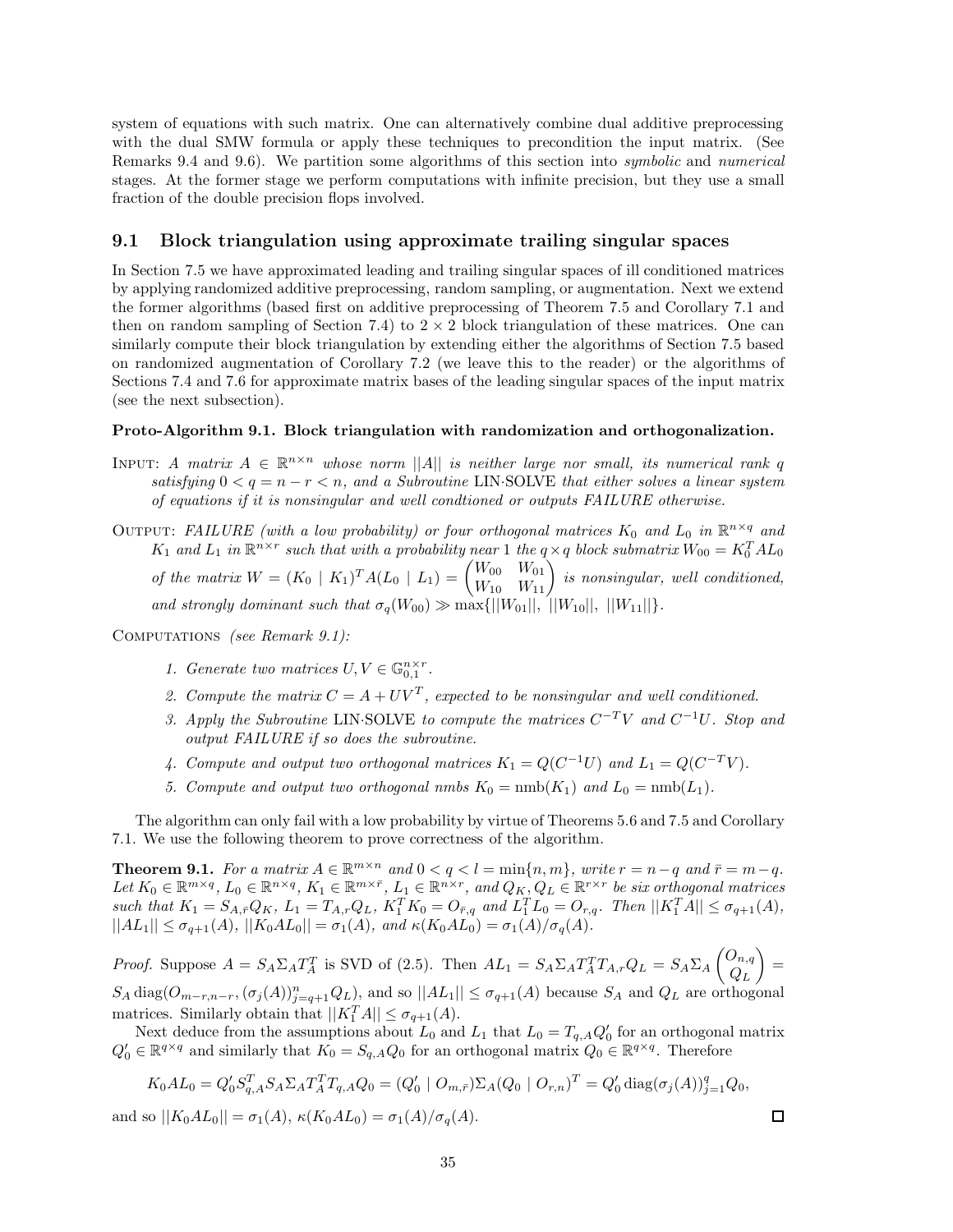In Proto-Algorithm 9.1 we expect to have  $\mathcal{R}(L_1) \approx \mathcal{T}_{A,r}$  by virtue of Theorem 7.5 and similarly to have  $\mathcal{R}(K_1) \approx \mathcal{S}_{A,r}$ . Theorem 9.1 implies that the norms  $||K_1^T A||$  and  $||A L_1||$  have an upper bound close to  $\sigma_{q+1}(A)$ , whereas  $\kappa(K_0^T A L_0) \approx \sigma_1(A)/\sigma_q(A)$ . Now correctness of the algorithm follows because the matrix *A* has numerical rank *q*.

We can proceed with nonorthogonal matrices  $K_0$ ,  $K_1$ ,  $L_0$ ,  $L_1$ ,  $Q_K$ , and  $Q_l$  to simplify the computations, by weakening numerical stability a little. Then we can still expect that the norms  $||W_{01}||$ ,  $||W_{10}||$ , and  $||W_{11}||$  have at most order  $\sigma_{q+1}(A)$ , the norm  $||W_{00}||$  has order  $\sigma_1(A)$ , and the condition number  $\kappa(W_{00})$  has order  $\sigma_1(A)/\sigma_q(A)$ . Moreover choosing random matrices  $K_0 \in \mathcal{G}_{0,1}^{m \times q}$ and  $L_0 \in \mathcal{G}_{0,1}^{n \times q}$ , which are expected to be well conditioned by virtue of Theorems 3.1 and 3.2 combined, and we can still extend our probabilistic estimates for the values  $||W_{i,j}||$  for  $i, j = 1, 2$  and  $\kappa(W_{00})$ . Here is our respective simplified algorithm. Our tests in Section 10.4 show its efficiency.

#### **Proto-Algorithm 9.2. Simplified randomized block triangulation.**

Input, Output *and Stages 1 and 2 of* Computations *are the same as in Proto-Algorithm 9.1 except that the output matrices K*0*, L*0*, K*<sup>1</sup> *and L*<sup>1</sup> *are no longer assumed to be orthogonal.*

#### COMPUTATIONS:

*3. Generate and output two random matrices*  $K_0, L_0 \in \mathcal{G}_{0,1}^{n \times q}$ .

4. Apply the Subroutine LIN·SOLVE *to compute and to output the matrices*  $K_1 = C^{-T}V$  and  $L_1 = C^{-1}U$ *. Output FAILURE and stop if so does the subroutine.* 

Proto-Algorithms 9.1 and 9.2 do not produce block triangulation but prepare it. Having strong domination of the block  $W_{00}$ , we can readily compute the block factorizations

$$
W = \begin{pmatrix} I & O \\ W_{10}W_{00}^{-1} & I \end{pmatrix} \begin{pmatrix} W_{00} & W_{01} \\ O & G \end{pmatrix}
$$

for  $G = W_{11} - W_{10}W_{00}^{-1}W_{01}$  and

$$
W^{-1} = \begin{pmatrix} W_{00}^{-1} & -W_{00}^{-1}W_{01}G^{-1} \\ O & G^{-1} \end{pmatrix} \begin{pmatrix} I & O \\ -W_{10}W_{00}^{-1} & I \end{pmatrix}.
$$

Both Proto-Algorithms 9.1 and 9.2 reduce the inversion of the matrix *A* to the inversion of the matrices  $W_{00}$  and  $G$  of smaller sizes, where both matrices are expected to be nonsingular and better conditioned than the matrix *A* (cf. [PGMQ, Section 9]).

**Remark 9.1.** *We expect to arrive at the matrices W*01*, W*<sup>10</sup> *and W*<sup>11</sup> *having small norms. To counter the expected cancellation of the leading digits of the*  $2rn - r^2$  *entries of these matrices, we should compute the matrices C, K*<sup>1</sup> *and L*1*, their products by the blocks of the matrix A, and the Schur complement G* with a high precision  $p_+$  (or partly symbolically, with infinite precision). These *computations involve*  $O(n^2r)$  *flops, that is a*  $r/n$  *fraction of order*  $n^3$  *flops in high precision*  $p_+$ *required by Gaussian elimination. See further study in [PGMQ, Section 9]. Having implemented this part of the computations with higher precision, we have outperformed the standard algorithms (see Section 10.5 and Tables 10.11 and 10.12).*

#### **9.2 Block triangulation using approximate leading singular spaces**

Suppose a square matrix *A* has a small positive numerical rank *q* and define a dual variation of Proto-Algorithm 9.1 by applying Theorem 7.6. In this case matrix inversions are limited to the case of  $q \times q$  matrices *H*,  $K_0^T K_0$  and  $L_0^T L_0$ . In our dual algorithm we assume that the nonsingular input matrix *A* has been scaled so that the norm  $||A^{-1}||$  is neither large nor small. See some recipes for the approximation of this norm at the end of Section 5 and see Remark 9.3 on how to proceed without estimating this norm.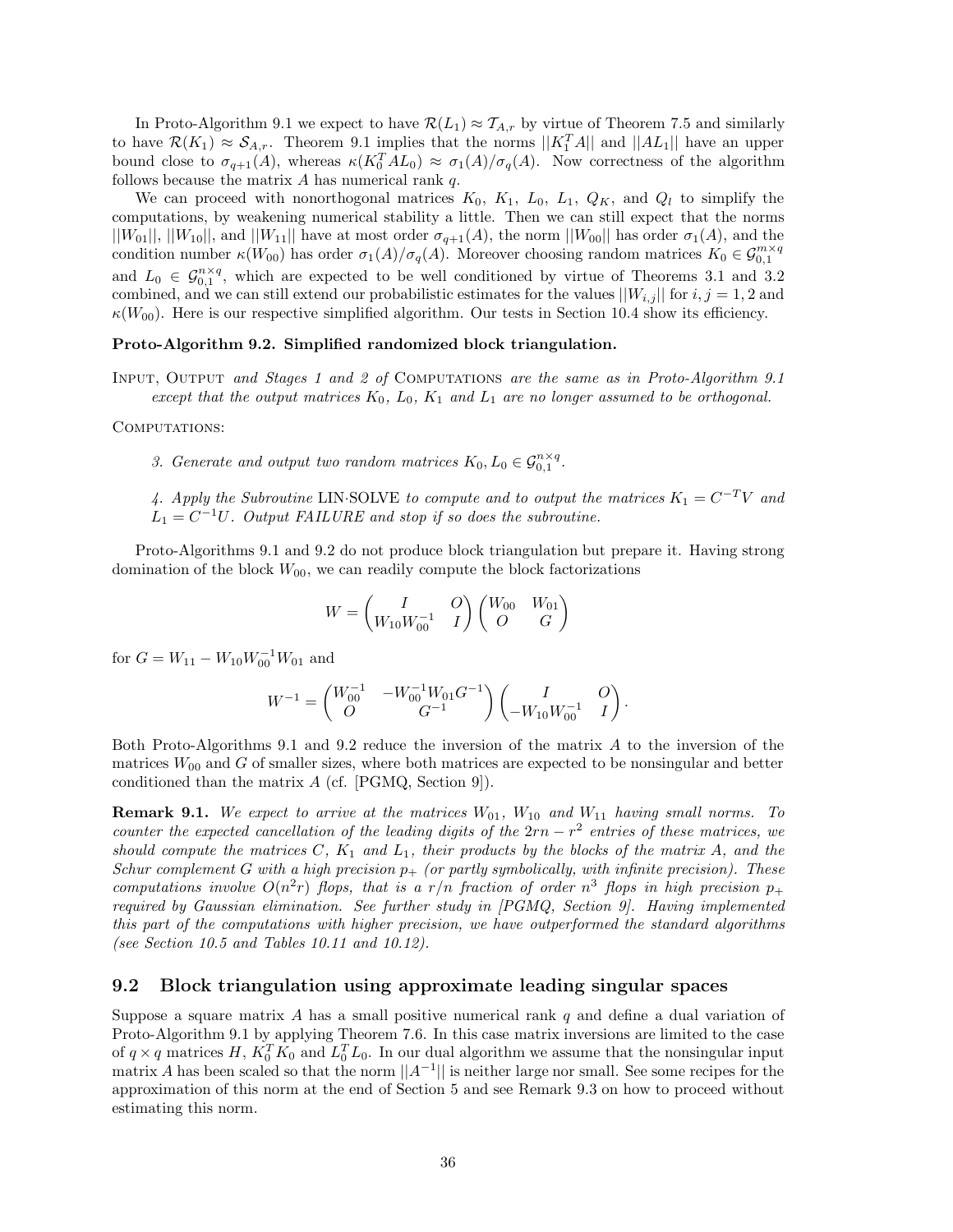#### **Proto-Algorithm 9.3. Block triangulation using approximate leading singular spaces.**

- INPUT: *A nonsingular ill conditioned matrix*  $A \in \mathbb{R}^{n \times n}$  *scaled so that the norm*  $||A^{-1}||$  *is neither large nor small; the numerical rank*  $q$  *of the matrix*  $A$  *such that*  $0 < q = n - r < n$ *, and a Subroutine* INVERT *that either inverts a matrix if it is nonsingular and well conditioned or outputs FAILURE otherwise.*
- OUTPUT: *FAILURE (with a low probability) or four matrices*  $K_0$ ,  $L_0 \in \mathbb{R}^{n \times q}$  and  $K_1$ ,  $L_1 \in \mathbb{R}^{n \times r}$ *such that*

$$
W = \begin{pmatrix} W_{00} & W_{01} \\ W_{10} & W_{11} \end{pmatrix} = (K_0 \mid K_1)^T A (L_0 \mid L_1)
$$

and the block submatrix  $W_{00} = K_0^T A L_0$  is expected to be nonsingular, well conditioned, and *strongly dominant such that*  $\sigma_q(W_{00}) \gg \max\{||W_{01}||, ||W_{10}||, ||W_{11}||\}.$ 

#### Computations**:**

- *1. Generate two matrices*  $U_{-}$  *and*  $V_{-}$  *in*  $\mathcal{G}_{0,1}^{n \times q}$ .
- *2. Compute the matrix*  $H = I_q + V_{-}^T A U_{-}$  *of (2.9).*
- *3. Apply the Subroutine* INVERT *to compute the matrix H*−<sup>1</sup>*. Output FAILURE and stop if so does the subroutine.*
- *4. Compute the matrix*  $C_{-} = A AU_{-}H^{-1}V_{-}^{T}A$  of (2.10).
- *5. Compute and output the matrices*  $K_0 = C U /||C U ||$  and  $L_0 = C U /||C V ||C V ||$ .
- *6. Compute the matrices*  $M \approx \text{nmb}(K_0^T)$  and  $N \approx \text{nmb}(L_0^T)$  (see our Section 7.5, [PQ10] *and [PQa] on the approximation of nmbs).*
- *7. Compute and output the matrices*  $K_1 = M/||M||$  *and*  $L_1 = N/||N||$ .

The algorithm fails with a low probability by virtue of Theorems 5.6 and 7.6 and Corollary 7.3. Complete the correctness proof by extending Theorem 9.1.

**Remark 9.2.** *As in the previous subsection, we must perform a small fraction of our computations with high accuracy. Namely we must compute the matrix H with high or infinite precision, but for that we need*  $O(qn^2)$  *flops, versus order*  $n^3$  *high precision flops in Gaussian elimination. Unlike the previous subsection, this stage involves only matrix multiplications, a matrix addition and no inversions, although we need matrix inversions for computing nmbs at Stage 6.*

**Remark 9.3.** *Instead of applying Theorem 7.6 we can employ any other algorithm that computes a pair of approximate matrix bases K*<sup>0</sup> *and L*<sup>0</sup> *for the left and right leading singular spaces. E.g., we can apply randomized dual augmentation of Corollary 7.4 or just compute*  $K_0 = A^T V$  and  $L_0 = AU$ *for*  $V \in \mathcal{G}_{0,1}^{q \times n}$  and  $U \in \mathcal{G}_{0,1}^{n \times q}$  (cf. Proto-Algorithm 7.1). In a heuristic variation we can choose the *matrices*  $U, V^T \in \mathcal{T}_{0,1}^{n \times q}$  where A is a Toeplitz-like matrix and where the numerical rank q is not *small. The latter computation requires no estimates for the norm* ||*A*−<sup>1</sup>|| *and in our tests has led to higher output accuracy than Proto-Algorithm 9.3. For a further heuristic simplification in the case where*  $n = 2q$ *, choose the Toeplitz matrices U* and *V* in the form  $F = (Z | T)$ ,  $Z \in \mathcal{Z}_{0,1}^{q \times n}$  and  $\mathbf{e}_1^T \in \mathcal{Z}_{0,1}^{1 \times n}$ , and then  $\begin{pmatrix} Z^{-1}T \\ -I \end{pmatrix}$  $-I_q$  $\bigg\}$  is a nmb(F).

### **9.3 Randomized additive preconditioning with the SMW recovery**

Suppose that we seek the solution  $y = A^{-1}b$  of a real nonsingular ill conditioned linear system  $A$ **y** = **b** of *n* equations where we are given a small upper bound *r* on the numerical nullity of *A*. Assume that the norm  $||A||$  is neither large nor small. Then randomized additive preprocessing  $A \implies$  $C = A + UV^T$  for  $U, V \in \mathcal{G}_{0,1}^{n \times r}$  is expected to produce a well conditioned matrix *C* (cf. Theorem 5.6). The SMW formula implies that  $y = C^{-1}b + C^{-1}UG^{-1}V^{T}C^{-1}b$  for  $G = I_{r} - V^{T}C^{-1}U$ . Substitute  $X_U = C^{-1}U$  and  $\mathbf{x}_\mathbf{b} = C^{-1}\mathbf{b}$  and obtain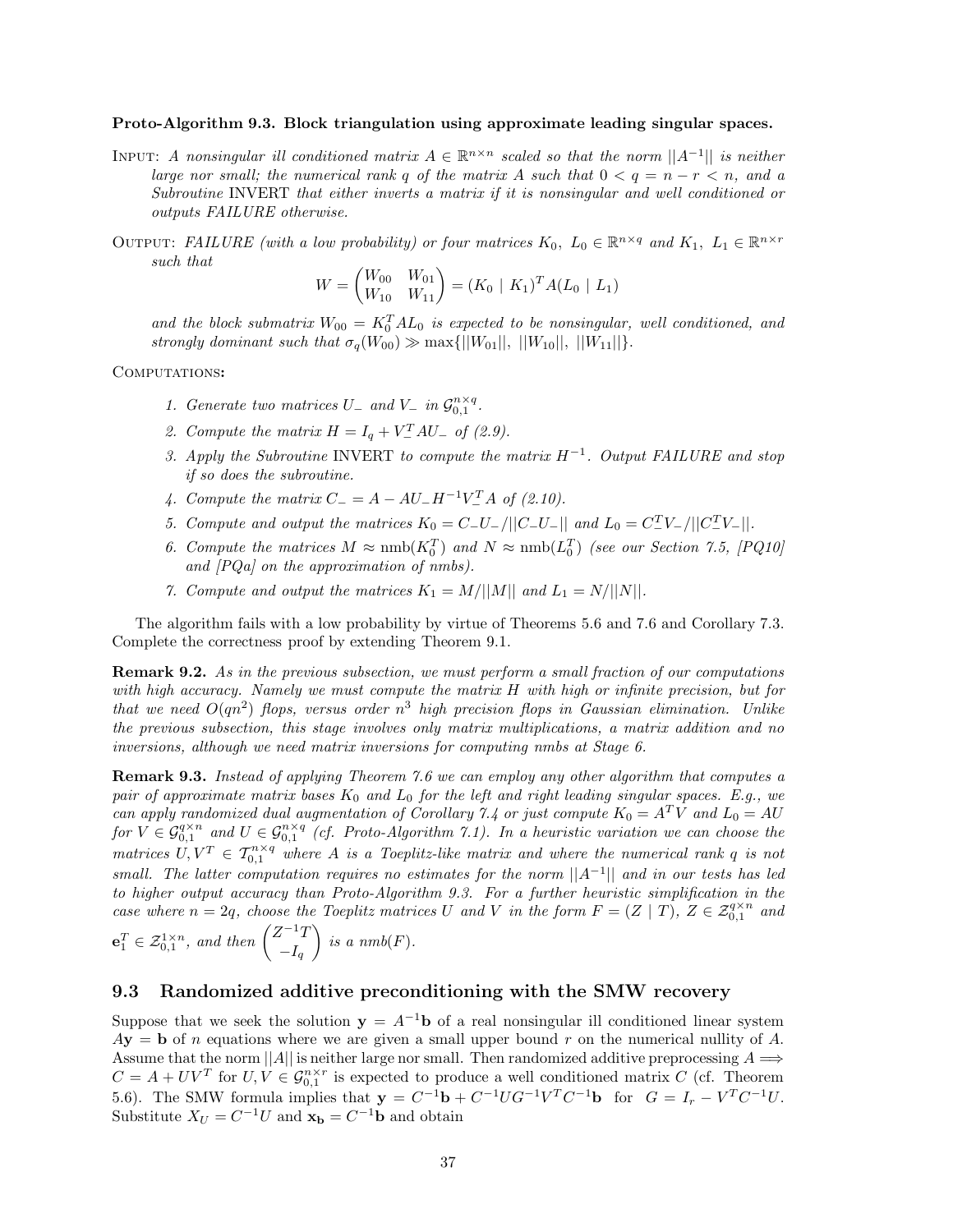$$
\mathbf{y} = \mathbf{x_b} + X_U G^{-1} V^T \mathbf{x_b} \text{ for } G = I_r - V^T X_U. \tag{9.1}
$$

This reduces the computation of **y** essentially to the solution of the matrix equation  $CX = (U | \mathbf{b})$ for  $X = (X_U \mid x_{\mathbf{b}})$ , computing the matrix G, and its inversion. The solution algorithm below incorporates iterative refinement at this stage.

#### **Proto-Algorithm 9.4. Randomized Solution of a Linear System with Iterative Refinement.**

INPUT: *a vector*  $\mathbf{b} \in \mathbb{R}^{n \times 1}$ , *a nonsingular ill conditioned matrix*  $A \in \mathbb{R}^{n \times n}$ , *and its numerical nullity*  $r = \text{nnul}(A)$  *(cf. Remark 9.5).* 

OUTPUT: *A vector*  $\tilde{\mathbf{y}} \approx A^{-1}\mathbf{b}$ *.* 

Computations*:*

- *1. Generate two matrices*  $U, V \in \mathcal{G}_{0,\sigma}^{n \times r}$ .
- 2. Compute the matrix  $C = A + UV^T$ , expected to be nonsingular and well conditioned.
- *3. Apply Gaussian elimination (or another direct algorithm) to compute an approximate inverse Y* ≈ *C*<sup>−1</sup>. (Perform the computations in double precision. Application of the same algorithm *to the original ill conditioned linear system A***y** = **b** *would require about as many flops but in extended precision.)*
- *4. Apply iterative refinement employing the approximate inverse Y to compute sufficiently accurate solution*  $X_U$  *of the matrix equation*  $CX_U = U$ *. (High accuracy is required to counter the cancelation of leading bits in the subsequent computation of the Schur complement*  $G =$  $I_r - V^T C^{-1} U$ .) Then recover a close approximation to the vector  $\mathbf{y} = A^{-1} \mathbf{b}$  by applying *equation (9.1).*

The algorithm reduces the original task of computations with ill conditioned matrix *A* to the computations with the well conditioned matrix *C* and  $O(n^2r)$  additional flops. To handle an ill conditioned input *A*, we must perform computations with extended precision to counter magnification of rounding errors, but we can confine this stage essentially to computing the Schur complement  $G = I_r - V^T C^{-1} U$ . This is a small fraction of the computational time of the customary algorithms for a linear system  $A$ **y** = **b** provided the ratio  $r/n$  is small and the precision required to handle the ill conditioned matrix *A* is high.

Let us supply some estimates. To support iterative refiemment we must use a precision *p* exceeding  $\log_2 \kappa(C)$ ; for well conditioned matrices *C* we can assume that  $p > 2 \log_2 \kappa(C)$ , say. Then order  $p - \log_2 \kappa(C)$  new correct bits are produced per an output value by a loop of iterative refinement (see [PGMQ, Section 9]), reduced essentially to multiplication of the matrices *C* and *Y* by 2*r* vectors, that is to  $(4n-2)nr$  flops in a low (e.g., double) precision p. The refinement algorithm outputs order *rn* values; one can accumulate them with high accuracy as the sums of sufficiently many low precision summands (as in symbolic lifting [P11]). Overall with this advanced implementation we only perform  $O(rn^2p_+/p)$  flops in low precision p at Stage 4 of Proto-Algorithm 9.4.

For comparison Gaussian elimination uses  $\frac{2}{3}n^3 + O(n^2)$  flops in extended precision  $p_+ \approx p_{\text{out}} +$  $\log_2 \kappa(A)$  to output the solution to the ill conditioned linear system  $A$ **y** = **b** with a prescribed precision  $p_{\text{out}}$ . We compute an approximate inverse Y of the well conditioned matrix C at Stage 3 by using  $\frac{2}{3}n^3 + O(n^2)$  flops as well, but in the low precision *p*. The cost of performing Stages 1 and 2 is dominated, and so our progress is significant where  $np \gg rp_+$  and  $p_+$  greatly exceeds p.

The estimated computational cost further decreases where the matrices *A*, *U* and *V* have consistent patterns of sparseness and structure. E.g., the decrease is by a factor *n* where they are Toeplitz or Toeplitz-like matrices.

**Remark 9.4.** *Given a nonsingular*  $n \times n$  *matrix*  $A$  *(with*  $||A^{-1}|| \approx 1$ *) and a small upper bound q on its numerical rank, we can define a dual variation of Proto-Algorithm 9.4 based on Corollary 7.3 as follows: generate a pair of matrices*  $U_-, V_- \in \mathbb{G}_{0,1}^{n \times q}$  *and then compute the matrices*  $H$  *of* (2.9)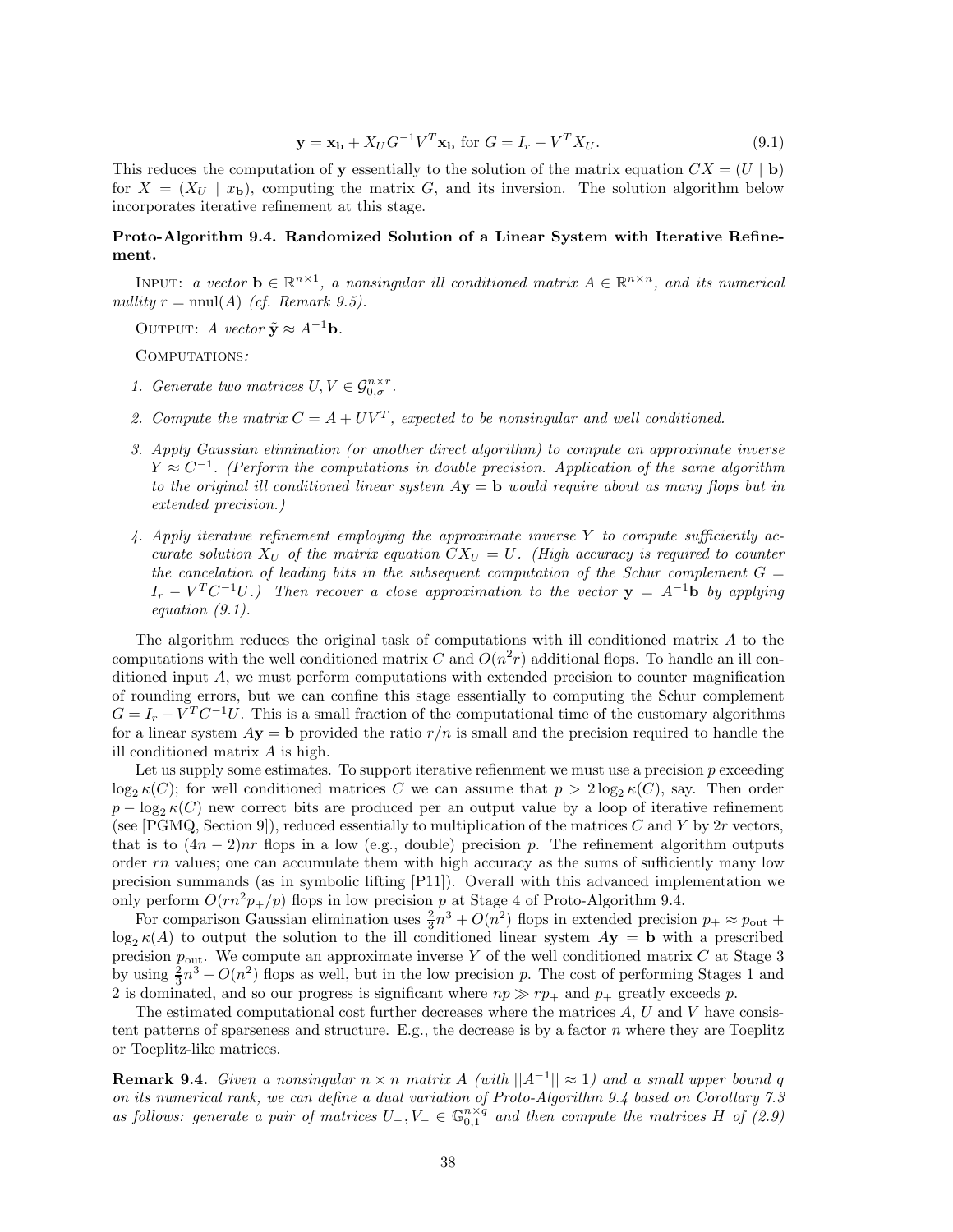*and C*<sup>−</sup> *of (2.10) to reduce the solution of a linear system of equations A***y** = **b** *to computing the*  $\mathbf{v} = (C_{-}^{-1} - U_{-}V_{-}^{T})\mathbf{b}$  *(cf. (2.9)). The matrix*  $\tilde{H} = I_{q} + V_{-}^{T}AU_{-}$  *must be computed with high accuracy, but this only requires*  $O(qn^2)$  *flops in high or infinite precision. Furthermore, unlike the computations by means of the SMW formula, we only need matrix multiplications and an addition (and no inversions) at this stage. Similarly one can employ Corollary 7.4 and expression (7.4) instead of Corollary 7.3.*

**Remark 9.5.** *There is no point for applying Proto-Algorithm 9.4 where the matrix A is well conditioned or has numerical nullity exceeding r. In the former case the preconditioning is not needed, whereas in the latter case additive preprocessing would produce an ill conditioned matrix C. In both cases preprocessing would give no benefits but would involve extraneous computations and additional rounding errors. In the case where r is equal to the numerical nullity of A, however, these deficiencies can be overwhelmed by the benefits of avoiding order n*<sup>3</sup> *high precision flops.*

**Remark 9.6.** *Instead of using additive preconditioners directly for solving linear systems, one can combine them with the SMW or dual SMW formulae to obtain multiplicative preconditioners. Assume a nonsingular ill conditioned <sup>n</sup>* <sup>×</sup> *<sup>n</sup> matrix <sup>A</sup> and let <sup>A</sup>*<sup>−</sup> *denote the inverse <sup>A</sup>*−<sup>1</sup> *computed with double precision. Then the matrices A*−*A and AA*<sup>−</sup> *are much better conditioned than the matrix A according to the experiments of [R90]. Note that both linear systems of equations*  $A - A$ **y** =  $A - b$ **b** *and*  $AA_-\mathbf{x} = \mathbf{b}$ *, for*  $\mathbf{y} = A_-\mathbf{x}$ *, are equivalent to the system*  $A\mathbf{y} = \mathbf{b}$ *. This empirical technique is interesting itself and can probably be advanced by means of its recursive application. It may also accentuate the preconditioning power of our randomized preprocessing. Instead of defining the multiplier <sup>A</sup>*<sup>−</sup> *as the inverse <sup>A</sup>*−<sup>1</sup> *computed with double precision, we can compute this multiplier as*  $C^{-1}(I_n - UG^{-1}V^TC^{-1})$  by applying the SMW formula. Moreover we can drop the factor  $C^{-1}$  and write either  $A_{-} = I_n - U G^{-1} V^T C^{-1}$  or  $A_{-} = I_n - C^{-1} U G^{-1} V^T$  to have  $A A_{-} = A - A U G^{-1} V^T C^{-1}$ and  $A-A = A-UG^{-1}V^{T}C^{-1}A$  or  $AA = A-AC^{-1}UG^{-1}V^{T}$  and  $A-A = A-C^{-1}UG^{-1}V^{T}A$ . We *can similarly utilize the dual SMW formula of (2.9) and (2.10), in which case we can compute the*  $multiplier A = C^{-1} - U - V^{T}$  *for*  $C^{-}$  *of* (2.10), and then we would have  $AA = (I - A U H^{-1} V^{T})^{-1} AU - V_-^T$  and  $A_A = (I - UH^{-1}V^T A)^{-1} - U_V^T A$  for  $H = I_q + V_-^A U_- T$  of (2.9).

# **10 Numerical Experiments**

Our numerical experiments with random general, Hankel, Toeplitz and circulant matrices have been performed in the Graduate Center of the City University of New York on a Dell server with a dual core 1.86 GHz Xeon processor and 2G memory running Windows Server 2003 R2. The test Fortran code was compiled with the GNU gfortran compiler within the Cygwin environment. Random numbers were generated with the random number intrinsic Fortran function, assuming the uniform probability distribution over the range  $\{x : -1 \leq x < 1\}$ . The tests have been designed by the first author and performed by his coauthors.

#### **10.1 Conditioning tests**

We have computed the condition numbers of random general  $n \times n$  matrices for  $n = 2^k$ ,  $k = 5, 6, \ldots$ with entries sampled in the range [−1*,* 1) as well as complex general, Toeplitz, and circulant matrices whose entries had real and imaginary parts sampled at random in the same range [−1*,* 1). We performed 100 tests for each class of inputs, each dimension *n*, and each nullity *r*. Tables 10.2–10.4 display the test results. The last four columns of each table display the average (mean), minimum, maximum, and standard deviation of the computed condition numbers of the input matrices, respectively. Namely we computed the values  $\kappa(A) = ||A|| ||A^{-1}||$  for general, Toeplitz, and circulant matrices *A* and the values  $\kappa_1(A) = ||A||_1 ||A^{-1}||_1$  for Toeplitz matrices *A*. We computed and displayed in Table 10.3 the 1-norms of Toeplitz matrices and their inverses rather than their 2-norms to facilitate the computations in the case of inputs of large sizes. Relationships (2.2) link the 1-norms and 2-norms to one another, but the empirical data in Table 10.1 consistently show even closer links, in all cases of general, Toeplitz, and circulant  $n \times n$  matrices A where  $n = 32, 64, \ldots, 1024$ .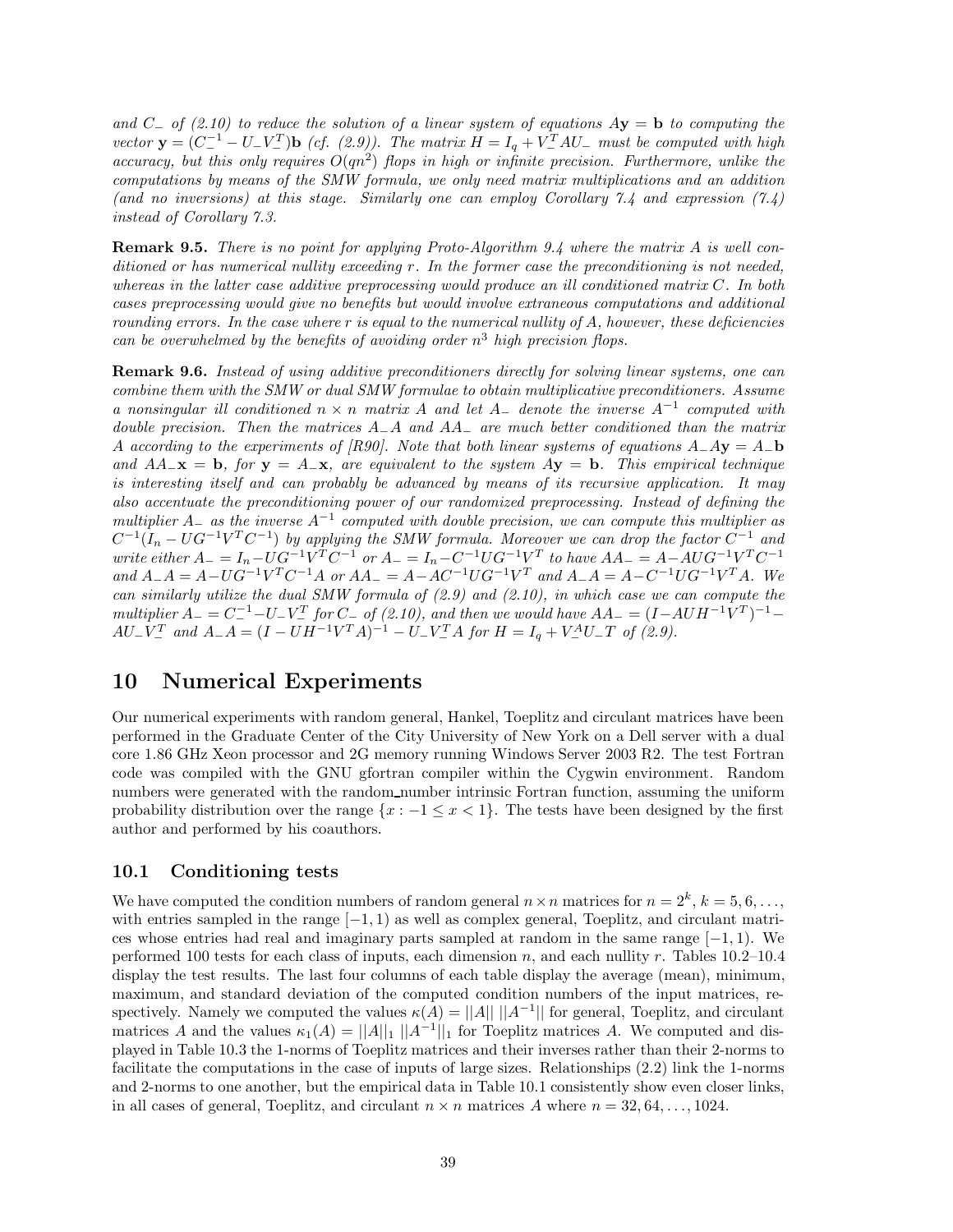#### **10.2 Preconditioning tests**

Table 10.5 covers our tests for the preconditioning power of additive preprocessing in [PIMR10]. We have tested the input matrices of the following classes.

1n. *Nonsymmetric matrices of type I with numerical nullity*  $r$ *.*  $A = S\Sigma_r T^T$  are  $n \times n$  matrices where  $S$  and  $T$  are  $n \times n$  random orthogonal matrices, that is, the factors  $Q$  in the QR factorizations of random real matrices;  $\Sigma_r = \text{diag}(\sigma_j)_{j=1}^n$  is the diagonal matrix such that  $\sigma_{j+1} \leq \sigma_j$  for  $j =$ 1,..., $n-1$ ,  $\sigma_1 = 1$ , the values  $\sigma_2, \ldots, \sigma_{n-r-1}$  are randomly sampled in the semi-open interval [0.1, 1],  $\sigma_{n-r} = 0.1$ ,  $\sigma_j = 10^{-16}$  for  $j = n-r+1, \ldots, n$ , and therefore  $\kappa(A) = 10^{16}$  [H02, Section 28.3].

1s. *Symmetric matrices of type I with numerical nullity r.* The same as in part 1n, but for  $S = T$ .

The matrices of the six other classes have been constructed in the form of  $\frac{A}{\|A\|} + \beta I$  where the recipes for defining the matrices  $A$  and scalars  $\beta$  are specified below.

2n. *Nonsymmetric matrices of type II with numerical nullity*  $r$ *.*  $A = (W | WZ)$  where  $W$  and  $Z$ are random orthogonal matrices of sizes  $n \times (n - r)$  and  $(n - r) \times r$ , respectively.

2s. *Symmetric matrices of type II with numerical nullity*  $r$ *.*  $A = WW^T$  where W are random orthogonal matrices of size  $n \times (n - r)$ .

3n. *Nonsymmetric Toeplitz-like matrices with numerical nullity*  $r \cdot A = c(T | TS)$  *for random* Toeplitz matrices *T* of size  $n \times (n - r)$  and *S* of size  $(n - r) \times r$  and for a positive scalar *c* such that  $||A|| \approx 1.$ 

3s. *Symmetric Toeplitz-like matrices with numerical nullity*  $r$ *.*  $A = cTT^T$  for random Toeplitz matrices *T* of size  $n \times (n - r)$  and a positive scalar *c* such that  $||A|| \approx 1$ .

4n. *Nonsymmetric Toeplitz matrices with numerical nullity* 1.  $A = (a_{i,j})_{i,j=1}^n$  is a Toeplitz  $n \times n$ matrix. Its entries  $a_{i,j} = a_{i-j}$  are random for  $i - j < n - 1$ . The entry  $a_{n,1}$  is selected to ensure that the last row is linearly expressed through the other rows.

4s. *Symmetric Toeplitz matrices with numerical nullity* 1.  $A = (a_{i,j})_{i,j=1}^n$  is a Toeplitz  $n \times n$ matrix. Its entries  $a_{i,j} = a_{i-j}$  are random for  $|i - j| < n - 1$ , whereas the entry  $a_{1,n} = a_{n,1}$  is a root of the quadratic equation det  $A = 0$ . We repeatedly generated the matrices A until we arrived at the quadratic equation having real roots.

We set  $\beta = 10^{-16}$  for symmetric matrices *A* in the classes 2s, 3s, and 4s, so that  $\kappa(A) = 10^{16} + 1$ in these cases. For nonsymmetric matrices  $A$  we defined the scalar  $\beta$  by an iterative process such that  $||A|| \approx 1$  and  $10^{-18}||A|| ≤ κ(A) ≤ 10^{-16}||A||$  [PIMR10, Section 8.2]. Table 10.5 displays the average values of the condition numbers  $\kappa(C)$  of the matrices  $C = A + U U^T$  over 100,000 tests for the inputs in the above classes,  $r = 1, 2, 4, 8$  and  $n = 100$ . We defined the additive preprocessor  $UU^T$  by a normalized  $n \times r$  matrix  $U = U/||U||$  where  $U^T = (\pm I \mid O_{r,r} \mid \pm I \mid O_{r,r} \mid \ldots \mid O_{r,r} \mid \pm I \mid O_{r,s})$ , we chosen the integer *s* to obtain  $n \times r$  matrices *U* and chosen the signs for the matrices  $\pm I$  at random. In our further tests the condition numbers of the matrices  $C = A + 10^pUV^T$  for  $p = -10, -5, 5, 10$ were steadily growing within a factor  $10^{|p|}$  as the value |*p*| was growing. This showed the importance of proper scaling of the additive preprocessor  $UV^T$ .

#### **10.3 GENP with random circulant multipliers**

Table 10.6 shows the results of our tests of the solution of a nonsingular well conditioned linear system  $Ay = b$  of *n* equations whose coefficient matrix had ill conditioned  $n/2 \times n/2$  leading principal block for *n* = 64*,* 256*,* 1024. We performed 100 numerical tests for each dimension *n* and computed the maximum, minimum and average relative residual norms  $||Ay - b||/||b||$  as well as standard deviation. GENP applied to these systems has output corrupted solutions with residual norms ranging from 10 to  $10<sup>8</sup>$ . When we preprocessed the systems with circulant multipliers filled with  $\pm 1$  (choosing the *n* signs  $\pm$  at random), the norms decreased to at worst  $10^{-7}$  for all inputs. Table 10.6 also shows further decrease of the norm in a single step of iterative refinement. Table 2 in [PQZa] shows similar results of the tests where the input matrices were chosen similarly but so that all their leading blocks had numerical nullities 0 and 1 and where Householder multipliers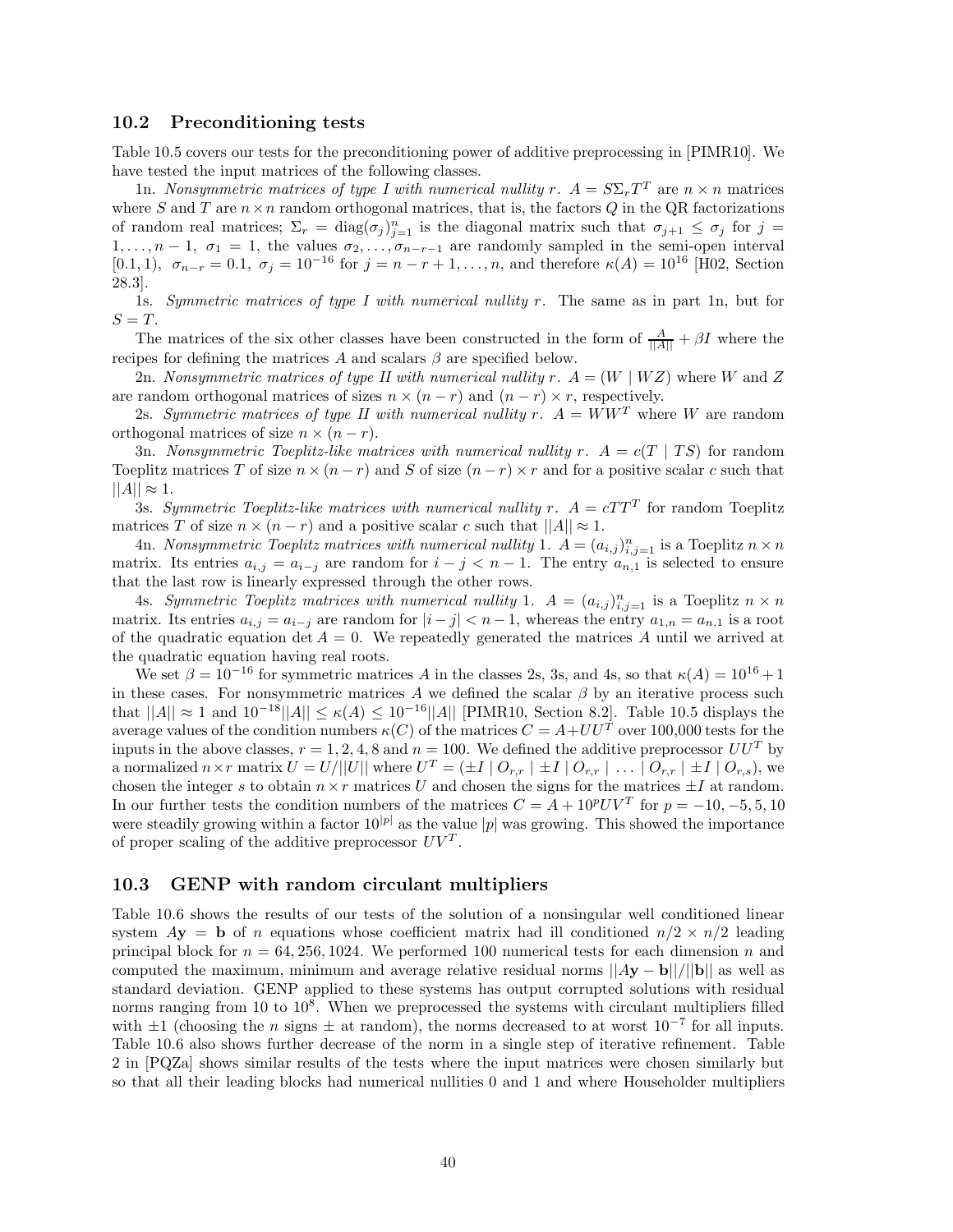$I_n - uv^T/u^T v$  replaced the circulant multipliers. Here **u** and **v** denote two vectors filled with integers 1 and −1 under random choice of the signs + and −.

### **10.4 Approximation of the tails and heads of SVDs and low-rank approximation of a matrix**

At some specified stages of our tests of this subsection and Section 10.5 we performed additions, subtractions and multiplications with infinite precision (hereafter referred to as *error-free ring operations*). At the other stages we performed computations with double precision, and we rounded to double precision all random values. We performed two refinement iterations for the computed solution of every linear system of equations and matrix inverse.

Table 10.7 shows the data from our tests on the approximation of trailing singular spaces of the SVD of an  $n \times n$  matrix *A* having numerical nullity  $r = n - q$  and on the approximation of this matrix with a matrix of rank  $q = n - r$ . For  $n = 64, 128, 256$  and  $q = 1, 8, 32$  we generated  $n \times n$  random orthogonal matrices *S* and *T* and diagonal matrices  $\Sigma = \text{diag}(\sigma_j)_{j=1}^n$  such that  $\sigma_j = 1/j, j = 1, \ldots, q, \sigma_j = 10^{-10}, j = q + 1, \ldots, n$  (cf. [H02, Section 28.3]). Then we applied error-free ring operations to compute the input matrices  $A = S_A \Sigma_A T_A^T$ , for which  $||A|| = 1$  and  $\kappa(A) = 10^{10}$ . Furthermore we generated pairs of random  $n \times r$  matrices *U* and *V* for  $r = 1, 8, 32$ , scaled them to  $||UV^T|| \approx 1$ , and computed the matrices  $C = A + UV^T$  (by applying error-free ring operations),  $B_{A,r} = C^{-1}U$  (by using two refinement iterations),  $T_{A,r}$ ,  $B_{A,r}Y_{A,r}$  as a least-squares approximation to  $T_{A,r}$ ,  $Q = Q(B_{A,r})$ , and  $A - AQQ^T$  (by applying error-free ring operations). Table 10.7 summarizes the data on the values  $\kappa(C)$  and the residual norms  $rn_1 = ||B_{A,r}Y_{A,r} - T_{A,r}||$  and  $r_{12} = ||A - AQQ^{T}||$  observed in 100 runs of our tests for every pair of *n* and *q*.

We performed similar tests on the approximation of leading singular spaces of the SVDs of the same  $n \times n$  matrices A having numerical rank q and numerical nullity  $r = n - q$  and on the approximation of this matrix with a matrix of rank *q*. In some tests we employed dual additive preprocessing to approximate matrix bases for the leading singular spaces  $\mathbb{T}_{q,A}$ . We have generated the pairs of  $n \times q$  random matrices  $U_{-}$  and  $V_{-}$  for  $q = 1, 8, 32$ , scaled them to have  $||U_{-}V_{-}^{T}|| \approx$  $||A^{-1}|| = 10^{10}$ , and successively computed the matrices  $H = I_q + V_A^T A U$  of (2.9) (by applying error-free ring operations),  $H^{-1}$  (by using two refinement iterations),  $C = A - A\hat{U} - H^{-1}\hat{V}^T A$  of (2.10),  $B_{q,A} = C_{-}^{T}V_{-}, T_{q,A}$ ,  $B_{q,A}Y_{q,A}$  as a least-squares approximation to  $T_{q,A}$ ,  $Q_{q,A} = Q(B_{q,A})$ , and  $A - AQ_{q,A}(Q_{q,A})^T$  (by applying error-free ring operations). Table 10.8 summarizes the data on the condition numbers  $\kappa(C_{-})$  and the residual norms rn<sup>(1)</sup> =  $||B_{q,A}Y_{q,A} - T_{q,A}||$  and rn<sup>(2)</sup> =  $||A - AQ_{q,A}(Q_{q,A})^T||$  obtained in 100 runs of our tests for every pair of *n* and *q*.

We have also performed similar tests where we generated random  $n \times q$  matrices *U* (for  $q = 1, 8, 32$ ) and random Toeplitz  $n \times q$  matrices  $\overline{U}$  (for  $q = 8, 32$ ) and then replaced the above matrix  $B_{q,A}$  with the approximate matrix bases  $A^T U$  and  $A^T \overline{U}$  for the leading singular space  $\mathbb{T}_{q,A}$ . Tables 10.9 and 10.10 display the results of these tests. In both cases the residual norms are equally small and are about as small as in Tables 10.7 and 10.8.

#### **10.5** 2 × 2 **block factorization and solving linear systems of equations**

For our next tests we have chosen  $n = 32, 64$  and  $r = 1, 2, 4$  and for every pair  $\{n, r\}$  generated 100 instances of vectors **b** and matrices  $A, U$ , and  $V$  as follows. We generated (a) random vectors **b** of dimension *n*, (b) random real orthogonal  $n \times n$  matrices *S* and *T*, and (c) random  $n \times r$  matrices *U* and *V*, which we scaled to have  $||U|| = ||V|| = 1$ . Then we defined the matrices  $\Sigma = \text{diag}(\sigma_j)_{j=1}^n$ , with  $\sigma_{n-j} = 10^{-17}$  for  $j = 0, 1, ..., r-1$ , and  $\sigma_{n-j} = 1/(n-j)$  for  $j = r, ..., n-1$ , and then applied error-free ring operations to compute the matrices  $A = S\Sigma T^{T}$ . Note that  $||A|| = 1$  and  $||A^{-1}|| = 10^{17}$ .

For every such input we solved the linear systems  $Ay = b$  by applying Proto-Algorithm 9.1. We first generated random  $n \times (n-r)$  matrices  $K_0$  and  $L_0$  and then computed the matrices  $C = A + UV^T$ (by applying error-free ring operations),  $K_1 = C^{-T}V$  and  $L_1 = C^{-1}U$  (by using two refinement iterations), and  $W = (K_0 | K_1)^T A (L_0 | L_1) = \begin{pmatrix} W_{00} & W_{01} \\ W_{10} & W_{11} \end{pmatrix}$  (by applying error-free ring operations).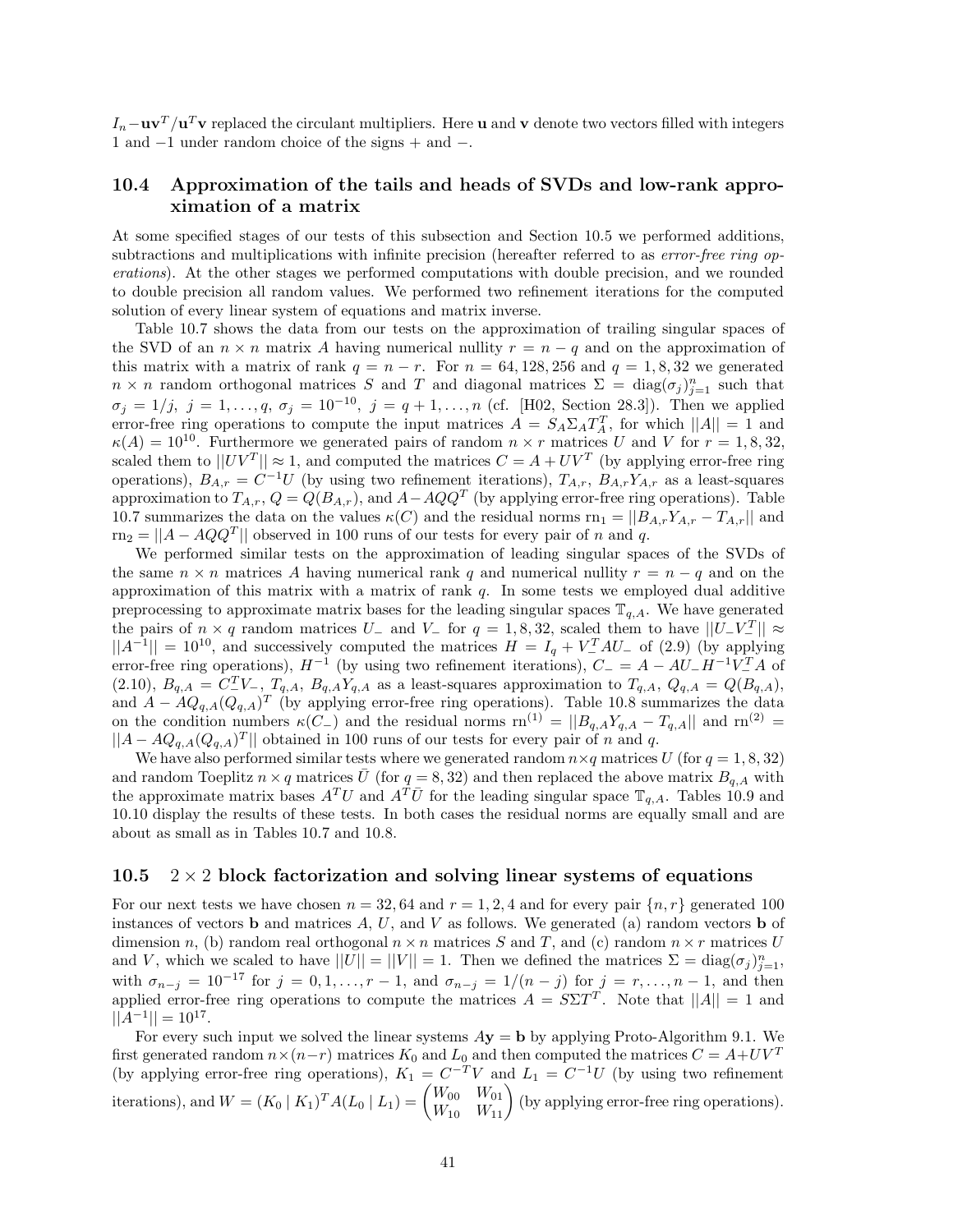In all our tests the matrices *C* were nonsingular and well conditioned, and the leading principal  $(n - r) \times (n - r)$  blocks  $W_{00} = K_0^T A L_0$  were well conditioned and strongly dominated the three other blocks  $W_{01}$ ,  $W_{10}$ , and  $W_{11}$  in the 2×2 block matrices *W*, as we expected to see by virtue of our analysis in Section 9.1. Then we computed the vector  $\hat{\mathbf{b}} = (K_0 | K_1)^T \mathbf{b}$  (by applying error-free ring operations) and solved the linear system  $W$ **x** = **b** (by using two refinement iterations). Finally we computed the vector  $\mathbf{y} = (L_0 \mid L_1)\mathbf{x}$  (by applying error-free ring operations). Table 10.11 shows the average (mean) values of the relative residual norms ||*A***y** − **b**||*/*||**b**|| of the output vectors **y** (these values range about  $10^{-10}$ ) as well as the minimums, maximums, and standard deviations in these tests. For the same ill conditioned inputs the Subroutine MLDIVIDE(A,B) for Gaussian elimination from MATLAB has produced corrupted outputs, as can be seen from Table 10.12.

We have also performed similar tests for  $n = 32,64$  and  $n \times n$  matrices *A* and vectors **b**. We generated them as before, but for  $q = n - r = 1, 2, 4$ , and then we computed orthogonal matrices  $K_0$ ,  $K_1$ ,  $L_0$  and  $L_1$  by employing dual additive preprocessing and Proto-Algorithm 9.3. We first generated and scaled the pairs of random  $n \times q$  matrices  $U_{-}$  and  $V_{-}$  such that  $||U_{-}|| \approx ||V_{-}|| \approx 3*10^{8}$ , and so  $||U_-|| ||V_-|| \approx ||A^{-1}|| = 10^{17}$ . Then we successively computed the matrices *H* (by applying error-free ring operations),  $H^{-1}$  (by using two refinement iterations),  $C_-=A-AU_+H^{-1}V_+^T A$ of  $(2.10)$ ,  $C_{-}U_{-}$  and  $C_{-}^{T}V_{-}$  (all of them by applying error-free ring operations),  $K_0 = Q(C_{-}U_{-})$ ,  $L_0 = Q(C^T L)$ ,  $K_1 = Q(\text{nmb}(K_0^T))$  and  $L_1 = Q(\text{nmb}(L_0^T))$ , and continued as in the tests for Table 10.11. We displayed the results in Table 10.13, showing the residual norms of the order 10−<sup>9</sup> on the average.

Furthermore we have performed similar tests where we first generated random  $n \times q$  matrices *U* and *V* and then computed the matrix products  $A<sup>T</sup>V$  and  $AU$  (by applying error-free ring operations), and replaced the above matrices  $K_0$  and  $L_0$  by  $K_0 = Q(A^T V)$  and  $L_0 = Q(AU)$ . Table 10.14 displays the results of these tests, showing the residual norms of order 10−<sup>25</sup> on the average. Then again for the same ill conditioned inputs the Subroutine MLDIVIDE(A,B) for Gaussian elimination from MATLAB produced corrupted outputs, similarly to the results in Table 10.12.

We applied Proto-Algorithm 9.4 to solve linear systems of equations with the same inputs as above for small integers *r*. In these computations we used two refinement iterations for computing an approximate inverse  $Y \approx G^{-1}$  and the solutions  $X_U$  and  $\mathbf{x_b}$  to the  $r+1$  linear systems of equations  $CX<sub>U</sub> = U$  and  $C**x**<sub>b</sub> = **b**$ , all with the matrix *C*. We computed the following matrices and vectors by applying error-free ring operations,  $C = A + UV^T$ ,  $G = I_r - V^T X_U$ , and  $\mathbf{y} = \mathbf{x_b} + X_U Y V^T \mathbf{x_b}$ of (9.1). Table 10.15 shows the test results for the same inputs as we used for tests of Table 10.11, except that now we have doubled the matrix size to  $n = 64$  and  $n = 128$ .

### **10.6 Solution of a real symmetric Toeplitz linear system of equations with randomized augmentation**

We have solved 100 real symmetric linear systems of equations  $T$ **y** = **b** for each *n* where we used vectors **b** with random coordinates from the range  $[-1, 1)$  and Toeplitz matrices  $T = S + 10^{-9}I_n$ for a singular symmetric Toeplitz  $n \times n$  matrices *S* having rank  $n-1$  and nullity 1 and generated according to the recipe in [PQ10, Section 10.1b]. Table 10.16 shows the average CPU time of the solutions by our Algorithm 6.1 and, for comparison, based on the QR factorization and SVD, which we computed by applying the LAPACK procedures DGEQRF and DGESVD, respectively. To solve the auxiliary Toeplitz linear system  $Kx = e_1$  in Algorithm 6.1, we first employed the Toeplitz linear solver of [KV99], [V99], [VBHK01], and [VK98] and then applied iterative refinement with double precision.

The abbreviations "Alg. 6.1", "QR", and "SVD" indicate the respective algorithms. The last two columns of the table display the ratios of these data in the first and the two other columns. We measured the CPU time with the mclock function by counting cycles. One can convert them into seconds by dividing their number by a constant CLOCKS PER SEC, which is 1000 on our platform. We marked the table entries by a "-" where the tests were running too long and have not been completed. We obtained the solutions **y** with the relative residual norms of about 10−<sup>15</sup> in all three algorithms, which showed that Algorithm 6.1 employing iterative refinement was as reliable as the QR and SVD based solutions but ran much faster. We refer the reader to [PQZC, Table 3]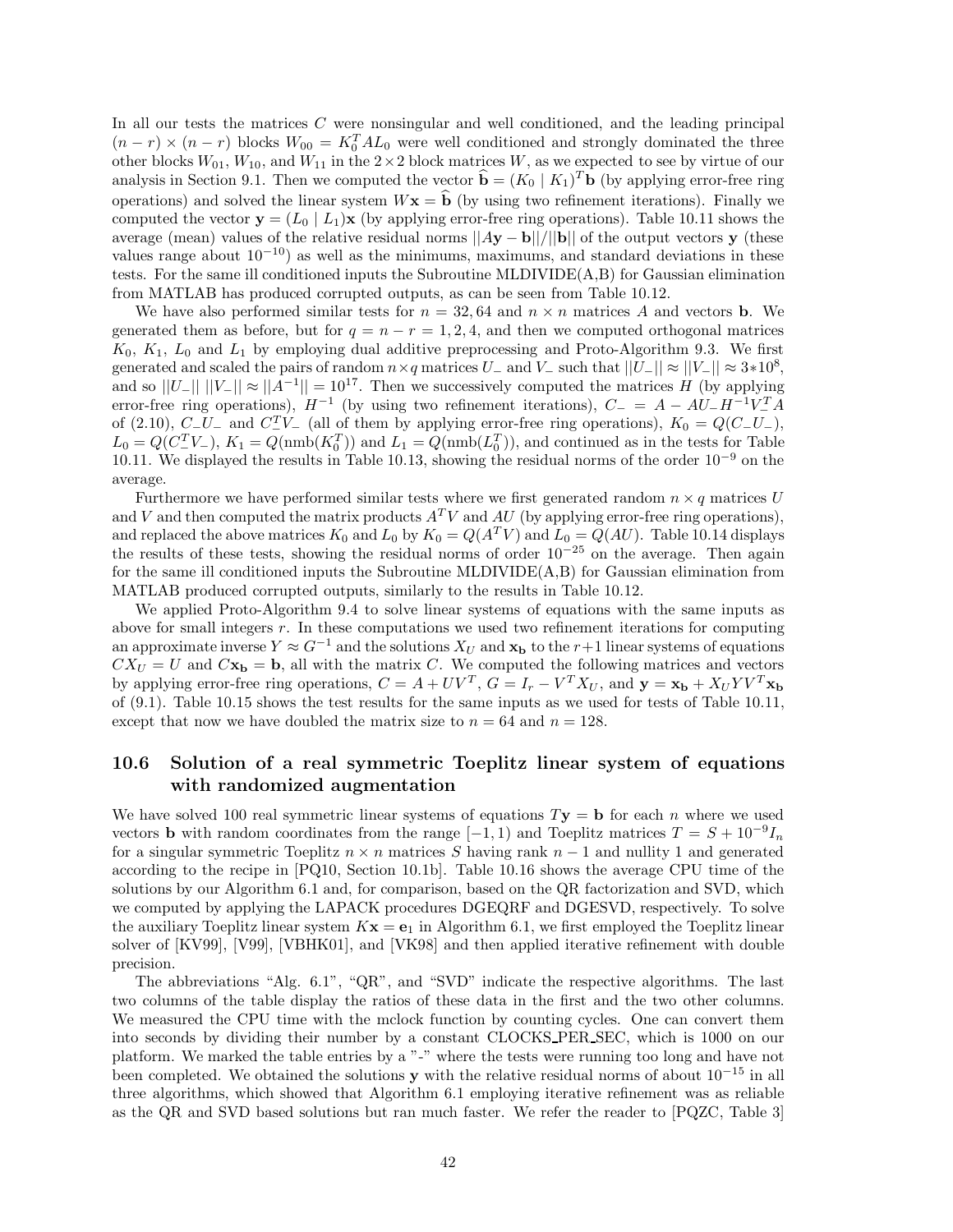on similar test results for the solution of ill conditioned homogeneous Toeplitz linear systems.

| matrix A  | $\boldsymbol{n}$ | $  A  _1$                    | $  A  _2$                  | $  A  _1$<br>$  A  _2$         | $  A^{-1}  _1$               | $  A^{-1}  _2$             | $  A^{-1}  _1$<br>$  A^{-1}  _2$ |
|-----------|------------------|------------------------------|----------------------------|--------------------------------|------------------------------|----------------------------|----------------------------------|
| General   | 32               | $1.9 \times 10^{1}$          | $1.8 \times 10^{1}$        | $1.0 \times 10^{0}$            | $4.0 \times 10^{2}$          | $2.1 \times 10^{2}$        | $1.9 \times 10^{0}$              |
| General   | 64               | $3.7\times10^{1}$            | $\overline{3.7\times10^1}$ | $1.0 \times 10^{0}$            | $1.2 \times 10^{2}$          | $6.2 \times 10^1$          | $2.0 \times 10^{0}$              |
| General   | 128              | $7.2 \times 10^1$            | $7.4 \times 10^{1}$        | $9.8 \times 10^{-1}$           | $3.7 \times 10^2$            | $1.8 \times 10^2$          | $2.1 \times 10^{0}$              |
| General   | 256              | $1.\overline{4 \times 10^2}$ | $1.5 \times 10^2$          | $9.5 \times 10^{-1}$           | $5.4 \times 10^2$            | $2.5 \times 10^2$          | $2.2 \times 10^{0}$              |
| General   | 512              | $2.8 \times 10^2$            | $3.0 \times 10^2$          | $9.3 \times 10^{-1}$           | $1.0 \times 10^{3}$          | $4.1 \times 10^{2}$        | $2.5 \times 10^{0}$              |
| General   | 1024             | $5.4 \times 10^2$            | $5.9 \times 10^{2}$        | $9.2 \times 10^{-1}$           | $1.1 \times 10^{3}$          | $4.0 \times 10^2$          | $2.7 \times 10^{0}$              |
| Toeplitz  | 32               | $1.8 \times 10^{1}$          | $1.9 \times 10^{1}$        | $9.5 \times 10^{-1}$           | $\overline{2.2\times10^1}$   | $1.3 \times 10^1$          | $1.7 \times 10^{0}$              |
| Toeplitz  | 64               | $3.4 \times 10^{1}$          | $3.7 \times 10^{1}$        | $\frac{1}{9.3 \times 10^{-1}}$ | $4.6 \times 10^{1}$          | $2.4 \times 10^{1}$        | $2.0 \times 10^{0}$              |
| Toeplitz  | 128              | $6.8 \times 10^{1}$          | $7.4 \times 10^{1}$        | $9.1 \times 10^{-1}$           | $\overline{1.0 \times 10^2}$ | $4.6 \times 10^{1}$        | $2.2 \times 10^{0}$              |
| Toeplitz  | 256              | $1.3 \times 10^{2}$          | $1.5 \times 10^{2}$        | $9.0 \times 10^{-1}$           | $5.7 \times 10^2$            | $2.5 \times 10^{2}$        | $2.3 \times 10^{0}$              |
| Toeplitz  | 512              | $2.6 \times 10^2$            | $3.0 \times 10^2$          | $8.9 \times 10^{-1}$           | $6.9 \times 10^{2}$          | $2.6 \times 10^2$          | $2.6 \times 10^{0}$              |
| Toeplitz  | 1024             | $5.2 \times 10^2$            | $5.9 \times 10^2$          | $8.8 \times 10^{-1}$           | $3.4 \times 10^2$            | $1.4 \times 10^{2}$        | $2.4 \times 10^{0}$              |
| Circulant | $\overline{32}$  | $1.6 \times 10^{1}$          | $1.8 \times 10^{1}$        | $8.7 \times 10^{-1}$           | $9.3 \times 10^{0}$          | $1.0 \times 10^{1}$        | $9.2 \times 10^{-1}$             |
| Circulant | 64               | $3.2 \times 10^{1}$          | $3.7 \times 10^{1}$        | $8.7 \times 10^{-1}$           | $5.8 \times 10^{0}$          | $6.8 \times 10^{0}$        | $8.6 \times 10^{-1}$             |
| Circulant | 128              | $6.4 \times 10^{1}$          | $7.4 \times 10^{1}$        | $8.6 \times 10^{-1}$           | $4.9 \times 10^{0}$          | $5.7 \times 10^{0}$        | $8.5 \times 10^{-1}$             |
| Circulant | 256              | $1.3 \times 10^2$            | $1.5 \times 10^{2}$        | $8.7 \times 10^{-1}$           | $4.7 \times 10^{0}$          | $5.6 \times 10^{0}$        | $8.4 \times 10^{-1}$             |
| Circulant | 512              | $2.6 \times 10^2$            | $3.0 \times 10^{2}$        | $8.7 \times 10^{-1}$           | $4.5 \times 10^{0}$          | $5.4 \times 10^{0}$        | $8.3 \times 10^{-1}$             |
| Circulant | 1024             | $5.1 \times 10^2$            | $5.9 \times 10^2$          | $8.7 \times 10^{-1}$           | $5.5 \times 10^{0}$          | $6.\overline{6\times10^0}$ | $8.3 \times 10^{-1}$             |

Table 10.1: The norms of random general, Toeplitz and circulant matrices and of their inverses

### **11 Related work, our progress, and further study**

Preconditioned iterative algorithms for linear systems of equations is a classical subject [A94], [B02], [G97]. The problem of creating inexpensive preconditioners for general use has been around for a long while as well. On estimating the condition numbers of random matrices see [D88], [E88], [E805], [CD05], [SST06], [B11], and the bibliography therein. The study in the case of random structured matrices was stated as a challenge in [SST06]. We provide such estimates for Gaussian random Toeplitz and circulant matrices in Sections 3.4 and 3.5. They can be surprising because the paper [BG05] has proved that the condition numbers grow exponentially in *n* as  $n \to \infty$  for some large and important classes of  $n \times n$  Toeplitz matrices, whereas we prove the opposit for Gaussian random Toeplitz  $n \times n$  matrices.

Our present study of randomized preconditioning extends [PGMQ], [PIMR10], [PQZa], and [PQZC]. In Sections 7–10 we outline and test some new applications of randomized preconditioning, whereas our Theorems 4.1 and 5.6 and and Corollaries 6.1 and 6.2 support such applications formally. The formal support relies on using Gaussian random matrices, but empirically our algorithms remained as efficient where instead we employed Gaussian random Toeplitz matrices and quite typically where we further decreased the number of random parameters involved, e.g., where we used block vectors *U* with the blocks  $\pm I$  and O in the map  $A \Longrightarrow C = A + U U^T$  (see the end of Section 10.2 and Table 10.5) and used circulant or Householder multipliers filled with  $\pm 1$  (see our Section 10.3 and Table 10.6 and [PQZa, Table 2]), thus limiting randomization to the choice of the block sizes in the block vector *U* and of the signs  $\pm$  for the blocks  $\pm I$  and entries  $\pm 1$ .

Besides the cited estimates for the condition numbers of Gaussian random Toeplitz and circulant matrices, our technical novelties include randomized multiplicative and additive preconditioning, dual additive preprocessing, augmentation and dual augmentation techniques, extensions of the SMW formula, proof of the power of all these techniques, randomized algorithms for numerical rank and approximation of leading and trailing singular spaces avoiding orthogonalization and pivoting and their applications to low-rank approximation of a matrix, tensor decomposition, and  $2 \times 2$  block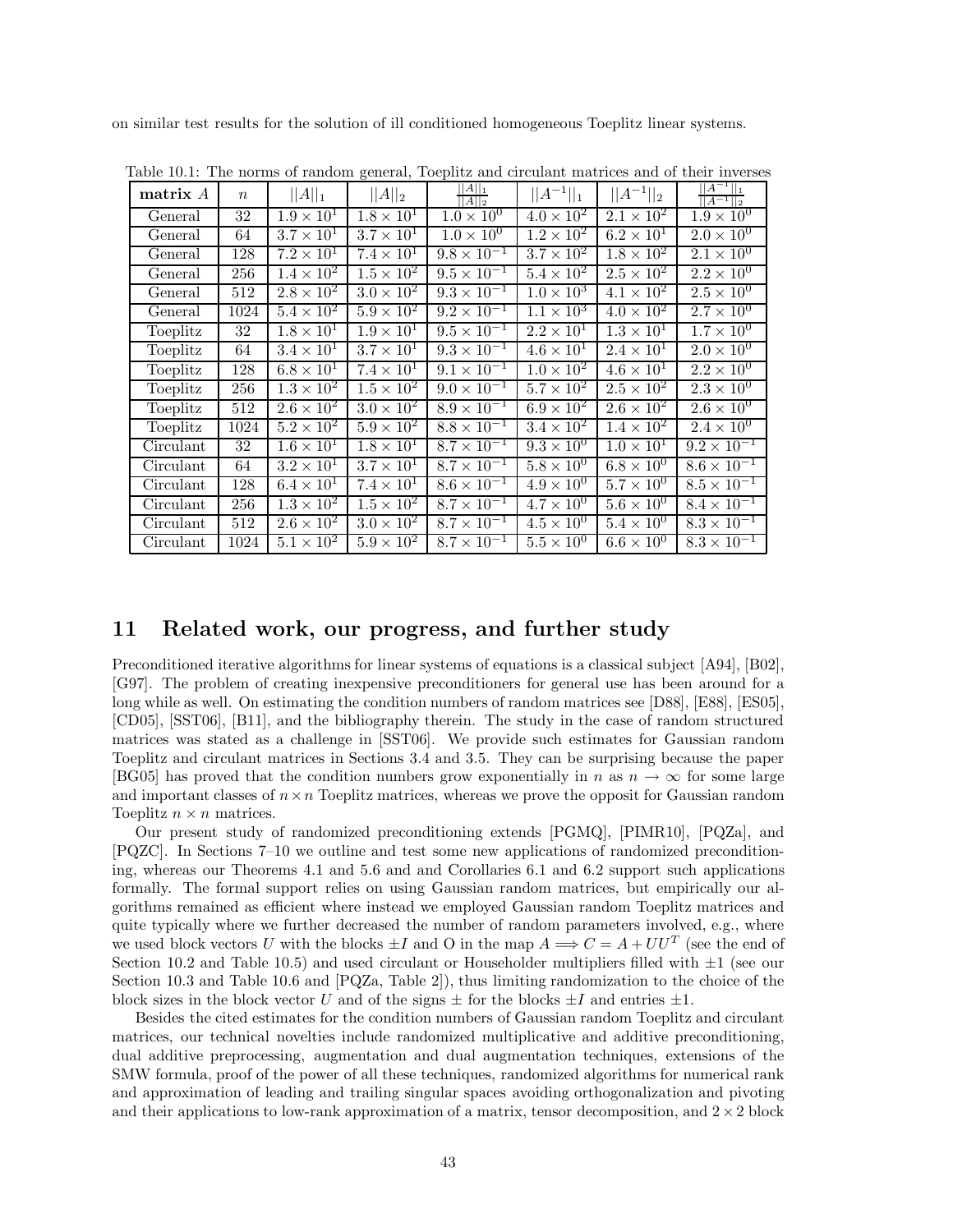| $\, n$ | input   | min                        | max                 | mean                | std                 |
|--------|---------|----------------------------|---------------------|---------------------|---------------------|
| 32     | real    | $2.4 \times 10^{1}$        | $1.8 \times 10^{3}$ | $2.4 \times 10^{2}$ | $3.3 \times 10^2$   |
| 32     | complex | $2.7 \times 10^{1}$        | $8.7 \times 10^{2}$ | $1.1 \times 10^{2}$ | $1.1 \times 10^{2}$ |
| 64     | real    | $4.6 \times 10^{1}$        | $1.1 \times 10^{4}$ | $5.0 \times 10^{2}$ | $1.1 \times 10^{3}$ |
| 64     | complex | $5.2 \times 10^{1}$        | $4.2 \times 10^3$   | $2.7 \times 10^{2}$ | $4.6 \times 10^2$   |
| 128    | real    | $1.0 \times 10^{2}$        | $2.7 \times 10^{4}$ | $1.1 \times 10^{3}$ | $3.0 \times 10^{3}$ |
| 128    | complex | $1.3 \times 10^{2}$        | $2.5 \times 10^{3}$ | $3.9 \times 10^{2}$ | $3.3 \times 10^2$   |
| 256    | real    | $2.4 \times 10^{2}$        | $8.4 \times 10^{4}$ | $3.7 \times 10^3$   | $9.7 \times 10^{3}$ |
| 256    | complex | $2.5 \times 10^2$          | $1.4 \times 10^{4}$ | $1.0 \times 10^{3}$ | $1.5 \times 10^3$   |
| 512    | real    | $3.9 \times 10^{2}$        | $7.4 \times 10^{5}$ | $1.8 \times 10^{4}$ | $8.5 \times 10^4$   |
| 512    | complex | $5.7 \times 10^2$          | $3.2 \times 10^{4}$ | $2.3 \times 10^3$   | $3.5 \times 10^3$   |
| 1024   | real    | $8.8 \times 10^2$          | $2.3 \times 10^5$   | $8.8 \times 10^3$   | $2.4 \times 10^{4}$ |
| 1024   | complex | $7.2 \times 10^2$          | $1.3 \times 10^5$   | $5.4 \times 10^{3}$ | $1.4 \times 10^{4}$ |
| 2048   | real    | $2.\overline{1\times10^3}$ | $2.0 \times 10^5$   | $1.8 \times 10^{4}$ | $3.2 \times 10^4$   |
| 2048   | complex | $2.3 \times 10^3$          | $5.7 \times 10^4$   | $6.7 \times 10^3$   | $7.2 \times 10^3$   |

Table 10.2: The condition numbers  $\kappa(A)$  of random matrices A

Table 10.3: The condition numbers  $\kappa_1(A) = \frac{||A||_1}{||A^{-1}||_1}$  of random Toeplitz matrices *A* 

| $\boldsymbol{n}$ | min                 | mean                | max                 | std                          |
|------------------|---------------------|---------------------|---------------------|------------------------------|
| 256              | $9.1 \times 10^{2}$ | $9.2 \times 10^{3}$ | $1.3 \times 10^{5}$ | $\overline{1.8 \times 10^4}$ |
| 512              | $2.3 \times 10^{3}$ | $3.0 \times 10^{4}$ | $2.4 \times 10^{5}$ | $4.9 \times 10^{4}$          |
| 1024             | $5.6 \times 10^3$   | $7.0 \times 10^{4}$ | $1.8 \times 10^{6}$ | $\overline{2.0\times10^5}$   |
| 2048             | $1.7 \times 10^{4}$ | $1.8 \times 10^{5}$ | $4.2 \times 10^{6}$ | $5.4 \times 10^5$            |
| 4096             | $4.3 \times 10^4$   | $2.7 \times 10^5$   | $1.9 \times 10^{6}$ | $3.4 \times 10^{5}$          |
| 8192             | $8.8 \times 10^4$   | $1.2 \times 10^6$   | $1.3 \times 10^7$   | $2.2 \times 10^6$            |

factorizations of ill conditioned matrices.

Approximation by low-rank matrices and the extensions to tensor decompositions are thriving research areas, with numerous applications to matrix and tensor computations. One can partly trace its previous study through the papers [GTZ97], [GT01], [GOS08], [HMT11], [KB09], [MMD08], [OT09], [OT10], [OT11], [T00], and the bibliography therein, but much earlier advances in this area appeared in the papers [BCLR79], [B80], [B85], [B86], [BC87], directed to estimating the border rank of matrices and tensors and initially motivated by the design of fast matrix multiplication algorithms. Presently, application of tensor decompositions to the acceleration of matrix computations is a fashionable subject with applications to many important areas of modern computing (see, e.g., [T00], [MMD08], [OT09], [KB09]), but then again its earliest examples appeared in the cited papers on border rank and in [P72]. The latter paper has introduced the technique of trilinear aggregation, a basic ingredient of all subsequent fast algorithms for matrix multiplication with the inputs of both immense sizes (far beyond any practical interest) [P79], [P81], [P84], [CW90], [S10], [VW12] and realistic moderate sizes [P81], [P84], [LPS92], [K04]. Historically this work was the first example of the acceleration of fundamental matrix computations by means of tensor decomposition. More special direction of Tensor Train (TT) decomposition was proposed in [O09] and further developed in [OT09], [OT10], [O11]. It is closely related to the DMRG quantum computations [V03], [W93] and Hierarchical Tucker (HT) tensor decomposition [HK09], [H12].

We hope that our present paper will motivate further study of randomized augmentation and dual augmentation, their link to aggregation processes (cf. [MP80], [PQa]), specification of our methods to ill conditioned matrices that have displacement or rank structures (cf. [KKM79], [P90],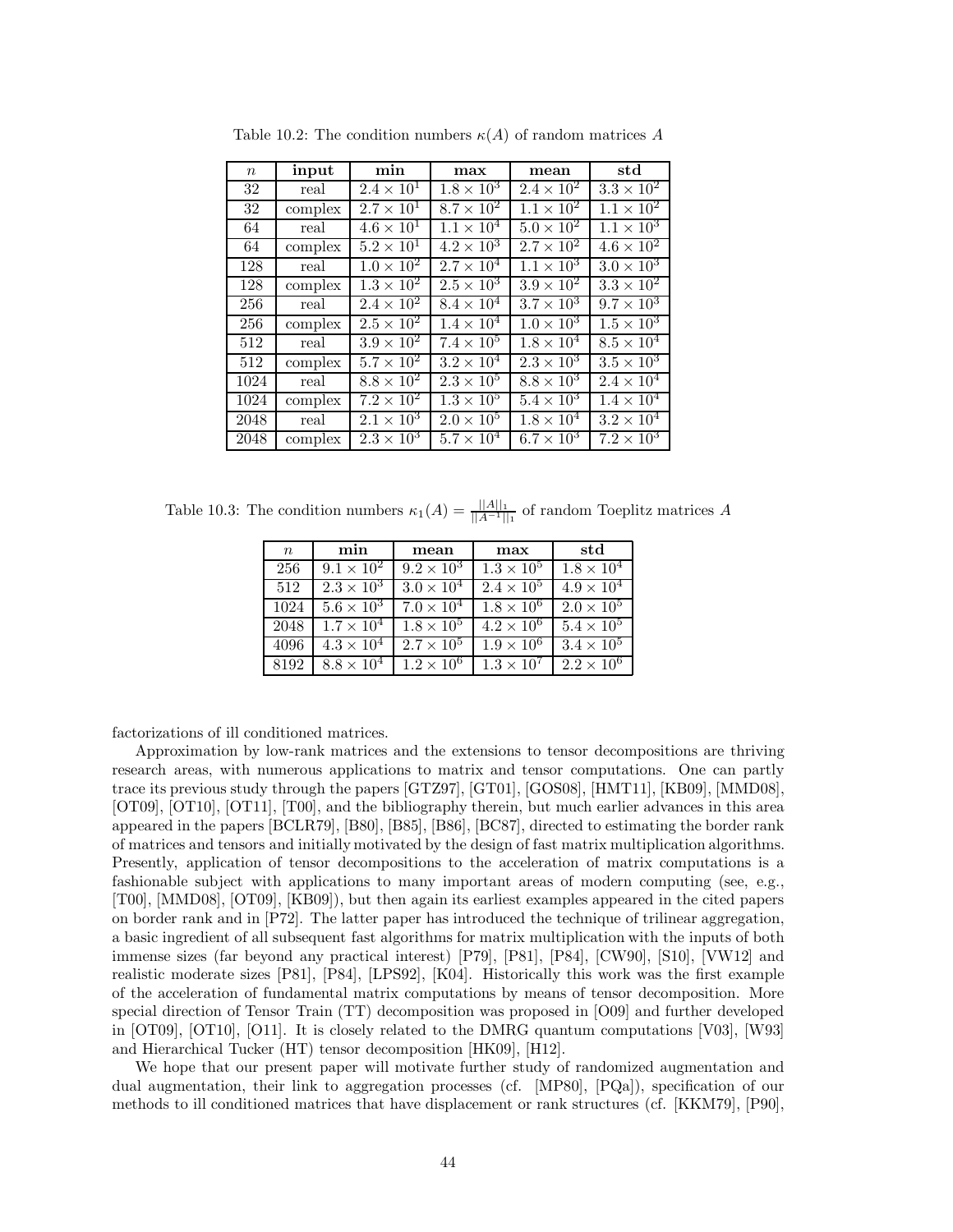| $\,n$   | min                 | mean                | max                        | std                 |
|---------|---------------------|---------------------|----------------------------|---------------------|
| 256     | $9.6 \times 10^{0}$ | $1.1 \times 10^{2}$ | $3.5 \times 10^{3}$        | $4.0 \times 10^{2}$ |
| 512     | $1.4 \times 10^1$   | $8.5 \times 10^{1}$ | $1.1 \times 10^{3}$        | $1.3 \times 10^2$   |
| 1024    | $1.9 \times 10^{1}$ | $1.0 \times 10^{2}$ | $5.9 \times 10^{2}$        | $8.6 \times 10^{1}$ |
| 2048    | $4.2 \times 10^1$   | $1.4 \times 10^{2}$ | $5.7 \times 10^2$          | $1.0 \times 10^2$   |
| 4096    | $6.0 \times 10^{1}$ | $2.6 \times 10^2$   | $3.5 \times 10^3$          | $4.2 \times 10^2$   |
| 8192    | $9.5 \times 10^{1}$ | $3.0 \times 10^{2}$ | $1.5 \times 10^3$          | $2.5 \times 10^2$   |
| 16384   | $1.2 \times 10^{2}$ | $4.2 \times 10^2$   | $3.\overline{6\times10^3}$ | $4.5 \times 10^{2}$ |
| 32768   | $2.3 \times 10^{2}$ | $7.5 \times 10^2$   | $5.6 \times 10^{3}$        | $7.1 \times 10^{2}$ |
| 65536   | $2.4 \times 10^{2}$ | $1.0 \times 10^{3}$ | $1.2 \times 10^{4}$        | $1.3 \times 10^3$   |
| 131072  | $3.9 \times 10^{2}$ | $1.4 \times 10^{3}$ | $5.5 \times 10^3$          | $9.0 \times 10^2$   |
| 262144  | $6.3 \times 10^2$   | $3.7 \times 10^3$   | $1.1 \times 10^{5}$        | $1.1 \times 10^{4}$ |
| 524288  | $8.0 \times 10^{2}$ | $3.2 \times 10^3$   | $3.1 \times 10^{4}$        | $3.7 \times 10^3$   |
| 1048576 | $1.2 \times 10^{3}$ | $4.8 \times 10^3$   | $3.1 \times 10^{4}$        | $5.1 \times 10^3$   |

Table 10.4: The condition numbers  $\kappa(A)$  of random circulant matrices A

[GKO95], [P01], [VBHK01], [EG99], [VVM07], [VVM08] on the displacement and rank structured matrices), and comparison and combination of our techniques with each other and various known methods, such as the techniques of [R90] (cf. our Remark 9.6), the homotopy continuation methods and Newton's structured iteration (cf. Section 8.3, [PKRK], [P01, Chapter 6], and [P10]). Formal and experimental support of weakly randomized preconditioning (using fewer random parameters) remains an important research challenge. Natural extensions of our study should also include lower estimates for the smallest singular value of a random  $m \times n$  matrix where  $m \gg n$  or  $n \gg m$ , further links between augmentation and additive preprocessing, and the refinement, development and testing of our algorithms.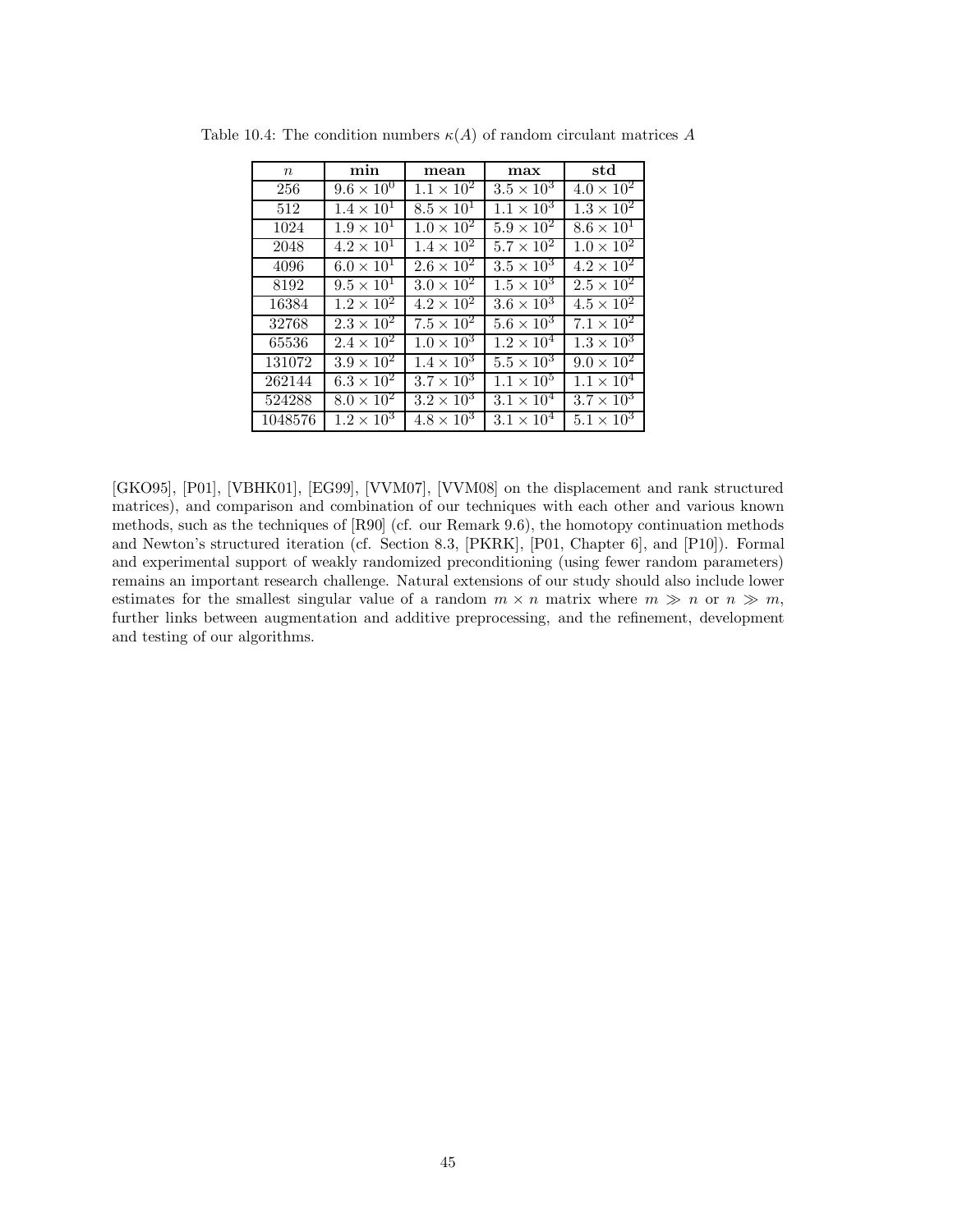| Type             | $\boldsymbol{r}$ | Cond $(C)$   |
|------------------|------------------|--------------|
| 1n               | $\overline{1}$   | $3.21E + 2$  |
| $\overline{1n}$  | $\overline{2}$   | $4.52E + 3$  |
| 1n               | $\overline{4}$   | $2.09E + 5$  |
| $\overline{1}$ n | 8                | $6.40E + 2$  |
| $\overline{1s}$  | $\overline{1}$   | $5.86E + 2x$ |
| $\overline{1s}$  | $\overline{2}$   | $1.06E + 4$  |
| $\overline{1}$ s | $\overline{4}$   | $1.72E + 3$  |
| $\overline{1}$ s | 8                | $5.60E + 3$  |
| $\overline{2n}$  | $\overline{1}$   | $8.05E + 1$  |
| 2n               | $\frac{2}{4}$    | $6.82E + 3$  |
| $\overline{2n}$  |                  | $2.78E + 4$  |
| 2n               | 8                | $3.59E + 3$  |
| $\overline{2s}$  | $\overline{1}$   | $1.19E + 3$  |
| $\overline{2s}$  | $\overline{2}$   | $1.96E + 3$  |
| $\overline{2s}$  | $\overline{4}$   | $1.09E + 4$  |
| $\overline{2s}$  | 8                | $9.71E + 3$  |
| $\overline{3n}$  | ī                | $2.02E + 4$  |
| 3n               | $\overline{2}$   | $1.53E + 3$  |
| $\overline{3n}$  | $\overline{4}$   | $6.06E + 2$  |
| $\overline{3n}$  | 8                | $5.67E + 2$  |
| $\overline{3s}$  | 1                | $2.39E + 4$  |
| $\overline{3s}$  | $\overline{4}$   | $1.69E + 3$  |
| $\overline{3s}$  | 8                | $6.74E + 3$  |
| $\overline{4n}$  | $\overline{1}$   | $4.93E + 2$  |
| 4n               | $\overline{2}$   | $4.48E + 2$  |
| $\overline{4n}$  | $\overline{4}$   | $2.65E + 2$  |
| $\overline{4n}$  | 8                | $1.64E + 2$  |
| 4s               | $\overline{1}$   | $1.45E + 3$  |
| $\overline{4s}$  | $\overline{2}$   | $5.11E + 2$  |
| $\overline{4s}$  | $\overline{4}$   | $7.21E + 2$  |
| $\overline{4s}$  | 8                | $2.99E + 2$  |

Table 10.5: Preconditioning tests

Table 10.6: Relative residual norms: randomized circulant GENP for well conditioned linear systems with ill conditioned leading blocks (cf. [PQZa, Table 2])

| dimension | iterations | min                                          | max                                           | mean                             | std                   |
|-----------|------------|----------------------------------------------|-----------------------------------------------|----------------------------------|-----------------------|
| 64        |            | $4.7 \times 10^{-14}$                        | $8.0 \times 10^{-11}$                         | $4.0 \times \overline{10^{-12}}$ | $1.1 \times 10^{-11}$ |
| 64        |            | $1.9 \times \overline{10^{-15}}$             | $5.3 \times 10^{-13}$                         | $2.3 \times 10^{-14}$            | $5.4 \times 10^{-14}$ |
| 256       |            | $1.7 \times 10^{-12}$   $1.4 \times 10^{-7}$ |                                               | $2.0 \times 10^{-9}$             | $1.5 \times 10^{-8}$  |
| 256       |            |                                              | $8.3 \times 10^{-15}$   $4.3 \times 10^{-10}$ | $4.5 \times 10^{-12}$            | $4.3 \times 10^{-11}$ |
| 1024      |            | $1.7 \times 10^{-10}$                        | $4.4 \times 10^{-9}$                          | $1.4 \times 10^{-9}$             | $2.1 \times 10^{-9}$  |
| 1024      |            | $3.4 \times 10^{-11}$                        | $9.9 \times 10^{-14}$ 6.8 $\times 10^{-14}$   |                                  | $2.7 \times 10^{-14}$ |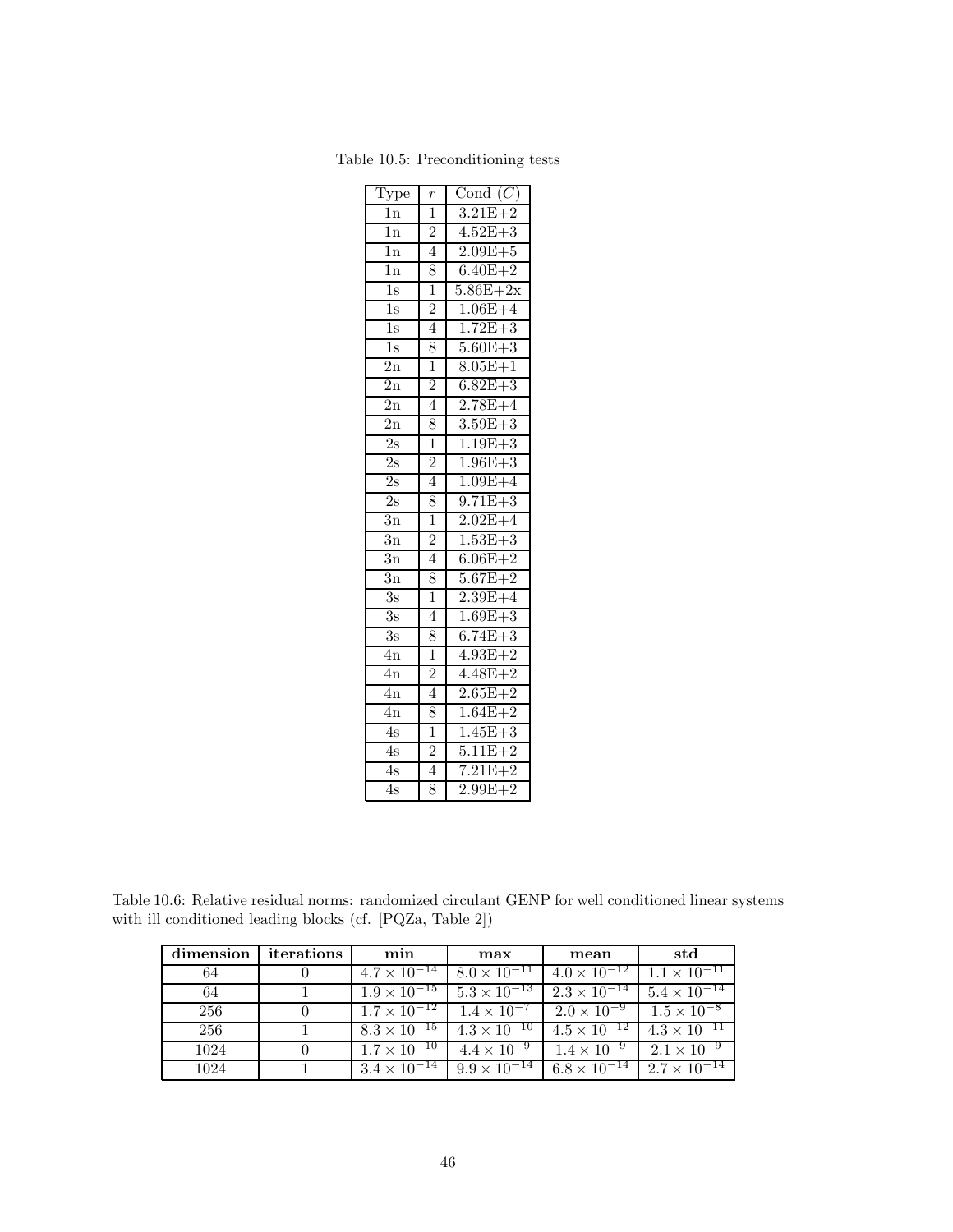| $\,r\,$         | $\kappa(C)$ or $\text{rrn}_i$ | $\mathbf n$ | min                               | max                               | mean                              | std                               |
|-----------------|-------------------------------|-------------|-----------------------------------|-----------------------------------|-----------------------------------|-----------------------------------|
| $\mathbf{1}$    | $\kappa(C)$                   | 64          | $2.38 \times 10^{+02}$            | $1.10 \times 10^{+05}$            | $6.25 \times 10^{+03}$            | $1.68 \times 10^{+04}$            |
| $\mathbf{1}$    | $\kappa(C)$                   | 128         | $8.\overline{61} \times 10^{+02}$ | $7.\overline{48 \times 10^{+06}}$ | $1.32 \times 10^{+05}$            | $7.98 \times 10^{+05}$            |
| $\mathbf 1$     | $\kappa(C)$                   | 256         | $9.70 \times 10^{+02}$            | $3.\overline{21 \times 10^{+07}}$ | $3.\overline{58 \times 10^{+05}}$ | $3.21 \times 10^{+06}$            |
| $\mathbf{1}$    | rn <sub>1</sub>               | 64          | $4.\overline{01 \times 10^{-10}}$ | $1.50 \times 10^{-07}$            | $5.\overline{30 \times 10^{-09}}$ | $1.59 \times 10^{-08}$            |
| $\mathbf{1}$    | $rn_1$                        | 128         | $7.71 \times 10^{-10}$            | $5.\overline{73 \times 10^{-07}}$ | $1.\overline{58 \times 10^{-08}}$ | $6.18 \times 10^{-08}$            |
| $\overline{1}$  | $rn_1$                        | 256         | $7.57 \times 10^{-10}$            | $3.2 \times 10^{-07}$             | $1.\overline{69 \times 10^{-08}}$ | $5.02 \times 10^{-08}$            |
| $\mathbf{1}$    | rn <sub>2</sub>               | 64          | $4.01 \times 10^{-10}$            | $1.50 \times 10^{-07}$            | $5.30 \times 10^{-09}$            | $1.59 \times 10^{-08}$            |
| $\mathbf{1}$    | rn <sub>2</sub>               | 128         | $7.71 \times 10^{-10}$            | $5.73 \times 10^{-07}$            | $1.58 \times 10^{-08}$            | $6.18 \times 10^{-08}$            |
| $\overline{1}$  | rn <sub>2</sub>               | 256         | $7.57 \times 10^{-10}$            | $3.22 \times 10^{-07}$            | $1.69 \times 10^{-08}$            | $5.02 \times 10^{-08}$            |
| $8\,$           | $\kappa(C)$                   | 64          | $1.26 \times \overline{10^{+03}}$ | $1.6\overline{1\times10^{+07}}$   | $2.68 \times 10^{+05}$            | $1.71 \times 10^{+06}$            |
| $\overline{8}$  | $\kappa(\overline{C})$        | 128         | $2.92 \times 10^{+03}$            | $3.\overline{42 \times 10^{+06}}$ | $1.\overline{58 \times 10^{+05}}$ | $4.12 \times 10^{+05}$            |
| $8\,$           | $\kappa(C)$                   | 256         | $1.39 \times 10^{+04}$            | $8.75 \times 10^{+07}$            | $1.\overline{12 \times 10^{+06}}$ | $8.74 \times 10^{+06}$            |
| $\overline{8}$  | $rn_1$                        | 64          | $3.\overline{39} \times 10^{-10}$ | $2.27 \times 10^{-06}$            | $2.74 \times 10^{-08}$            | $2.27 \times 10^{-07}$            |
| $\bf 8$         | rn <sub>1</sub>               | 128         | $4.53 \times 10^{-10}$            | $1.91 \times 10^{-07}$            | $1.03 \times 10^{-08}$            | $2.79 \times 10^{-08}$            |
| $8\,$           | $rn_1$                        | 256         | $8.\overline{74 \times 10^{-10}}$ | $1.\overline{73 \times 10^{-07}}$ | $7.86 \times 10^{-09}$            | $1.90 \times 10^{-08}$            |
| $8\,$           | rn <sub>2</sub>               | 64          | $1.54 \times 10^{-09}$            | $7.59 \times 10^{-06}$            | $8.87 \times 10^{-08}$            | $7.58 \times 10^{-07}$            |
| $\overline{8}$  | rn <sub>2</sub>               | 128         | $1.82 \times 10^{-09}$            | $7.27 \times 10^{-07}$            | $2.95 \times 10^{-08}$            | $8.\overline{57} \times 10^{-08}$ |
| 8               | rn <sub>2</sub>               | 256         | $2.62 \times 10^{-09}$            | $3.\overline{89 \times 10^{-07}}$ | $2.\overline{27 \times 10^{-08}}$ | $5.01 \times 10^{-08}$            |
| $32\,$          | $\kappa(C)$                   | 64          | $1.77 \times 10^{+03}$            | $9.68 \times 10^{+06}$            | $1.58 \times 10^{+05}$            | $9.70 \times 10^{+05}$            |
| $\overline{32}$ | $\kappa(C)$                   | 128         | $1.\overline{65 \times 10^{+04}}$ | $6.\overline{12 \times 10^{+07}}$ | $1.02 \times 10^{+06}$            | $6.19 \times 10^{+06}$            |
| $32\,$          | $\kappa(C)$                   | 256         | $3.57 \times 10^{+04}$            | $2.98 \times 10^{+08}$            | $4.12 \times 10^{+06}$            | $2.98 \times 10^{+07}$            |
| 32              | $rn_1$                        | 64          | $2.\overline{73 \times 10^{-10}}$ | $3.\overline{29 \times 10^{-08}}$ | $2.95 \times 10^{-09}$            | $4.93 \times 10^{-09}$            |
| $32\,$          | rn <sub>1</sub>               | 128         | $3.\overline{94 \times 10^{-10}}$ | $1.\overline{29 \times 10^{-07}}$ | $7.\overline{18 \times 10^{-09}}$ | $1.64 \times 10^{-08}$            |
| 32              | $rn_1$                        | 256         | $6.80 \times 10^{-10}$            | $4.00 \times 10^{-07}$            | $1.16 \times 10^{-08}$            | $4.27 \times 10^{-08}$            |
| 32              | rn <sub>2</sub>               | 64          | $2.\overline{10 \times 10^{-09}}$ | $1.\overline{49 \times 10^{-07}}$ | $1.\overline{55} \times 10^{-08}$ | $2.18 \times 10^{-08}$            |
| $32\,$          | rn <sub>2</sub>               | 128         | $2.79 \times 10^{-09}$            | $3.80 \times 10^{-07}$            | $3.81 \times 10^{-08}$            | $6.57 \times 10^{-08}$            |
| $32\,$          | rn <sub>2</sub>               | 256         | $5.\overline{35 \times 10^{-09}}$ | $1.05 \times 10^{-06}$            | $5.70 \times 10^{-08}$            | $1.\overline{35 \times 10^{-07}}$ |

Table 10.7: Tails of the SVDs and lower-rank approximations (cf. [PQ10])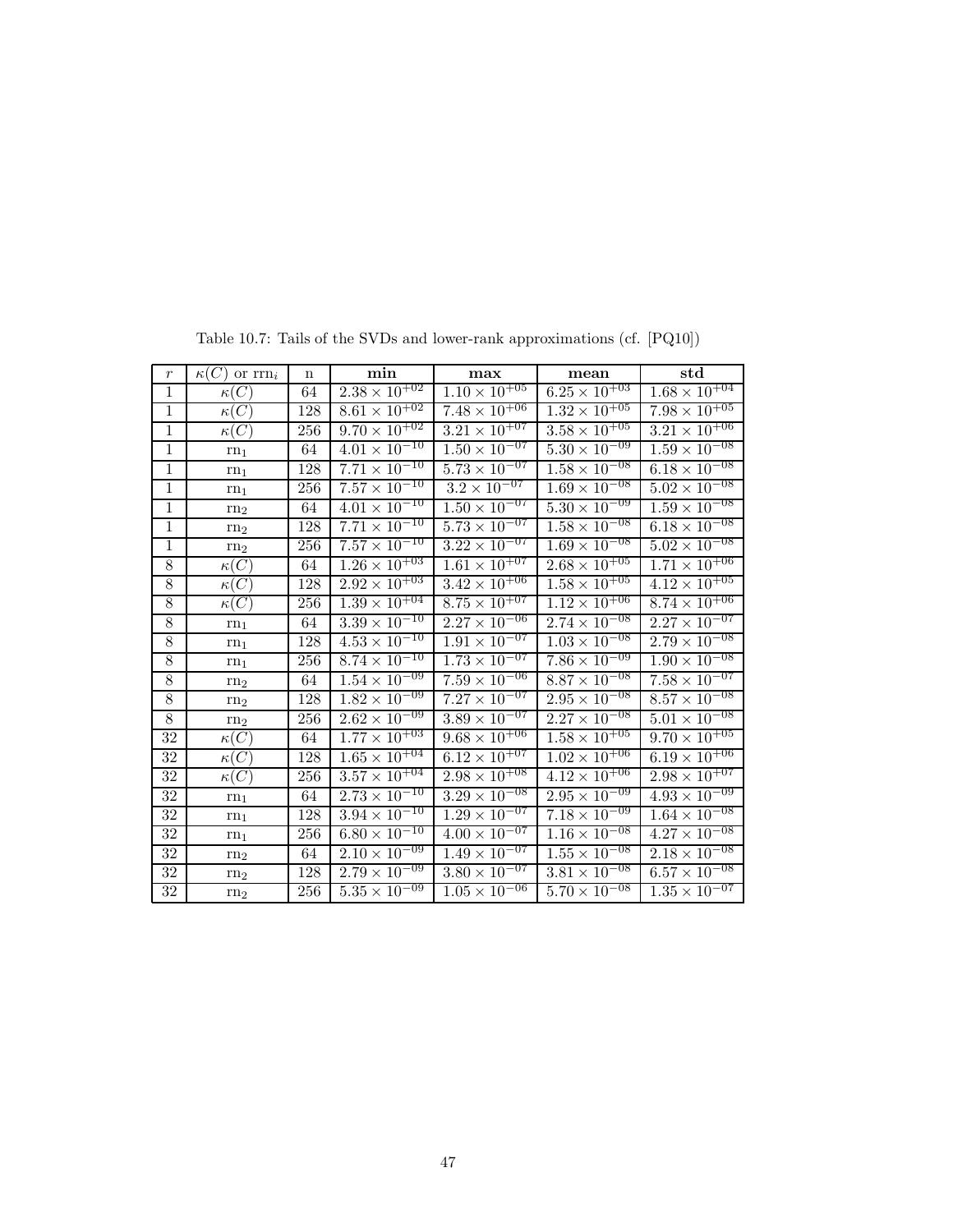| $\boldsymbol{q}$ | $\kappa(C_-)$ or $\text{rrn}_i$ | $\mathbf n$ | min                               | max                               | mean                              | $_{std}$                        |
|------------------|---------------------------------|-------------|-----------------------------------|-----------------------------------|-----------------------------------|---------------------------------|
| $\mathbf{1}$     | $\kappa(C_-)$                   | 64          | $1.83 \times 10^{+02}$            | $1.26 \times 10^{+06}$            | $1.74 \times 10^{+04}$            | $1.27\times10^{+05}$            |
| $\overline{1}$   | $\kappa(C_-)$                   | 128         | $6.75 \times 10^{+02}$            | $8.76 \times 10^{+05}$            | $2.\overline{35 \times 10^{+04}}$ | $9.10 \times 10^{+04}$          |
| $\overline{1}$   | $\kappa(C_-)$                   | 256         | $4.19 \times 10^{+03}$            | $5.82 \times 10^{+05}$            | $4.43 \times 10^{+04}$            | $8.98 \times 10^{+04}$          |
| $\,1$            | $\overline{\mathrm{rn}}^{(1)}$  | 64          | $2.43 \times 10^{-10}$            | $3.86 \times 10^{-08}$            | $2.55 \times 10^{-09}$            | $5.43\times10^{-09}$            |
| $\mathbf{1}$     | $\mathrm{rn}^{(1)}$             | 128         | $4.36 \times 10^{-10}$            | $1.15 \times 10^{-07}$            | $4.45 \times 10^{-09}$            | $1.24 \times 10^{-08}$          |
| $\mathbf 1$      | $rn^{(1)}$                      | 256         | $6.40 \times 10^{-10}$            | $3.17 \times 10^{-08}$            | $4.00 \times 10^{-09}$            | $5.16 \times 10^{-09}$          |
| $\,1$            | $\overline{\text{rn}^{(2)}}$    | 64          | $8.30 \times \overline{10^{-10}}$ | $3.86\times\overline{10^{-08}}$   | $2.81 \times 10^{-09}$            | $5.35\times10^{-09}$            |
| $\mathbf{1}$     | $\mathrm{rn}^{(2)}$             | 128         | $1.\overline{21 \times 10^{-9}}$  | $1.\overline{15 \times 10^{-07}}$ | $4.80 \times 10^{-09}$            | $1.23 \times 10^{-08}$          |
| $\mathbf{1}$     | $\overline{\text{rn}^{(2)}}$    | 256         | $1.72 \times 10^{-9}$             | $3.18 \times 10^{-08}$            | $4.53 \times 10^{-09}$            | $4.97 \times 10^{-09}$          |
| $\overline{8}$   | $\overline{\kappa(C_-)}$        | $64\,$      | $1.37 \times 10^{+03}$            | $1.87 \times 10^{+06}$            | $7.\overline{57} \times 10^{+04}$ | $2.16 \times 10^{+05}$          |
| $\overline{8}$   | $\kappa(C_-)$                   | 128         | $3.80 \times 10^{+03}$            | $8.64 \times 10^{+06}$            | $2.00 \times 10^{+05}$            | $8.73 \times 10^{+05}$          |
| $\overline{8}$   | $\kappa(C_-)$                   | 256         | $2.57 \times 10^{+04}$            | $1.54 \times 10^{+07}$            | $7.\overline{25 \times 10^{+05}}$ | $2.03 \times 10^{+06}$          |
| 8                | $\mathrm{rn}^{(1)}$             | 64          | $1.87 \times 10^{-9}$             | $4.48 \times 10^{-07}$            | $2.29 \times 10^{-08}$            | $5.20 \times 10^{-08}$          |
| 8                | $\mathrm{rn}^{(1)}$             | 128         | $3.04\times\overline{10^{-09}}$   | $3.73\times\overline{10^{-07}}$   | $2.72 \times \overline{10^{-08}}$ | $5.83\times10^{-08}$            |
| $8\,$            | $\overline{\text{rn}^{(1)}}$    | 256         | $3.78\times10^{-09}$              | $2.01\times10^{-06}$              | $4.81 \times 10^{-08}$            | $2.02\times\overline{10^{-07}}$ |
| $8\,$            | $\mathrm{rn}^{\left(2\right)}$  | 64          | $1.30 \times 10^{-09}$            | $2.47 \times 10^{-07}$            | $1.09 \times 10^{-08}$            | $2.70 \times 10^{-08}$          |
| 8                | $\overline{\text{rn}^{(2)}}$    | 128         | $1.\overline{85 \times 10^{-09}}$ | $1.50 \times 10^{-07}$            | $1.36 \times 10^{-08}$            | $2.75\times10^{-08}$            |
| $8\,$            | $\overline{\text{rn}^{(2)}}$    | 256         | $2.19 \times 10^{-09}$            | $1.10 \times 10^{-06}$            | $2.36 \times 10^{-08}$            | $1.10\times10^{-07}$            |
| 32               | $\kappa(C_{-})$                 | 64          | $3.75\times10^{+03}$              | $3.25 \times 10^{+07}$            | $6.01 \times 10^{+05}$            | $3.28 \times 10^{+06}$          |
| 32               | $\kappa(C_-)$                   | 128         | $2.41 \times 10^{+04}$            | $1.09 \times 10^{+08}$            | $1.95 \times 10^{+06}$            | $1.10 \times 10^{+07}$          |
| 32               | $\kappa(C_-)$                   | 256         | $1.33\times10^{+05}$              | $2.11 \times 10^{+10}$            | $2.\overline{18 \times 10^{+08}}$ | $2.11 \times 10^{+09}$          |
| 32               | $\overline{\mathrm{rn}}^{(1)}$  | 64          | $7.78 \times \overline{10^{-09}}$ | $1.39 \times 10^{-06}$            | $8.17 \times 10^{-08}$            | $1.94\times\overline{10^{-07}}$ |
| 32               | $\mathrm{rn}^{(1)}$             | 128         | $9.81\times10^{-09}$              | $2.35\times\overline{10^{-06}}$   | $1.17 \times 10^{-07}$            | $3.05\times\overline{10^{-07}}$ |
| 32               | $rn^{(1)}$                      | 256         | $2.05 \times 10^{-08}$            | $3.99\times\overline{10^{-06}}$   | $1.91 \times 10^{-07}$            | $5.06\times\overline{10^{-07}}$ |
| 32               | $\mathrm{rn}^{(2)}$             | 64          | $1.84 \times 10^{-09}$            | $2.62 \times 10^{-07}$            | $1.85 \times 10^{-08}$            | $4.09 \times 10^{-08}$          |
| 32               | $\mathrm{rn}^{(2)}$             | 128         | $2.47 \times 10^{-09}$            | $6.77 \times 10^{-07}$            | $2.93 \times 10^{-08}$            | $8.38 \times 10^{-08}$          |
| 32               | $\overline{\text{rn}^{(2)}}$    | 256         | $5.05 \times 10^{-09}$            | $8.85 \times 10^{-07}$            | $4.38 \times 10^{-08}$            | $1.14 \times 10^{-07}$          |

Table 10.8: Heads of SVDs and low-rank approximations via dual additive preprocessing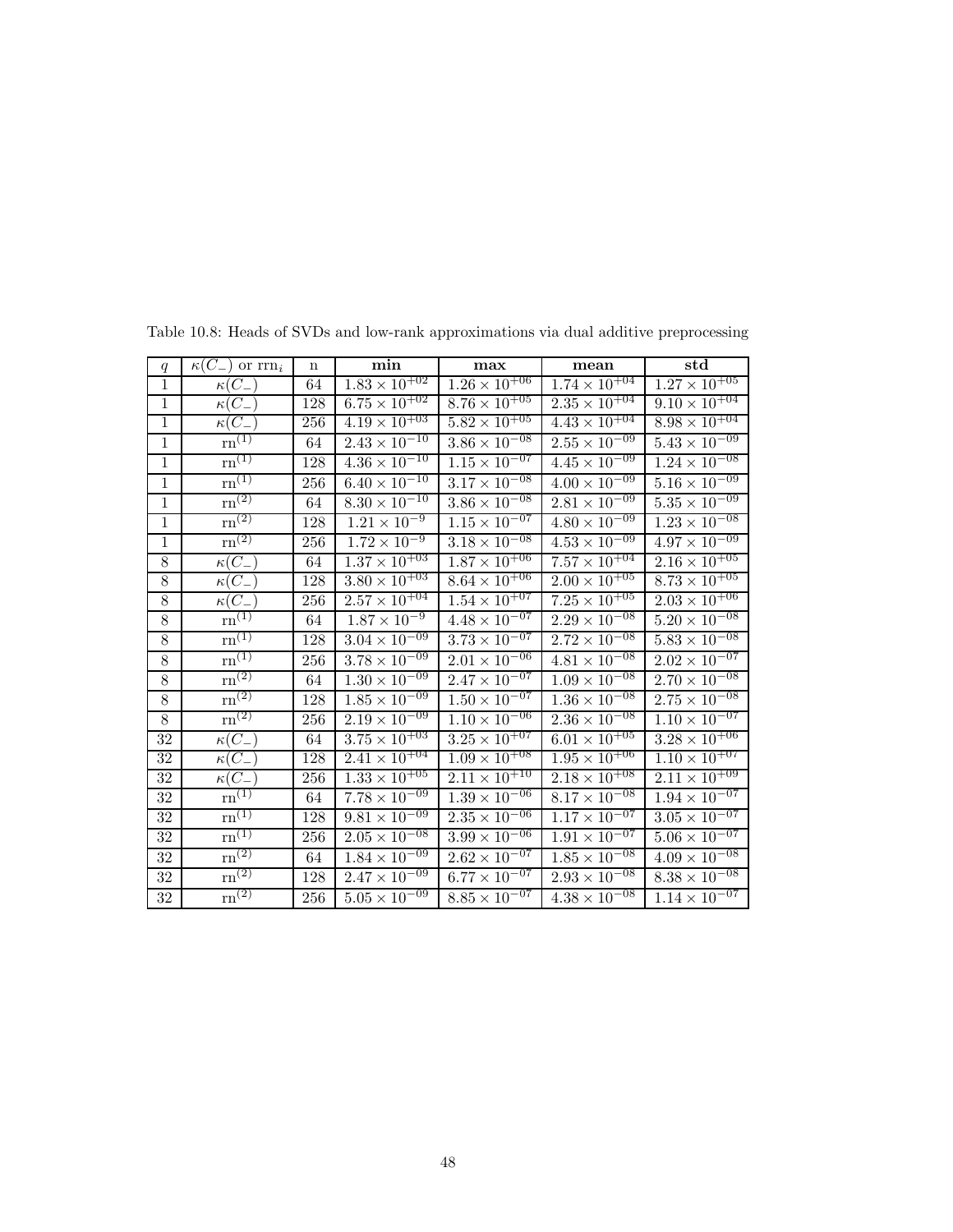| q            | $\text{rrn}_i$                 | $\mathbf n$ | min                               | max                    | mean                   | std                             |
|--------------|--------------------------------|-------------|-----------------------------------|------------------------|------------------------|---------------------------------|
| 1            | $\overline{\mathrm{rn}^{(1)}}$ | 64          | $2.35 \times 10^{-10}$            | $1.32 \times 10^{-07}$ | $3.58 \times 10^{-09}$ | $1.37 \times 10^{-08}$          |
| $\mathbf{1}$ | $\overline{\mathrm{rn}}^{(1)}$ | 128         | $4.41 \times 10^{-10}$            | $3.28 \times 10^{-08}$ | $3.55 \times 10^{-09}$ | $5.71 \times 10^{-09}$          |
| $\mathbf{1}$ | $\overline{\text{rn}^{(1)}}$   | 256         | $6.98 \times 10^{-10}$            | $5.57 \times 10^{-08}$ | $5.47 \times 10^{-09}$ | $8.63 \times 10^{-09}$          |
| $\mathbf{1}$ | $\overline{\mathrm{rn}}^{(2)}$ | 64          | $8.28 \times 10^{-10}$            | $1.32 \times 10^{-07}$ | $3.86 \times 10^{-09}$ | $1.36 \times 10^{-08}$          |
| 1            | $\mathrm{rn}^{(2)}$            | 128         | $1.21 \times 10^{-09}$            | $3.28 \times 10^{-08}$ | $3.91 \times 10^{-09}$ | $5.57\times\overline{10^{-09}}$ |
| 1            | $\mathrm{rn}^{\left(2\right)}$ | 256         | $1.74 \times 10^{-09}$            | $5.58 \times 10^{-08}$ | $5.96 \times 10^{-09}$ | $8.47 \times 10^{-09}$          |
| 8            | $\mathrm{rn}^{(1)}$            | 128         | $2.56 \times 10^{-09}$            | $1.16 \times 10^{-06}$ | $4.30 \times 10^{-08}$ | $1.45 \times 10^{-07}$          |
| 8            | $\mathrm{rn}^{(1)}$            | 256         | $4.45 \times 10^{-09}$            | $3.32 \times 10^{-07}$ | $3.40 \times 10^{-08}$ | $5.11 \times 10^{-08}$          |
| 8            | $\rm{rn}^{(2)}$                | 64          | $1.46 \times 10^{-09}$            | $9.56 \times 10^{-08}$ | $5.77 \times 10^{-09}$ | $1.06 \times 10^{-08}$          |
| 8            | $\mathrm{rn}^{(2)}$            | 128         | $1.64 \times 10^{-09}$            | $4.32 \times 10^{-07}$ | $1.86 \times 10^{-08}$ | $5.97 \times 10^{-08}$          |
| 8            | $\overline{\text{rn}^{(2)}}$   | 256         | $2.50 \times 10^{-09}$            | $1.56 \times 10^{-07}$ | $1.59 \times 10^{-08}$ | $2.47 \times 10^{-08}$          |
| 32           | $rn^{(1)}$                     | 64          | $6.80 \times 10^{-09}$            | $2.83 \times 10^{-06}$ | $1.01 \times 10^{-07}$ | $3.73 \times 10^{-07}$          |
| 32           | $rn^{(1)}$                     | 128         | $1.25 \times 10^{-08}$            | $6.77 \times 10^{-06}$ | $1.28 \times 10^{-07}$ | $6.76 \times 10^{-07}$          |
| 32           | $rn^{(1)}$                     | 256         | $1.85 \times \overline{10^{-08}}$ | $1.12 \times 10^{-06}$ | $1.02 \times 10^{-07}$ | $1.54 \times 10^{-07}$          |
| 32           | $\mathrm{rn}^{(2)}$            | 64          | $1.84 \times 10^{-09}$            | $6.50 \times 10^{-07}$ | $2.30 \times 10^{-08}$ | $8.28 \times 10^{-08}$          |
| 32           | $\overline{\mathrm{rn}}^{(2)}$ | 128         | $3.11 \times 10^{-09}$            | $1.45 \times 10^{-06}$ | $2.87 \times 10^{-08}$ | $1.45 \times 10^{-07}$          |
| 32           | $\overline{\mathrm{rn}}^{(2)}$ | 256         | $4.39 \times 10^{-09}$            | $2.16 \times 10^{-07}$ | $2.37 \times 10^{-08}$ | $3.34 \times 10^{-08}$          |

Table 10.9: Heads of SVDs and low-rank approximation with random multipliers

Table 10.10: Heads of SVDs and low-rank approximations with random Toeplitz multipliers

| q  | $\text{rrn}^{(i)}$ | $\mathbf n$ | min                               | max                               | mean                   | std                    |
|----|--------------------|-------------|-----------------------------------|-----------------------------------|------------------------|------------------------|
| 8  | $rm^{(1)}$         | 64          | $2.22 \times 10^{-09}$            | $7.89 \times 10^{-06}$            | $1.43 \times 10^{-07}$ | $9.17 \times 10^{-07}$ |
| 8  | $rm^{(1)}$         | 128         | $3.79 \times 10^{-09}$            | $4.39 \times 10^{-05}$            | $4.87 \times 10^{-07}$ | $4.39 \times 10^{-06}$ |
| 8  | $rm^{(1)}$         | 256         | $5.33 \times 10^{-09}$            | $3.06 \times 10^{-06}$            | $6.65 \times 10^{-08}$ | $3.12 \times 10^{-07}$ |
| 8  | $rm^{(2)}$         | 64          | $1.13 \times 10^{-\overline{09}}$ | $3.66 \times 10^{-06}$            | $6.37 \times 10^{-08}$ | $4.11 \times 10^{-07}$ |
| 8  | $rm^{(2)}$         | 128         | $1.81 \times 10^{-09}$            | $1.67 \times 10^{-05}$            | $1.90 \times 10^{-07}$ | $1.67 \times 10^{-06}$ |
| 8  | $\text{rrn}^{(2)}$ | 256         | $2.96 \times 10^{-09}$            | $1.25 \times 10^{-06}$            | $2.92 \times 10^{-08}$ | $1.28 \times 10^{-07}$ |
| 32 | $rm^{(1)}$         | 64          | $6.22 \times 10^{-09}$            | $5.00 \times 10^{-\overline{07}}$ | $4.06 \times 10^{-08}$ | $6.04 \times 10^{-08}$ |
| 32 | $rm^{(1)}$         | 128         | $2.73 \times 10^{-08}$            | $4.88 \times 10^{-06}$            | $2.57 \times 10^{-07}$ | $8.16 \times 10^{-07}$ |
| 32 | $rm^{(1)}$         | 256         | $1.78 \times 10^{-08}$            | $1.25 \times 10^{-06}$            | $1.18 \times 10^{-07}$ | $2.03 \times 10^{-07}$ |
| 32 | $rm^{(2)}$         | 64          | $1.64 \times 10^{-09}$            | $1.26 \times 10^{-07}$            | $9.66 \times 10^{-09}$ | $1.48 \times 10^{-08}$ |
| 32 | $rm^{(2)}$         | 128         | $5.71 \times 10^{-09}$            | $9.90 \times 10^{-07}$            | $5.50 \times 10^{-08}$ | $1.68 \times 10^{-07}$ |
| 32 | $rm^{(2)}$         | 256         | $4.02 \times 10^{-09}$            | $2.85 \times 10^{-07}$            | $2.74 \times 10^{-08}$ | $4.48 \times 10^{-08}$ |

Table 10.11: Relative residual norms: ill conditioned linear systems via nmb approximation and block triangulation

| $n_{\rm c}$ | r                           | min                    | max                   | mean                   | std                                               |
|-------------|-----------------------------|------------------------|-----------------------|------------------------|---------------------------------------------------|
| 32          |                             | $1.49 \times 10^{-13}$ | $1.36 \times 10^{-9}$ | $4.25 \times 10^{-11}$ | $1.56 \times 10^{-10}$                            |
| 32          |                             | $3.70 \times 10^{-13}$ | $2.13 \times 10^{-8}$ | $3.83 \times 10^{-10}$ | $2.35 \times 10^{-9}$                             |
| 32          |                             | $9.33 \times 10^{-13}$ | $1.08 \times 10^{-8}$ | $3.37 \times 10^{-10}$ | $1.26 \times 10^{-9}$                             |
| 64          |                             | $1.11 \times 10^{-12}$ | $6.87 \times 10^{-9}$ | $2.03 \times 10^{-10}$ | $7.49 \times 10^{-10}$                            |
| 64          | $\mathcal{D}_{\mathcal{L}}$ | $1.53 \times 10^{-12}$ | $1.21 \times 10^{-8}$ | $5.86 \times 10^{-10}$ | $\frac{1.77 \times 10^{-9}}{1.77 \times 10^{-9}}$ |
|             |                             | $2.21 \times 10^{-12}$ | $1.27 \times 10^{-7}$ | $1.69 \times 10^{-9}$  | $1.28 \times 10^{-8}$                             |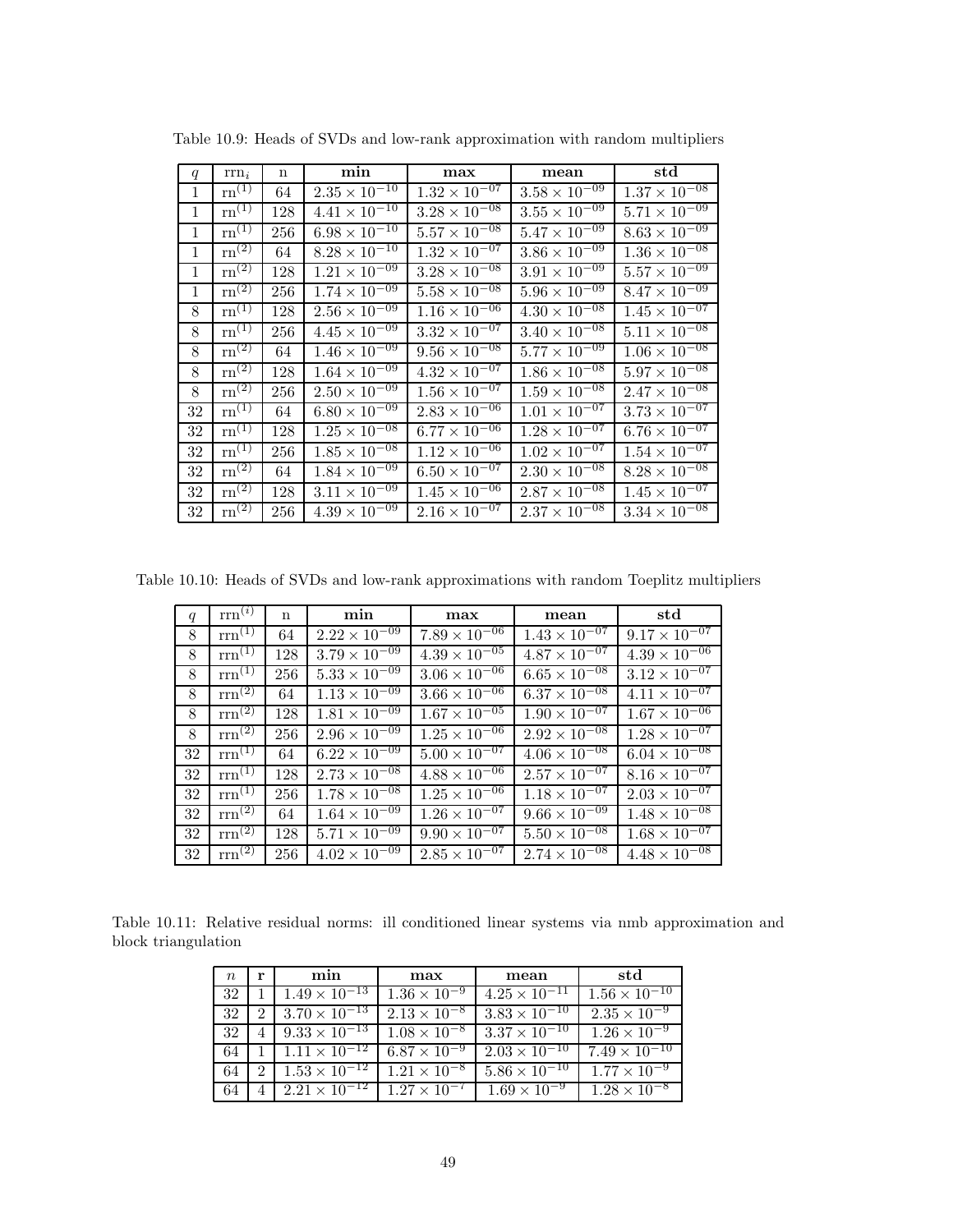| $n_{\rm c}$ | r                           | min                   | max                  | mean                  | std                  |
|-------------|-----------------------------|-----------------------|----------------------|-----------------------|----------------------|
| 32          |                             | $6.34 \times 10^{-3}$ | $7.44 \times 10^{1}$ | $1.74 \times 10^{0}$  | $7.53 \times 10^{0}$ |
| 32          | $\mathcal{D}_{\mathcal{L}}$ | $2.03 \times 10^{-2}$ | $1.32 \times 10^{1}$ | $9.19 \times 10^{-1}$ | $1.62 \times 10^{0}$ |
| 32          |                             | $4.57 \times 10^{-2}$ | $1.36 \times 10^{1}$ | $1.14 \times 10^{0}$  | $1.93 \times 10^{0}$ |
| 64          |                             | $3.82 \times 10^{-3}$ | $9.93 \times 10^{0}$ | $1.03 \times 10^{0}$  | $1.66 \times 10^{0}$ |
| 64          | 2                           | $1.96 \times 10^{-2}$ | $1.27 \times 10^{2}$ | $3.09 \times 10^{0}$  | $1.40 \times 10^{1}$ |
| 64          |                             | $7.13 \times 10^{-3}$ | $6.63 \times 10^{0}$ | $8.23 \times 10^{-1}$ | $1.20 \times 10^{0}$ |

Table 10.12: Relative residual norms: ill conditioned linear systems with MLDIVIDE(A,B)

Table 10.13: Relative residual norms: ill conditioned linear systems with dual additive preprocessing and block triangulation

| $\,n$ | q | min                    | max                    | mean                   | std                    |
|-------|---|------------------------|------------------------|------------------------|------------------------|
| 32    |   | $2.33 \times 10^{-14}$ | $2.28 \times 10^{-06}$ | $2.31 \times 10^{-08}$ | $2.28 \times 10^{-07}$ |
| 32    | 2 | $3.40 \times 10^{-13}$ | $4.93 \times 10^{-08}$ | $9.11 \times 10^{-10}$ | $5.71 \times 10^{-09}$ |
| 32    |   | $5.97 \times 10^{-13}$ | $1.63 \times 10^{-07}$ | $2.22 \times 10^{-09}$ | $1.64 \times 10^{-08}$ |
| 64    |   | $3.90 \times 10^{-14}$ | $2.78 \times 10^{-05}$ | $2.81 \times 10^{-07}$ | $2.78 \times 10^{-06}$ |
| 64    |   | $3.53 \times 10^{-13}$ | $3.76 \times 10^{-08}$ | $1.13 \times 10^{-09}$ | $4.72 \times 10^{-09}$ |
| 64    |   | $3.54 \times 10^{-12}$ | $2.53 \times 10^{-07}$ | $5.19 \times 10^{-09}$ | $2.83 \times 10^{-08}$ |

Table 10.14: Relative residual norms: ill conditioned linear system with random multipliers and block triangulation

| $n_{\rm c}$ | a                           | min                    | max                    | mean                   | std                    |
|-------------|-----------------------------|------------------------|------------------------|------------------------|------------------------|
| 32          |                             | $7.08 \times 10^{-30}$ | $4.00 \times 10^{-23}$ | $4.52 \times 10^{-25}$ | $4.01 \times 10^{-24}$ |
| 32          | $\mathcal{D}_{\mathcal{L}}$ | $7.49 \times 10^{-30}$ | $2.29 \times 10^{-21}$ | $2.77 \times 10^{-23}$ | $2.33 \times 10^{-22}$ |
| 32          | $-4$                        | $1.46 \times 10^{-28}$ | $1.63 \times 10^{-07}$ | $4.83 \times 10^{-25}$ | $2.73 \times 10^{-24}$ |
| 64          | $\mathbf{1}$                | $1.13 \times 10^{-29}$ | $1.01 \times 10^{-24}$ | $2.31 \times 10^{-26}$ | $1.11 \times 10^{-25}$ |
| 64          | $\mathcal{D}_{\mathcal{L}}$ | $6.60 \times 10^{-29}$ | $6.90 \times 10^{-24}$ | $1.45 \times 10^{-25}$ | $7.73 \times 10^{-25}$ |
| 64          | 4                           | $2.60 \times 10^{-28}$ | $1.41 \times 10^{-21}$ | $1.61 \times 10^{-23}$ | $1.42 \times 10^{-22}$ |

Table 10.15: Relative residual norms: ill conditioned linear systems with the SMW formula

| $n_{\rm c}$ | r             | min                                      | max                    | mean                   | std                    |
|-------------|---------------|------------------------------------------|------------------------|------------------------|------------------------|
| 64          |               | $1.18 \times 10^{-15}$                   | $6.30 \times 10^{-13}$ | $2.37 \times 10^{-14}$ | $7.45 \times 10^{-14}$ |
| 64          | 2             | $3.42 \times 10^{-15}$                   | $1.94 \times 10^{-10}$ | $2.15 \times 10^{-12}$ | $1.94 \times 10^{-11}$ |
| 64          |               | $6.66 \times 10^{-15}$                   | $1.25 \times 10^{-10}$ | $1.82 \times 10^{-12}$ | $1.25 \times 10^{-11}$ |
| 128         |               | $5.79 \times 10^{-15}$                   | $4.85 \times 10^{-12}$ | $1.21 \times 10^{-13}$ | $4.96 \times 10^{-13}$ |
| 128         | $\mathcal{D}$ | $1.45 \times 10^{-14}$                   | $1.85 \times 10^{-11}$ | $5.23 \times 10^{-13}$ | $1.88 \times 10^{-12}$ |
| 128         |               | $4 \mid 8.41 \times \overline{10^{-14}}$ | $4.75 \times 10^{-11}$ | $2.89 \times 10^{-12}$ | $5.95 \times 10^{-12}$ |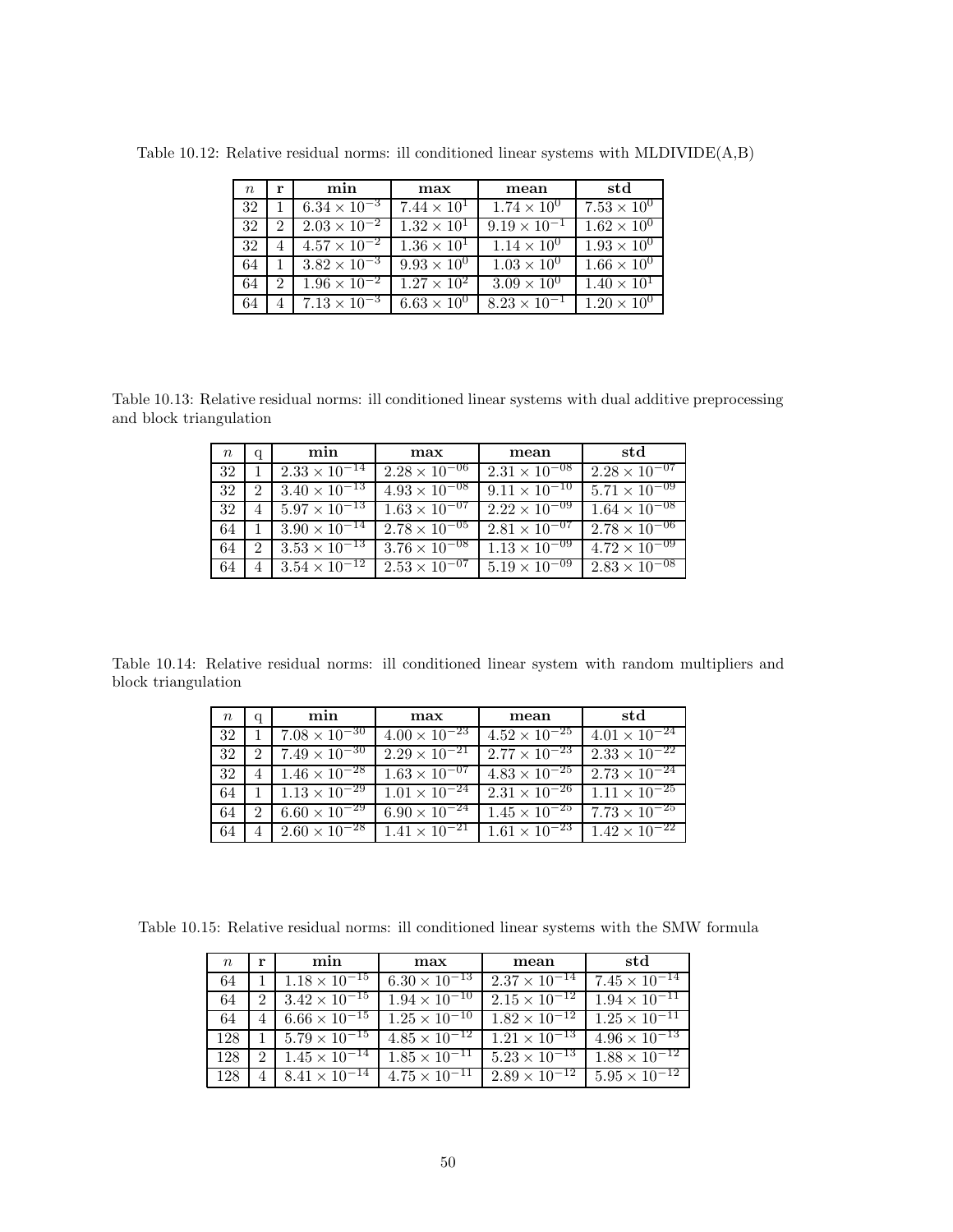Table 10.16: The CPU time (in cycles) for solving an ill conditioned real symmetric Toeplitz linear system

| $\, n \,$ | Alg. 6.1 | OR      | <b>SVD</b> | QR/Alg. 6.1 | SVD/Alg. 6.1 |
|-----------|----------|---------|------------|-------------|--------------|
| 512       | 56.3     | 148.4   | 4134.8     | 2.6         | 73.5         |
| 1024      | 120.6    | 1533.5  | 70293.1    | 12.7        | 582.7        |
| 2048      | 265.0    | 11728.1 |            | 44.3        |              |
| 4096      | 589.4    |         |            |             |              |
| 8192      | 1304.8   |         |            |             |              |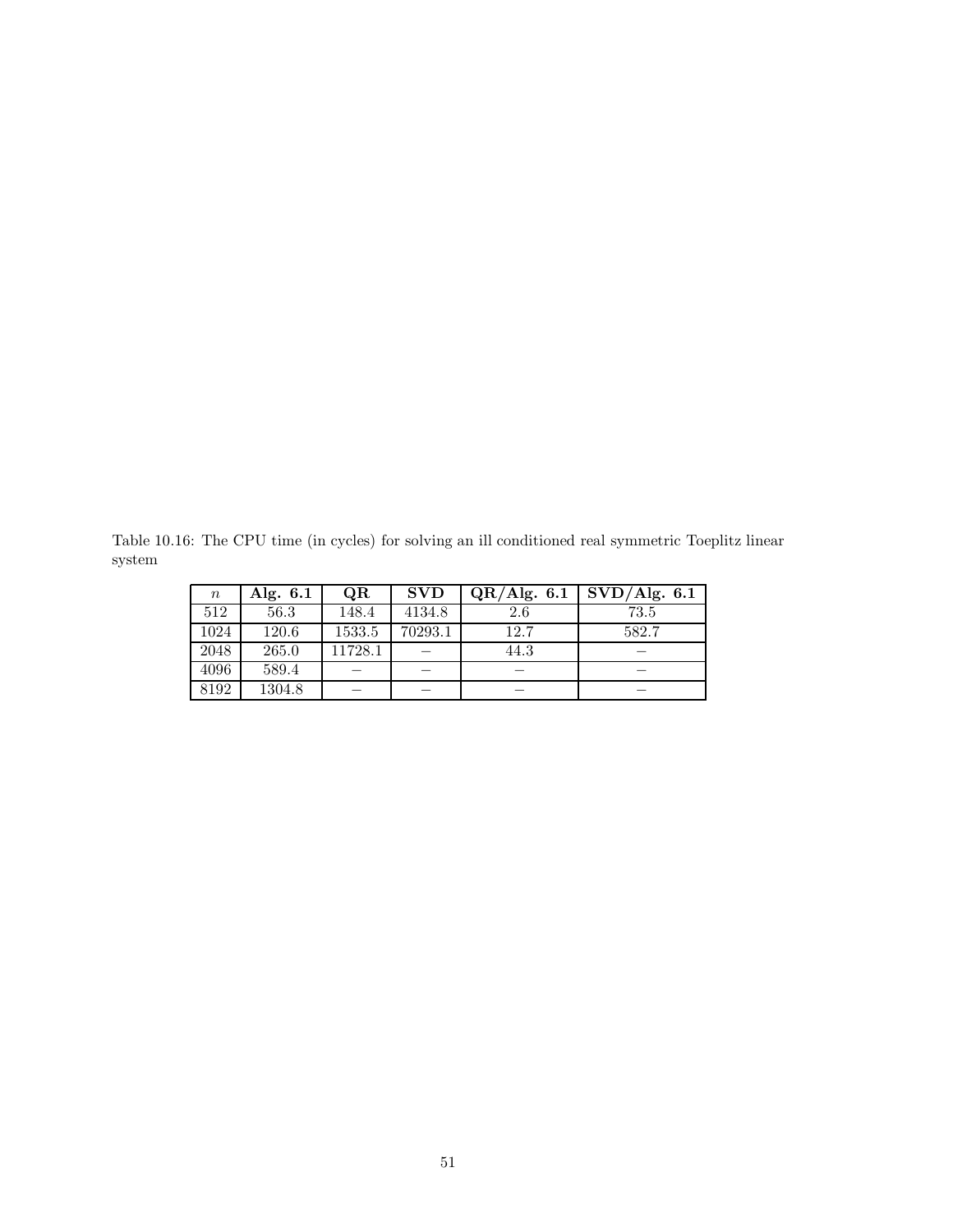# **Appendix**

# **A Operations with structured matrices in terms of their displacements**

The following simple theorem can be found in [P00] or [P01, Section 1.5].

**Theorem A.1.** *Assume five matrices*  $A$ *,*  $B$ *,*  $C$ *,*  $M$  *and*  $N$  *and*  $a$  *pair of scalars*  $\alpha$  *and*  $\beta$ *. Then as long as the matrix sizes are compatible we have*

$$
A(\alpha M + dN) - (\alpha M + \beta N)B = \alpha (AM - MB) + \beta (AN - NB), \tag{A.1}
$$

$$
A^T M^T - B^T M^T = -(BM - MA)^T,
$$
\n(A.2)

$$
A(MN) - (MN)C = (AM - MB)N + M(BN - NC). \tag{A.3}
$$

*Furthermore for a nonsingular matrix M we have*

$$
AM^{-1} - M^{-1}B = -M^{-1}(BM - MA)M^{-1}.
$$
\n(A.4)

**Corollary A.1.** *Under the assumptions of Theorem A.1 we have*

$$
G_{A,B}(\alpha M + \beta N) = (\alpha G_{A,B}(M) | \beta G_{A,B}(N)),
$$
\n(A.5)

$$
H_{A,B}(\alpha M + \beta N) = (\alpha H_{A,B}(M) | \beta H_{A,B}(N)),
$$
\n(A.6)

$$
G_{A,B}(M^T) = -H_{B^T,A^T}(M^T), \ H_{A,B}(M^T) = G_{B^T,A^T}(M^T), \tag{A.7}
$$

$$
G_{A,C}(MN) = (G_{A,B}(M) \mid MG_{B,C}(N)),
$$
\n(A.8)

$$
H_{A,C}(MN) = (N^T H_{A,B}(M) | H_{B,C}(N)),
$$
\n(A.9)

$$
G_{A,B}(M^{-1}) = -M^{-1}G_{B,A}(M), H_{A,B}(M^{-1}) = M^{-T}H_{B,A}(M)
$$
\n(A.10)

*and consequently*

$$
d_{A,B}(\alpha M + \beta N) \le d_{A,B}(M) + d_{A,B}(N),\tag{A.11}
$$

$$
d_{A,B}(M^T) = d_{B^T, A^T}(M),
$$
\n(A.12)

$$
d_{A,C}(MN) \le d_{A,B}(M) + d_{B,C}(N),\tag{A.13}
$$

$$
d_{A,B}(M^{-1}) = d_{B,A}(M). \tag{A.14}
$$

# **B Uniform random sampling and nonsingularity of random matrices**

*Uniform random sampling* of elements from a finite set  $\Delta$  is their selection from this set at random, independently of each other and under the uniform probability distribution on the set  $\Delta$ .

**Theorem B.1.** *Under the assumptions of Lemma 3.1 let the values of the variables of the polynomial be randomly and uniformly sampled from a finite set* ∆*. Then the polynomial vanishes with a*  $\frac{d}{\Delta}$ *, probability at most*  $\frac{d}{\Delta}$ *.* 

**Corollary B.1.** Let the entries of a general or Toeplitz  $m \times n$  matrix have been randomly and *uniformly sampled from a finite set*  $\Delta$  *of cardinality*  $|\Delta|$  *(in any fixed ring). Let*  $l = \min\{m, n\}$ *. Then* (a) every  $k \times k$  *submatrix*  $M$  *for*  $k \leq l$  *is nonsingular with a probability at least*  $1 - \frac{k}{|\Delta|}$  *and (b) is strongly nonsingular with a probability at least*  $1 - \sum_{i=1}^{k} \frac{i}{|\Delta|} = 1 - \frac{(k+1)k}{2|\Delta|}$ . Furthermore *(c) if* 

*the submatrix M is indeed nonsingular, then any entry of its inverse is nonzero with a probability*  $at$  *least*  $1 - \frac{k-1}{|\Delta|}$ *.*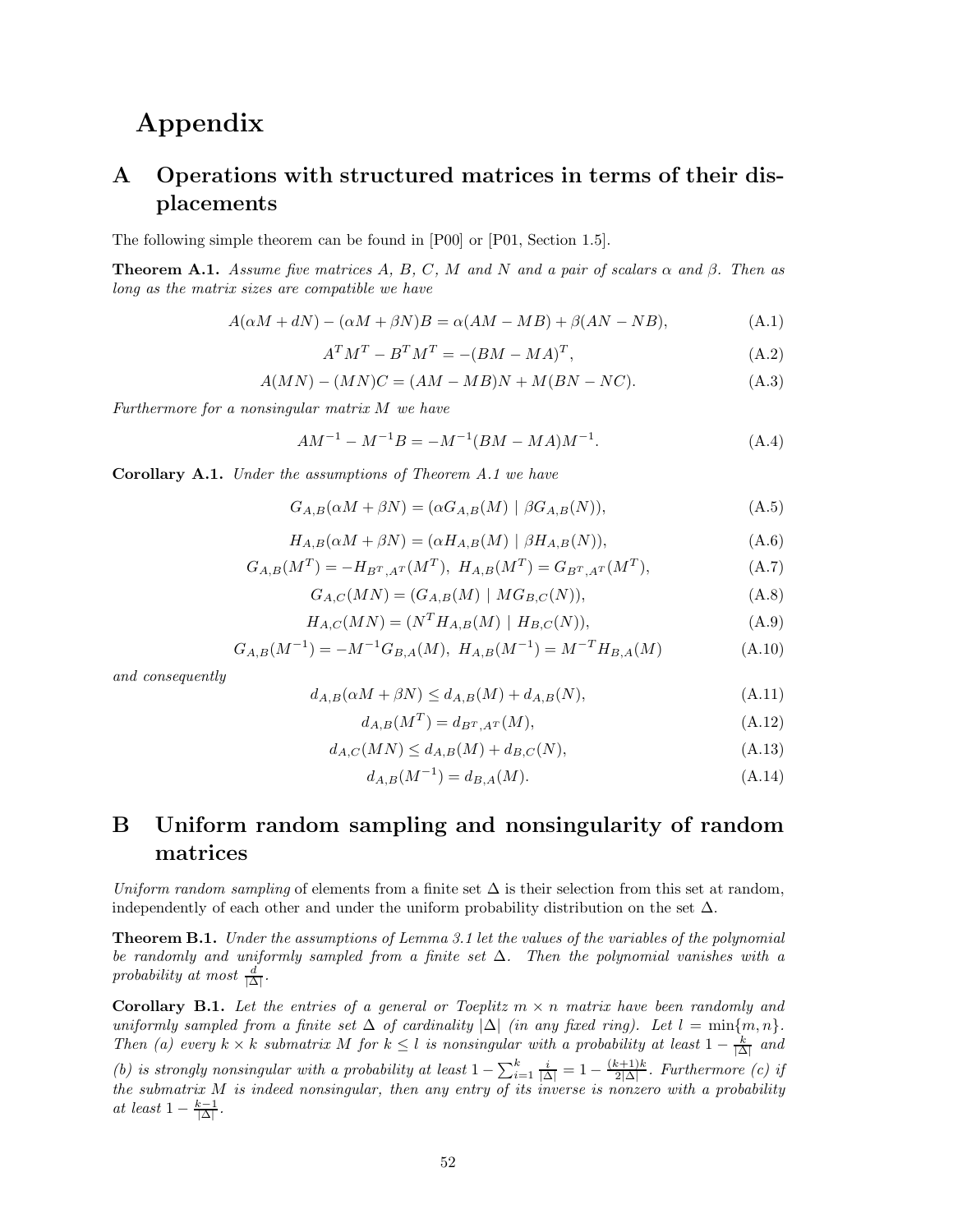*Proof.* The claimed properties of nonsingularity and nonvanishing hold for generic matrices. The singularity of a  $k \times k$  matrix means that its determinant vanishes, but the determinant is a polynomial of total degree *k* in the entries. Therefore Theorem B.1 implies parts (a) and consequently (b). Part (c) follows because a fixed entry of the inverse vanishes if and only if the respective entry of the adjoint vanishes, but up to the sign the latter entry is the determinant of a  $(k-1)\times(k-1)$  submatrix of the input matrix  $M$ , and so it is a polynomial of degree  $k-1$  in its entries. 口

# **C Extremal singular values of random complex matrices**

We have assumed dealing with real random matrices and vectors throughout the paper, but most of our study can be readily extended to the computations in the field  $\mathbb C$  of complex numbers if we replace the transposes  $A^T$  by the Hermitian transposes  $A^H$ . All the results of Section 3.2 apply to this case equally well. Below we elaborate upon the respective extension of our probabilistic bounds on the norms and singular values.

**Definition C.1.** *The set*  $\mathcal{G}^{m \times n}_{\mathbb{C},\mu,\sigma}$  *of complex Gaussian random*  $m \times n$  *matrices with a mean*  $\mu$  *and a variance*  $\sigma$  *is the set*  $\{A + B\sqrt{-1}\}$  *for*  $(A | B) \in \mathcal{G}_{\mu,\sigma}^{m \times 2n}$  *(cf. Definition 3.2).* 

We can immediately extend Theorem 3.2 to the latter matrices. Let us extend Theorem 3.1. Its original proof in [SST06] relies on the following result.

**Lemma C.1.** *Suppose y is a positive number;*  $\mathbf{w} \in \mathbb{R}^{n \times 1}$  *is any fixed real unit vector,*  $||\mathbf{w}|| = 1$ *,*  $A \in \mathcal{G}_{\mu,\sigma}^{n \times n}$  *and therefore is nonsingular with probability* 1*. Then* 

Probability
$$
\{||A^{-1}\mathbf{w}|| > 1/y\} \le \sqrt{\frac{2}{\pi}} \frac{y}{\sigma}
$$
 for  $j = 1, ..., n$ .

The following lemma and corollary extend Lemmas 3.2 and C.1 to the complex case.

**Lemma C.2.** *The bound of Lemma 3.2 also holds provided*  $\mathbf{t} = \mathbf{q} + \mathbf{r} \sqrt{-1}$  *is a fixed complex unit vector and*  $\mathbf{b} = \mathbf{f} + \mathbf{g}\sqrt{-1} \in \mathcal{G}_{\mathbb{C},\mu,\sigma}^{n\times1}$  *is a complex vector such that* **f**, **g**, **q** *and* **r** *are real vectors,*  $||{\bf t}|| = 1$ *, and the vectors* **f** *and* **g** *are in*  $\mathcal{G}_{\mu,\sigma}^{n\times1}$ *.* 

*Proof.* We have  $\mathbf{t}^H \mathbf{b} = \mathbf{q}^T \mathbf{f} + \mathbf{r}^T \mathbf{g} + (\mathbf{q}^T \mathbf{g} - \mathbf{r}^T \mathbf{f}) \sqrt{-1}$ , and so  $|\mathbf{t}^H \mathbf{b}|^2 = |\mathbf{q}^T \mathbf{f} + \mathbf{r}^T \mathbf{g}|^2 + |\mathbf{q}^T \mathbf{g} - \mathbf{r}^T \mathbf{f}|^2$ . Hence  $|\mathbf{t}^H \mathbf{b}| \geq |\mathbf{q}^T \mathbf{f} + \mathbf{r}^T \mathbf{g}| = |\mathbf{u}^T \mathbf{v}| \text{ where } \mathbf{u}^T = (\mathbf{q}^T \mid \mathbf{r}^T) \text{ and } \mathbf{v} = (\mathbf{f}^T \mid \mathbf{g}^T)^T.$  Note that  $\mathbf{v} \in \mathcal{G}_{\mu, \sigma}^{1 \times 2n}$ and  $||\mathbf{u}|| = ||\mathbf{t}|| = 1$  and apply Lemma 3.2 to real vectors **u** and **v** replacing **b** and **t**.

**Corollary C.1.** *Suppose y is a positive number and suppose a matrix*  $A \in \mathcal{G}_{\mathbb{C},\mu,\sigma}^{n \times n}$  *and therefore is nonsingular with probability* 1*. Then*

Probability
$$
\{||A^{-1}\mathbf{e}_j|| > 1/y\} \le \sqrt{\frac{2}{\pi}} \frac{y}{\sigma}
$$
 for  $j = 1, ..., n$ .

*Proof.* In the case of real matrices *A* the corollary is supported by the argument in the proof of [SST06, Lemma 3.2], which employs the well known estimate that we state as our Lemma 3.2. Now we employ Lemma C.2 instead of this estimate, otherwise keep the same argument as in [SST06], and arrive at Corollary C.1. □

**Corollary C.2.** *Under the assumptions of Corollary C.1 we have*  $||A^{-1}|| \le \sum_{j=1}^{n} X_j$  *where*  $X_j$  *are nonnegative random variables such that*

Probability{
$$
X_j > 1/y
$$
}  $\leq \sqrt{\frac{2}{\pi}} \frac{y}{\sigma}$  for  $j = 1, ..., n$ .

*Proof.* Recall that for any  $n \times n$  matrix B we have  $||B|| = ||Bw||$  for some unit vector  $w =$ *Proof.* Recall that for any  $n \times n$  matrix B we have  $||B|| = ||B\mathbf{w}||$  for some unit vector  $\mathbf{w} = \sum_{j=1}^{n} w_j \mathbf{e}_j$ . We have  $|w_j| \le ||\mathbf{w}|| = 1$  for all j. Substitute  $B = A^{-1}$  and obtain  $||A^{-1}|| = ||A^{-1}\mathbf{w}|| =$  $||\sum_{j=1}^n A^{-1}w_j \mathbf{e}_j|| \le \sum_{j=1}^n |w_j| ||A^{-1} \mathbf{e}_j||$ , and so  $||A^{-1}|| \le \sum_{j=1}^n X_j$  where  $X_j = ||A^{-1} \mathbf{e}_j||$  for all j. It remains to combine this bound with Corollary C.1.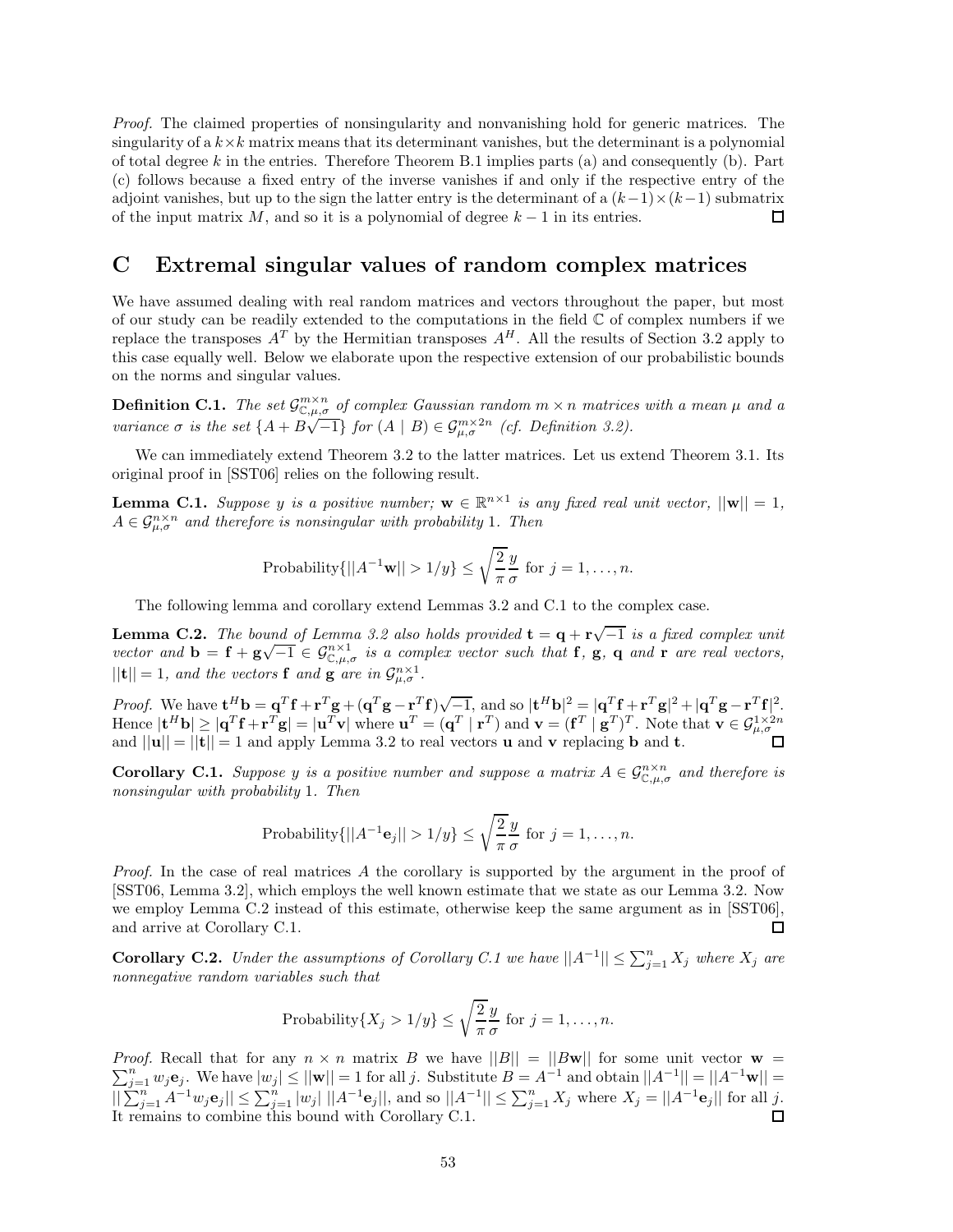The corollary implies that Probability $\{||A^{-1}|| > 1/y\}$  converges to 0 proportionally to *y* as  $y \to 0$ , which can be viewed as an extension of Theorem 3.1 to the case of complex inputs. One can deduce similar extensions of Theorems 3.4–3.6. The resulting estimates are a little weaker than in Section 3.3, being overly pessimistic; actually random complex matrices are a little better conditioned than random real matrices (see [E88], [ES05], [CD05] and our Table 10.2).

**Acknowledgement:** Our research has been supported by NSF Grant CCF-1116736 and PSC CUNY Awards 63153–0041 and 64512–0042. We are also very grateful to Professor Dr. Siegfried M. Rump and Mr. Jesse Wolf for helpful comments.

# **References**

| [A94]          | O. Axelsson, <i>Iterative Solution Methods</i> , Cambridge Univ. Press, England, 1994.                                                                                                                |
|----------------|-------------------------------------------------------------------------------------------------------------------------------------------------------------------------------------------------------|
| [ <b>B80</b> ] | D. Bini, Border Rank of $p \times q \times 2$ Tensors and the Optimal Approximation of a Pair<br>of Bilinear Forms, in <i>Lecture Notes in Computer Science</i> , <b>85</b> , 98–108, Springer, 1980. |
| [ <b>B85</b> ] | D. Bini, Tensor and Border Rank of Certain Classes of Matrices and the Fast Evalu-<br>ation of Determinant, Inverse Matrix and Eigenvalues, Calcolo, 22, 209-228, 1985.                               |
| [ <b>B86</b> ] | D. Bini, Border Rank of $m \times n \times (mn-q)$ Tensors, <i>Linear Algebra and Its Applications</i> ,<br>79, 45-51, 1986.                                                                          |
| [ <b>B02</b> ] | M. Benzi, Preconditioning Techniques for Large Linear Systems: a Survey, J. of Com-<br>putational Physics, 182, 418-477, 2002.                                                                        |
| [B11]          | C. Beltrán, Estimates on the Condition Number of Random, Rank-deficient Matrices,<br>IMA Journal of Numerical Analysis, 31, 1, 25–39, 2011.                                                           |
| [BC87]         | D. Bini, M. Capovani, Tensor Rank and Border Rank of Band Toeplitz Matrices,<br>SIAM J. on Computing, 2, 252-258, 1987.                                                                               |
| [BCLR79]       | D. Bini, M. Capovani, G. Lotti, F. Romani, $O(n^{2.7799})$ Complexity for $n \times n$ Approx-<br>imate Matrix Multiplication, <i>Information Processing Letters</i> , 8, 234-235, 1979.              |
| [BG05]         | A. Böttcher, S. M. Grudsky, Spectral Properties of Banded Toeplitz Matrices, SIAM<br>Publications, Philadelphia, 2005.                                                                                |
| [BP94]         | D. Bini, V. Y. Pan, <i>Polynomial and Matrix Computations</i> , volume 1: Fundamental<br>Algorithms, Birkhäuser, Boston, 1994.                                                                        |
| [CD05]         | Z. Chen, J. J. Dongarra, Condition Numbers of Gaussian Random Matrices, SIAM.<br>J. on Matrix Analysis and Applications, 27, 603-620, 2005.                                                           |
| [CDG03]        | B. Carpentieri, I. S. Duff, L. Giraud, A Class of Spectral Two-level Preconditioners,<br>SIAM J. Scientific Computing, 25, 2, 749-765, 2003.                                                          |
| [CPW74]        | R. E. Cline, R. J. Plemmons, and G. Worm, Generalized Inverses of Certain Toeplitz<br>Matrices, Linear Algebra and Its Applications, 8, 25–33, 1974.                                                  |
| [CW90]         | Coppersmith, S. Winograd, Matrix Multiplicaton via Arithmetic Progressions. J. Sym-<br>bolic Comput., 9, 3, 251-280, 1990.                                                                            |
| [D83]          | J. D. Dixon, Estimating Extremal Eigenvalues and Condition Numbers of Matrices,<br>SIAM J. on Numerical Analysis, 20, 4, 812-814, 1983.                                                               |
| [D88]          | J. Demmel, The Probability That a Numerical Analysis Problem Is Difficult, Math. of<br>Computation, 50, 449-480, 1988.                                                                                |
| [DL78]         | R. A. Demillo, R. J. Lipton, A Probabilistic Remark on Algebraic Program Testing,<br>Information Processing Letters, 7, 4, 193–195, 1978.                                                             |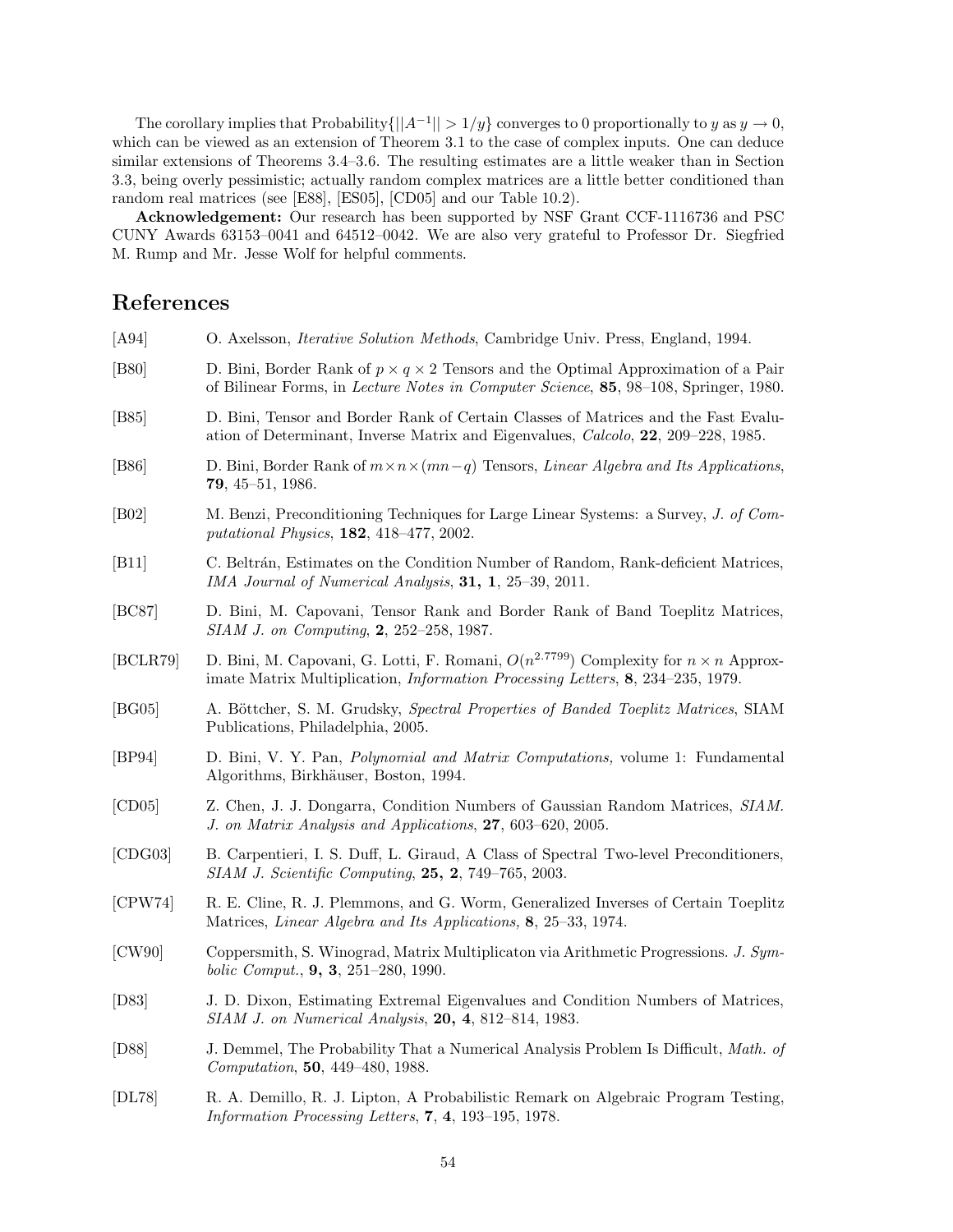| $\left[DS01\right]$ | K. R. Davidson, S. J. Szarek, Local Operator Theory, Random Matrices, and Ba-<br>nach Spaces, in Handbook on the Geometry of Banach Spaces (W. B. Johnson and J.<br>Lindenstrauss editors), pages 317-368, North Holland, Amsterdam, 2001. |
|---------------------|--------------------------------------------------------------------------------------------------------------------------------------------------------------------------------------------------------------------------------------------|
| [ES8]               | A. Edelman, Eigenvalues and Condition Numbers of Random Matrices, SIAM J. on<br>Matrix Analysis and Applications, 9, 4, 543-560, 1988.                                                                                                     |
| [EG99]              | Y. Eidelman, I. Gohberg, On a New Class of Structured Matrices, <i>Integral Equations</i><br>and Operator Theory, 34, 293-324, Birkhäuser, Basel, 1999.                                                                                    |
| [ES05]              | A. Edelman, B. D. Sutton, Tails of Condition Number Distributions, SIAM J. on<br>Matrix Analysis and Applications, $27, 2, 547-560, 2005$ .                                                                                                |
| [G97]               | A. Greenbaum, <i>Iterative Methods for Solving Linear Systems</i> , SIAM, Philadelphia,<br>1997.                                                                                                                                           |
| [GE96]              | M. Gu, S. C. Eisenstat, Efficient algorithms for computing a strong rank-revealing QR<br>factorization, SIAM Journal on Scientific Computing, 17, 848-869, 1996.                                                                           |
| [GK72]              | I. Gohberg, N.Y. Krupnick, A Formula for the Inversion of Finite Toeplitz Matrices,<br><i>Matematicheskiie Issledovaniia</i> (in Russian), 7, 2, 272–283, 1972.                                                                            |
| [GKO95]             | I. Gohberg, T. Kailath, V. Olshevsky, Fast Gaussian Elimination with Partial Pivoting<br>for Matrices with Displacement Structure, <i>Math. of Comp.</i> , $64(212)$ , $1557-1576$ , 1995.                                                 |
| [GL96]              | G. H. Golub, C. F. Van Loan, <i>Matrix Computations</i> , Johns Hopkins University Press,<br>Baltimore, Maryland, 1996 (third addition).                                                                                                   |
| [GOS08]             | S. A. Goreinov, I. V. Oseledets, D. V. Savostyanov, E. E. Tyrtyshnikov, N. L. Za-<br>marashkin, How to Find a Good Submatrix, Research Report 08-10, ICM HKBU,<br>Kowloon Tong, Hong Kong, 2008.                                           |
| [GS72]              | I. Gohberg, A. Sementsul, On the Inversion of Finite Toeplitz Matrices and Their<br>Continuous Analogs, <i>Matematicheskiie Issledovaniia</i> (in Russian), <b>7, 2</b> , 187–224, 1972.                                                   |
| [GT01]              | S. A. Goreinov, E. E. Tyrtyshnikov, The Maximal-volume Concept in Approximation<br>by Low-rank Matrices, <i>Contemporary Mathematics</i> , <b>208</b> , 47–51, 2001.                                                                       |
| [GTZ97]             | S. A. Goreinov, E. E. Tyrtyshnikov, N. L. Zamarashkin, A Theory of Pseudo-skeleton<br>Approximations, Linear Algebra and Its Applications, 261, 1-22, 1997.                                                                                |
| [H02]               | N. J. Higham, Accuracy and Stability in Numerical Analysis, SIAM, Philadelphia, 2002<br>(second edition).                                                                                                                                  |
| [H12]               | W. Hackbusch, <i>Tensor spaces and numerical tensor calculus</i> , Springer, Berlin, 2012.                                                                                                                                                 |
| [HK09]              | W. Hackbusch, S. Khn, A New Scheme for the Tensor Representation, J. Fourier Anal.<br>$Appls., 15, 5, 706-722 2009.$                                                                                                                       |
| [HMT11]             | N. Halko, P. G. Martinsson, J. A. Tropp, Finding Structure with Randomness: Proba-<br>bilistic Algorithms for Constructing Approximate Matrix Decompositions, SIAM Re-<br><i>view</i> , <b>53, 2</b> , 217–288, 2011.                      |
| [HP92]              | Y. P. Hong, C.-T. Pan, The rank revealing QR decomposition and SVD, Math. of<br><i>Computation</i> , <b>58</b> , 213-232, 1992.                                                                                                            |
| [K04]               | I. Kaporin, The Aggregation and Cancellation Techniques as a Practical Tool for Faster<br>Matrix Multiplication, <i>Theoretical Computer Science</i> , <b>315</b> , <b>2–3</b> , 469–510, 2004.                                            |
| [KB09]              | T. G. Kolda, B. W. Bader, Tensor Decompositions and Applications, SIAM Review,<br><b>51, 3</b> , 455–500, 2009.                                                                                                                            |

55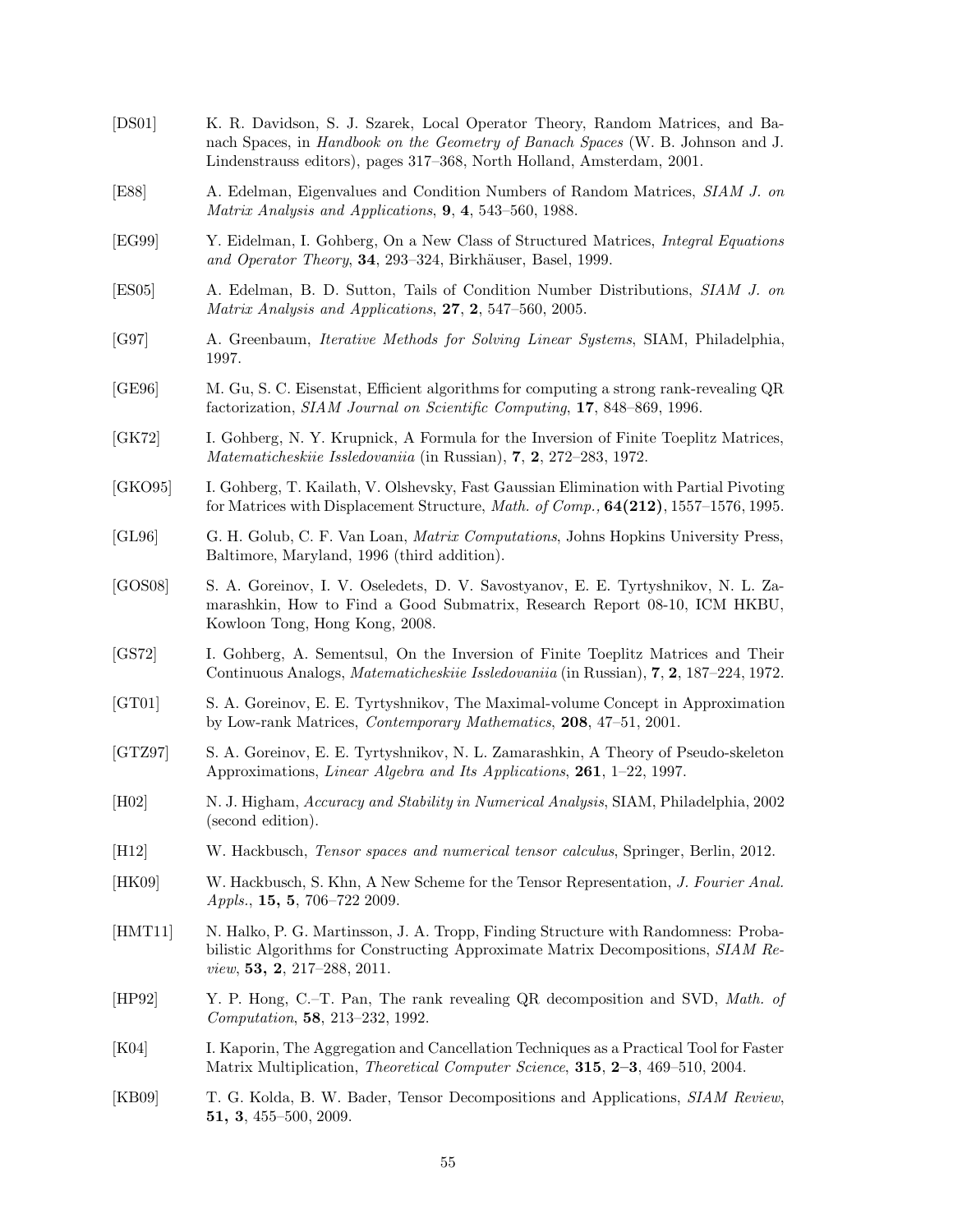- [KKM79] T. Kailath, S. Y. Kung, M. Morf, Displacement Ranks of Matrices and Linear Equations, *Journal Math. Analysis and Appls*, **68, 2**, 395–407, 1979.
- [KL94] C. S. Kenney, A. J. Laub, Small-Sample Statistical Condition Estimates for General Matrix Functions, *SIAM J. on Scientific and Statistical Computing*, **15**, 36–61, 1994.
- [KV99] P. Kravanja, M. Van Barel, Algorithms for Solving Rational Interpolation Problems Related to Fast and Superfast Solvers for Toeplitz Systems, *SPIE*, 359–370, 1999.
- [LPS92] J. Laderman, V. Y. Pan, H. X. Sha, On Practical Algorithms for Accelerated Matrix Multiplication, *Linear Algebra and Its Applications*, **162–164**, 557–588, 1992.
- [MMD08] M. W. Mahoney, M. Maggioni, P. Drineas, Tensor-CUR Decompositions for Tensorbased Data, *SIAM J. on Matrix Analysis and Applications*, **30, 2**, 957–987, 2008.
- [MP80] W. L. Miranker, V. Y. Pan, Methods of Aggregations, *Linear Algebra and Its Applications*, **29**, 231–257, 1980.
- [ORO05] T. Ogita, S. M. Rump, S. Oishi, Accurate Sum and Dot Product, *SIAM Journal on Scientific Computing*, **26**, **6**, 1955–1988, 2005.
- [O09] I. V. Oseledets, A Compact Matrix Form of the d-Dimensional Tensor Decomposition, Preprint 2009-01, *INM RAS*, March 2009.
- [O11] I. V. Oseledets, Tensor-Train Decomposition, *SIAM J. Scientific Comp.*, **33**, **5**, 2295– 2317, 2011.
- [OT09] I. V. Oseledets, E. E. Tyrtyshnikov, Breaking the Curse of Dimensionality, or How to Use SVD in Many Dimensions, *SIAM J. Scientific Comp.*, **31**, **5**, 3744–3759, 2009.
- [OT10] I. V. Oseledets, E. E. Tyrtyshnikov, TT-cross Approximation for Multidimensional Arrays, *Linear Algebra Appls.* **432, 1**, 70–88, 2010.
- [OT11] I. Oseledets, E. E. Tyrtyshnikov, Algebraic Wavelet Transform via Quantics Tensor Train Decomposition, *SIAM J. Sci. Comp.*, **33**, **3**, 1315–1328, 2011.
- [P72] V. Y. Pan, On Schemes for the Evaluation of Products and Inverses of Matrices (in Russian), *Uspekhi Matematicheskikh Nauk*, **27**, **5 (167)**, 249–250, 1972.
- [P79] V. Y. Pan, Fields Extension and Trilinear Aggregating, Uniting and Canceling for the Acceleration of Matrix Multiplication, *Proceedings of the 20th Annual IEEE Symposium on Foundations of Computer Science (FOCS 79)*, 28–38, IEEE Computer Society Press, Long Beach, California, 1979.
- [P81] V. Y. Pan, New Combinations of Methods for the Acceleration of Matrix Multiplications, *Computers and Mathematics (with Applications)*, **7**, 73–125, 1981.
- [P84] V. Y. Pan, How Can We Speed up Matrix Multiplication? *SIAM Review,* **26**, **3**, 393–415, 1984.
- [P90] V. Y. Pan, On Computations with Dense Structured Matrices, *Math. of Computation*, **55, 191**, 179–190, 1990. Proceedings version in *Proc. Intern. Symposium on Symbolic and Algebraic Computation (ISSAC'89)*, 34–42, ACM Press, New York, 1989.
- [P92] V. Y. Pan, Parallel Solution of Toeplitz-like Linear Systems, *J. of Complexity*, **8**, 1–21, 1992.
- [P93] V. Y. Pan, Concurrent Iterative Algorithm for Toeplitz-like Linear Systems, *IEEE Transactions on Parallel and Distributed Systems*, **4, 5**, 592–600, 1993.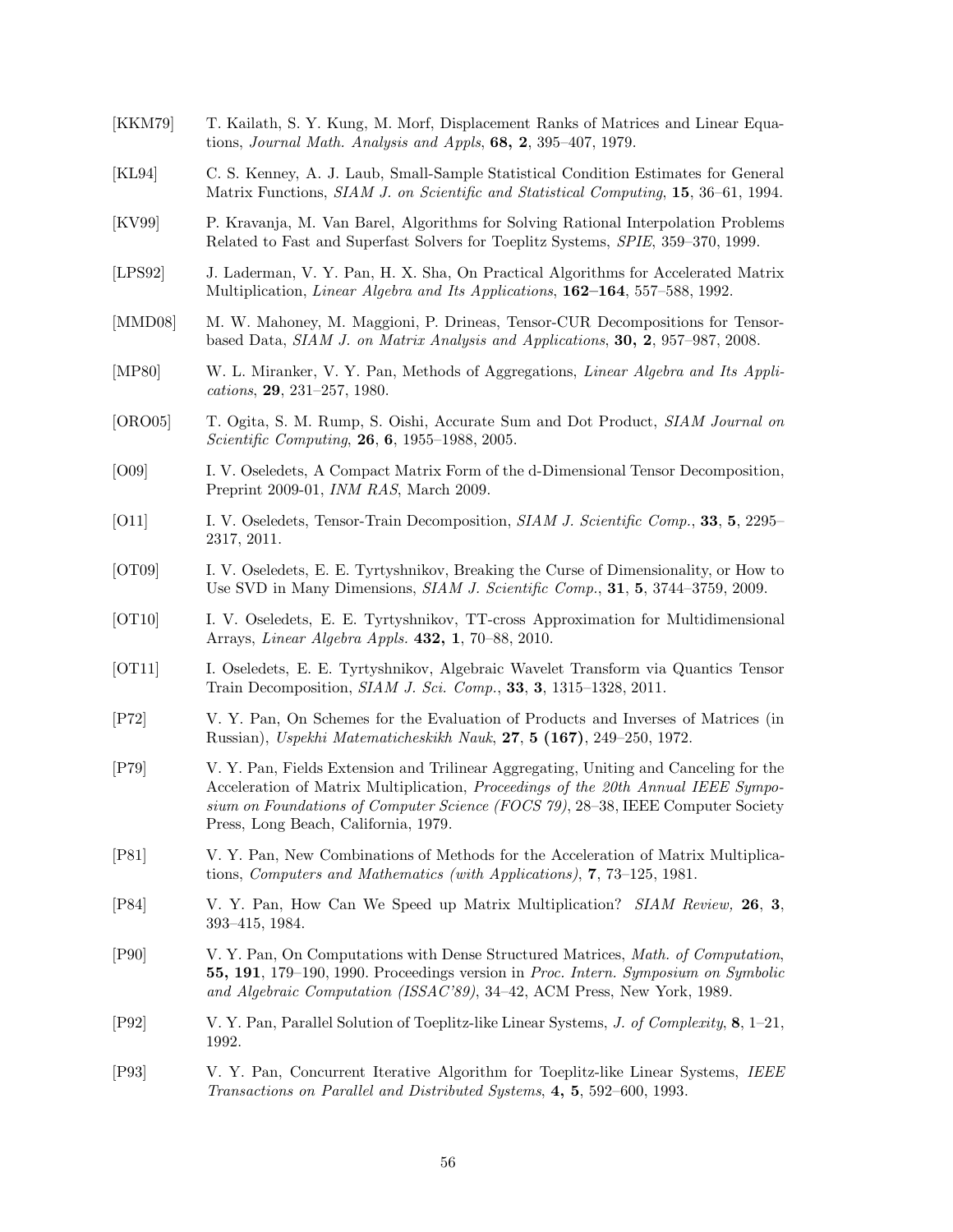- [P93a] V. Y. Pan, Decreasing the Displacement Rank of a Matrix, *SIAM Journal on Matrix Analysis and Applications*, **14**, **1**, 118–121, 1993.
- [P00] V. Y. Pan, Nearly Optimal Computations with Structured Matrices, *Proceedings of 11th Annual ACM-SIAM Symposium on Discrete Algorithms (SODA'2000)*, 953–962, ACM Press, New York, and SIAM Publications, Philadephia, 2000.
- [P00a] C.–T. Pan, On the Existence and Computation of Rank-revealing LU Factorization, *Linear Algebra and Its Applications*, **316**, 199–222, 2000.
- [P01] V. Y. Pan, *Structured Matrices and Polynomials: Unified Superfast Algorithms*, Birkhäuser/Springer, Boston/New York, 2001.
- [P07] V. Y. Pan, New Homotopic/Factorization and Symmetrization Techniques for Newton's and Newton/Structured Iteration, *Computer and Math. with Applications*, **54**, 721–729, 2007.
- [P10] V. Y. Pan, Newton's Iteration for Matrix Inversion, Advances and Extensions, pp. 364–381, in *Matrix Methods: Theory, Algorithms and Applications* (dedicated to the Memory of Gene Golub, edited by V. Olshevsky and E. Tyrtyshnikov), World Scientific Publishing, New Jersey, ISBN-13 978-981-283-601-4, ISBN-10-981-283-601-2 (2010).
- [P11] V.Y. Pan, Nearly optimal solution of rational linear systems of equations with symbolic lifting and numerical initialization. *Computers & Math. with Applications*, **62**, 1685– 1706, 2011.
- [PBRZ99] V. Y. Pan, S. Brahnam, B. Murphy, R. E. Rosholt, Newton's Iteration for Structured Matrices and Linear Systems of Equations, *SIAM Volume on Fast Reliable Algorithms for Matrices with Structure* (T. Kailath and A. H. Sayed, editors), 189–210, SIAM Publications, Philadelphia, 1999.
- [PGMQ] V. Y. Pan, D. Grady, B. Murphy, G. Qian, R. E. Rosholt, A. Ruslanov, Schur Aggregation for Linear Systems and Determinants, *Theoretical Computer Science*, *Special Issue on Symbolic–Numerical Algorithms* (D. A. Bini, V. Y. Pan, and J. Verschelde editors), **409**, **2**, 255–268, 2008.
- [PKRK] V. Y. Pan, M. Kunin, R. Rosholt, H. Kodal, Homotopic Residual Correction Processes, *Math. of Computation*, **75**, 345–368, 2006.
- [PIMR10] V. Y. Pan, D. Ivolgin, B. Murphy, R. E. Rosholt, Y. Tang, X. Yan, Additive Preconditioning for Matrix Computations, *Linear Algebra and Its Applications*, **432**, 1070– 1089, 2010.
- [PQ10] V. Y. Pan, G. Qian, Randomized Preprocessing of Homogeneous Linear Systems of Equations, *Linear Algebra and Its Applications*, **432**, 3272–3318, 2010.
- [PQa] V. Y. Pan, G. Qian, Solving Linear Systems of Equations with Randomization, Augmentation and Aggregation II, Tech. Report TR 2012007, *Ph.D. Program in Computer Science*, *Graduate Center, the City University of New York*, 2012. Available at http://www.cs.gc.cuny.edu/tr/techreport.php?id=434
- [PQZa] V. Y. Pan, G. Qian, A. Zheng, Randomized Preprocessing versus Pivoting, *Linear Algebra and Its Applications*, in print. http://dx.doi.org/10.1016/j.laa.2011.02.052
- [PQZC] V. Y. Pan, G. Qian, A. Zheng, Z. Chen, Matrix Computations and Polynomial Rootfinding with Preprocessing, *Linear Algebra and Its Applications*, **434**, 854–879, 2011.
- [PRW02] V. Y. Pan, Y. Rami, X. Wang, Structured Matrices and Newtons Iteration: Unified Approach, *Linear Algebra and Its Applications*, **343/344**, 233–265, 2002.